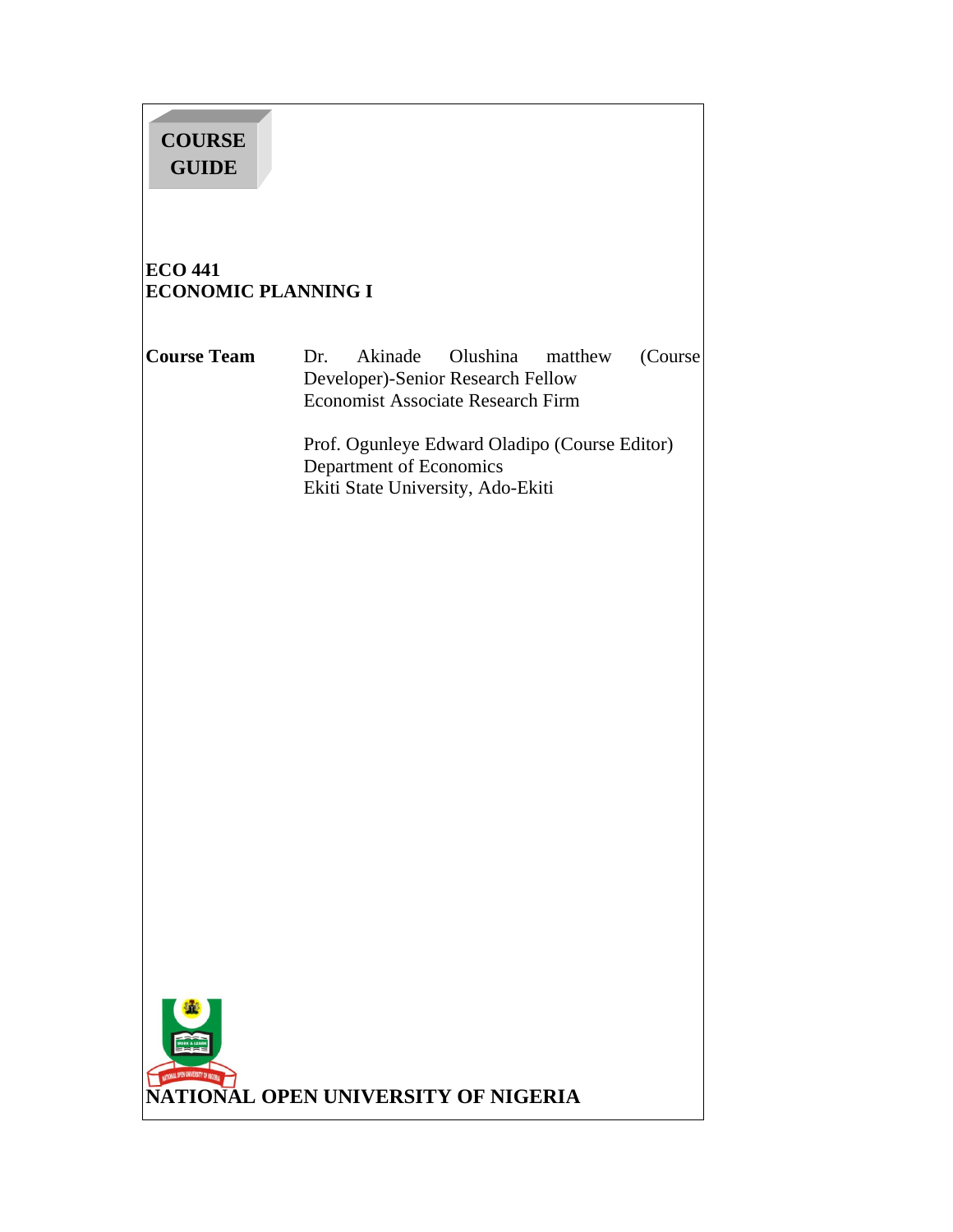National Open University of Nigeria Headquarters University Village Plot 91, Cadastral Zone Nnamdi Azikiwe Expressway Jabi, Abuja

Lagos Office 14/16 Ahmadu Bello Way Victoria Island, Lagos

e-mail: centralinfo@nou.edu.ng URL: www.nou.edu.ng

All rights reserved. No part of this book may be reproduced, in any form or by any means, without permission in writing from the publisher.

Printed 2018

ISBN: 978- 978-058-039-5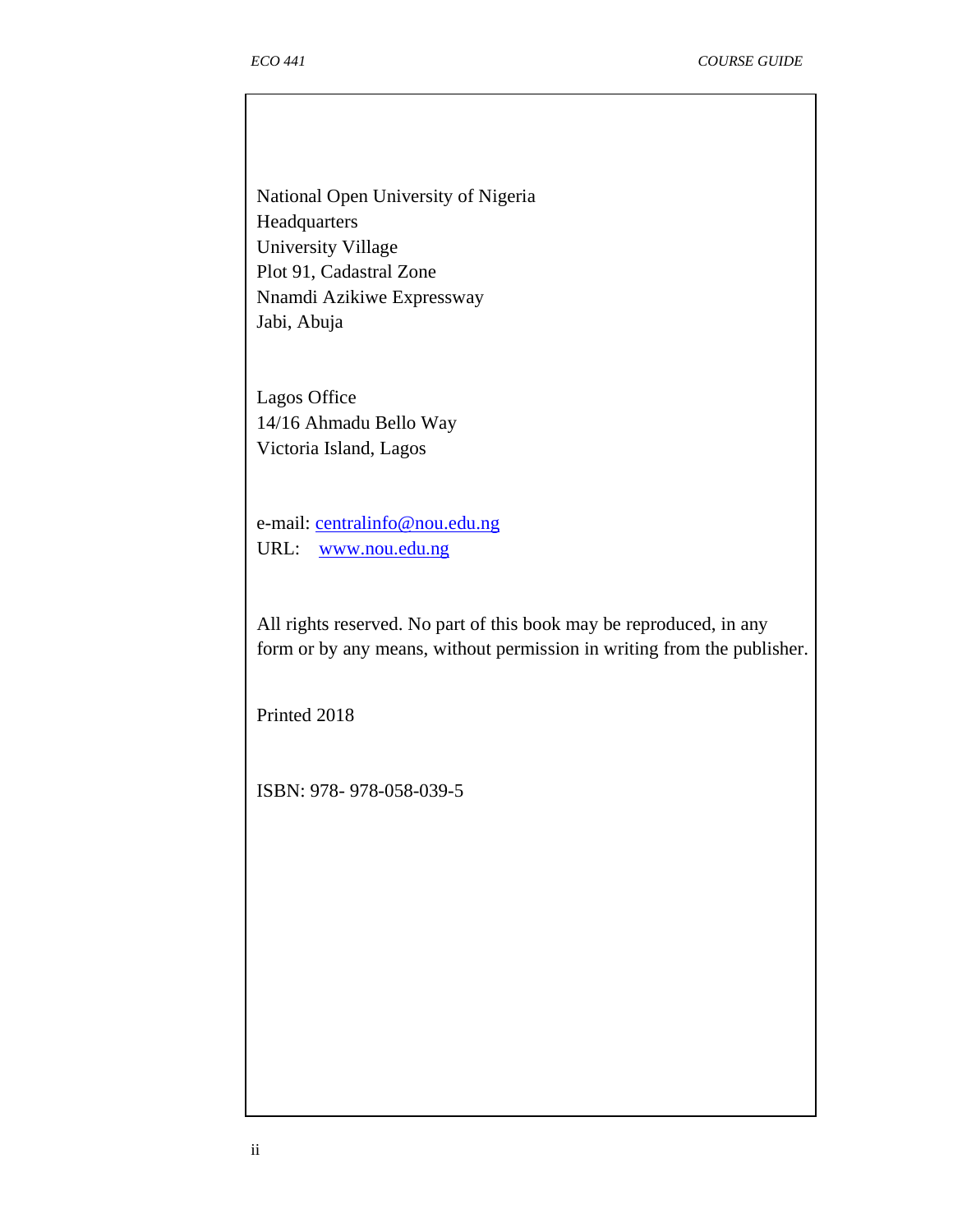# **CONTENT PAGE**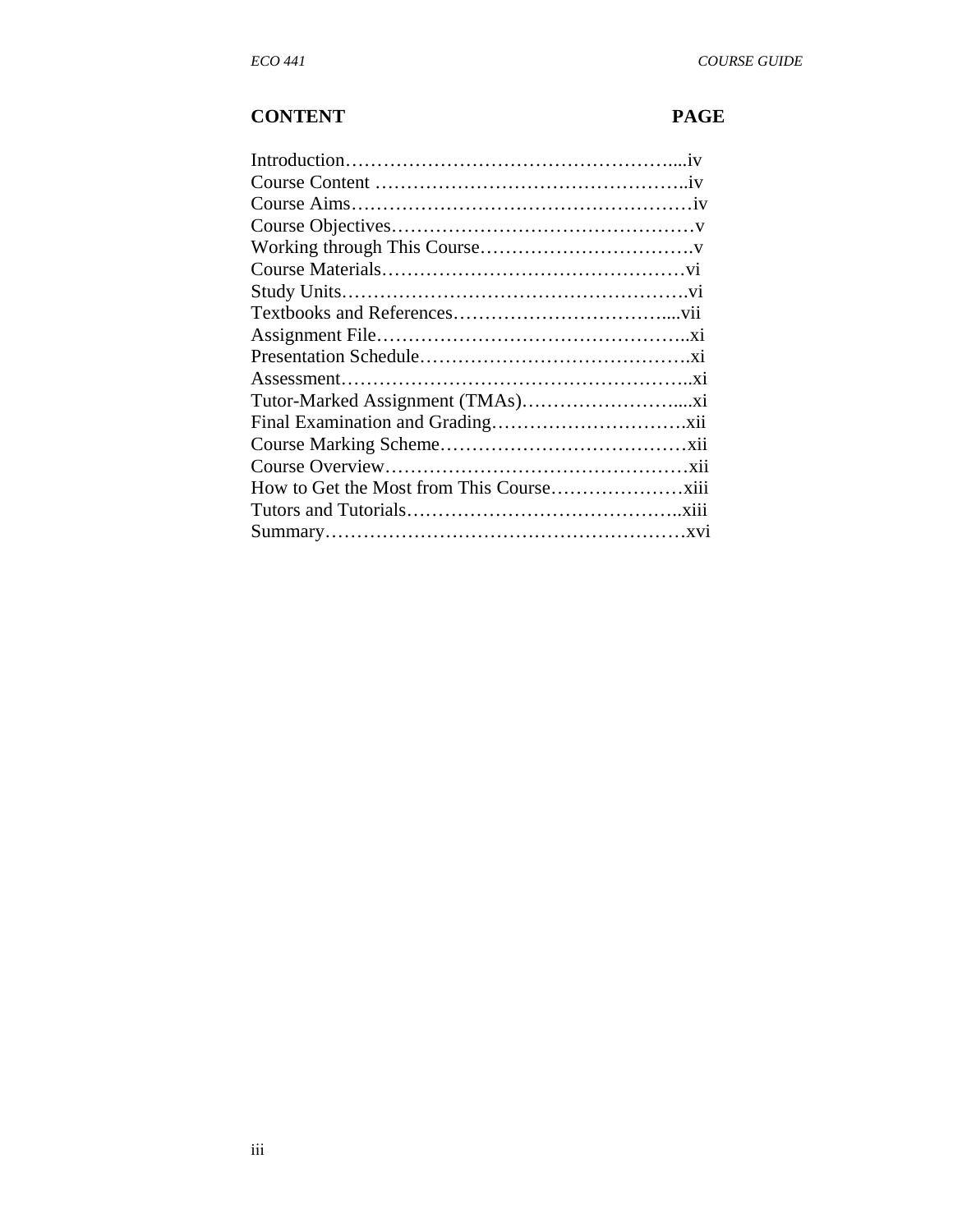# **INTRODUCTION**

ECO 441 is designed to introduce to you and to teach you the basics and rudiments of Economic Planning. In this course, attention is given to the theories, practices, processes and strategies of economic planning as adopted by Nigeria, some selected developing countries and other selected developed countries for desired economic growth and development. It is basically concerned with the explanations of the theories, processes and strategies involved in economic planning that can be adopted by the central authority to exercise their conscious effort of achieving definite targets and objectives within a specified period of time. In this wise, economic planning incorporates all aspect of human aspirations to accelerate the pace of a country's social, economic and political development. More specifically, it is a study that shows the strategic economic planning theories of deliberate control and direction of the economy, by a central authority through various tools and subsystems within the main system, for the purpose of achieving definite targets and objectives within a specified period of time.

You will be taught the rudiments and basics of economic planning theories as it relates to the functionality of the economy for desired Economic growth and development by the central planning authority to achieve desired set goals and objectives in Less Developed Countries of which Nigeria is one vis-à-vis the experiences of developed countries like the United States of America, Soviet states, France, China, India, Singapore, and Malaysia .

# **COURSE CONTENT**

This course will expose students to the basics and rudiments of Economic Planning. Topics covered include: meaning, terminologies and contemporary issues, concept and approaches of economic growth and development, economic development planning experience in Nigeria and planning experiences in other countries of the World

# **COURSE AIMS**

There are twelve (12) study units in the course and each unit has its objectives. You should read the objectives of each unit and bear them in mind as you go through the unit. In addition to the objectives of each unit, the overall aims of this course are to: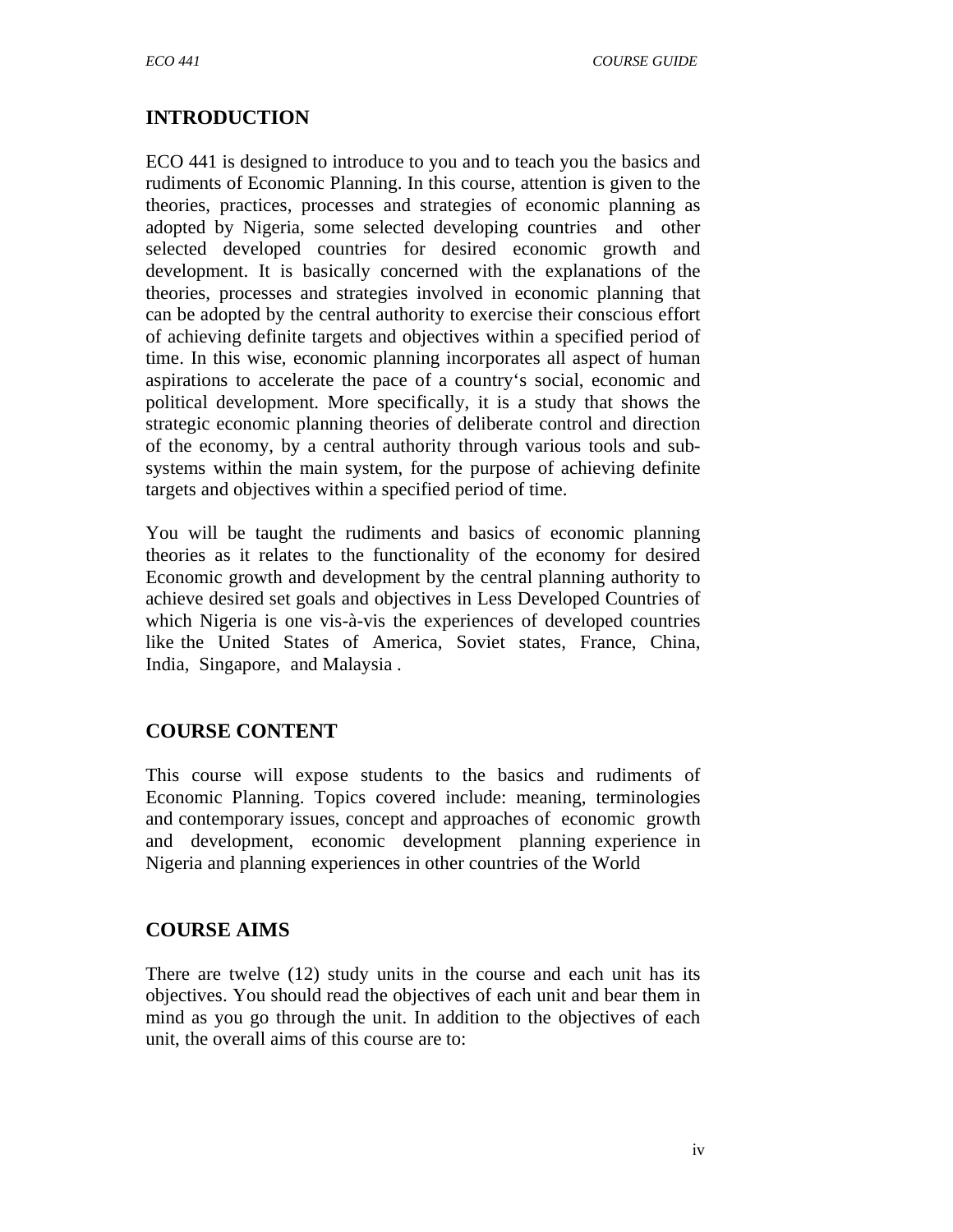- (i) introduce you to the meaning, principles, processes, strategies and rationale of Economic Planning.
- (ii) Teach you the relationship that exists between economic development planning and price system.
- (iii) Expose you to the challenges of economic development planning.
- (iv) Give you the detailed analysis of national economic development planning experience in Nigeria.
- (v) Show you the objectives, achievements and shortcomings of various national economic rolling plans in Nigeria.
- (vi) Teach you planning experiences of United States of America, France, China, India, Singapore, and Malaysia.

# **COURSE OBJECTIVES**

To achieve the aims of this course, there are overall objectives which the course is out to achieve though, there are set out objectives for each unit. The unit objectives are included at the beginning of a unit; you should read them before you start working through the unit. You may want to refer to them during your study of the unit to check on your progress. You should always look at the unit objectives after completing a unit. This is to assist the students in accomplishing the tasks entailed in this course. In this way, you can be sure you have done what was required of you by the unit. The objectives serves as study guides, such that student could know if he is able to grab the knowledge of each unit through the sets of objectives in each one

The objectives of this course are to:

- allow students know the various theories, principles, practices, processes and strategies of Economic Planning of less developed and developed countries.
- educate students on different national economic rolling plans embarked upon by different government in Nigeria to target a sustained economic growth and development.
- educate learners on the need to adopt a realistic vision plan and implementation as reflected in the progress of economic growth and development of developed nations.
- allow students draw a comparison between economic development plan of less developed and developed countries.

# **WORKING THROUGH THIS COURSE**

To successfully complete this course, you are required to read the study units, referenced books and other materials on the course.

Each unit contains self-assessment exercises called Student Assessment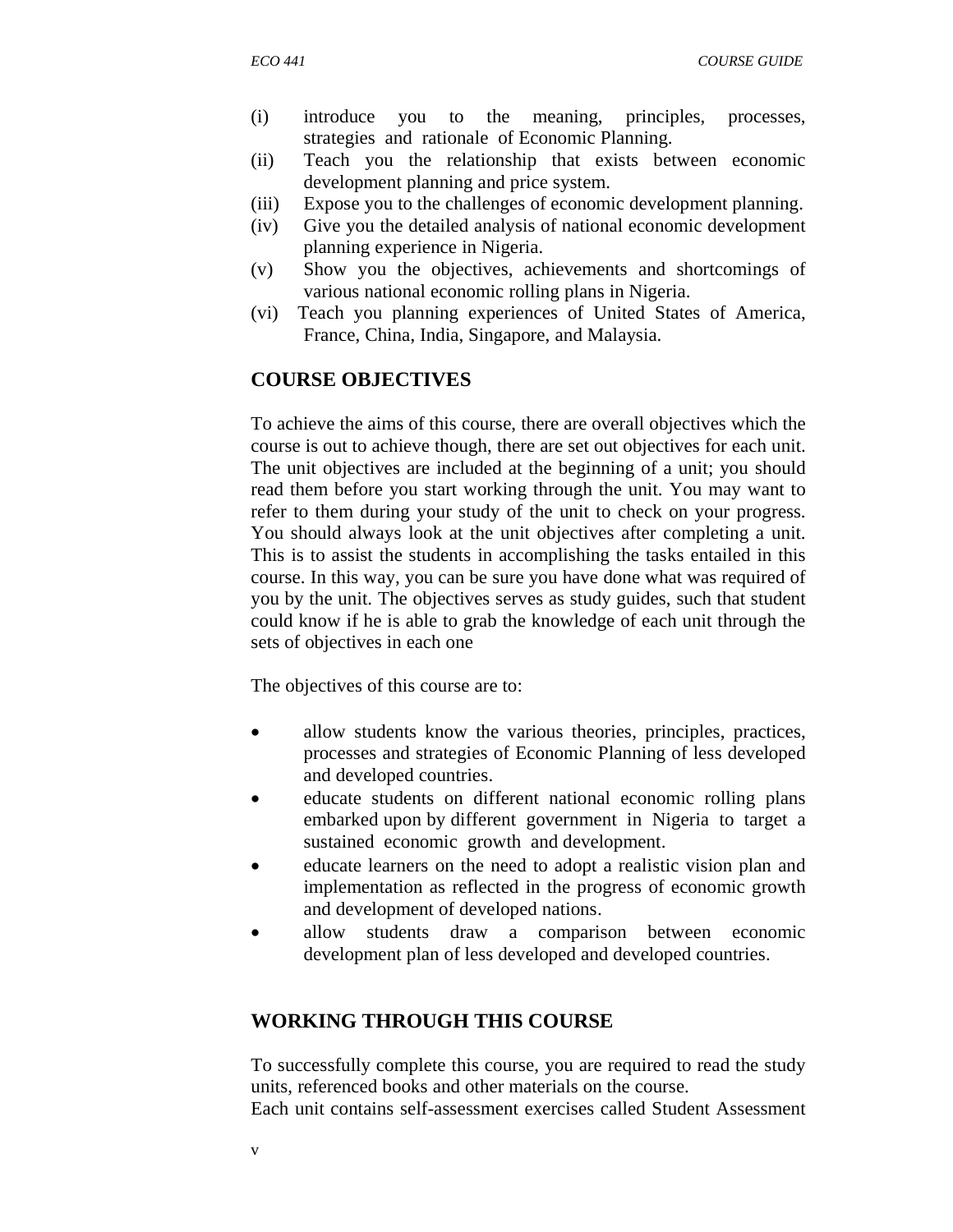Exercises (SAE). At some points in the course, you will be required to submit assignments for assessment purposes. At the end of the course there is a final examination. This course should take about 12weeks to complete and some components of the course are outlined under the course material subsection.

You have to work through all the study units in the course. There are four modules and twelve study units in all.

# **COURSE MATERIALS**

What you have to do and how you should allocate your time to each unit in order to complete the course successfully on time are listed follows:

- 1. Course guide
- 2. Study unit
- 3. Textbook
- 4. Assignment file
- 5. Presentation schedule

# **STUDY UNIT**

There are 12 units in this course which should be studied carefully and diligently.

The breakdown of the four modules and twelve study units are as follows:

# **Module 1: Economic planning: Meaning, Terminologies and Contemporary Issues**

- Unit 1 Meaning of Economic planning
- Unit II: Features and Types of Planning in developing nations
- Unit III: Theories and Models of Economic Planning

### **Module 2: Concept and Approaches of Economic Growth and Development**

- Unit 1: Economic growth and Economic development
- Unit II Sustainable development
- Unit III: The concept of under-development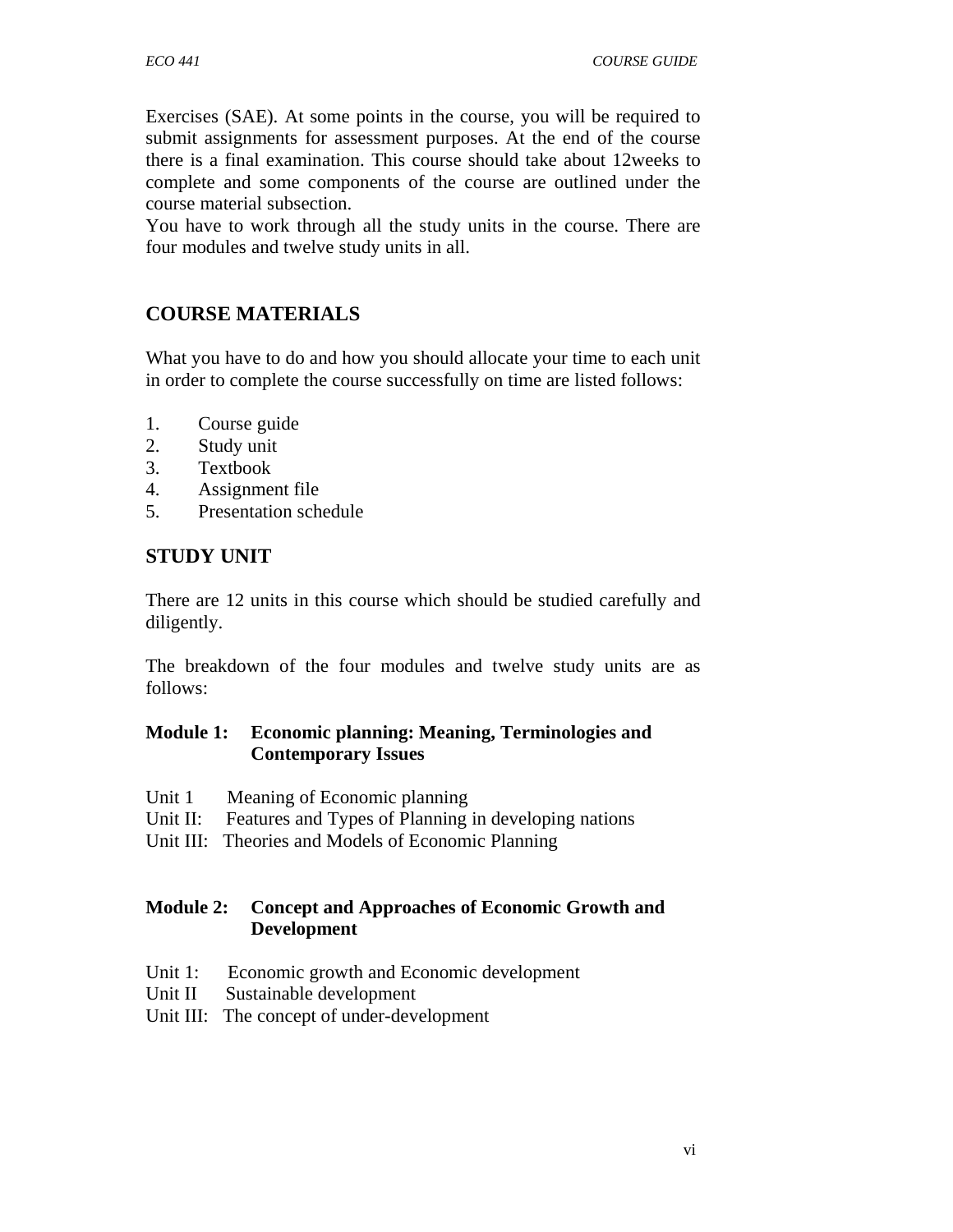### **Module 3 Economic Development Planning Experience in Nigeria.**

| Unit 1   | The concept of national planning in Nigeria; Pre-  |
|----------|----------------------------------------------------|
|          | independence to SAP era                            |
| Unit II  | National economic plans during and after SAP era   |
| Unit III | Visions and policy statements of economic plans in |
|          | Nigeria                                            |

#### **Module 4: Planning Experiences in other Countries of the World.**

- Unit 1: Planning experience of selected developed countries
- Unit 2: Planning experience of India and Asian tigers
- Unit 3: Comparisons of economic plan of less developed and developed nations

Each study unit will take at least two hours, and it includes the introduction, objectives, main content, self-assessment exercise, conclusion, summary and references. Other areas border on the Tutor-Marked Assessment (TMA) questions. Some of the self-assessment exercise will necessitate discussion, brainstorming and argument with some of your colleagues. You are advised to do so in order to understand and get acquainted with historical economic event as well as notable periods.

There are also textbooks under the reference and other (on-line and offline) resources for further reading. They are meant to give you additional information if only you can lay your hands on any of them. You are required to study the materials; practice the self-assessment exercise and tutor-marked assignment (TMA) questions for greater and in- depth understanding of the course. By doing so, the stated learning objectives of the course would have been achieved.

# **TEXTBOOK AND REFERENCES**

For further reading and more detailed information about the course, the following materials are recommended:

- Adedeji, A. (1989). *Towards a dynamic African economy: Selected speeches and lectures*. Great Britain: Frank Cass and Company Limited.
- Adegboyega, T. (2006, December 10). Reforms: OBJ's sanctimonious sermon. The Nation.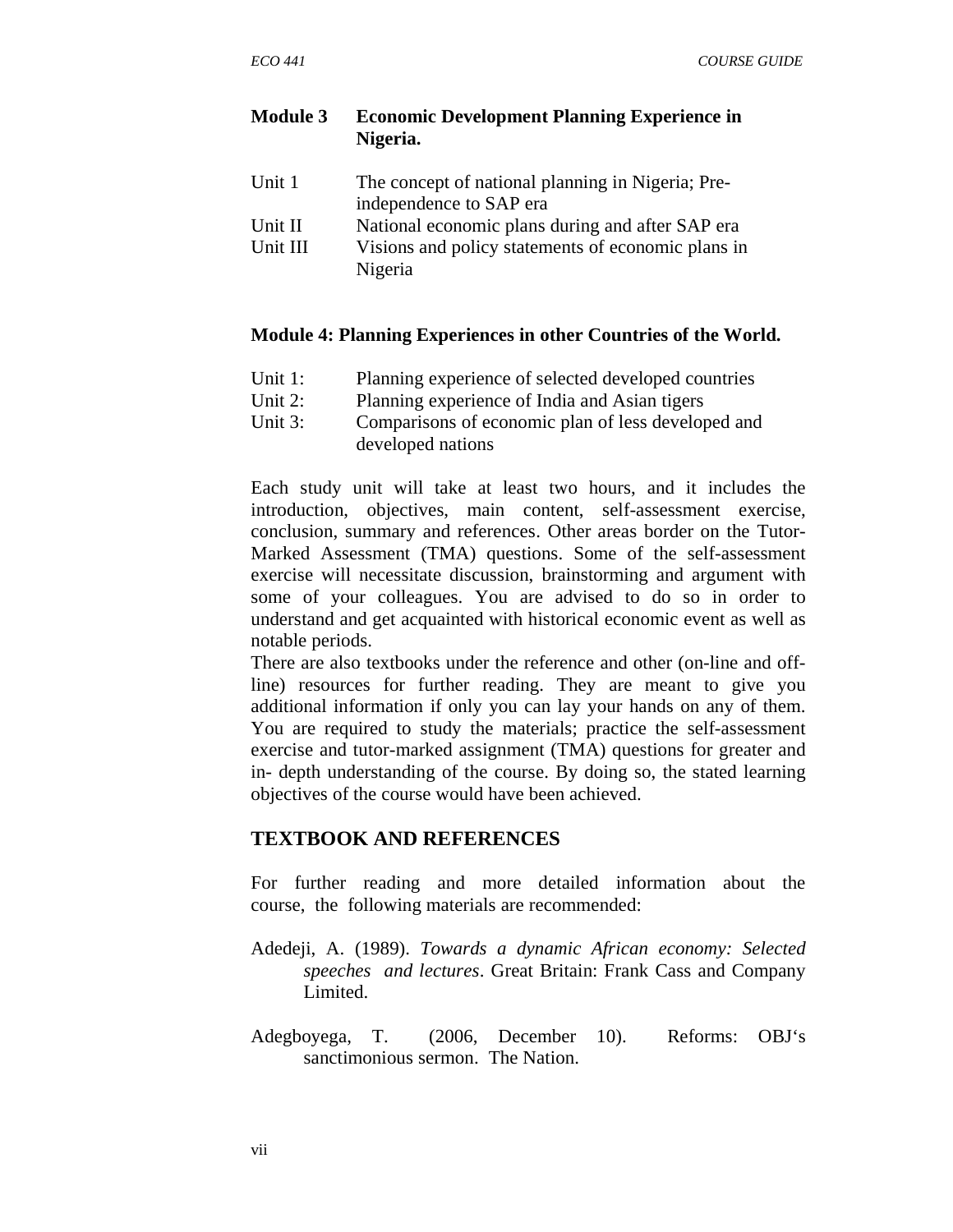- Adeyeye, A. (2002). *Fundamentals of development administration: A developing country perspective*. Ibadan: IBDL Educational Publishers.
- Adubi, A. A. (2002). *Pre-budget link in Nigeria: An exploratory investigation.* NCENI Policy Analysis Series, 8(2).
- Agbakoba, J.C.A. (2003). *Philosophical issues in development*. Enugu: Fourth Dimension Publishers.
- Akosile, I. O., Adesanya, A. S. & Ajani, A. O. (2012). *Management of development: A Nigeria perspective* (1st ed.). Mushin, Lagos: Olas Ventures.
- Akume, A.T. (2012). Leadership in Nigeria: A paradox of action for resource mobillization in a depressed and privatized economy for national development.  *International Review of Social Sciences and Humanities, 3*(2), 75-85.
- Alam, G.M., Hoque, K.E., Khalifa, M.T.B., Siraj, S.B. & Ghani,
- M.F.B.A. (2009). The role of agriculture education and training on agriculture, economics and national development of Bangladesh. *African Journal of Agricultural Research, 4* (12), 1334-1350.
- Alapiki, H. (2009). *Politics and governance in Nigeria*. Owerri:
- Corporate Impressions. Ayo, E. J. (1988). *Development planning in Nigeria*. Ibadan: University Press.
- Burgess, J.C. (2001). *Sustainable development*. Oxford: Elsevier Ltd.
- Central Bank of Nigeria (2005). *CBN briefs* (2004 2005 ed.). Abuja: Research and Statistics Department of Central Bank of Nigeria.
- Cole, G. A. (1993). *Management: Theory and practice* (4th ed.). London: DP Publications.
- Datta, A. K (2010). *Integrated material management: A functional approach*. New
- Delhi: Prentice Hall International Publishers.
- Durojaiye, B. (2013, September 15). How to become Asian tiger? The Nation, p. 51.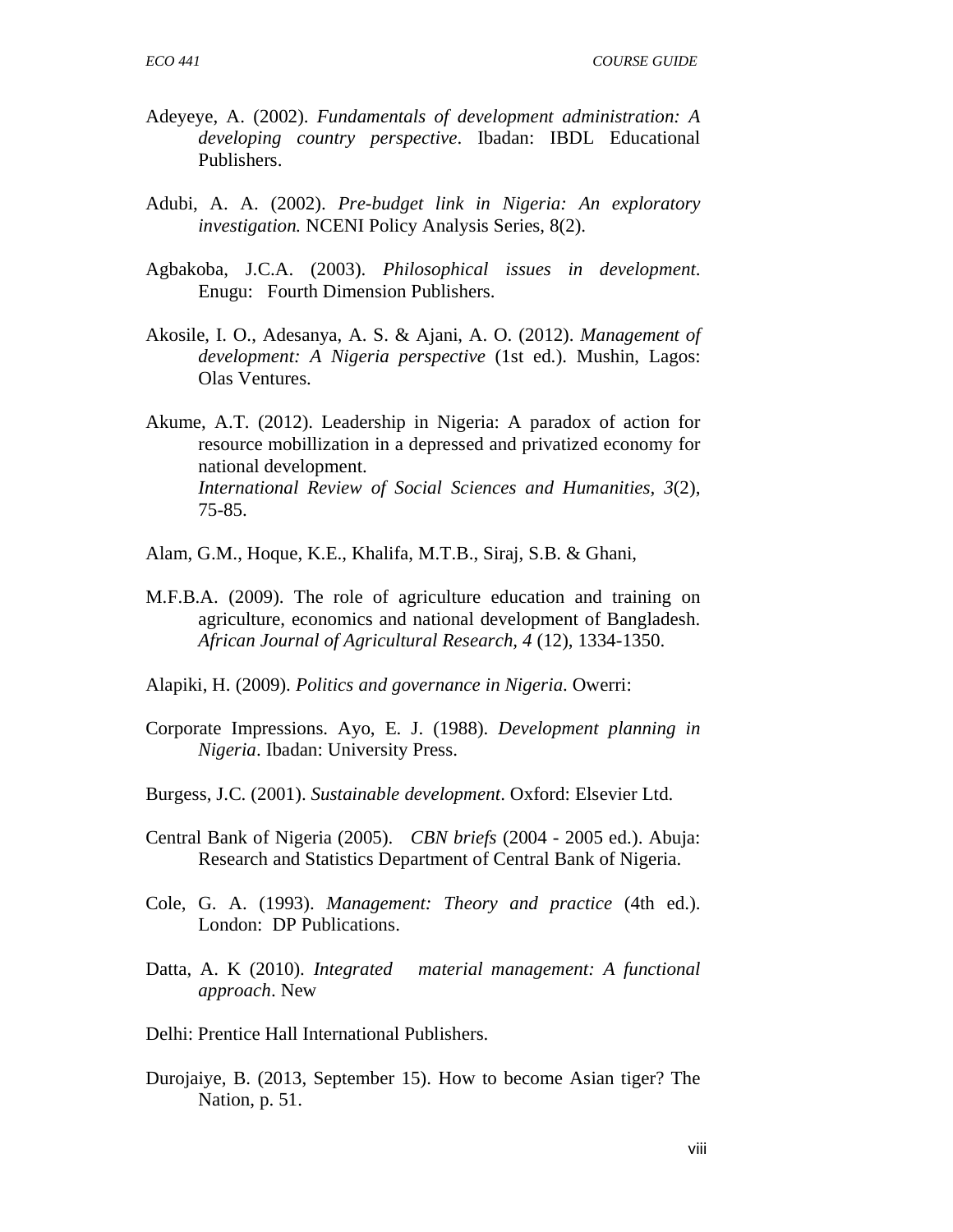- Eneh, C. O. (2011). Nigeria's vision 20:2020 issues, challenges and implication for development management. *Asian Journal of Rural Development, 1*(1), 1-6.
- Ejimudo, V. B. O. (2013). The problematic development planning in Nigeria: Critical discourse journal of developing country studies, 3-4. *International Journal ofEconomic Development Research and Investment*, 5(2).
- Egonmwan, J. S. & Ibodje, S. (2001). *Development administration: Theory and practice*.
- Benin City: Thesyin (Nig) Company.
- Hehn-Been, L. (1970). The Role of the Higher Civil Service Under Rapid Social and Political Change. In Weidner (ed) *Development of administration in Asia*. Durban N.C. Dukes University Press.
- Iheanacho, E. N. (2012). Bureaucracy and development in Nigeria. In Obi E.A., Obikeze, S.O. Onyekwelu, R.U. (eds) *Introduction to public administration*. Onitsha: Bookpoint Educational Ltd.
- Ikeanyibe, O. M. (2009). Development planning in Nigeria: Reflections on the National Economic Empowerment and Development Strategy (NEEDS) 2003. 2007. *Journal of Social Sciences, 20*(3).
- Jaja, S. (2000). History of budgeting and planning in Nigeria: Lessons for the fourth Republic. In Akpuru-Aja, A. and Emeribe, E (eds) *Policy and contending issues in Nigeria National Development Strategy*. Enugu: John Jacobs Publishers.
- Jhingan, M.L. (2007). *The economics of development and planning*  (39th ed.). India: Vrinda Publications.
- Koha, S. (1994). *Nigeria: The political economy of oil*. London: Oxford
- University Press. Obi, E. A. (2006). *Development administration*. Onitsha: Bookpoint Ltd.
- Obikeze, O. S. and Obi, E. A. (2004). *Public administration in Nigeria: A development approach*. Onitsha: Bookpoint Ltd.
- Okigbo, P. (1989). *National Development Plan in Nigeria 1900-1907*. Enugu: Fourth Dimension Publishers Ltd.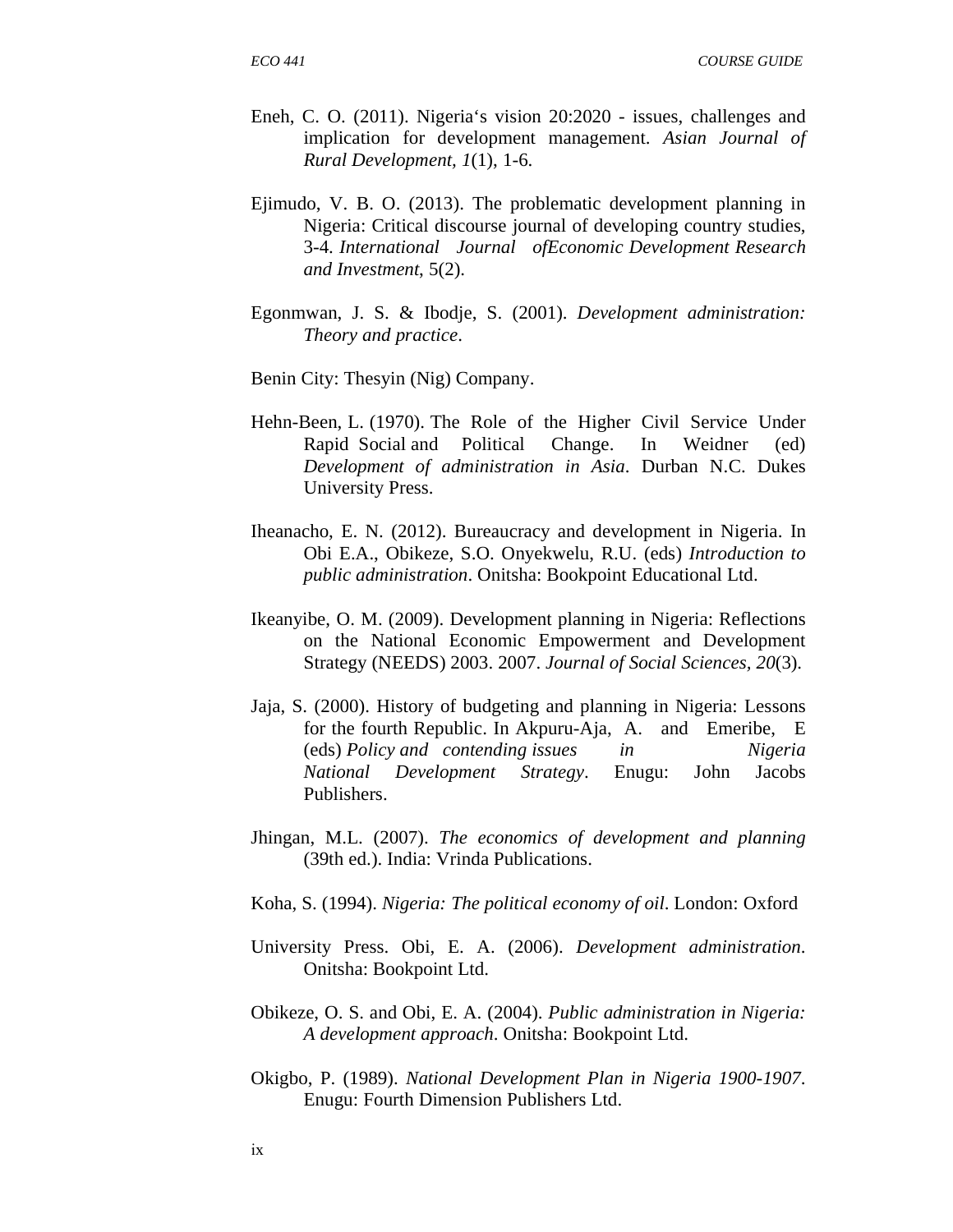- Okojie, C. E. (2002). Development planning since independence. In
- Iyoha, M. A. and Itsede, C. O. (eds) *Nigerian economy: Structure, growth and development*. Benin City: Mindex Publishers.
- Okowa, W. (1991). *Political economy of development planning in Nigeria*. Port Harcourt: Pam Unique Publishers.
- Oladapo, A. (2004, June 21). *Achieving Nigeria's development goals*, Thisday.
- Ologbenla, D. K. (2007). Leadership, governance and corruption in Nigeria. *Journal of Sustainable Development in African, 9*(3).
- Olajide, O.T. (2004). *Theories of Economics development and planning*  (2nd ed.). Lagos, Nigeria: Pumark Nigeria Ltd.
- Onah, F. O. (2010). *Managing public programmes and projects* (2nd ed.). Nsukka: Great AP Express Publishers.
- Onyenwigwe, P. I. (2009). *Principles of development administration: Third World perspectives*. Owerri: Ambix Printers Nigeria.
- Otokiti, S.O. (1999). *Issues and strategies in Economic planning* (1st ed.). Ibadan: Bitico publishers.
- Sapru, K. K. (1994). *Development administration*. New Delhi: Sterling
- Publishers. Todaro, M. P. (1992). *Economics for developing world: An introduction to principles,problems and policies for development*.
- London: Longman Group Limited. Todaro, M.P. (2000). *Development planning, models and methods*, England.
- Todaro, M.P. & Smith, S.C. (2011). *Economic development*. Essex, England: Pearson Education Ltd, Edinburgh Gate Harlow.
- UNDP (2013). *Human Development Report*. New York: UNDP.
- Ziai, A. (2013). The discourse of development and why the concept should be abandoned. *Development in Practice, 23*(1),  $123 - 136.$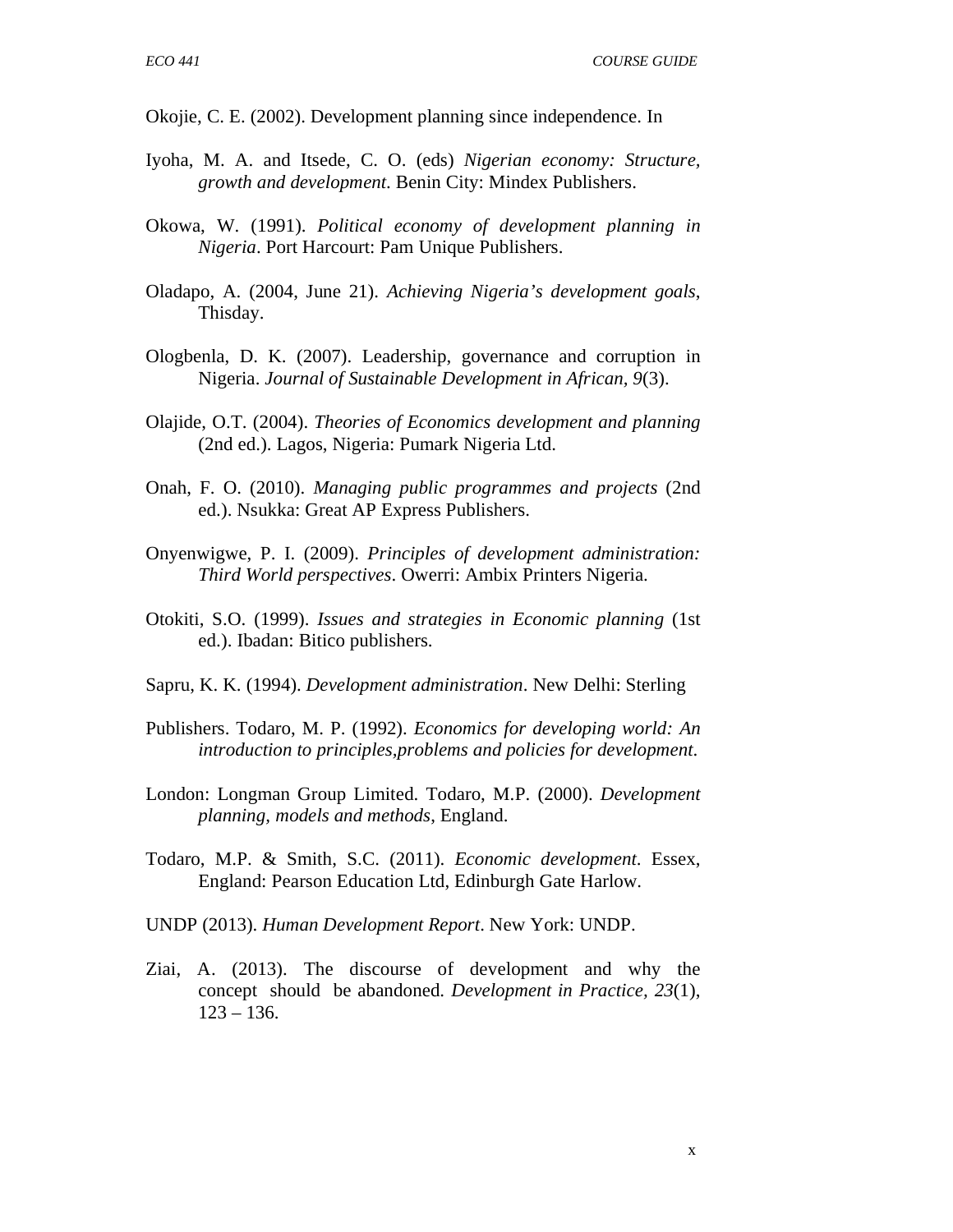#### **ASSIGNMENT FILE**

Assignment files and marking scheme will be made available to you. This file presents you with details of the work you must submit to your tutor for marking. The marks you obtain from these assignments shall form part of your final mark for this course.

Additional information on assignments will be found in the assignment file and later in this Course Guide in the section on assessment.

There are four assignments in this course. The four course assignments will cover: Assignment  $1 - All TMAs'$  question in Units  $1 - 3$  (Module 1)  $\lambda$ 

Assignment 2 - All TMAs' question in Units  $4 - 6$  (Module 2) Assignment 3 - All TMAs' question in Units 7 – 9 (Module 3)

Assignment 4 - All TMAs' question in Unit  $10 - 12$  (Module 4).

#### **PRESENTATION SCHEDULE**

The presentation schedule included in your course materials gives you the important dates for this year for the completion of tutor-marked assignments and attending tutorials. Remember, you are required to submit all your assignments by due date. You should guide against falling behind in your work.

#### **ASSESSMENT**

There are two types of the assessment of the course. First, are the tutor-marked assignments; second, there is a written examination.

In attempting the assignments, you are expected to apply information, knowledge and techniques gathered during the course. The assignments must be submitted to your tutor for formal assessment in accordance with the deadlines stated in the Presentation Schedule and the Assignments File. The work you submit to your tutor for assessment will count for 30 % of your total course mark.

At the end of the course, you will need to sit for a final written examination of three hours duration. This examination will also count for 70% of your total course mark.

#### **TUTOR-MARKED ASSIGNMENTS (TMAS)**

There are four tutor-marked assignments in this course. You will submit all the assignments. You are encouraged to work all the questions thoroughly. The TMAs constitute 30% of the total score.

Assignment questions for the units in this course are contained in the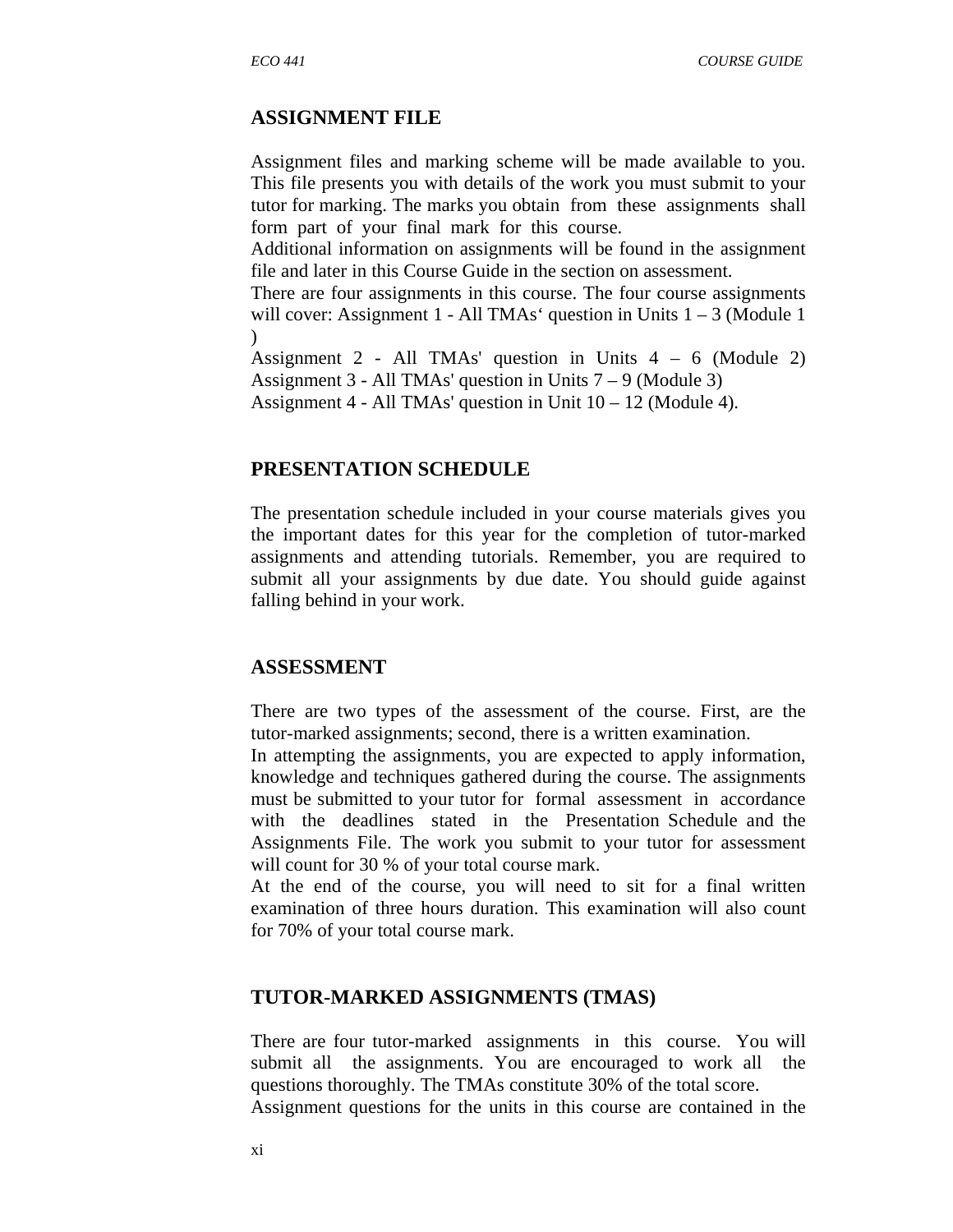Assignment File. You will be able to complete your assignments from the information and materials contained in your set books, reading and study units. However, it is desirable that you demonstrate that you have read and researched more widely than the required minimum.

You should use other references to have a broad viewpoint of the subject and also to give you a deeper understanding of the subject.

When you have completed each assignment, send it, together with a TMA form, to your tutor. Make sure that each assignment reaches your tutor on or before the deadline given in the Presentation File. If for any reason, you cannot complete your work on time, contact your tutor before the assignment is due to discuss the possibility of an extension. Extensions will not be granted after the due date unless there are exceptional circumstances.

# **FINAL EXAMINATION AND GRADING**

The final examination will be of three hours duration and have a value of 70% of the total course grade. The examination will consist of questions which reflect the types of self- assessment practice exercises and tutor-marked problems you have previously encountered. All areas of the course will be assessed Revise the entire course material using the time between finishing the last unit in the module and that of sitting for the final examination. You might find it useful to review your self-assessment exercises, tutor-marked assignments and comments on them before the examination. The final examination covers information from all parts of the course.

# **COURSE MARKING SCHEME**

The Table presented below indicates the total marks (100%) allocation.

| <b>Assignment</b>                                       | <b>Marks</b> |
|---------------------------------------------------------|--------------|
| Assignments (Best three assignments out of four that is | 30%          |
| marked)                                                 |              |
| <b>Final Examination</b>                                | 70%          |
| <b>Total</b>                                            | 100%         |

# **COURSE OVERVIEW**

The Table presented below indicates the units, number of weeks and assignments to be taken by you to successfully complete the course.

| <b>Units</b> | <b>Title of Work</b> | Week's<br><b>Activities</b> | Assessment<br>(end of unit) |
|--------------|----------------------|-----------------------------|-----------------------------|
|              | <b>Course Guide</b>  |                             |                             |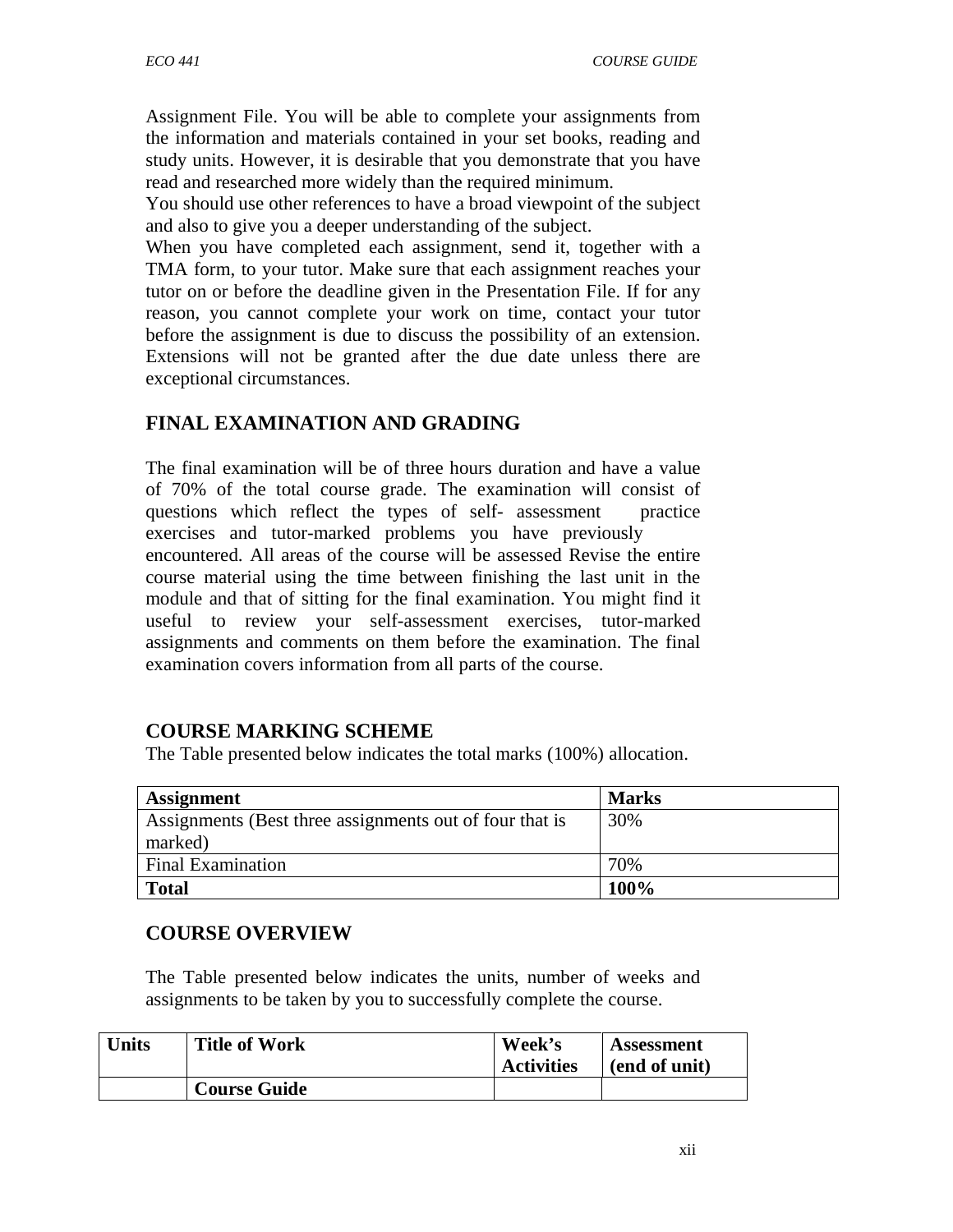| Module 1 Economic Planning: Meaning, Terminologies and Contemporary |                                                                    |         |              |
|---------------------------------------------------------------------|--------------------------------------------------------------------|---------|--------------|
| issues                                                              |                                                                    |         |              |
| 1                                                                   | Meaning of Economic planning                                       | Week 1  | Assignment 1 |
| $\overline{2}$                                                      | Features and Types of Planning in                                  | Week 2  | Assignment 1 |
|                                                                     | developing nations                                                 |         |              |
| 3                                                                   | Theories and Models of Economic                                    | Week 3  | Assignment 1 |
|                                                                     | Planning                                                           |         |              |
|                                                                     |                                                                    |         |              |
|                                                                     |                                                                    |         |              |
|                                                                     | Module 2 Concept and Approaches of Economic Growth and Development |         |              |
| 1                                                                   | Economic growth and Economic                                       | Week 4  | Assignment 2 |
|                                                                     | development                                                        |         |              |
| $\overline{2}$                                                      | <b>Sustainable Development</b>                                     | Week 5  | Assignment 2 |
| $\overline{3}$                                                      | The Concept of Under-development                                   | Week 6  | Assignment 2 |
| Module 3 Economic Development Planning Experience in Nigeria        |                                                                    |         |              |
| 1                                                                   | The concept of national planning in                                | Week 7  | Assignment 3 |
|                                                                     | Nigeria; Pre- independence to SAP                                  |         |              |
|                                                                     | era                                                                |         |              |
| $\overline{2}$                                                      | National economic plans during and                                 | Week 8  | Assignment 3 |
|                                                                     | after SAP era                                                      |         |              |
| 3                                                                   | Visions and policy statements of                                   | Week 9  | Assignment 3 |
|                                                                     | economic plans in Nigeria                                          |         |              |
|                                                                     |                                                                    |         |              |
|                                                                     |                                                                    |         |              |
|                                                                     |                                                                    |         |              |
|                                                                     |                                                                    |         |              |
| <b>Module 4</b>                                                     | Planning Experiences in other Countries of the World               |         |              |
| 1                                                                   | Planning experience of selected                                    | Week 10 | Assignment 4 |
|                                                                     | developed countries                                                |         |              |
| $\overline{2}$                                                      | Planning experience of India and                                   | Week 11 | Assignment 4 |
|                                                                     | <b>Asian Tigers</b>                                                |         |              |
| 3                                                                   | Comparisons of economic plan of less                               | Week 12 | Assignment 4 |
|                                                                     | developed and developed nations                                    |         |              |
|                                                                     |                                                                    |         |              |
|                                                                     |                                                                    |         |              |

# **HOW TO GET THE MOST FROM THIS COURSE**

In distance learning the study units replace the university lecturer. This is one of the great advantages of distance learning; you can read and work through specially designed study materials at your own pace and at a time and place that suit you best.

Think of it as reading the lecture instead of listening to a lecturer. In the same way that a lecturer might set you some reading to do, the study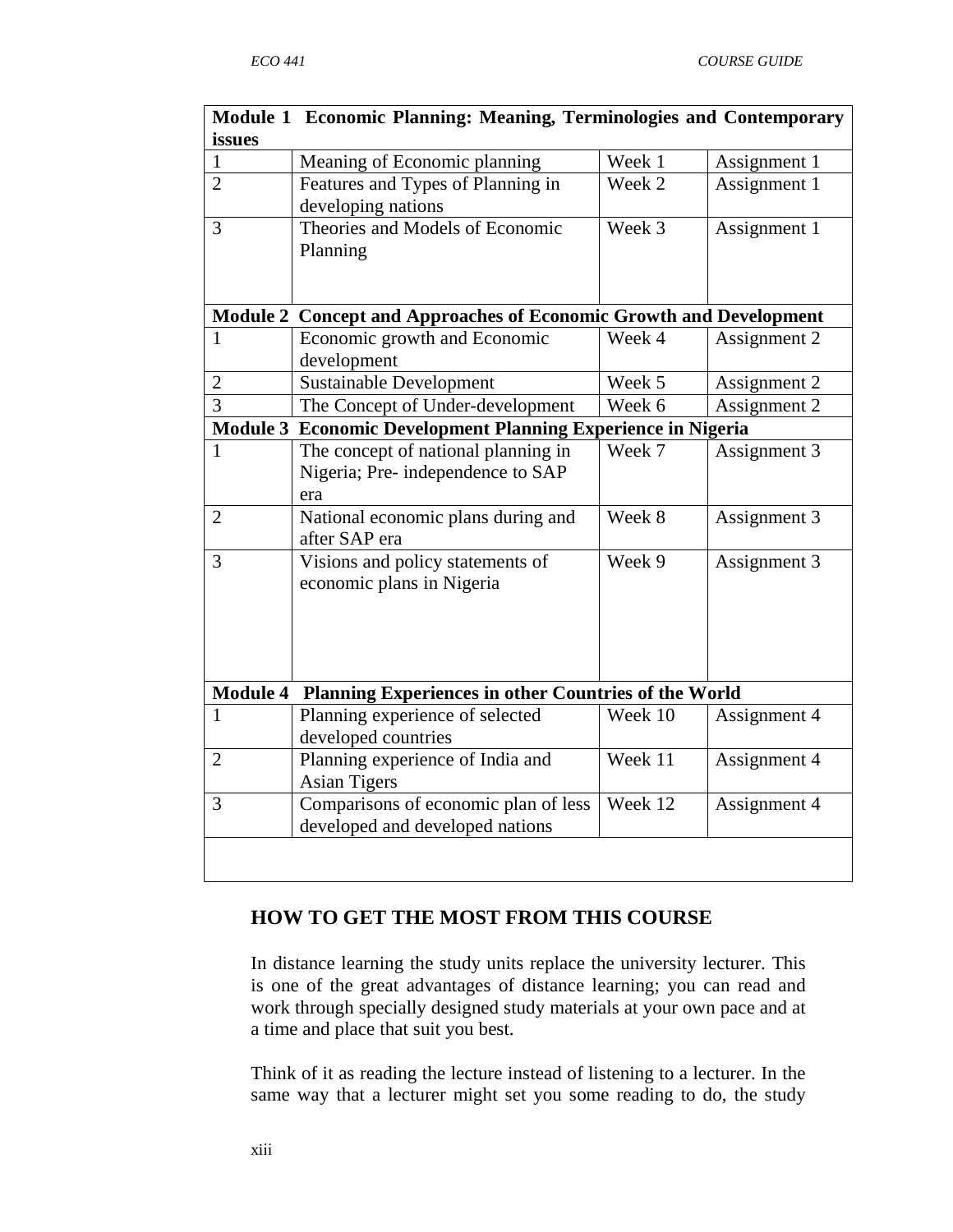units tell you when to read your books or other material, and when to embark on discussion with your colleagues. Just as a lecturer might give you an in-class exercise, your study units provides exercises for you to do at appropriate points.

Each of the study units follows a common format. The first item is an introduction to the subject matter of the unit and how a particular unit is integrated with the other units and the course as a whole. Next is a set of learning objectives. These objectives let you know what you should be able to do by the time you have completed the unit.

You should use these objectives to guide your study. When you have finished the unit you must go back and check whether you have achieved the objectives. If you make a habit of doing this you will significantly improve your chances of passing the course and getting the best grade.

The main body of the unit guides you through the required reading from other sources. This will usually be either from your set books or from a readings section. Some units require you to undertake practical overview of historical events. You will be directed when you need to embark on discussion and guided through the tasks you must do.

The purpose of the practical overview of some certain historical economic issues are in twofold. First, it will enhance your understanding of the material in the unit. Second, it will give you practical experience and skills to evaluate economic arguments, and understand the roles of history in guiding current economic policies and debates outside your studies. In any event, most of the critical thinking skills you will develop during studying are applicable in normal working practice, so it is important that you encounter them during your studies.

Self-assessments are interspersed throughout the units, and answers are given at the ends of the units. Working through these tests will help you to achieve the objectives of the unit and prepare you for the assignments and the examination. You should do each self- assessment exercises as you come to it in the study unit. Also, ensure to master some major historical dates and events during the course of studying the material.

The following is a practical strategy for working through the course. If you run into any trouble, consult your tutor. Remember that your tutor's job is to help you. When you need help, don't hesitate to call and ask your tutor to provide it.

- 1. Read this Course Guide thoroughly.
- 2. Organize a study schedule. Refer to the `Course overview' for more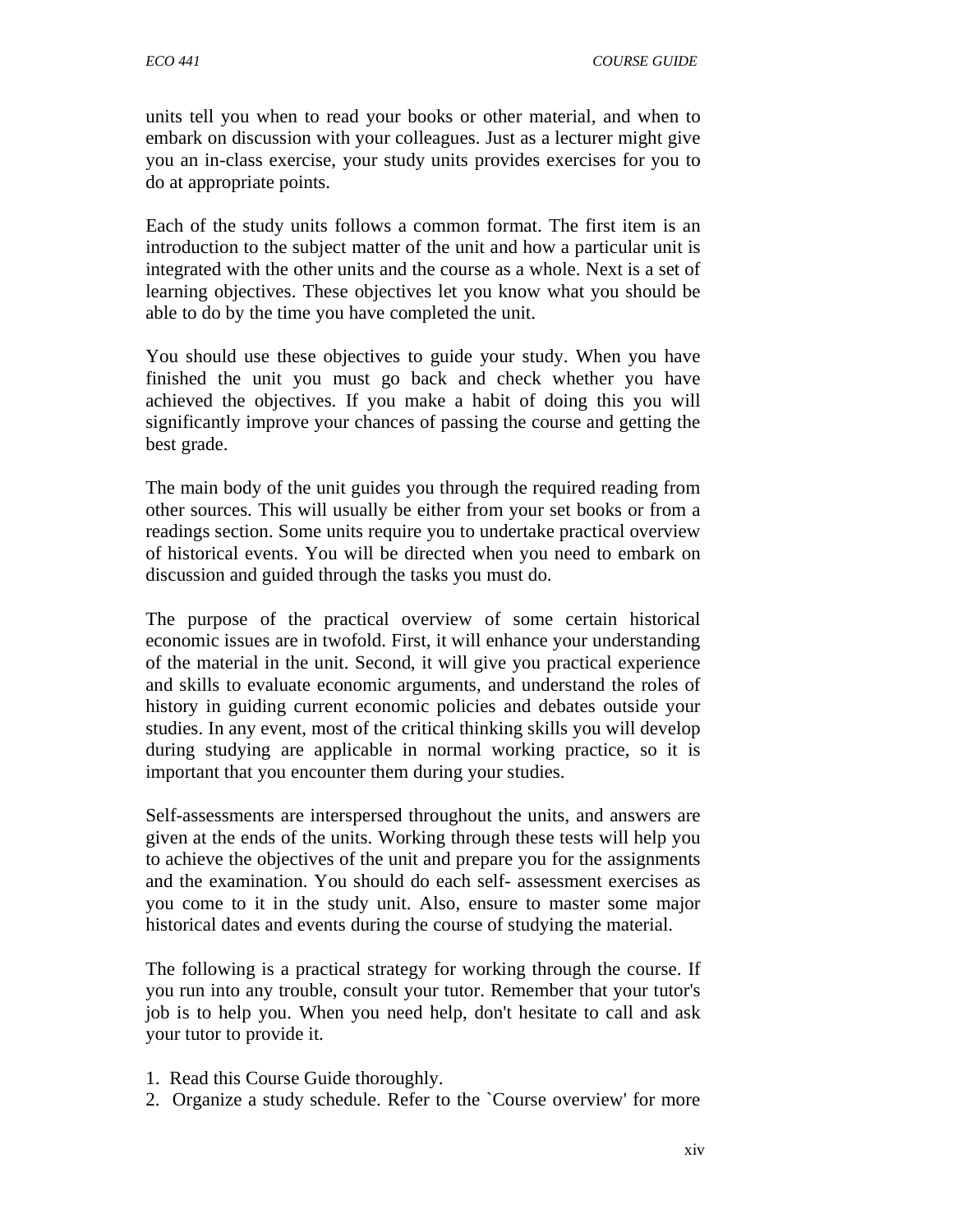details. Note the time you are expected to spend on each unit and how the assignments relate to the units. Important information, e.g. details of your tutorials, and the date of the first day of the semester is available from study centre. You need to gather together all this information in one place, such as your dairy or a wall calendar. Whatever method you choose to use, you should decide on and write in your own dates for working breach unit.

- 3. Once you have created your own study schedule, do everything you can to stick to it. The major reason that students fail is that they get behind with their course work. If you get into difficulties with your schedule, please let your tutor know before it is too late for help.
- 4. Turn to Unit 1 and read the introduction and the objectives for the unit.
- 5. Assemble the study materials. Information about what you need for a unit is given in the `Overview' at the beginning of each unit. You will also need both the study unit you are working on and one of your set books on your desk at the same time.
- 6. Work through the unit. The content of the unit itself has been arranged to provide a sequence for you to follow. As you work through the unit you will be instructed to read sections from your set books or other articles. Use the unit to guide your reading.
- 7. Up-to-date course information will be continuously delivered to you at the study centre.
- 8. Work before the relevant due date (about 4 weeks before due dates), get the Assignment File for the next required assignment. Keep in mind that you will learn a lot by doing the assignments carefully. They have been designed to help you meet the objectives of the course and, therefore, will help you pass the exam. Submit all assignments not later than the due date.
- 9. Review the objectives for each study unit to confirm that you have achieved them.

If you feel unsure about any of the objectives, review the study material or consult your tutor.

10. When you are confident that you have achieved a unit's objectives, you can then start on the next unit. Proceed unit by unit through the course and try to pace your study so that you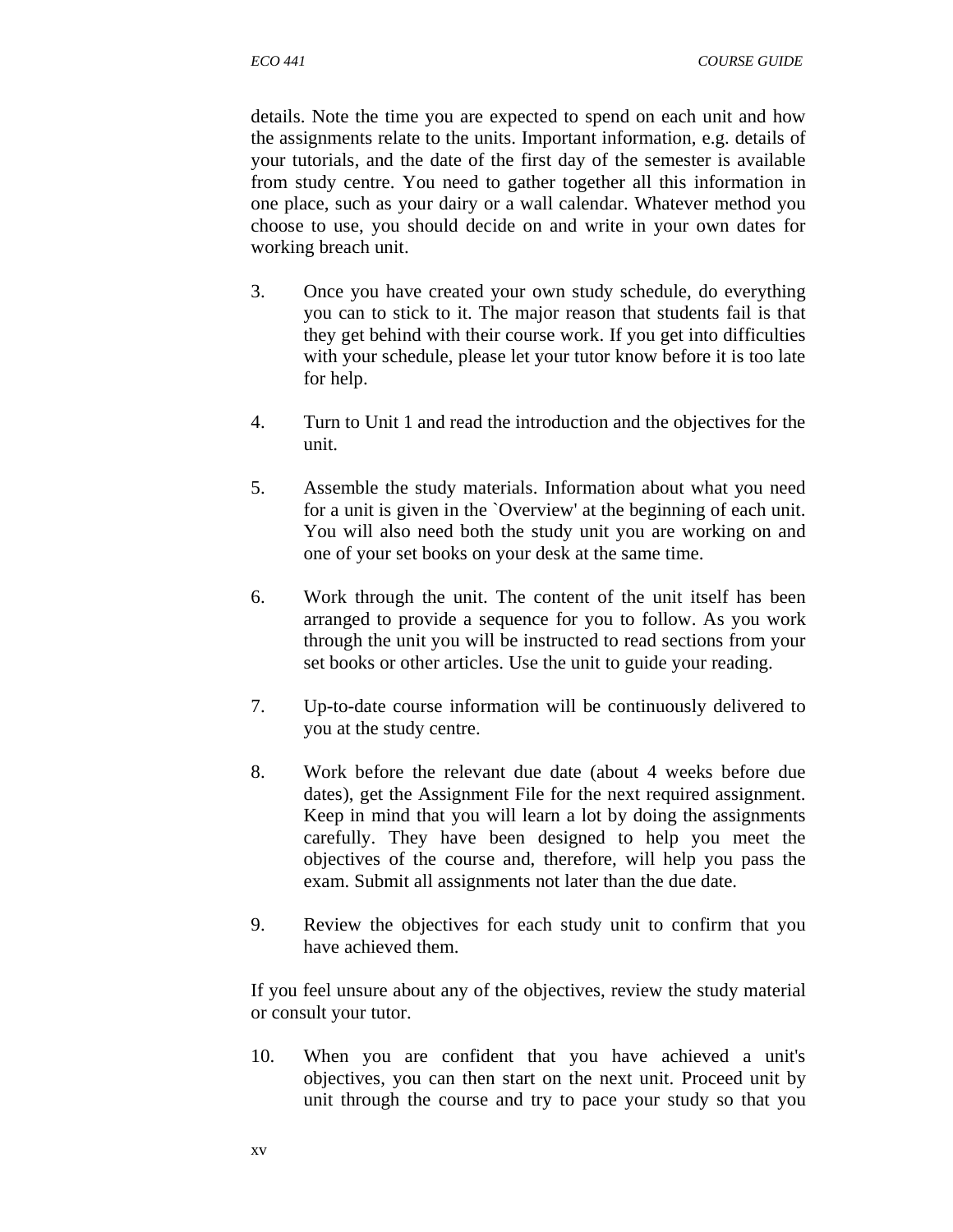keep yourself on schedule.

- 11. When you have submitted an assignment to your tutor for marking do not wait for it return `before starting on the next units. Keep to your schedule. When the assignment is returned, pay particular attention to your tutor's comments, both on the tutor-marked assignment form and also written on the assignment. Consult your tutor as soon as possible if you have any questions or problems.
- 12. After completing the last unit, review the course and prepare yourself for the final examination. Check that you have achieved the unit objectives (listed at the beginning of each unit) and the course objectives (listed in this Course Guide).

# **TUTORS AND TUTORIALS**

There are some hours of tutorials (2-hours sessions) provided in support of this course. You will be notified of the dates, times and location of these tutorials, together with the name and phone number of your tutor, as soon as you are allocated a tutorial group. Your tutor will mark and comment on your assignments, keep a close watch on your progress and on any difficulties you might encounter, and provide assistance to you during the course. You must mail your tutor-marked assignments to your tutor well before the due date (at least two working days are required). They will be marked by your tutor and returned to you as soon as possible.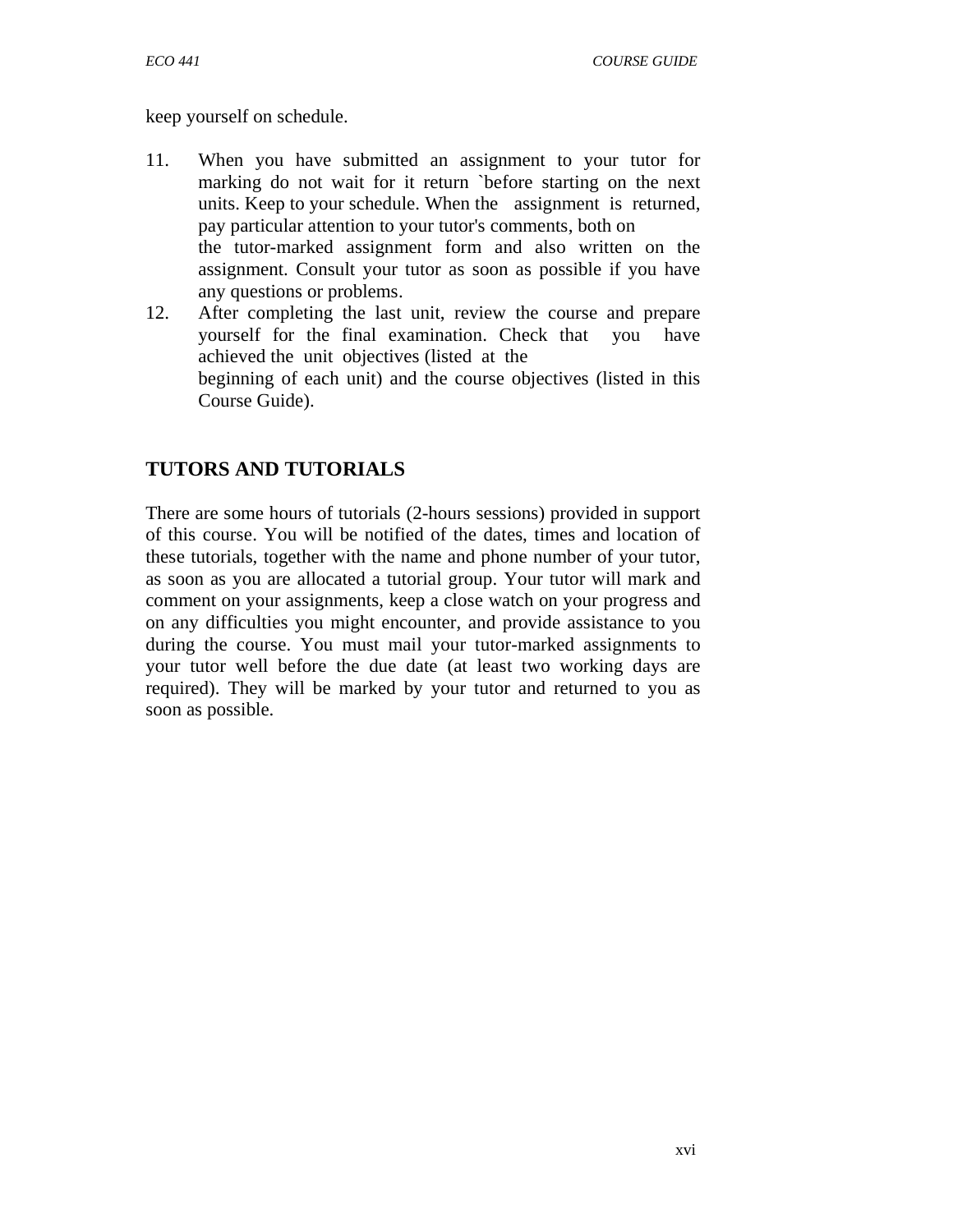Do not hesitate to contact your tutor by telephone, e-mail, or discussion board if you need help. The following might be circumstances in which you would find help necessary. Contact your tutor if:

- You do not understand any part of the study units or the assigned readings
- You have difficulty with the self-assessment exercises
- You have a question or problem with an assignment, with your tutor's comments on an assignment or with the grading of an assignment.
- You should try your best to attend the tutorials. This is the only chance to have face to face contact with your tutor and to ask questions which are answered instantly. You can raise any problem encountered in the course of your study. To gain the maximum benefit from course tutorials, prepare a question list before attending them. You will learn a lot from participating in discussions actively.

# **SUMMARY**

The course, Economic Planning I (ECO 441), was designed to introduce to you and to teach you the basics and rudiments of Economic Planning. In this course, attention is given to the theories, practices, processes and strategies of economic planning as adopted by Nigeria, some selected developed countries like the United States of America, France, Soviet States, China, India, Singapore, and Malaysia and their planning experiences to target desired Economic growth and development and draw their comparisons to Nigeria's experience. It is basically concerned with the explanations of the theories, processes and strategies involved in Economic planning that can be adopted by the central authority to exercise their conscious effort of achieving definite targets and objectives within a specified period of time. In this wise, Economic planning incorporate all aspect of human development aspirations to accelerate the pace of a country's social, economic and political development. More specifically, it is a study that shows the strategic economic plan theories of deliberate control and direction of the economy, by a central authority through various tools and sub-systems within the main system, for the purpose of achieving definite targets and objectives within a specified period of time bearing in mind the economic development indices of food security, housing, health care, water supply and education.

On successful completion of the course, you would have developed critical thinking skills with the material necessary for proper economic planning. However, to gain a lot from the course please try to apply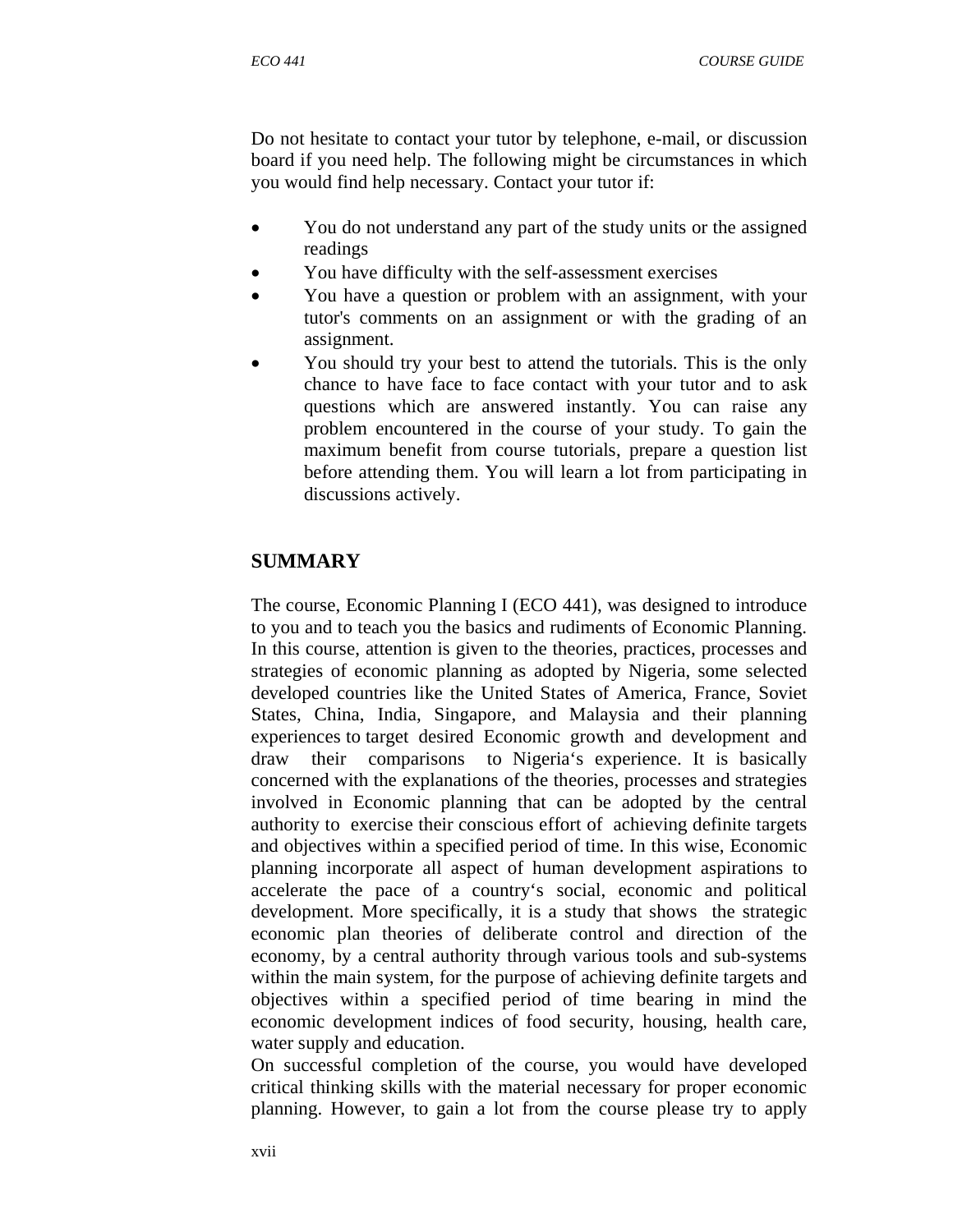anything you learn in the course to term papers writing in other development economics courses which can also help you to cope with the second part, economic planning II, which will be duly served next semester. We wish you success with the course and hope that you will find it interesting, handy and fascinating.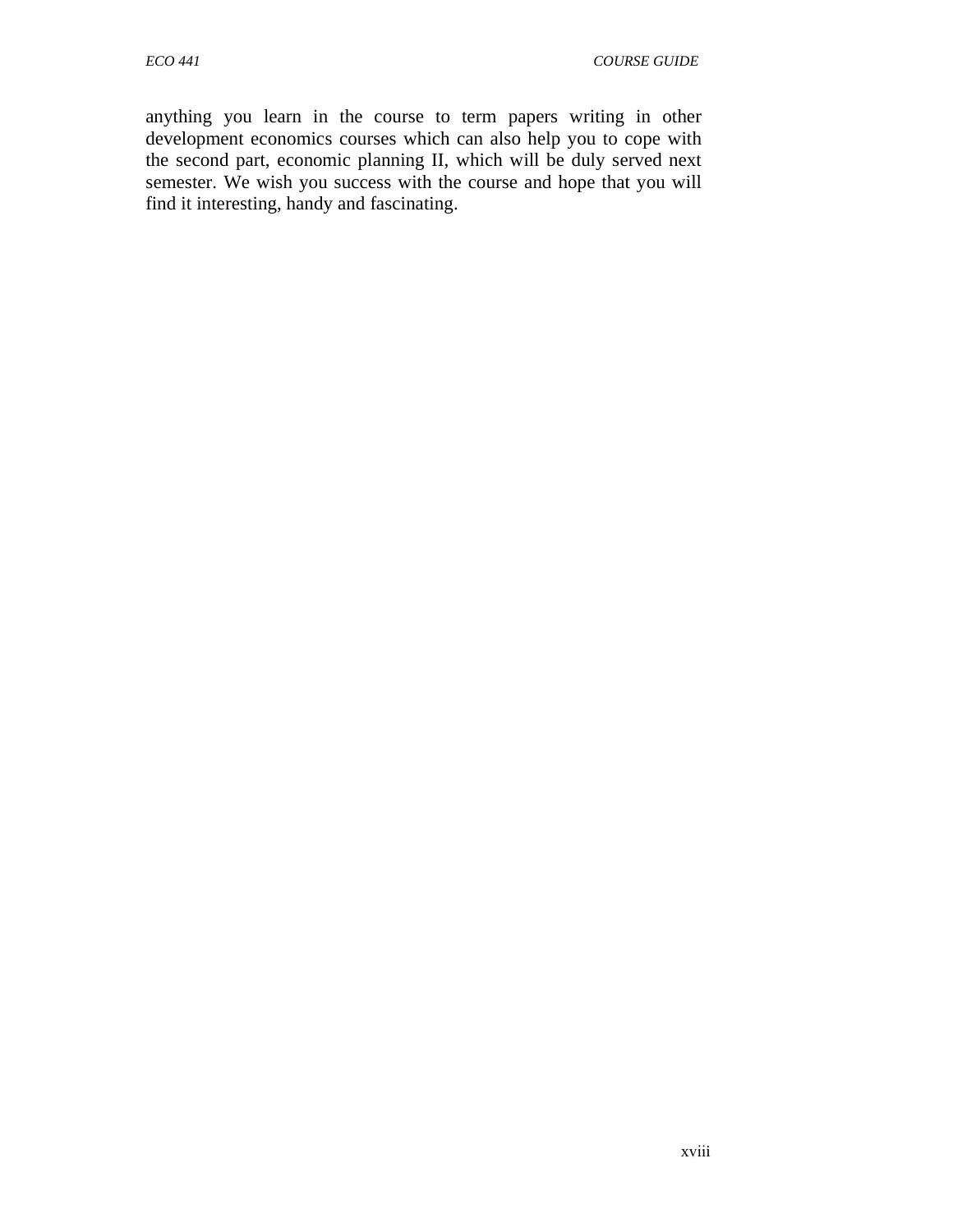# **MAIN COURSE**

# **CONTENTS PAGE**

| <b>Module 1:</b>   | <b>Economic planning: Meaning,</b><br><b>Terminologies and Contemporary</b> |
|--------------------|-----------------------------------------------------------------------------|
| Unit 1<br>Unit II: | Meaning of Economic planning1<br>Features and Types of Planning in          |
| Unit III:          | Theories and Models of Economic                                             |
| <b>Module 2:</b>   | <b>Concept and Approaches of Economic</b><br>Growth and Development28       |
| Unit 1:            | Economic growth and Economic                                                |
| Unit II            | Sustainable development38                                                   |
| Unit III:          | The concept of under-development44                                          |
| <b>Module 3</b>    | <b>Economic Development Planning</b><br><b>Experience in Nigeria52</b>      |
| Unit 1             | The concept of national planning in Nigeria;                                |
| Unit II            | National economic plans during and                                          |
| Unit III           | Visions and policy statements of                                            |
| <b>Module 4:</b>   | <b>Planning Experiences in other Countries</b>                              |
| Unit I:            | Planning experience of selected developed                                   |
| Unit II:           | Planning experience of India and                                            |
| UnitIII:           | Comparisons of economic plan of less<br>developed and developed nations94   |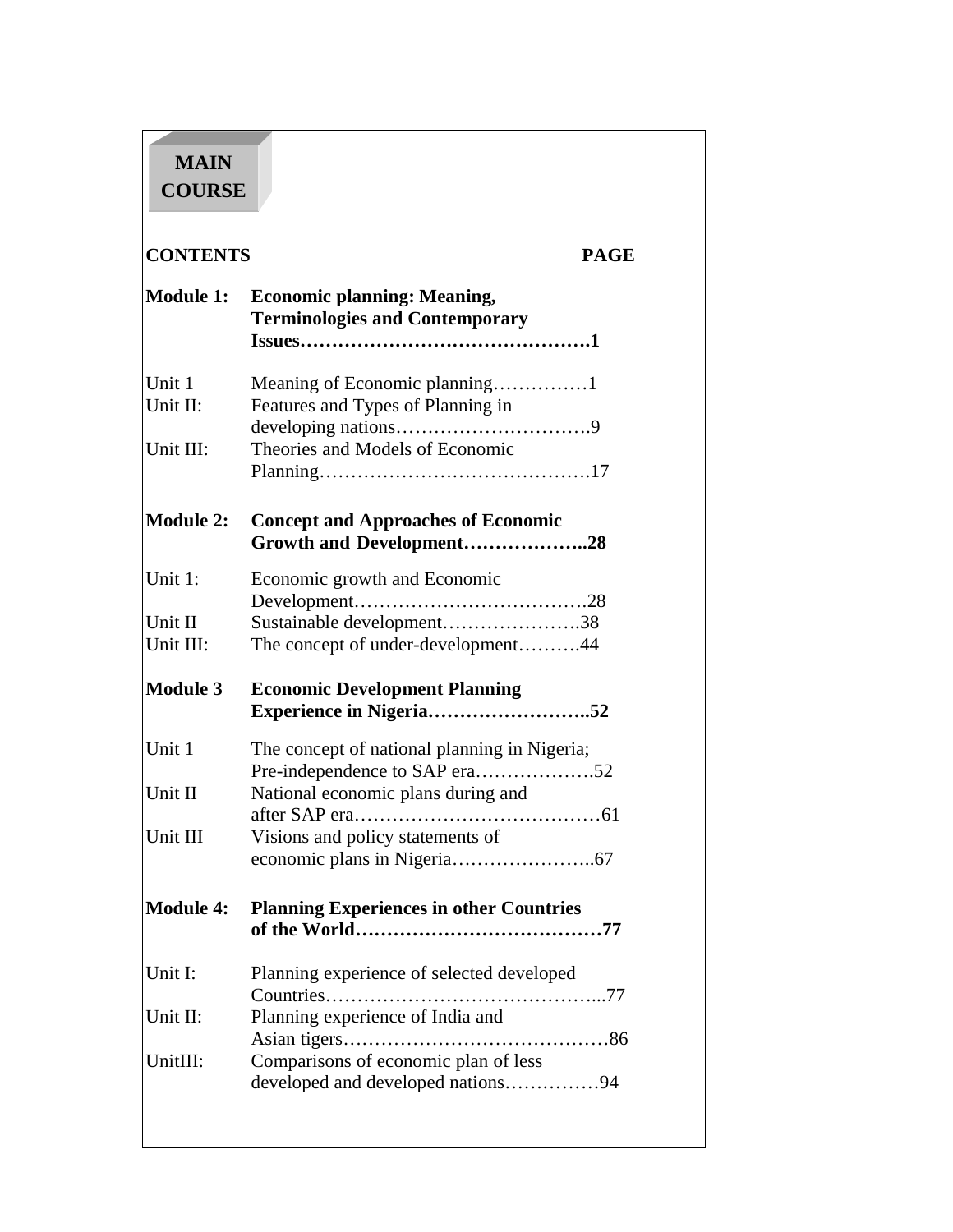# **MODULE 1**

# **Economic planning: Meaning, Terminologies and Contemporary issues**

Unit 1: Meaning of Economic Planning

Unit II: Features and Types of Planning in Developing Nations

Unit III: Theories and Models of Economic Planning

UNIT 1: Meaning of Economic Planning.

### **CONTENTS**

- 1.0 Introduction
- 2.0 Objectives
- 3.0 Main Content
- 3.1 What is planning and economic planning?
- 3.2 Objectives of economic planning
- 3.3 Rationale for planning
- 4.0 Conclusion
- 5.0 Summary
- 6.0 Tutor-Marked Assignment
- 7.0 References/Further Readings

#### **1.0 INTRODUCTION**

You must have read the Course Guide and it is assumed that you have familiarized

yourself with the introductory comments. This unit is the first among the three constituents units of this module. The main thrust of this unit is to introduce you to the meaning of Economic Planning as a concept, show its objectives, and highlight the rationale for planning. This unit is fundamental to the understanding of subsequent units and modules. This is simply because other units and modules will be discussed on the basis of the fundamental concepts explained here, hence, requires your maximum attention and understanding. Planning involves setting of goals, objectives and targets and determining how they will be achieved. As a student of economics, you should know that economic planning is a deliberate governmental attempt to coordinate economic decision making over the long run and to influence, direct, and in some cases even control the level and growth of a nation's principal economic variables to achieve a predetermined set of development objectives.

# **2.0 OBJECTIVES**

At the end of this unit, you should be able to:

 $\Box$  Define in your own words what economic planning is as established by scholars.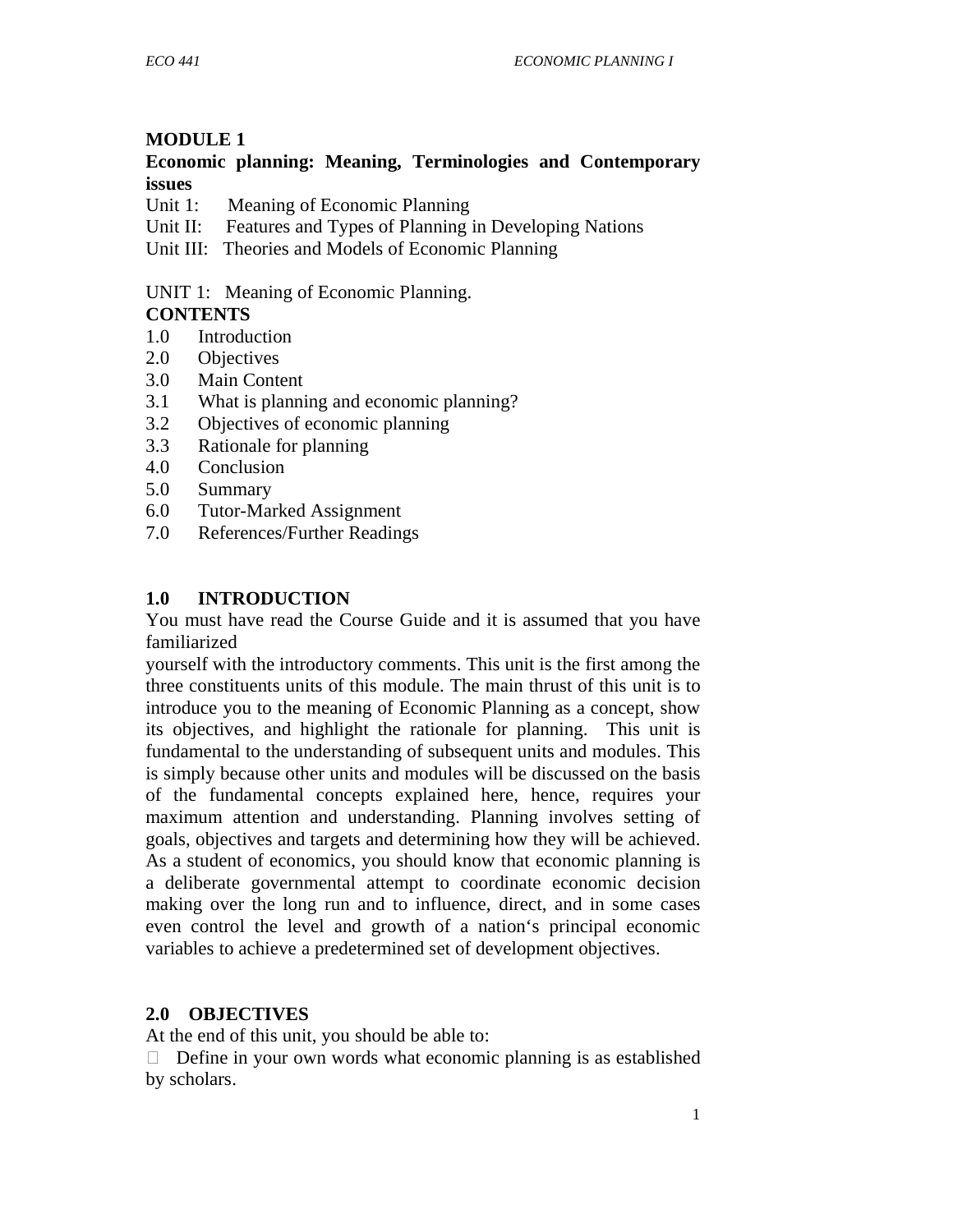$\Box$  Enumerate the objectives of economic planning available to planners.

 $\Box$  Identify the rationales for economic planning.

# **3.0 MAIN CONTENT**

# **3.1 What is Economic planning ?**

Generally, our focus in this course is to understand the meaning of economic planning, its applications and implementation to achieving set economic development targets of a drawn actual economic plan. It is important for you to know that planning is essential in whatever we do, both at micro and macro level of human existence, given the limited resources at our disposal which is of paramount importance to even the planning authorities, that is, the government, for them to meet up with the set targets of developing the economy using available resources. The questions of poverty, high unemployment rate, high inflation rate, high cost and standard of living, decay infrastructural facilities, high exchange rate, low level of savings and investments, inequalities in income distributions etc, to mention but few could be better answered if proper economic development planning is given a priority and drawn to meet up with the set targets. Therefore, planning is essential in anything we do. To start with, it is important for us to examine what planning is all about. This will provide a convenient platform to have a full grasp of the entire course content.

Let us begin our understanding of economic planning by first defining the word

‗planning'.

According to Otokiti S.O (1999), planning as understood by economists implies centralized control, conscious and deliberate layout of the national resources with a definite end in view, incorporating all economic aspect which is well coordinated and integrated so as to eliminate duplication and wasteful competition. For example as a lay man, putting up a building requires a knowledge of the requirements like sand, gravel, cement, etc , how much it costs, the time it will take to build it and the number of labourers required. Hence proper planning is needed. In the economy, the macroeconomic decision of answering the basic economic problem questions of evenly distributed resources is the pure responsibility of the government which calls for careful strategic planning.

Therefore, to plan is to act in the light of a definite predetermined objectives by designing and manipulating of factors which govern the achievement of the given targets so as to attain specific goals within the time limit which the planner sets to achieve.

Otokiti (1999), define economic planning as a deliberate control and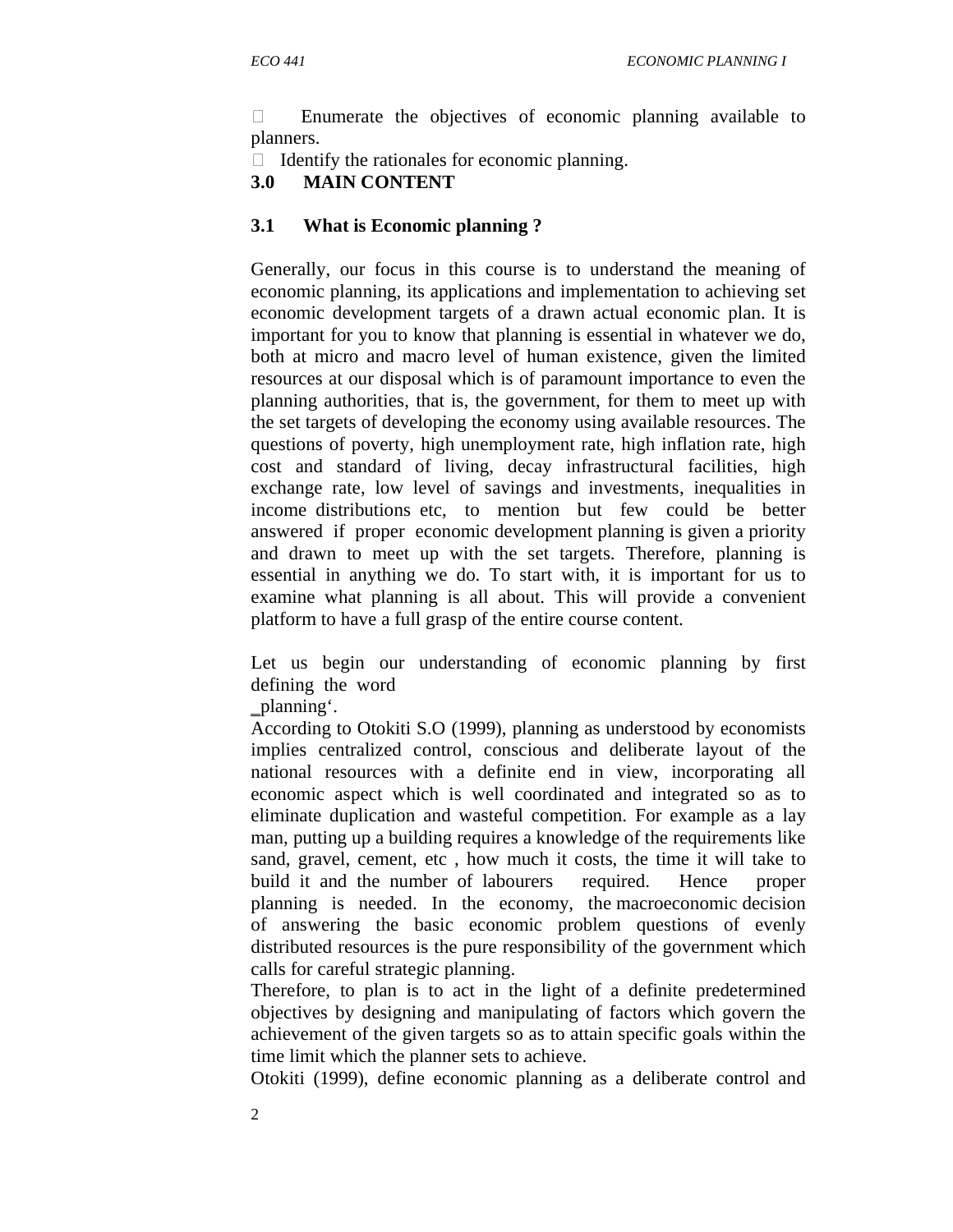*ECO 441 ECONOMIC PLANNING I* 

direction of the economy , by a central authority through various tools and sub-systems within the main system, for the purpose of achieving definite targets and objectives within a specified period of time.

On the other hand, Todaro and Smith (2011), define economic planning as a deliberate and conscious attempt by the state to formulate decisions on how the factors of production shall be allocated among different users or industries, thereby determining how much of total goods and services shall be produced in one or more ensuing periods. Jhingan (2011), define economic planning as a deliberate control and direction of the economy by a central authority for the purpose of achieving definite targets and objectives within a specified period of time

In the light of the above definitions of economic planning, as economics students, you should understand that there has to be a vision, mission, targets and timing periods for a

definite plan to be actualised. Countries like USA, UK, INDIA, MALAYSIA, and SINGAPORE, carefully took their economic planning formulation and implementation seriously which position them in the place they occupy now in the committee of nations in the world. However, this is not the case with the less developed countries of which Nigeria is one. This has contributed to the level of economic backwardness that is visible in their economies. It is also important to state that there are objectives of economic planning that are available to planners.

# **SELF-ASSESSMENT EXERCISE**

Briefly discuss the meaning of the word economic planning.

# **3.2 Objectives of economic planning .**

In this section, we shall look at the objectives of economic planning. The following are

the objectives of economic planning as outlined by Pooja Mehta.

# **1. Economic Development:**

The main objective of every economic planning is to achieve the goal of economic

development. Economic development is necessary for less developed countries because they can solve the problems of general poverty, unemployment and backwardness through it. Economic development is concerned with the increase in per capita income and causes behind this increase. In order to calculate the economic development of a country, we should take into consideration, not only increase in its total production capacity and consumption, but also increase in its population. Economic development refers to the raising of the people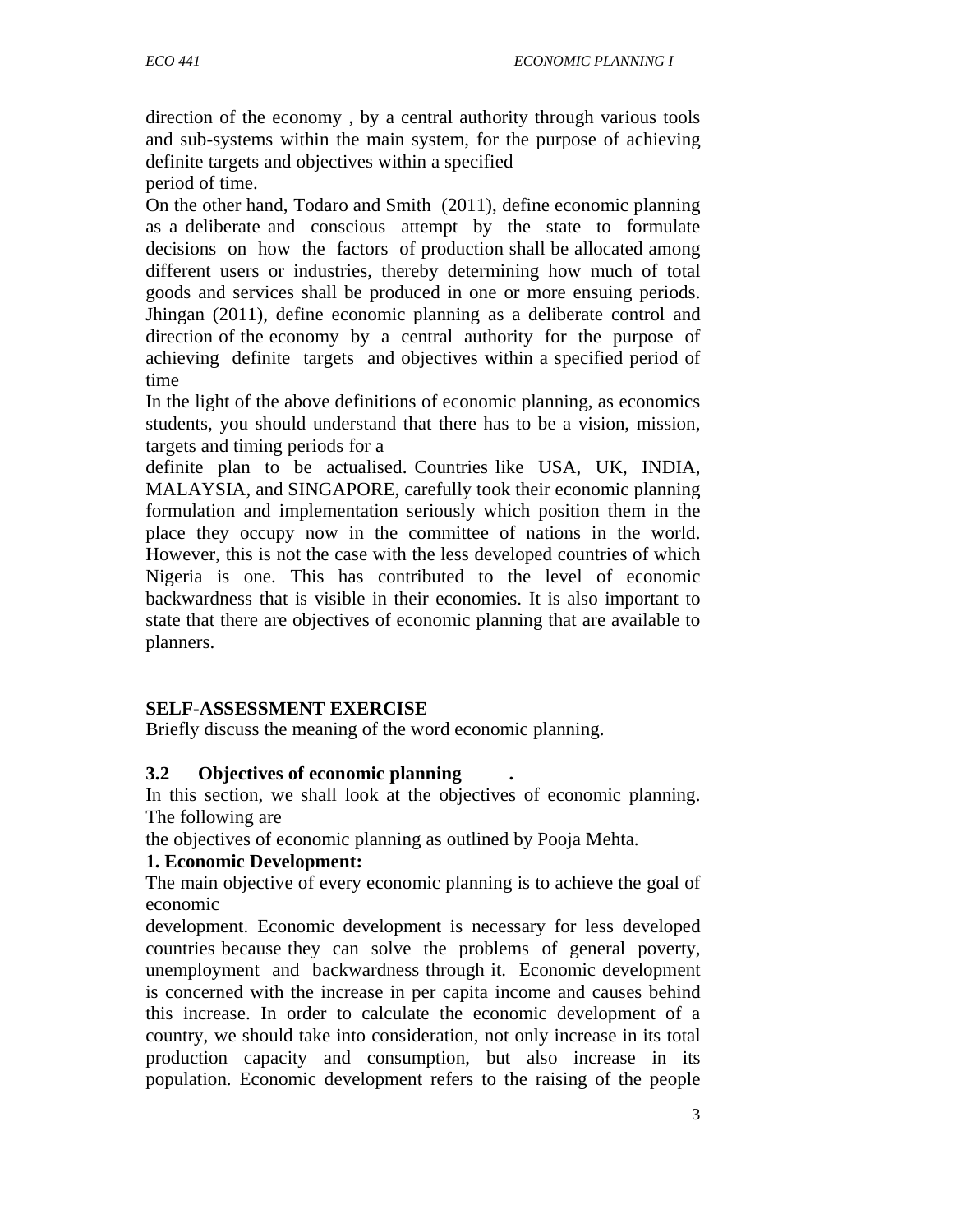from inhuman elements like poverty, unemployment and ill health etc.

#### **2. Increase Employment:**

Another objective of economic planning is better utilization of man power resources and

increasing employment opportunities. Measures should be taken to provide employment to millions of people during the plans.

#### **3. Self-Sufficient:**

It has been the objective of the plans that the country becomes selfsufficient regarding

food grains and industrial raw material like iron and steel etc. Also, growth is to be self- sustained for which rates of saving and investment are to be raised. This objective should be to get rid of dependence on foreign aid by increasing export trade and developing internal resources.

#### **4. Economic Stability:**

Stability is as important as growth. It implies absence of frequent end excessive

occurrence of inflation and deflation. If the price level rises very high or falls very low, many types of structural imbalances are created in the economy. Economic stability has

been one of the objectives of every plan in developing countries especially in Nigeria and

India. Some rise in prices is inevitable as a result of economic development, but it should not be out of proportions.

#### **5. Social Welfare and Services:**

The objective should be to promote labour welfare, economic development of backward

classes and social welfare of the poor people. Development of social services like education, health, technical education, scientific advancement etc. should always be the

concern of economic planning of any economy.

#### **6. Comprehensive Development:**

All round development of the economy is another objective that should be given

consideration. Development of all economic activities vis-à-vis, agriculture, industry, transport, power sectors etc. should be sought to be simultaneously achieved. Likewise, other less developed rural regions should be incorporated in the plan for proper development to reduce rural-urban migration in the economy.

#### **7. To Reduce Economic Inequalities:**

Every plan is aimed at reducing economic inequalities. Economic inequalities are

indicative of exploitation and injustice in the country. It results in making the rich richer and the poor poorer. Several measures have to be taken in a plan to achieve the objectives

of economic equality especially by way of progressive taxation and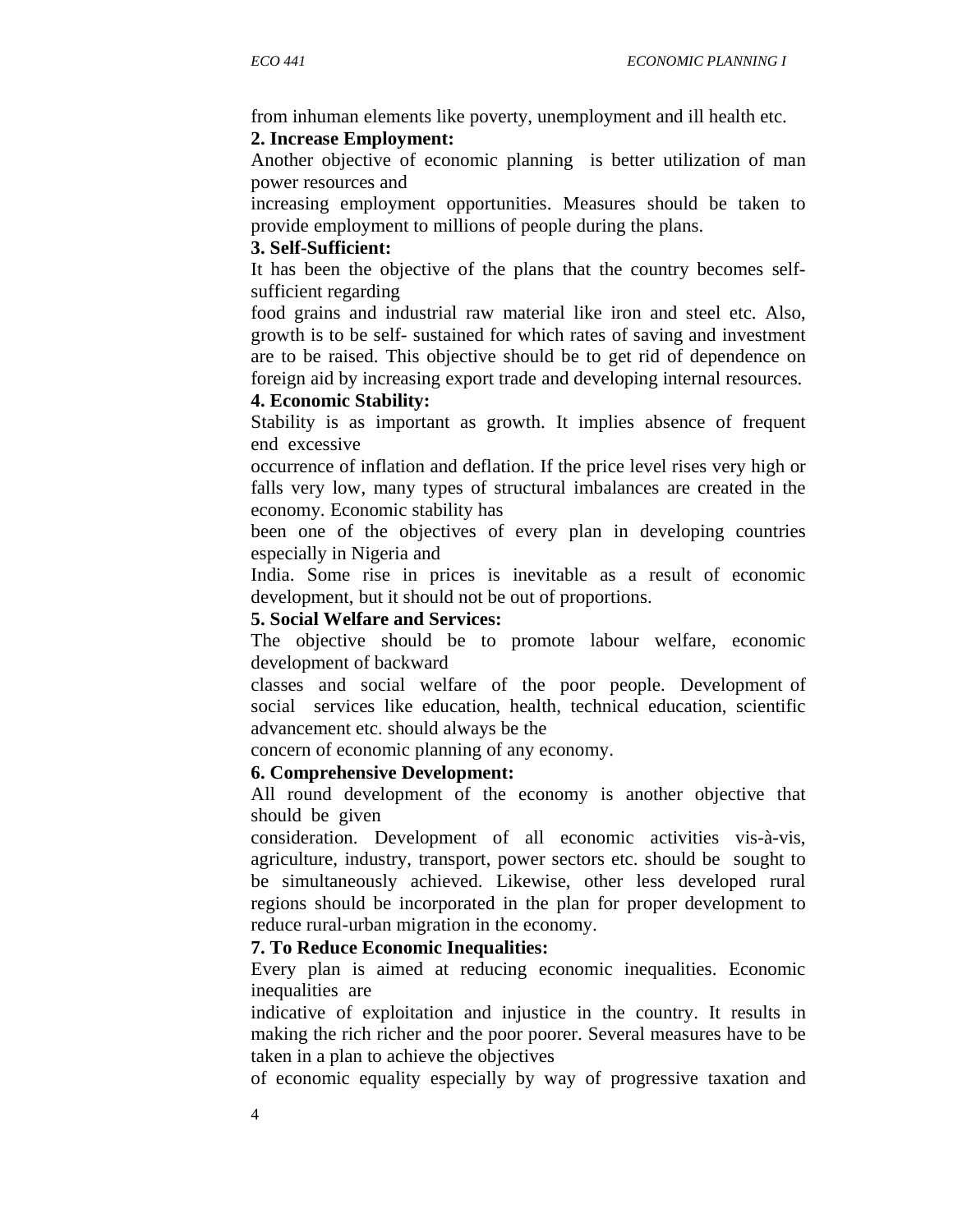reservation of jobs

for the economically backward classes. .

#### **8. Social Justice:**

Another objective of every plan is to promote social justice. It is possible in two ways,

one is to reduce the poverty of the poorest section of the society and the other is to reduce the inequalities of wealth and income and to redistribute it evenly.

#### **9. Increase in Standard of Living:**

The other objective of a plan is to increase the standard of living of the people. Standard

of living depends on many factors such as per capita increase in income, price stability, equal distribution of income etc.

In view of these objectives, it is pertinent that the central authority, which is the government, is left with no choice than to adopt holistic economic measures and blue

print plan aimed at achieving sustained economic growth and development in the

economy. Let us consider the rationales for economic planning.

# **SELF ASSESSMENT EXERCISE**

Enumerate and discuss five objectives of economic planning in less developed countries.

#### **3.3 Rationales for planning in less developed countries**

One of the principal objectives of planning in developing countries is to increase the rate

of economic development. According to Gadgil (2002), planning for development implies external direction or regulation of economic activity by the planning authority which in most cases is identified as the government. LDC's are characterized with low level of savings, low level of income, and therefore what is prevalent in such countries are poverty ridden people. This vicious economic circle can only be broken by planned development. This can be achieved through importing capital from abroad known as foreign direct investment (FDI) and localized forced savings to support the level of industrialization.

Therefore, the rationale and the need for planning in such countries are the following.

#### **1. Strengthen the market mechanism**

The market mechanism works imperfectly in LDC's because of the ignorance and lack of

familiarity with it. This is so because the production factor; money and capital markets are not organized properly, thus the price system fails to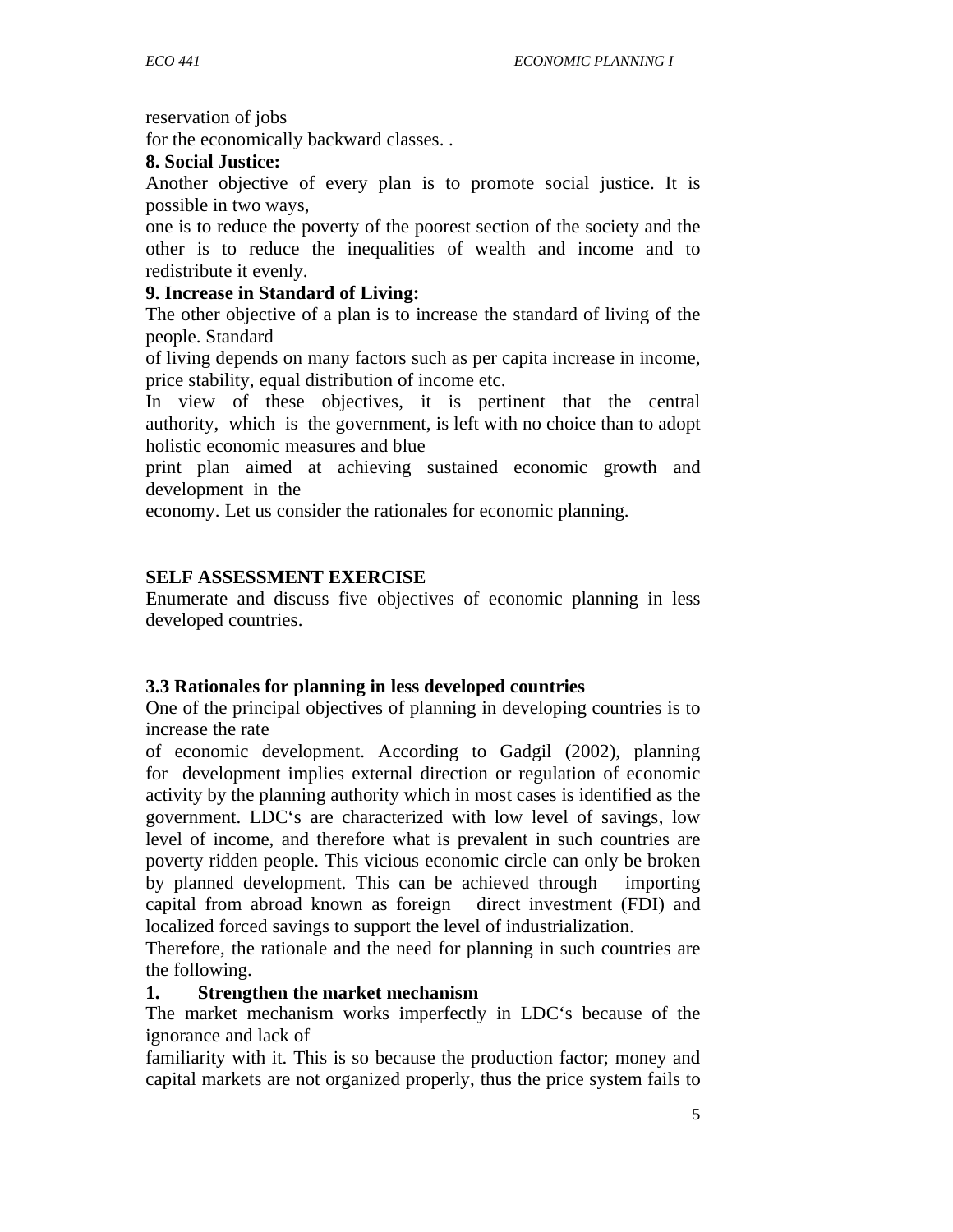bring about adjustments between aggregate demand and supply of good and services. Therefore, to remove market imperfection, to mobilize and utilize efficiently the available resources, to determine the

amount and composition of investment and to overcome structural rigidities, the market mechanism is required to be perfected in LDC's through planning using a workable economic planning blue print**.**

#### **2. The necessity of removing unemployment.**

Unemployment is a situation where resources are not fully utilized. Capital is scarce and

labour is in abundance thereby creating the problem of providing gainful employment and resulting in absence of sufficient enterprises and initiatives. This requires an urgent attention by the planning authority in LDC's to immediately adopt an economic planning roadmap that can salvage the situation.

### **3. The development of agricultural and industrial sectors.**

Agricultural sector is known to produce food for household, raw materials for industries

and foreign earnings to government when exported abroad. Industrial sector on the other hand utilizes the raw materials from the agricultural sector for the production of further

finished goods that can be used for infrastructural development like roads, railways,

power stations etc. Therefore there should be a conscious attempt by the LDC's planning authority to have a roadmap planning strategies towards the development of their agricultural and industrial sectors.

#### **4. The necessity of removing the nation's poverty.**

The need for reducing inequalities income and wealth raising percapital income,

increasing employment opportunities, all round rapid development and national independence substance requires a careful ad conscious idea of planning targeted through a planning model that can achieve this. This was seen in the rapid development and transformation of USSR now Russia, a poor country at that time before target industrial planning was introduced, embraced and adopted.

To sum this up, planning for economic development is undertaken presumably because the pace of direction of development taking place in the absence of external intervention is not considered to be satisfactory and because it is further held that appropriate external intervention will result in increasing considerably the pace of development and directing it properly.

#### **SELF ASSESSMENT EXERCISE**

Enumerate and discuss three rationales for planning in less developed countries.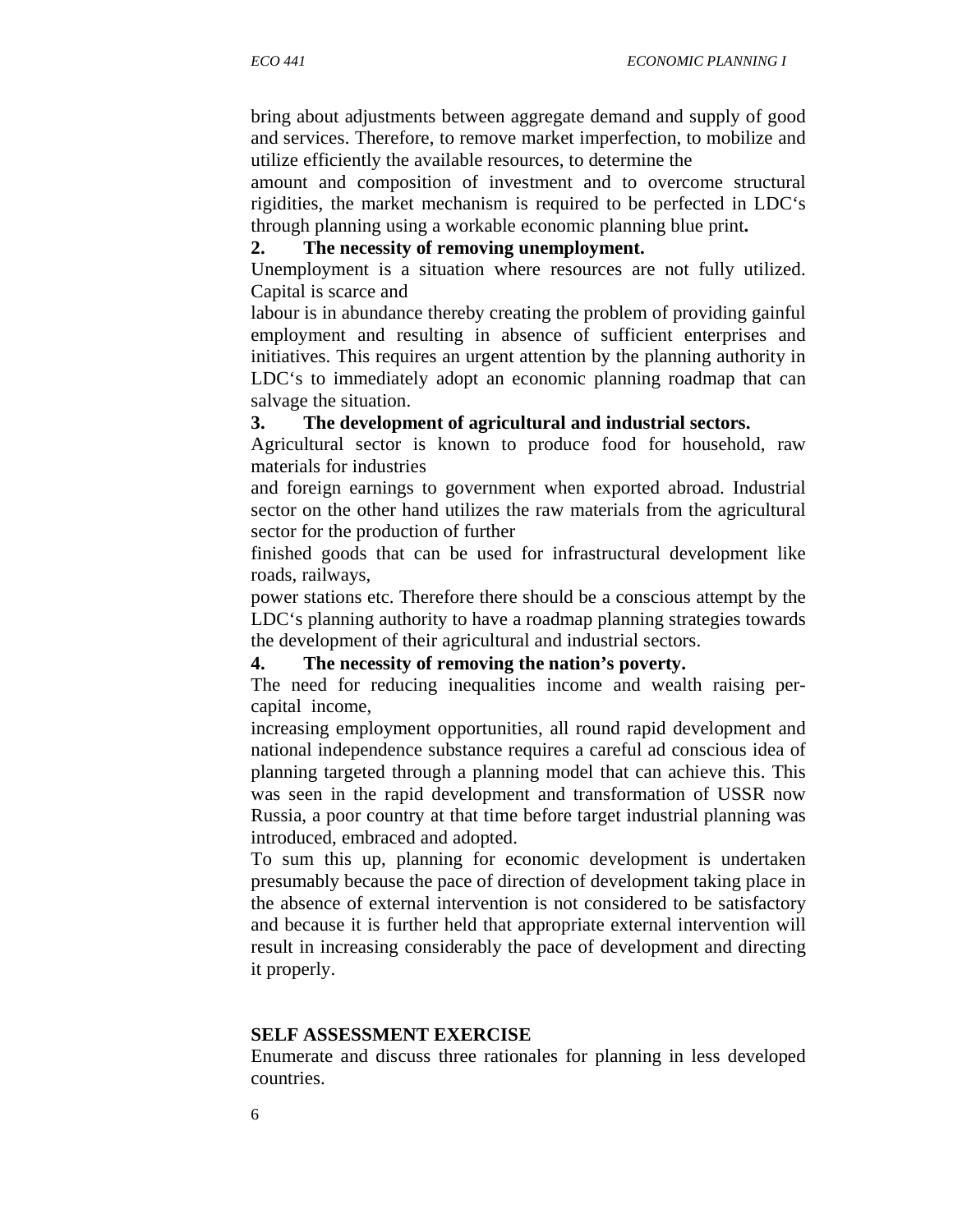# **4.0 CONCLUSION**

From our discussion so far on the Meaning of Economic Planning, we can infer the

following facts:

• Economic planning as understood by the majority of economists implies deliberate control and direction of the economy by a central authority for the purpose of achieving definite targets and objectives within a specified period of time.

• Planning authorities must have clear economic plan objectives with definite time frame of achieving it.

• For a major rational of economic planning to take place, the necessity of removing the

nation's poverty should be of priority.

### **5.0 SUMMARY**

In this unit, we have attempted to show various definitions of economic planning from

various scholars of repute. Also, from the point of view of harmonization, you have learnt that all the definitions agreed to the fact that economic planning as understood by majority of economists implies deliberate control and direction of the economy by a central authority for the purpose of achieving definite targets and objectives within a specified period of time. It is believed that understanding of this unit has given you a basis for the understanding of the next unit and in fact subsequent modules. It is expected that the reader be anxious of reading more about the features and various types of planning in less developed countries and developed nations which will be duly served in the next unit.

# **6.0 TUTOR-MARKED ASSIGNMENT**

Discuss the meaning of economic planning as defined by various economic scholars.

#### **7.0 REFERENCES/FURTHER READING**

Akosile, I. O., Adesanya, A. S. & Ajani, A. O. (2012). *Management of development - A*

*Nigeria perspective* (1st ed.). Olas Ventures, Mushin, Lagos. Nigeria

Jhingan, M.L. (2007). *The Economics of development and planning*  (39th ed.). India: Vrinda Publications.

Olajide, O.T. (2004). *Theories of Economics development and planning*  (2nd ed.). Lagos:

Pumark Nigeria Ltd.

Otokiti, S.O. (1999). *Issues and strategies in economic planning* (1st ed.). Ibadan: Bitico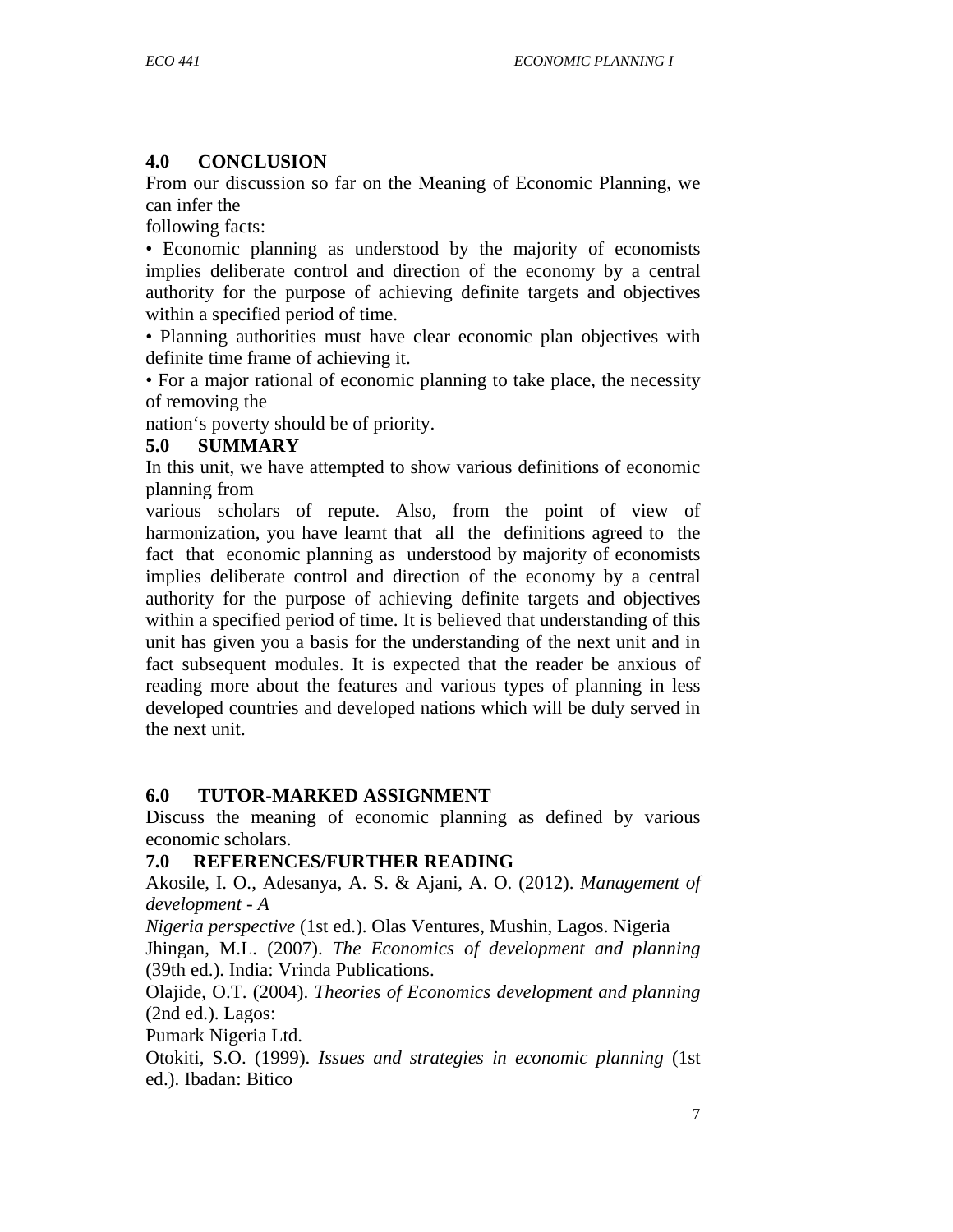Publishers.

Todaro, M. P. (2000). *Development planning, models and methods*, England

Todaro, M.P. & Smith, S.C. (2011). *Economic development*. Essex, England: Pearson

Education Ltd, Edinburgh Gate Harlow.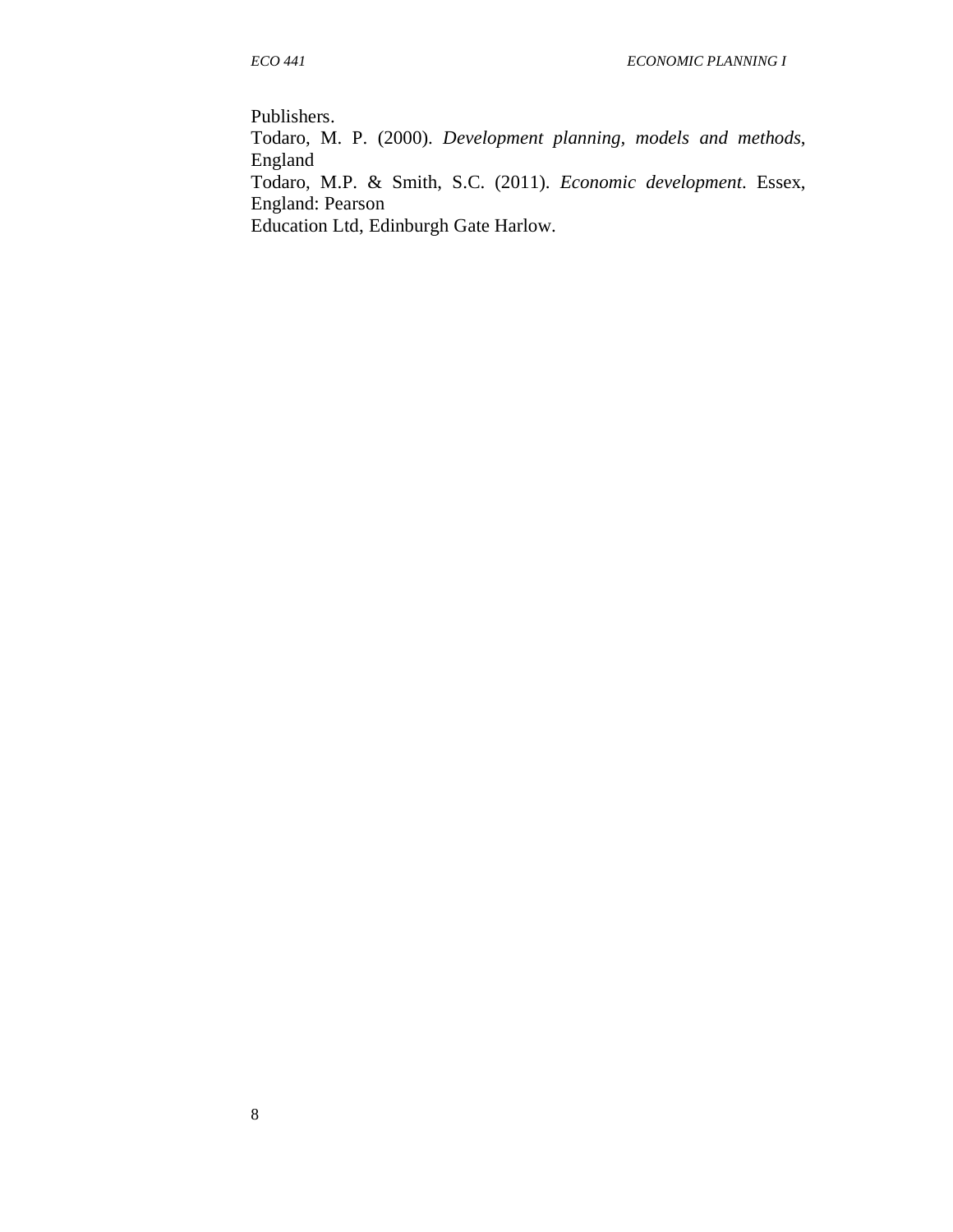# **UNIT 1I FEATURES AND TYPES OF PLANNING IN DEVELOPING NATIONS.**

#### **CONTENTS**

- 1.0 Introduction
- 2.0 Objectives
- 3.0 Main Content
- 3.1 Types of Planning in less developed countries
- 3.2 The main features of economic planning in developing countries
- 3.3 Relevance of development models to economic planning
- 4.0 Conclusion
- 5.0 Summary
- 6.0 Tutor-Marked Assignment
- 7.0 References/Further Readings

### **1.0 INTRODUCTION**

The reader must have familiarized with the explicit explanations in the first unit of this

module which discusses what economic planning is and what it entails. This unit is the second among the three constituents units of this module. The main thrust of this unit is

to show the features and various types of economic planning. It will also highlight the

relevance of development models to actual economic planning. This unit is also fundamental to the understanding of subsequent units.

#### **2.0 OBJECTIVES**

At the end of this unit, you should be able to:

• Show the various types of economic planning that can be identified.

• Enumerate the relevance of development models to economic planning .

Identify the features of economic planning in Less Developed Countries.

#### **3.0 MAIN CONTENTS**

#### **3.1 Types of Planning in less developed countries:**

There are various types of planning which are discussed vividly below as pointed out by

Jhingan (2011). Let us now examine them one by one.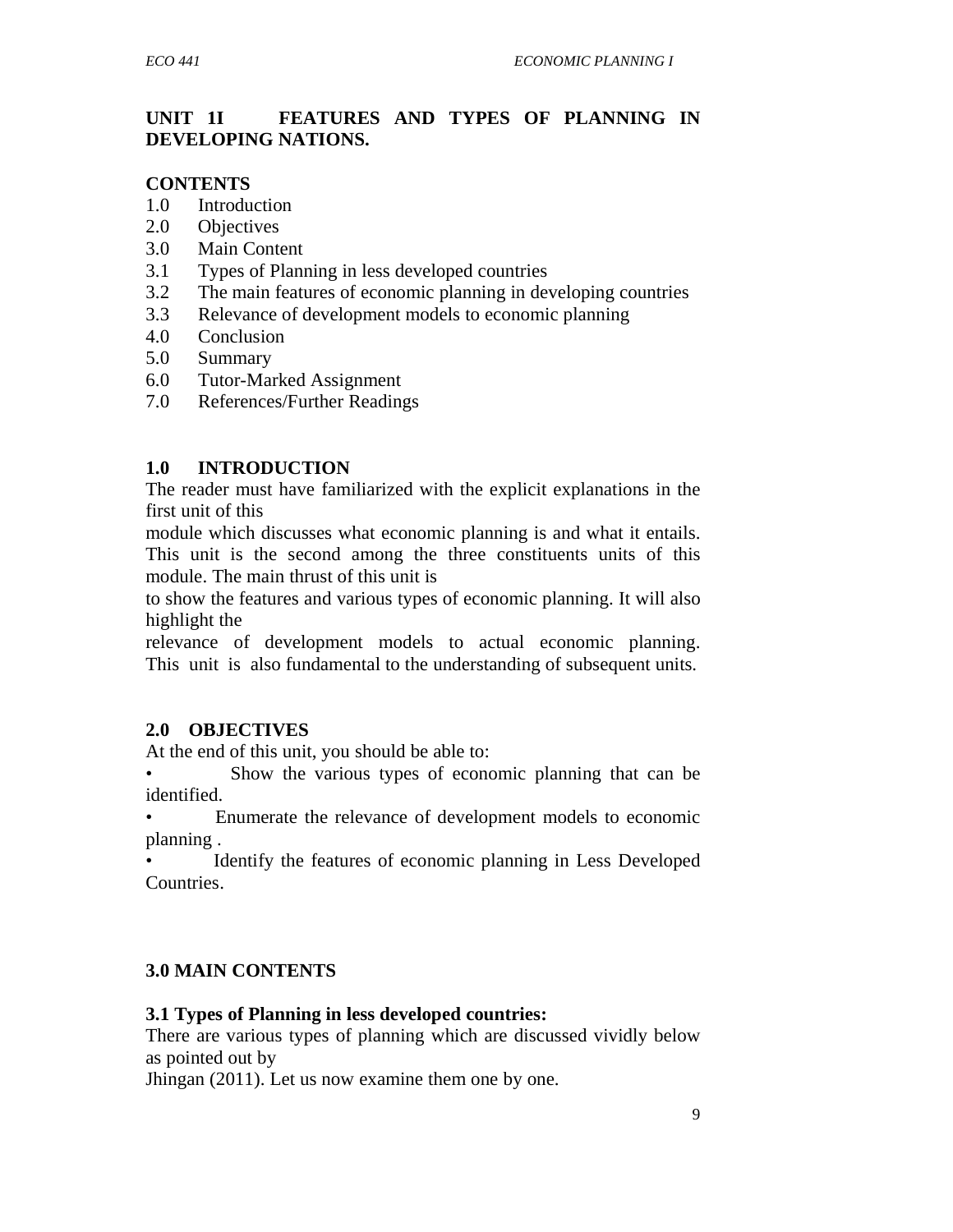#### **1. Planning by Direction and Planning by Inducement:**

Planning by direction is an integral part of a socialist society. It entails complete absence

of laissez-faire. There is one central authority which plans, directs, and orders the execution of the plan in accordance with pre-determined targets and priorities. Such

planning is comprehensive and encompasses the entire economy.

Planning by inducement is democratic planning. It means planning by manipulating the market. There is no compulsion but persuasion. There is freedom of enterprise, freedom of consumption and freedom of production. But these freedoms are subject to state control and regulation. People are induced to act in a certain way through various monetary and fiscal measures. Thus, planning by inducement is able to achieve the same results as are likely to be achieved in planning by direction but with less sacrifice of individual liberty.

### **2. Financial Planning and Physical Planning:**

Financial planning refers to the technique of planning in which resources are allocated in

terms of money. Financial planning is essential in order to remove maladjustments between supplies and demand and for calculating costs and benefits of the various projects. Thus, financial planning is thought to secure a balance between demands and

supplies, avoid inflation and bring about economic stability.

Physical planning refers to the allocation of resources in terms of men, materials and machinery. In physical planning, an overall assessment is made of the available real resources such as raw materials, manpower, etc., and how they have to be obtained so that bottlenecks may be eliminated during the plan. Physical planning requires the fixation of physical targets with regard to agricultural and industrial production, socio- cultural and transportation services, consumption levels and in respect of employment, income and investment levels of the economy. Physical planning has to be viewed as an overall long-term planning rather than a short-term piecemeal planning.

#### **3. Perspective Planning and Annual Planning:**

Perspective planning refers to long-term planning in which long range targets are set in

advance for a period of 15, 20, or 25 years. A perspective plan, however, does not imply one plan for the entire period of 15 or 20 years. In reality, the broader objectives and targets are to be achieved within the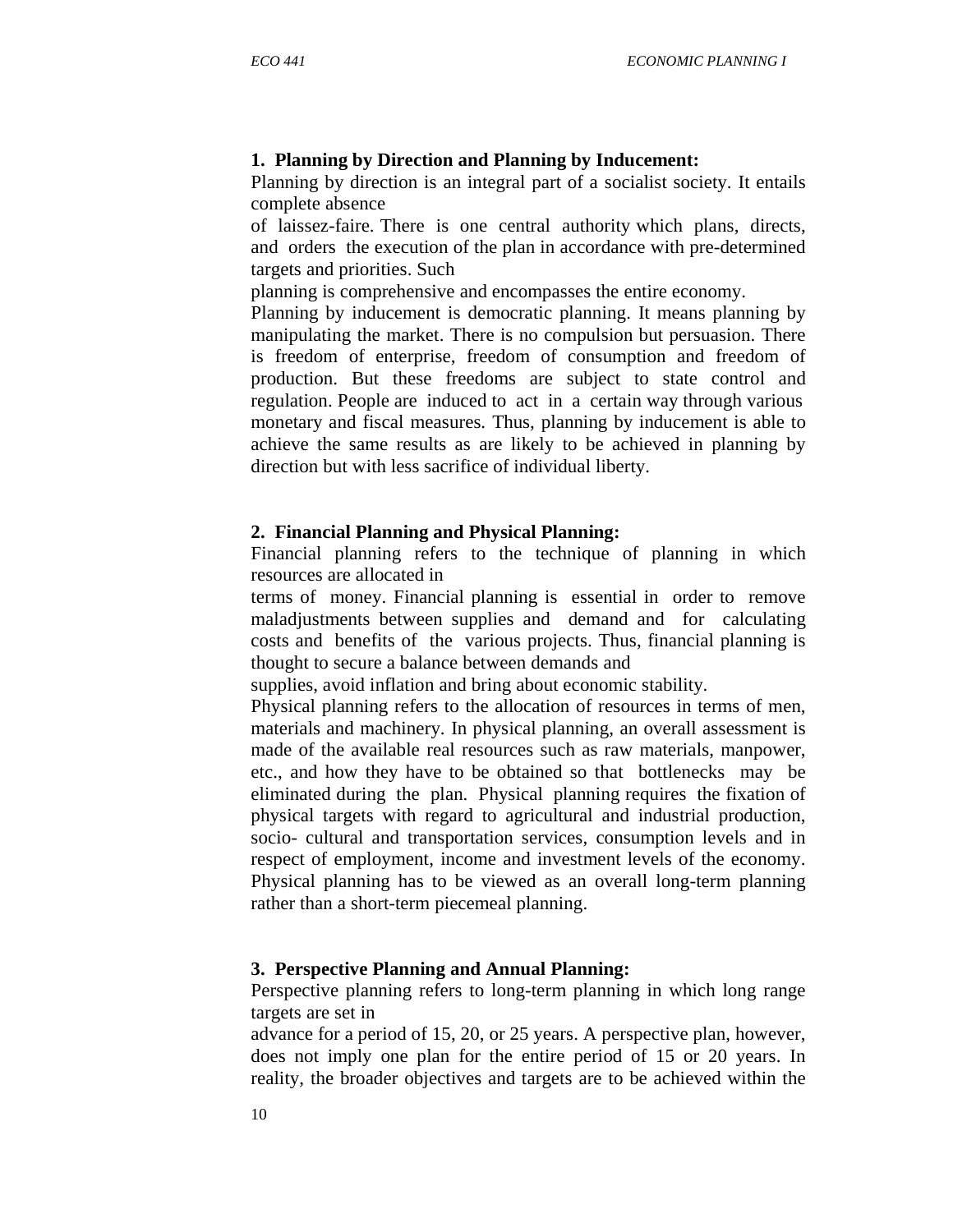specified period of time by dividing the perspective plan into several short-period plans of 4, 5 or 6 years. Not only this, a five year plan is further broken up into annual plans so that each annual plan fits into the broad framework of the five-year plan. Plans of either kind are further divided into regional and sectoral plans. Regional plans pertain to regions, districts and localities and sectoral plans pertain to plans for agriculture, industry, foreign trade etc. Annual planning can also be incorporated into a budget which is made by a country yearly . For example we shall see this type of planning that Nigeria undertook.

#### **4. Indicative Planning and Imperative Planning:**

This is the French system of planning which is based on the principle of decentralization

in the operation and execution of the national plans. This type of planning is not imperative but flexible. In indicative planning the private sector is neither rigidly controlled nor directed to fulfill the targets and priorities of the plan. Even then, the

private sector is expected to fulfill the targets for the success of the plan. The state

provides all types of facilities to the private sector but does not direct it, rather indicates the areas in which it can help in implementing the plan.

On the other hand, under imperative planning all economic activities and resources of the economy operate under the direction of the state. There is complete control over the

factors of production by the state. The entire resources of the country are used to the maximum in order to fulfill the targets of the plan. There is no consumers sovereignty in

such planning. Decisions about what and how much to produce are taken by the

managers of firms and factories on the directive of the planning commission or a central

planning authority. Since government policies and decisions are rigid, they cannot be changed easily.

# **5. Democratic Planning and Totalitarian Planning:**

In totalitarian or authoritarian planning there is central control and direction of all

economic activities in accordance with a single plan. There is planning by direction where consumption, production, exchange, and distribution are all controlled by the state. In totalitarian planning, the planning authority is the supreme body. It decides about the targets, schemes, allocations, methods and procedures of implementation of the plan. There is absolutely no opposition to the plan. People have to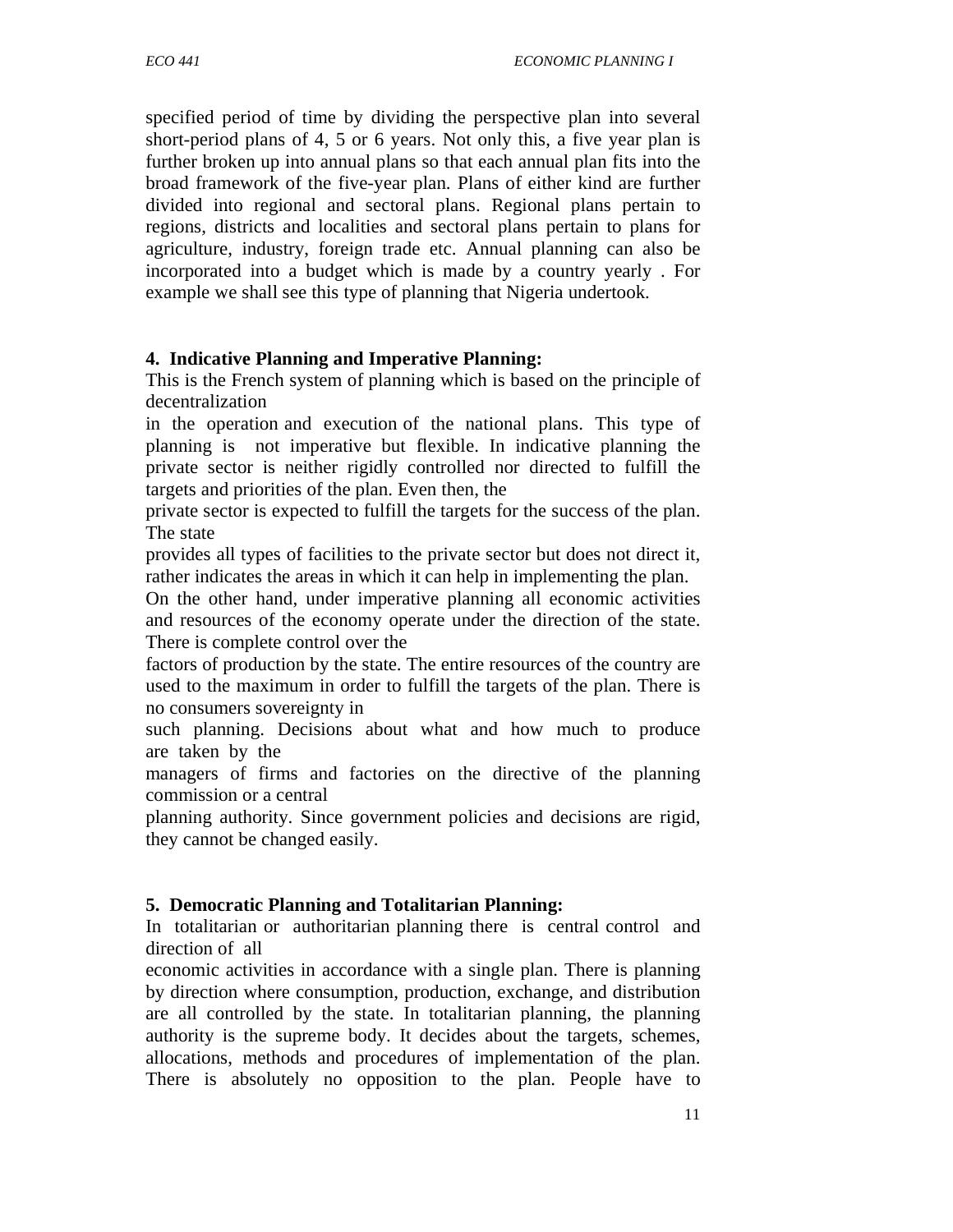accept and rigidly implement the plan.

In democratic planning, the philosophy of democratic government is accepted as the ideological basis. People are associated at every step in the formulation and

implementation of the plan. Cooperation of different agencies, and voluntary groups, and

associations plays a major role in the execution of the plan. Democratic planning respects the institution of private property. Price mechanism is allowed to play its due role. The government only seeks to influence economic and investment decisions in the private sector through fiscal and monetary measures. The private sector operates side by side with the public sector. Democratic planning aims at the removal of inequalities of income and wealth through peaceful means by taxation and government spending on social welfare and social security schemes. Individual freedom prevails and people enjoy social, economic and political freedoms.

#### **6. Rolling and Fixed Plans:**

In a rolling plan, every year three new plans are made and acted upon. First, there is a

plan for the current year which includes the annual budget and the foreign exchange budget. Second, there is a plan for a number of years, say three, four or five. Third, a

perspective plan for 10, 15 or 20 or even more years is presented every year in which the

broader goals are stated and the outlines of future development are forecast. The annual one-year plan is fitted into the same year's new three, four or five year plan, and both are framed in the light of the perspective plan.

In contrast to the rolling plan, there is a fixed plan for four, five, six or seven years. A fixed plan lays down definite aims and objectives which are required to be achieved during the plan period. For this purpose, physical targets are fixed along with the total outlay. Physical targets and financial outlays are seldom changed except under emergencies. Planning in India (Five-Year) and Russia (Seven-Year) is of the fixed type. In Nigeria, rolling plan and fixed plan were also considered and used at one point or the other. This will be critically discussed in subsequent module of this course.

#### **7. Centralised and Decentralised Planning:**

Under centralized planning, the entire planning process is under a central planning

authority. The authority formulates a central plan, fixes objectives,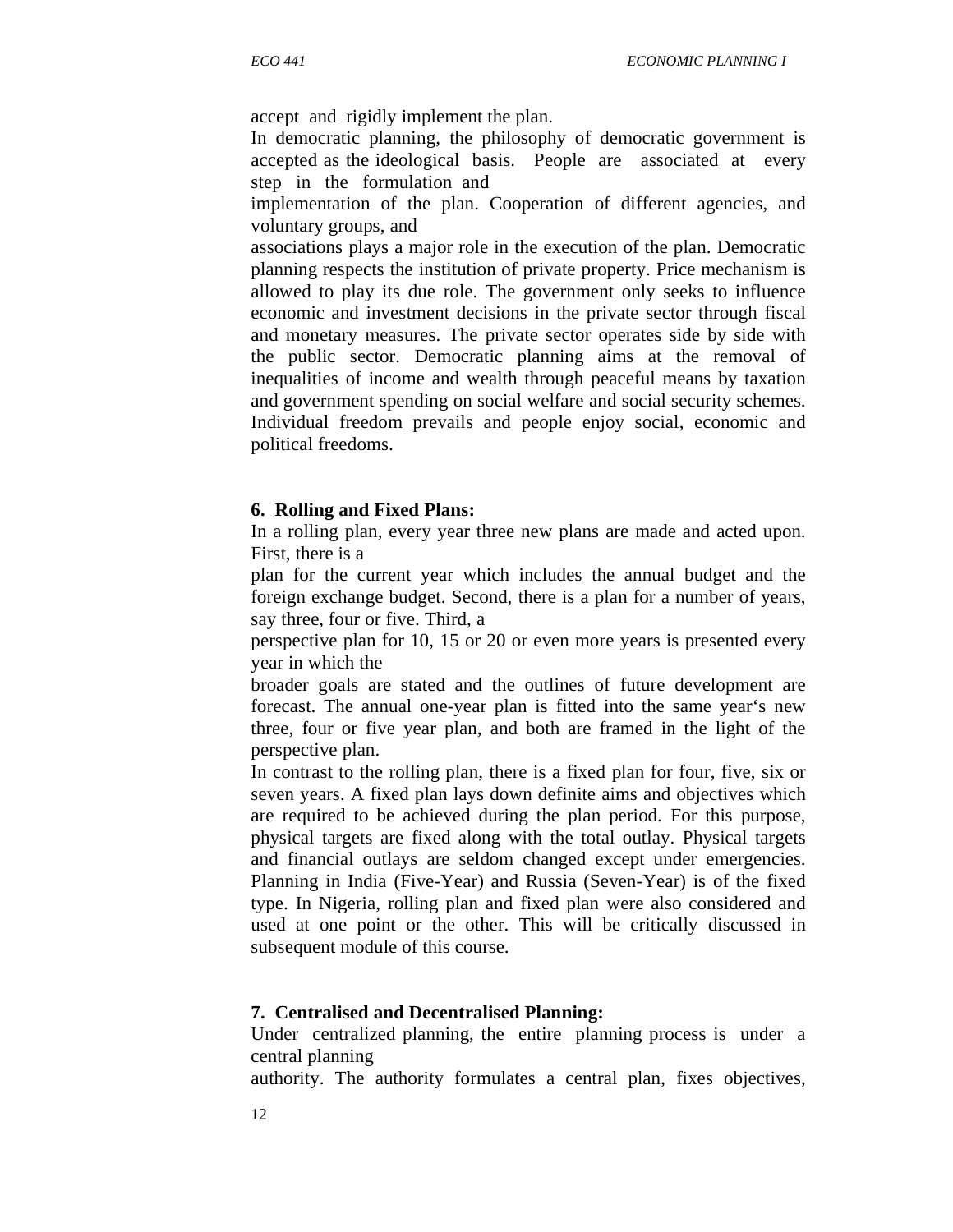*ECO 441 ECONOMIC PLANNING I* 

targets, and priorities for every sector of the economy. The principle problems of the economy – what and how much to produce, how and for whom to be produced etc, are decided by this authority.

The entire planning process is based on bureaucratic control and regulation. Naturally,

such planning is rigid. There is no economic freedom and all economic activities are directed from above.

On the other hand, decentralized planning refers to the execution of the plan from the grass roots. Under it, a plan is formulated by the central planning authority in

consultation with the different administrative units of the country. The central plan

incorporates plans under the central schemes, and plans for the states under a federal set- up. The state plans incorporate district and village level plans. Under decentralized planning, prices of goods and services are determined by the market mechanism despite government control and regulation in certain fields of economic activity.

# **SELF ASSESSMENT EXERCISE**

Enumerate and discuss five types of planning in less developed countries.

# **3.2 The main features of economic planning in developing countries**.

By now, the various types of planning available must have been clear to you.

The following are the main features of economic planning in developing countries . In developing countries, we can identify some features of economic planning:

i. The governments mobilize domestic resources and also raise foreign finance to carry out such projects which are expected to induce productive activities in the private sector. This involves the development of infrastructure and heavy industries. For example Nigeria borrows from foreign creditors like IMF, ADB, Paris club etc. to finance infrastructural projects in the past.

ii. The governments adopt certain monetary and fiscal policies to stimulate private economic activity and to ensure harmony between the social objectives of the

government and the behaviour of the private producers and businessmen.

Let it be known to you that in developing economies, decision making in the economy is also a pointer to the fact that both private business owners and the government contributes to resources mobilization in the economy.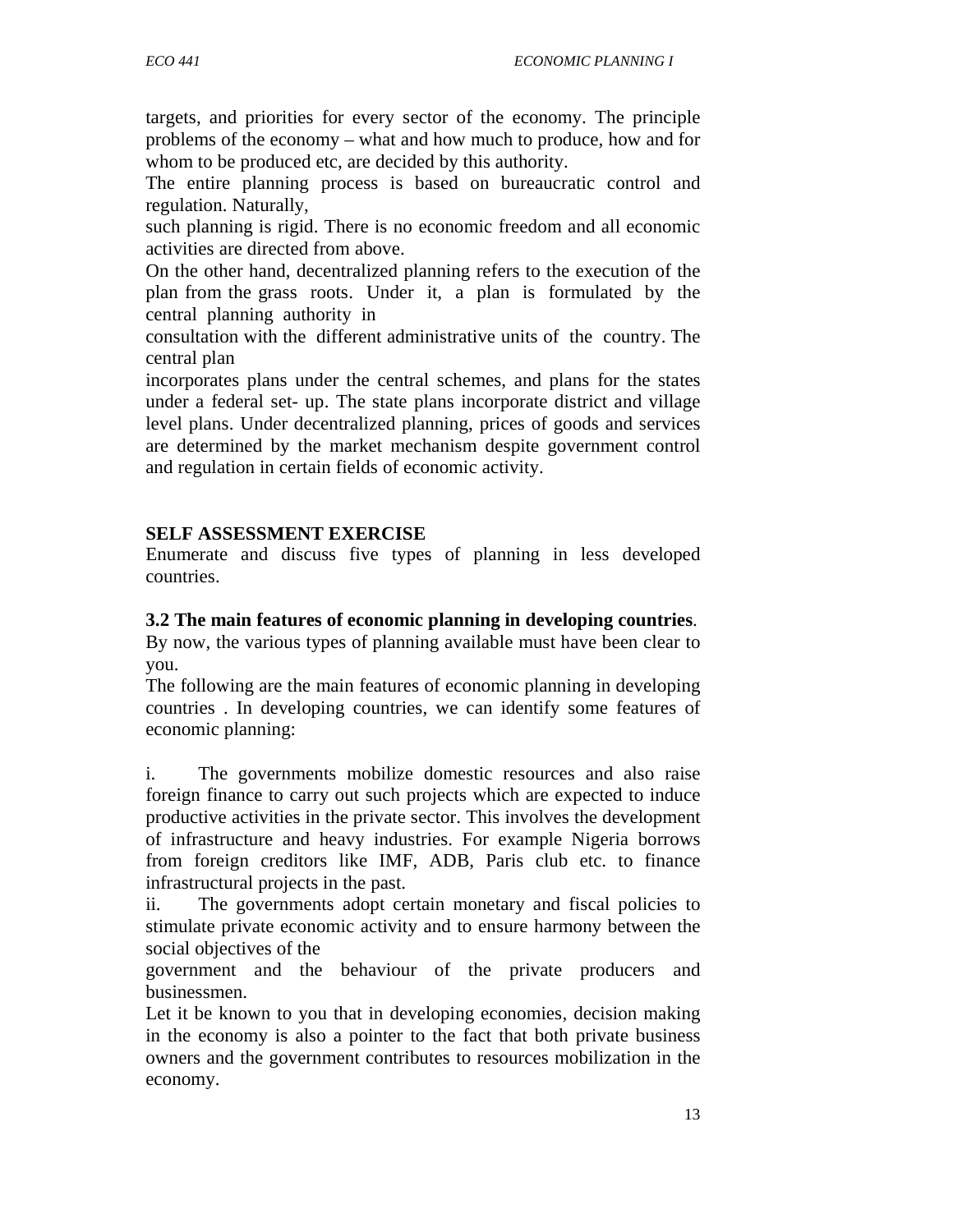iii. People enjoy economic, social and religious freedom. People have freedom to conduct such economic activities as consumption, production, exchange, investments etc. in the national interest and social welfare of the community as a whole.

iv. People's co-operation is sought in the preparation of the plan. There is close relationship between welfare of the people and economic activities.

v. One of the aims of planning is to co-ordinate the activities of public and private sectors.

vi. People's co-operation is sought in achieving the targets of the plan by giving them

proper incentives.

vii. Economic activities are conducted both to earn profit and promote social welfare. viii. Under democratic planning, both price mechanism and government decisions are

important.

ix. Objectives of public sector and private sector are co-ordinated.

x. It is quite a flexible planning. There is enough scope to modify the targets of private sector. Targets of Public Sector are subject to change according to changed circumstances.

xi. It has a tendency of decentralization.

xii. Its main objective is to raise the standard of living of the people quickly. As such, consumer goods industries are given as much importance as heavy industries.

From the above features of planning in mixed developing economy, it is clear that the market and economic planning are complementary to one another.

#### **SELF-ASSESSMENT EXERCISE**

Identify and explain the main features of economic planning in developing countries.

#### **3.3 Relevance of development models to economic planning.**

The following are the relevance of development models to planning. We shall critically

discuss this in Economic planning II which is the concluding part of economic planning course material.

a. It provides a framework for checking of consistency or the optimality of the official plan targets.

b. It provides a framework for the actual setting of targets.

c. It provides a framework for the evaluation and selection of projects.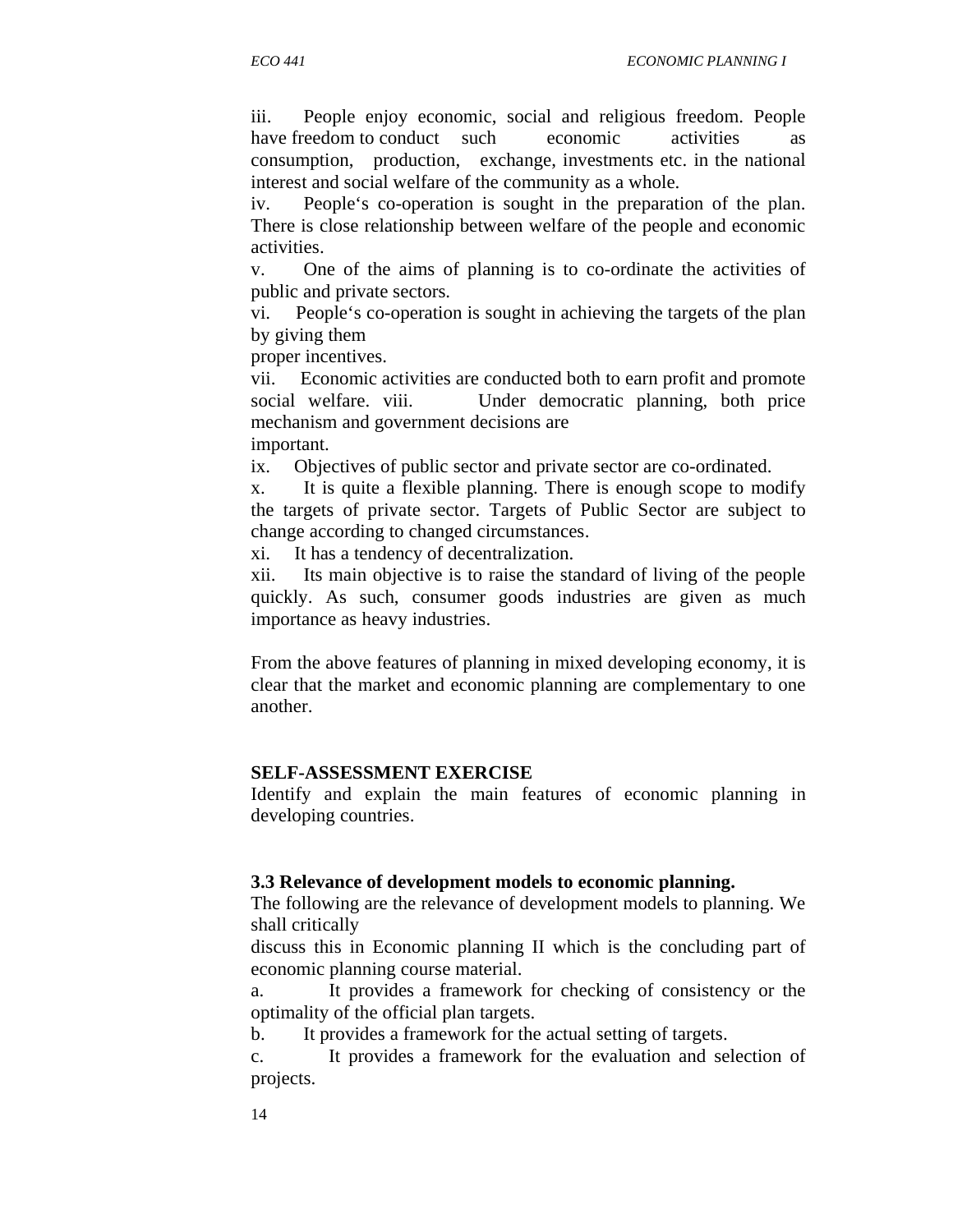d. It provides an insight into the structure of the economy and its dynamics to help better policy decisions.

e. It assists in budget and budgeting control.

f. It helps the preparation of feasible plan.

g. It helps the projection and forecasting of measurable changes.

h. It helps in adjusting competing participants within available time path

i. It helps the planning authorities to know their objectives, instrument variables and the functional relationship of the variables in the desired plan and how to achieve it.

j. It gives the planner a clear direction to follow on a projected economic plan.

# **SELF-ASSESSMENT EXERCISE**

Briefly explain five relevance of development models to economic planning of your

country.

# **4.0 CONCLUSION**

**F**rom our discussion so far on types and features of Economic Planning in developing

nations, we can deduce the following facts:

That types of planning could be fixed, rolling, centralized and decentralized in nature.

That the government mobilizes domestic resources and also raises foreign finance to carry out such projects which are expected to induce productive activities in the

private sector. .

• That development models are relevant to providing a framework for the actual setting of targets in economic planning.

# **5.0 SUMMARY**

In this unit, we have attempted to show the types of Planning in less developed countries,

the main features of economic planning in developing countries and the relevance of development models to economic planning. From the point of view of harmonization of

all these rationale, you have learnt that all these are a good model road map for a

successful economic planning and development. It is believed that your understanding of this unit has given you a basis for the understanding of the next unit and in fact subsequent modules. It is expected that you should be anxious of reading more about theories and models of economic planning which will be duly served in the next unit.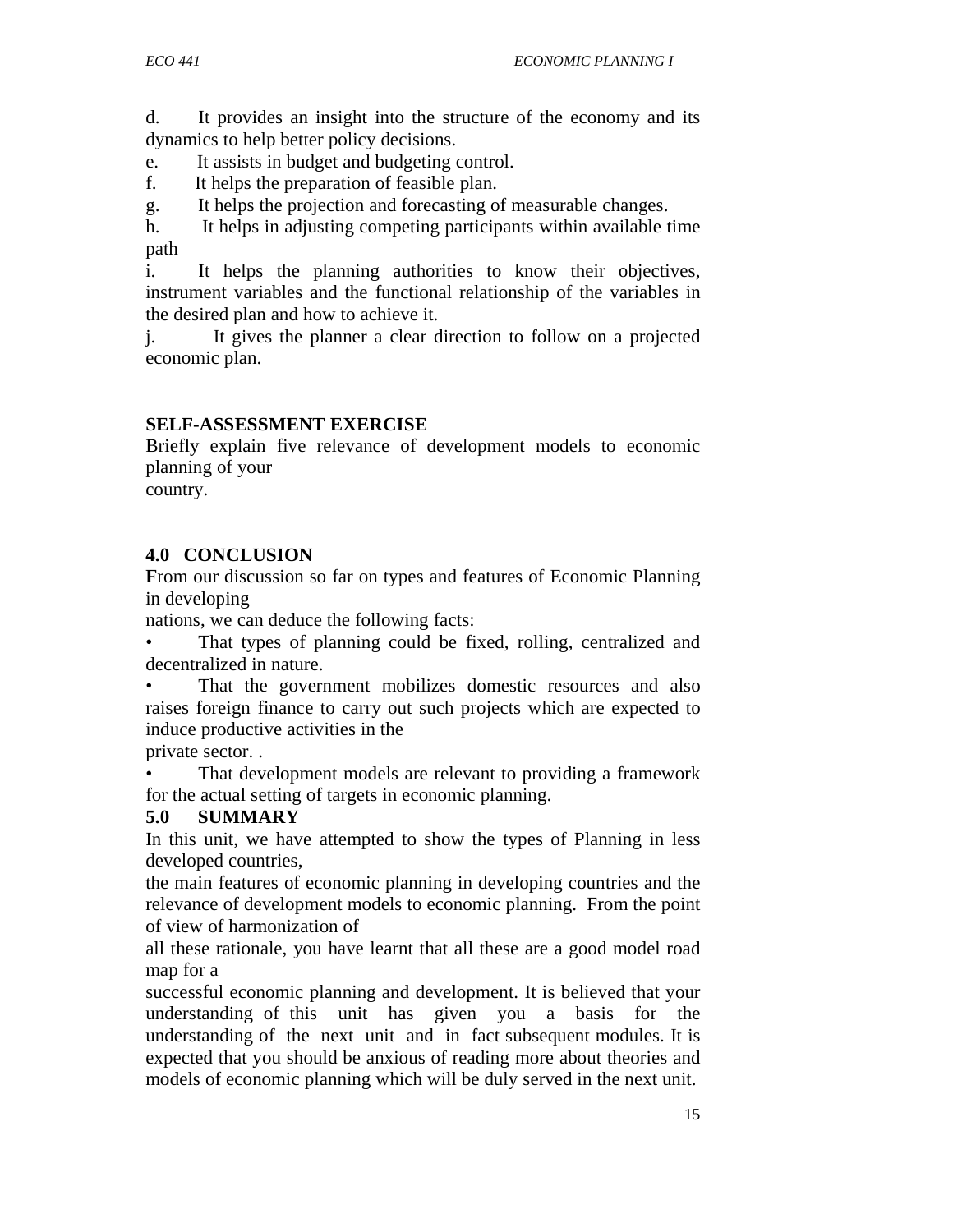### **6.0 TUTOR-MARKED ASSIGNMENT**

Economic planning model are relevant in building up economic plan in Nigeria. Discuss

# **7.0 REFERENCES/FURTHER READING**

Akosile, I. O., Adesanya, A. S. & Ajani, A. O. (2012). *Management of development - A Nigeria perspective* (1st ed.). Olas Ventures, Mushin, Lagos. Nigeria Jhingan, M.L. (2007). *The Economics of development and planning*  (39th ed.). India: Vrinda Publications. Olajide, O.T. (2004). *Theories of Economics development and planning*  (2nd ed.). Lagos: Pumark Nigeria Ltd. Otokiti, S.O. (1999). *Issues and strategies in economic planning* (1st ed.). Ibadan: Bitico Publishers. Todaro, M. P. (2000). *Development planning, models and methods*, England Todaro, M.P. & Smith, S.C. (2011). *Economic development*. Essex,

England: Pearson

Education Ltd, Edinburgh Gate Harlow.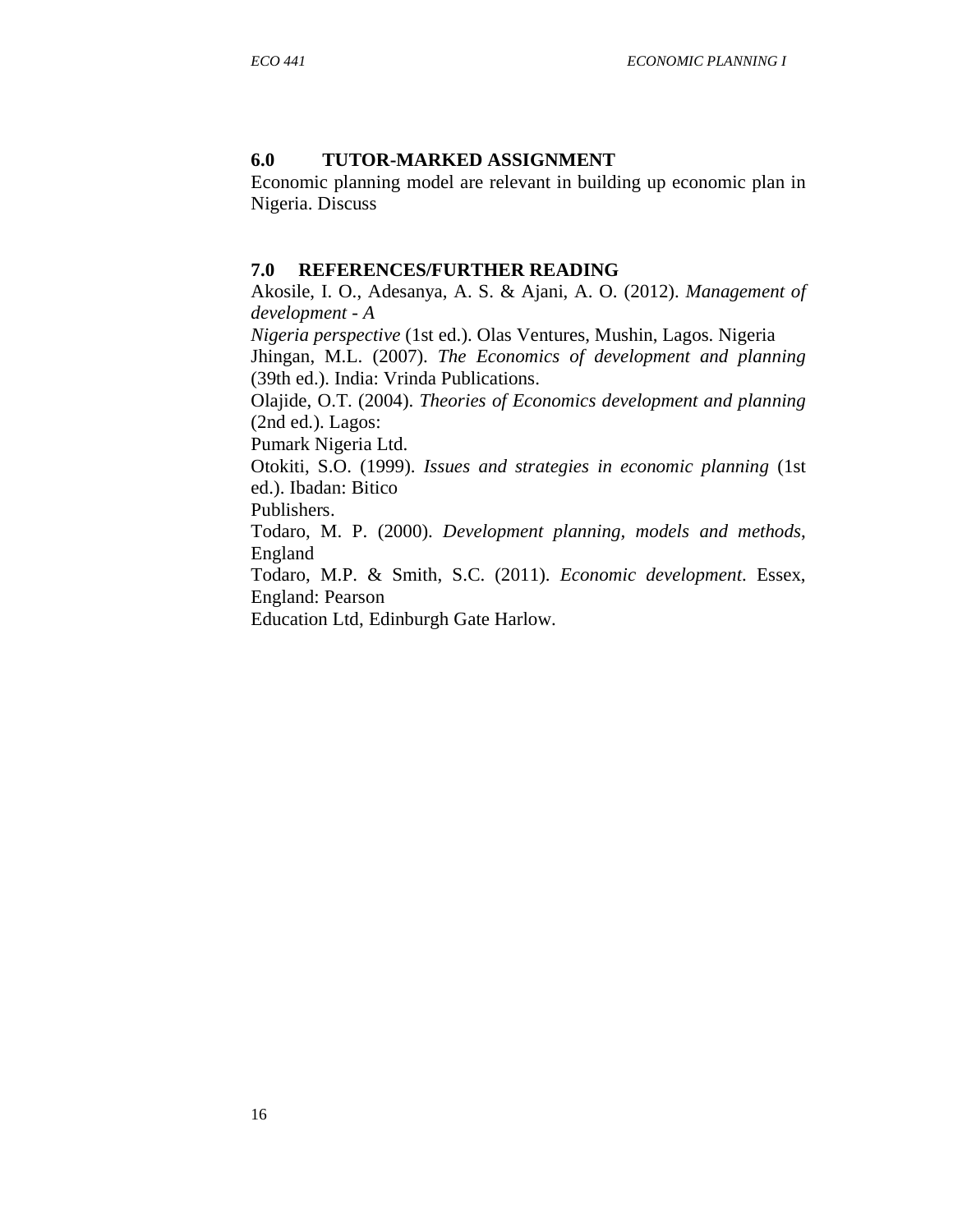# **UNIT III: THEORIES AND MODELS OF ECONOMIC PLANNING. CONTENTS**

- 1.0 Introduction
- 2.0 Objectives
- 3.0 Main Content
- 3.1 What are Economic Planning Models?
- 3.2 Types of Planning models
- 3.3 Classical Theories of Economic Development Planning
- 4.0 Conclusion
- 5.0 Summary
- 6.0 Tutor-Marked Assignment
- 7.0 References/Further Readings

# **1.0 INTRODUCTION**

Our concluding discussion in this module will give us an introductory insight into what

we shall consider in Economic Planning II of this course .This unit is the third and last among the three constituents units of this module. The main thrust of this unit is to

discuss the theories and models of Economic Planning as a concept, show the meaning of

planning models and theories of economic planning. This unit is also fundamental to the understanding of subsequent units and modules. As a student of economics, you should know that a planning model specifies the relationships between endogenous and exogenous variables and aims at ensuring the consistency of the proposed plan for economic development. It is also meant to yield an optimally balanced collection of measures which can help the planning authority in the drawing of an actual plan.

# **2.0 OBJECTIVES**

At the end of this unit, you should be able to:

• Define what economic planning models are, as scholarly defined and in your own words.

• Enumerate and discuss types of planning models available to actual development plan making.

Identify the theories of economic development planning that are available.

# **3.0 MAIN CONTENT**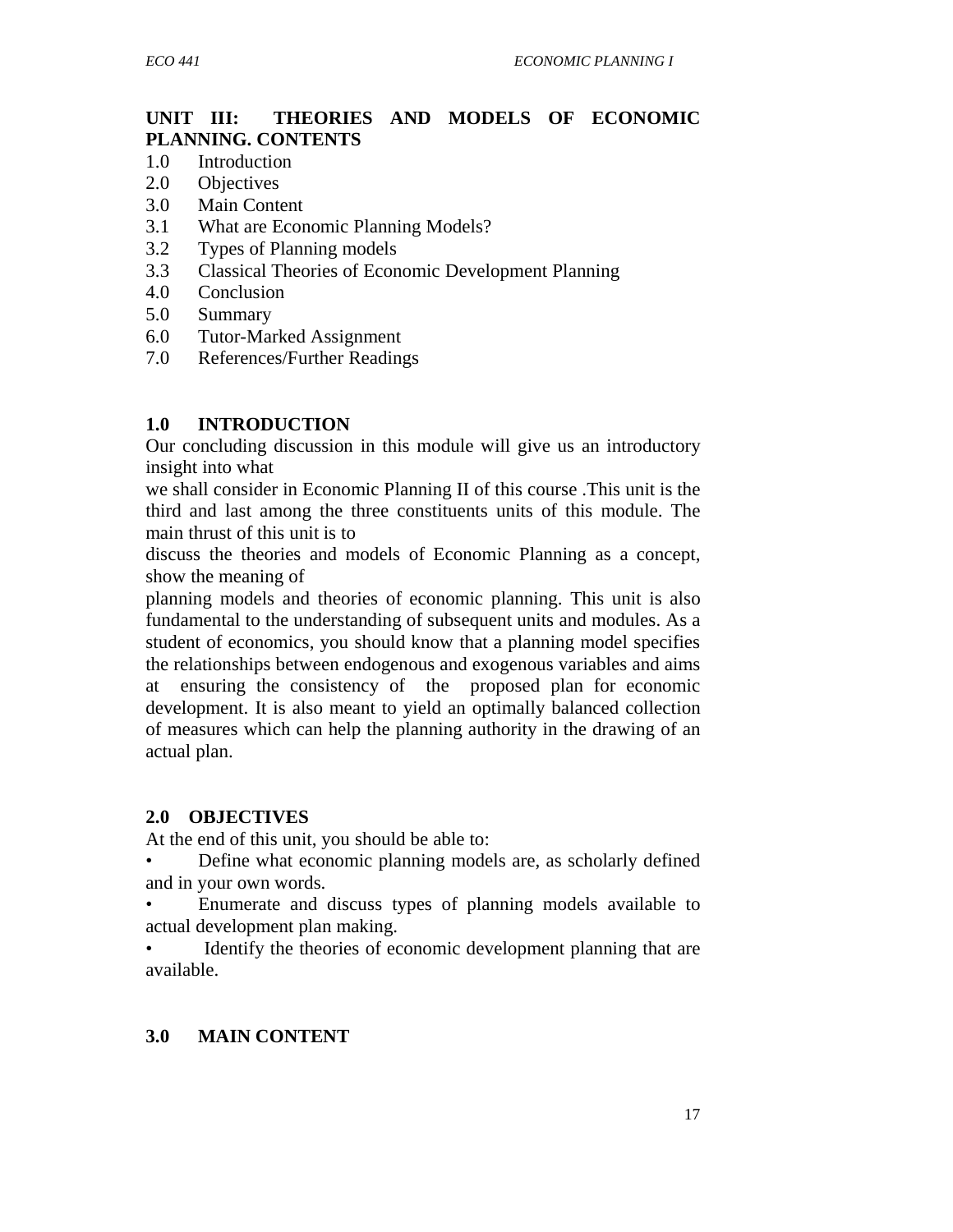#### **3.1 What are Economic planning models?**

Generally, our focus in this unit is to understand the meaning of techniques and models of

Economic planning. It is important for you to know that planning is essential in whatever we do both at micro and macro level of human existence. Quantifying what we want to achieve as set targets and how to realize them given the limited resources at our disposal is of paramount importance to even the planning authorities that is the government for them to meet up with the set targets of developing the economy using available resources. This can only be done using quantitative equations which expresses relationships among economic variables to explain and predict past and future events under a set of simplifying assumptions known as Model. Planning models have been increasingly used

in less developed countries of which Nigeria is one, for the drawing up of plans for economic development. To start with, I consider it important for us to examine what Planning models is all about. I believe this will provide a convenient platform for us to have easy assimilations.

Let us begin our understanding of the models of economic planning by first defining the

word \_Models'.

According to Jhingan (2011), a model expresses the relationships among economic variables which explain and predict past and future events under a set of simplifying assumptions. In other words, a model consists of a series of equations each of which represents the association among certain variables.

Planning Model therefore is a series of mathematical equations which help in the drawing up of a plan for economic development. Jhingan M.L (2011).

On the otherhand, Otokiti S.O (1999) views an economic model as an organize set of

relationships, that describes the functioning of an economic entity whether it concerns, the individual, house hold or firm, the local government system, the regional or national economies, or the world economy under a set of simplifying assumptions. He also posits that in the context of planning economic models provide a logically, systematic and internally consistent operational framework, based on structural inter-relationships of sets and participants in the economy under consideration. A planning model, in other words sets out the relationship between the crucial (key) variables in the process of planned economic development within the stipulated time horizon of the plan. You should also know that most planning models belong to the category of what are known as decision or policy models. In these models a set of plan objectives is specified, policy measures to achieve these objectives are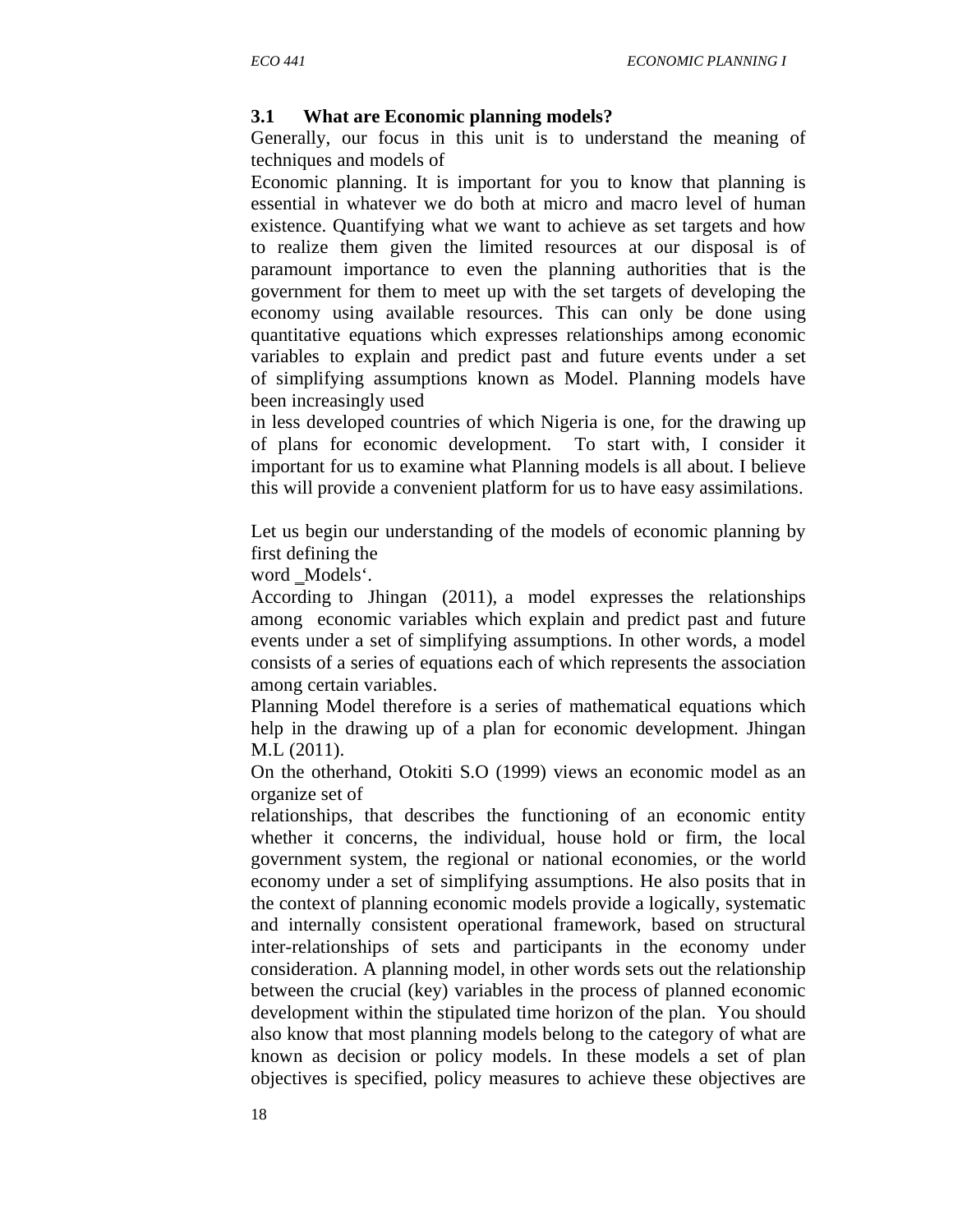isolated and their interrelationship worked out.

It is imperative to let you know that model may have endogenous and exogenous variables. Endogenous variables are those whose values are determined from within the

system, examples of such are national income, consumption, savings, investment etc.

On the other hand, exogenous variable are determined from outside the system, Examples of such are prices, exports, imports, technological changes etc.

Therefore as a student of economics, you should know that a planning model specifies the relationships between endogenous and exogenous variables and aims at ensuring the

consistency of the proposed plan for economic development. It is also meant to yield an

optimally balanced collection of measures known as Model Targets which can help the planning authority in the drawing of an actual plan. It is also important to let you know that there are types of planning models which we shall considers in the next section of this unit.

# **SELF-ASSESSMENT EXERCISE**

Briefly discuss the meaning of the word economic planning models.

# **3.2 Types of Planning Models**

Having understood what economic planning models are, it is important for us to discuss

the various types of development planning models. Most development plans have traditionally been based initially on some more or less formalized macroeconomic model. Such economy wide planning model can be divided into three basic categories.

- 1. Aggregate growth, Macroeconomic or Simple Models
- 2. Multi-Sector Models
- 3. Decentralised Models

## **3.2.1 Aggregate growth, Macroeconomic or Simple Models**

The first category is the aggregate growth, macroeconomic or simple models which

involves macroeconomics estimate of planned or required changes in principal economic variables. It deals with the entire economy in terms of a limited set of macroeconomic variables deemed most critical to be determined by levels and growth rates of national output; that is savings, investment, capital stock, exports, imports, foreign aid etc. The model provides a convenient method for forecasting output (and perhaps also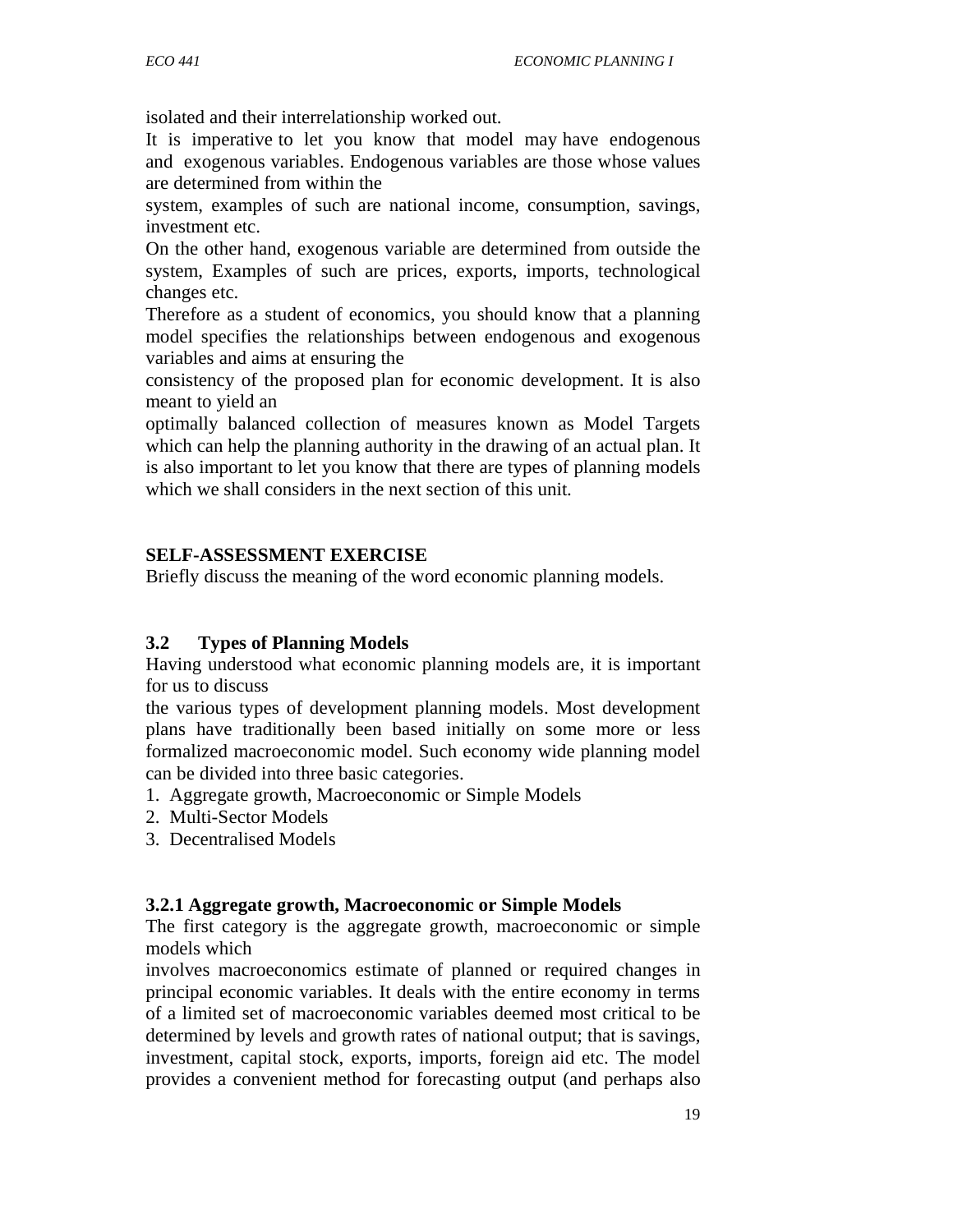employment) growth over a three to five year period. Harrod Domar and two gap models are of this type.

## **3.2.2 Multi-Sector Models**

The second category is the multi-sector models. Multi-sector include input-output, social

accounting and computable general equilibrium (CGE) models which ascertain among other things, the production, resources, employment and foreign exchange implication of a given set of final demand targets within an internally consistent framework of inter- industry product flows. It is a sophisticated approach to development planning in which the activities of the major industrial sectors of the economy are interrelated by a means of a set of simultaneous algebraic equations expressing the specific production processes or technology of each industry. All industries are viewed both as producers of outputs and users of inputs from other industries. For example, the agricultural sector is both a producer of output e.g. (wheat) and a user of input from the manufacturing sector e.g. (machinery, fertilizer), therefore there is interdependence of industry which could lead to direct and indirect repercussions of planned changes in the demand for the products of any one industry on outputs, employment, and imports of all other industries can be traced throughout the entire economy in an intricate web of economic interdependent. This inter-industry model can be used to determine intermediate material, import, labour and capital requirements with the result that a comprehensive economic plan with mutually consistent production levels and resource requirements can in theory be achieved.

#### **3.2.3 Decentralised Models**

The third stage or category of planning models is the decentralized models. It is the type

that have sector of project level variables which are used to prepare models for individual sectors or projects. This type of models are useful in the early stages of a country's

economic development when information is available for only individual sectors or

projects, project evaluation or project appraisal and social cost benefit Analysis are techniques that fit into this category. The most important component of plan formulation is the detailed selection of specific investment projects within each sector through the decentralized models. You will be exposed in details to the workings of these models and their co-efficient in economic planning II next semester.

## **SELF ASSESSMENT EXERCISE**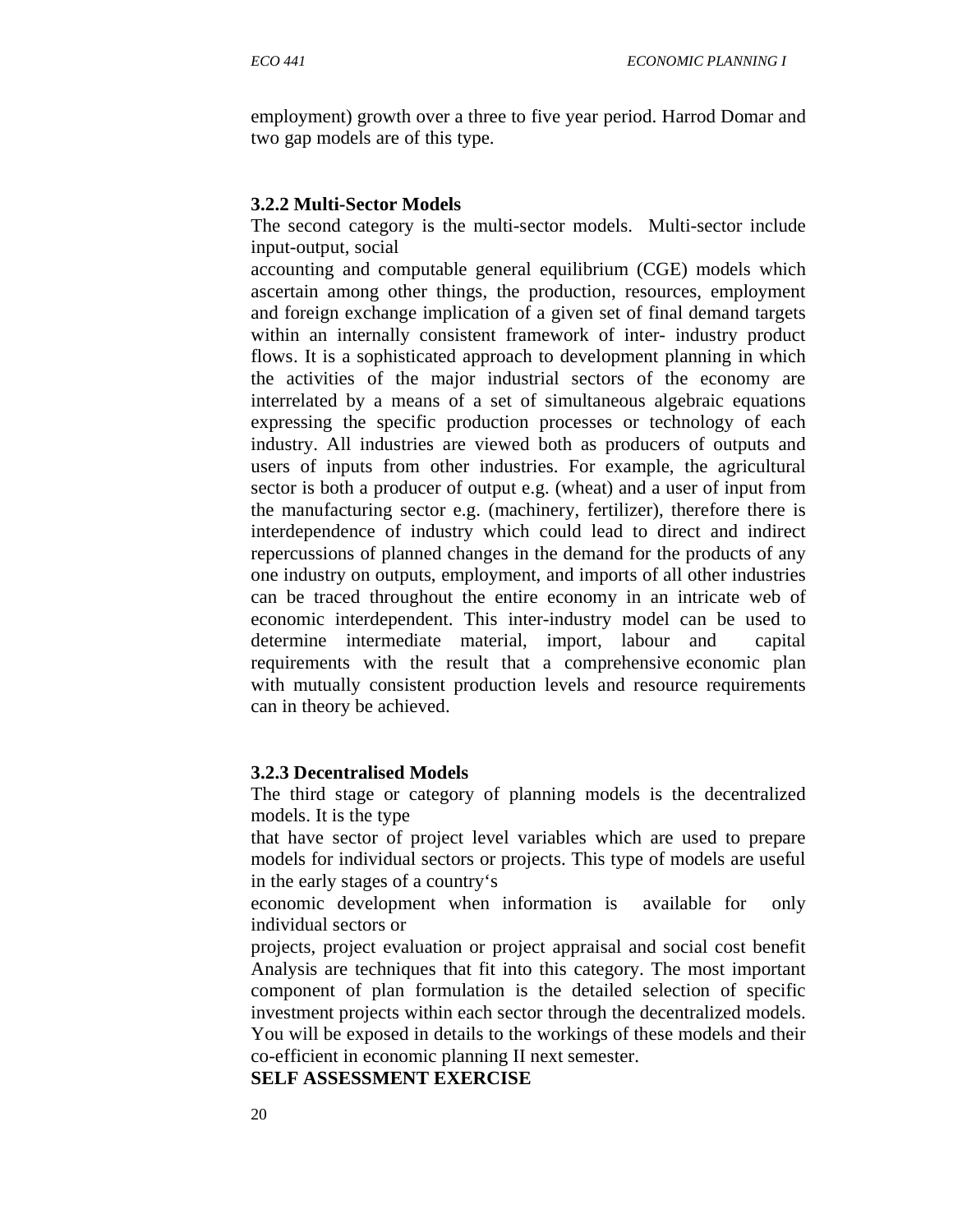Discuss the basic models available in economic development planning formulation in less

developed countries.

# **3.3 Classical Theories of Economic Development Planning**

We shall be looking at some of the theories of development planning as applied by some

economies of the world and its reflections as stated by Dang and Pheng Sui (2015) in their paper ― Infrastructure Investments in Developing Economies‖. It is discussed below. Let us start by comparing the theories as argued out by development economists as

follows.

# **1. The Linear Stages of Growth Theories**

The first generation of economic development models was formulated in the early

years after the World War II. These early models focused on the utility of massive injections of capital to achieve rapid GDP growth rates. The two famous models are Rostow's stages of growth model and the Harrod–Domar model (Todaro and Smith,

2009).

Theorists of the 1950s and early 1960s viewed the process of development as a

sequence of historical stages. This view was popularized by Rostow(1995). Building on the historical pattern of the then developed countries, Rostow (1960) claimed that the transition from underdevelopment to development would pass through five stages: the traditional society, the preconditions for take-off, the take-off, the drive to maturity and the age of high mass consumption. The decisive stage is the take-off, through which developing countries are expected to transit from an underdeveloped to a developed state. Increasing rate of investments is considered to be necessary to induce per-capita growth. Like Rostow's stages of growth model and the Harrod–Domar model emphasized that the prime mover of the economy is investments. Every country therefore needs capital to generate investments. The principal strategies of development from the stage approach were commonly used by developing countries in the early post-war years.

With a target growth rate, the required saving rate can then be known. If domestic savings were not sufficient, foreign savings would be mobilized.

Every economy is assumed to have the same necessary conditions and would pass through the same phasing, stage by stage. But that economic growth path, which

historically had been followed by the more developed countries, is not the only one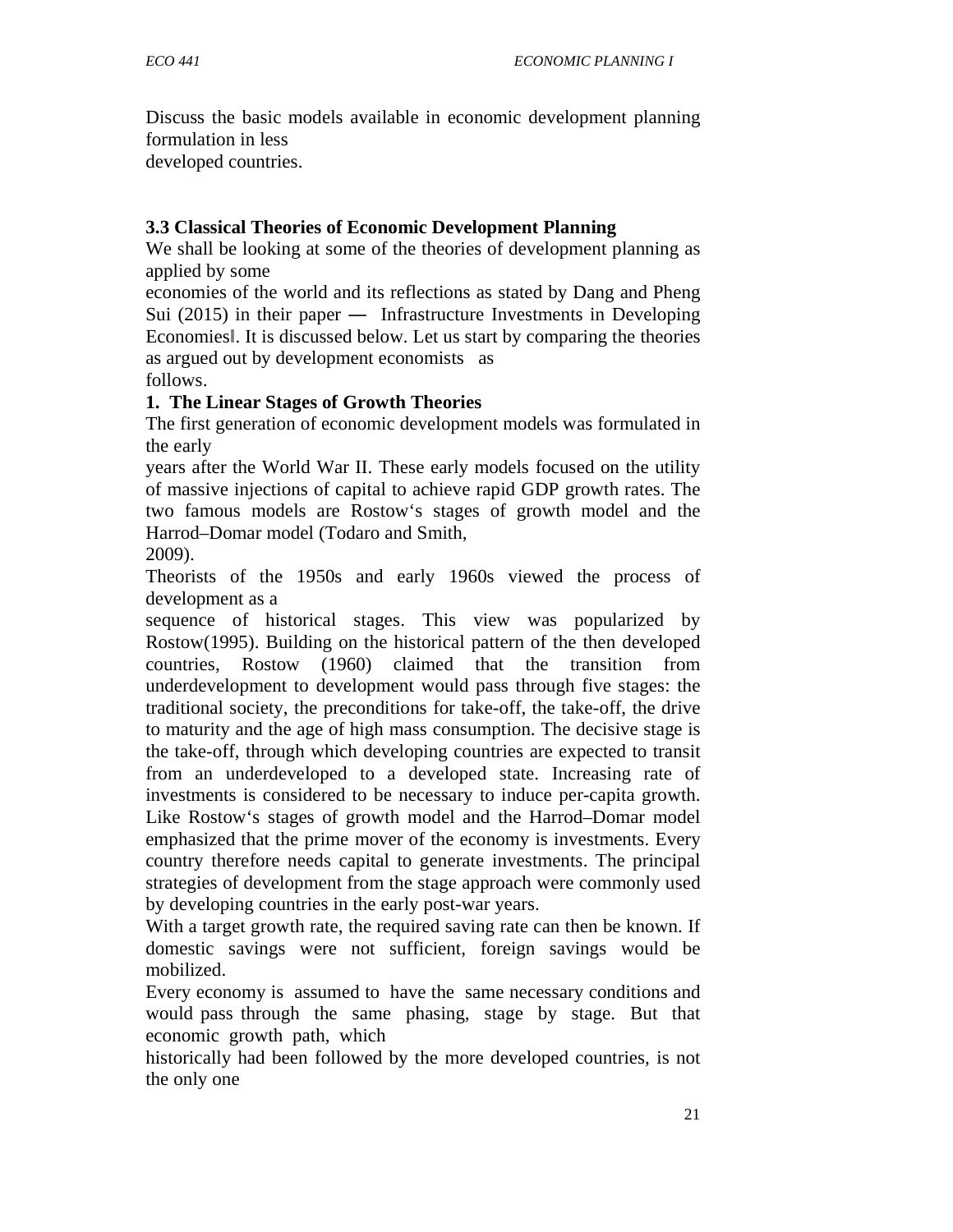pathway. The development process is actually highly nonlinear according to Chenery (1960). Countries may pursue distinct development paths, economies may miss stages, or become locked in one particular stage, or even regress depending on many other complementary factors such as managerial capacities, and the availability of skilled labour for a wide range of development projects (Todaro and Smith, 2009).

#### **2. Structural Change Theories**

During most of the 1960s and early 1970s, economists generally described the

development process as structural change by which the reallocation of labour from the agricultural sector to the industrial sector was considered the key source for economic growth. Two well-known representatives of this approach are the two-sector model of

Theories of Economic Development model (Lewis ,1954), and the structural change and

patterns of development (Chenery,1960).

In Lewis' (1954) two-sector model or theory of surplus labour, labour increasingly moves away from the agricultural sector to the industrial sector. However, with unlimited supply of labour from the traditional sector, these transferred workers continually received only subsistence wages. The excess of modern sector profits over wages and hence investments in the modern sector continued to expand and generate further economic growth on the assumption that all profits would be reinvested. Both labour transfer and modern sector employment growth were in turn brought about by output expansion in that sector. This process of modern sector self-sustaining growth and employment expansion facilitated the structural transformation from a traditional subsistence economy to a more modern developed economy to take place. Like the Harrod–Domar model, the Lewis model considered savings and investments to be the driving forces of economic development but in the context of the less developed countries. However, several Lewis' assumptions are not valid such as those relating to rural surplus labour, and the proportional rate of expansion in capital accumulation in the modern sector (Todaro and Smith, 2009).

Although promoting the roles of savings and investments, the structural change and patterns of development analysis extended in comparison with the Lewis model. The analysis identified that the steady accumulation of physical and human capital is among the conditions necessary for economic growth, apart from savings and investments.

By focusing on the pattern of development rather than theory, the structural change models may mislead policy-makers. Since the reallocation of labour from the agricultural sector to the industrial sector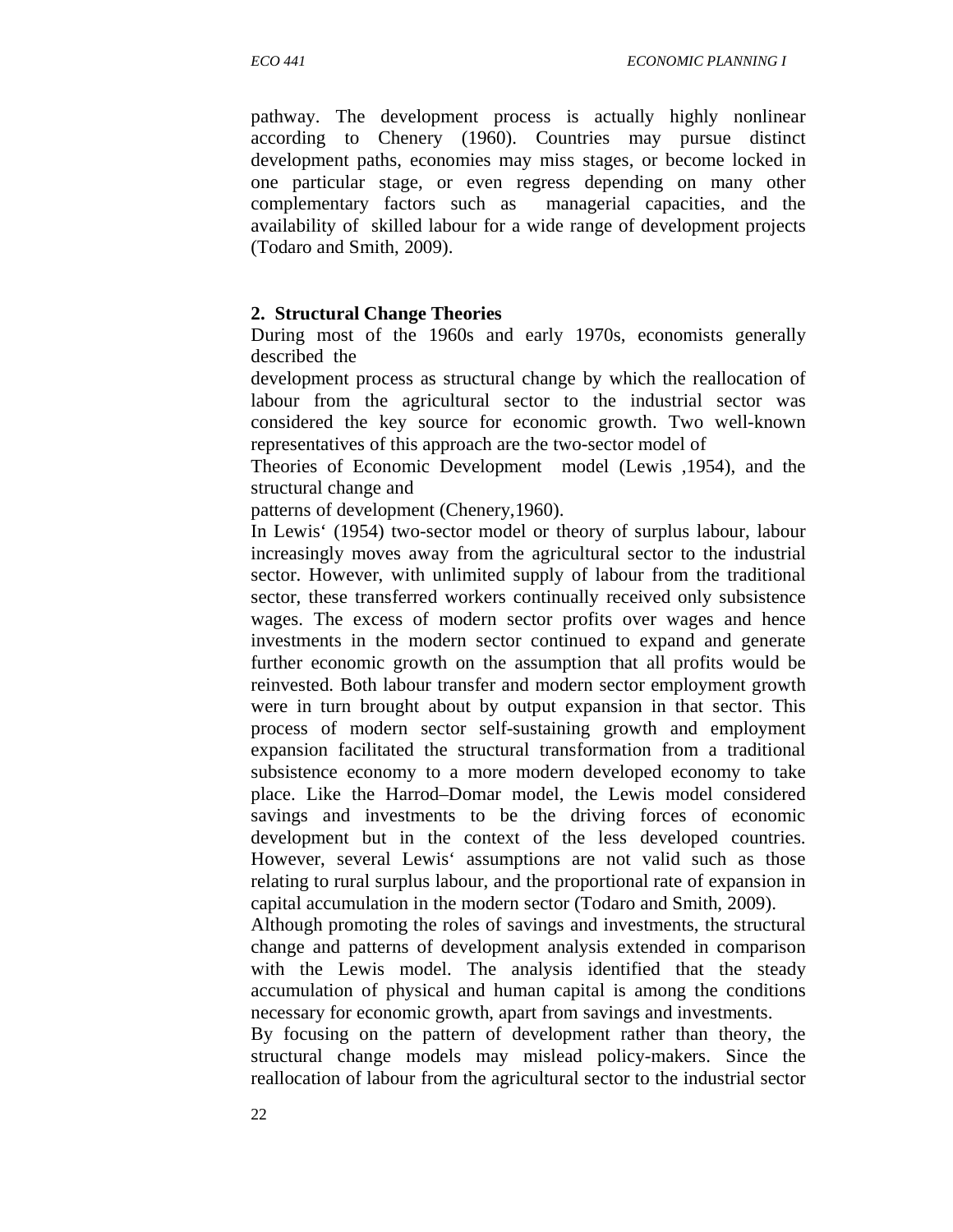is considered the engine of economic growth, many developing countries implemented policies that often promote the industry and neglect agriculture. But the negative effects of policies that turned against that vital sector have come to be widely recognized (World Bank, 2000). Criticisms of these models were reinforced by the fact that in many developing countries, poverty was prevalent.

## **3. International Dependence Theories**

The international dependence theory was very popular in the 1970s and early 1980s.

The dependence theorists argued that underdevelopment exists because of the dominance of developed countries and multinational corporations over developing countries. The

theory is considered an extension of Marxist theory (Hein, 1992). The poor countries are

said to be dependent on the developed countries for market and capital. However, developing countries received a very small portion of the benefits that the dependent relationship brought about. The unequal exchange, in terms of trade against poor countries, made free trade a convenient vehicle of ―exploitation‖ for the developed countries. Developed countries can exploit national resources of developing countries through getting cheap supply of food and raw materials. Meanwhile, poor countries are unable to control the distribution of the value added to the products traded between themselves and the developed countries. The growth of international capitalism and multinational corporations caused poor countries to be further exploited and more dependent on the developed countries. Poor countries therefore could not expect sustained growth from that dependence. Following the international dependence theory, developing countries should therefore end the dependence by breaking up their relationships with the developed world, as well as by closing their doors on the developed countries (Elkan 1995; Ghatak 2003; Ferraro 2008).

The models gained increasing support among the developing countries because of the limited results of the stages and structural change models. However, the failures of the model were clearly reflected in the developing countries that followed the autarky policy. These countries often experienced stagnant growth and finally decided to open their economies once again such as China, Tanzania and India (Ferraro 2008; Todaro and Smith, 2009). Meanwhile, the experience of the newly industrialized economies of East Asia, namely Hong Kong, Singapore, Malaysia, Taiwan and South Korea, during the

1970s and 1980s showed that their success had been the result of emphasizing trade with the advanced industrial countries. The negative impacts of the policy of autarky rendered the theory out of favour in the 1980s.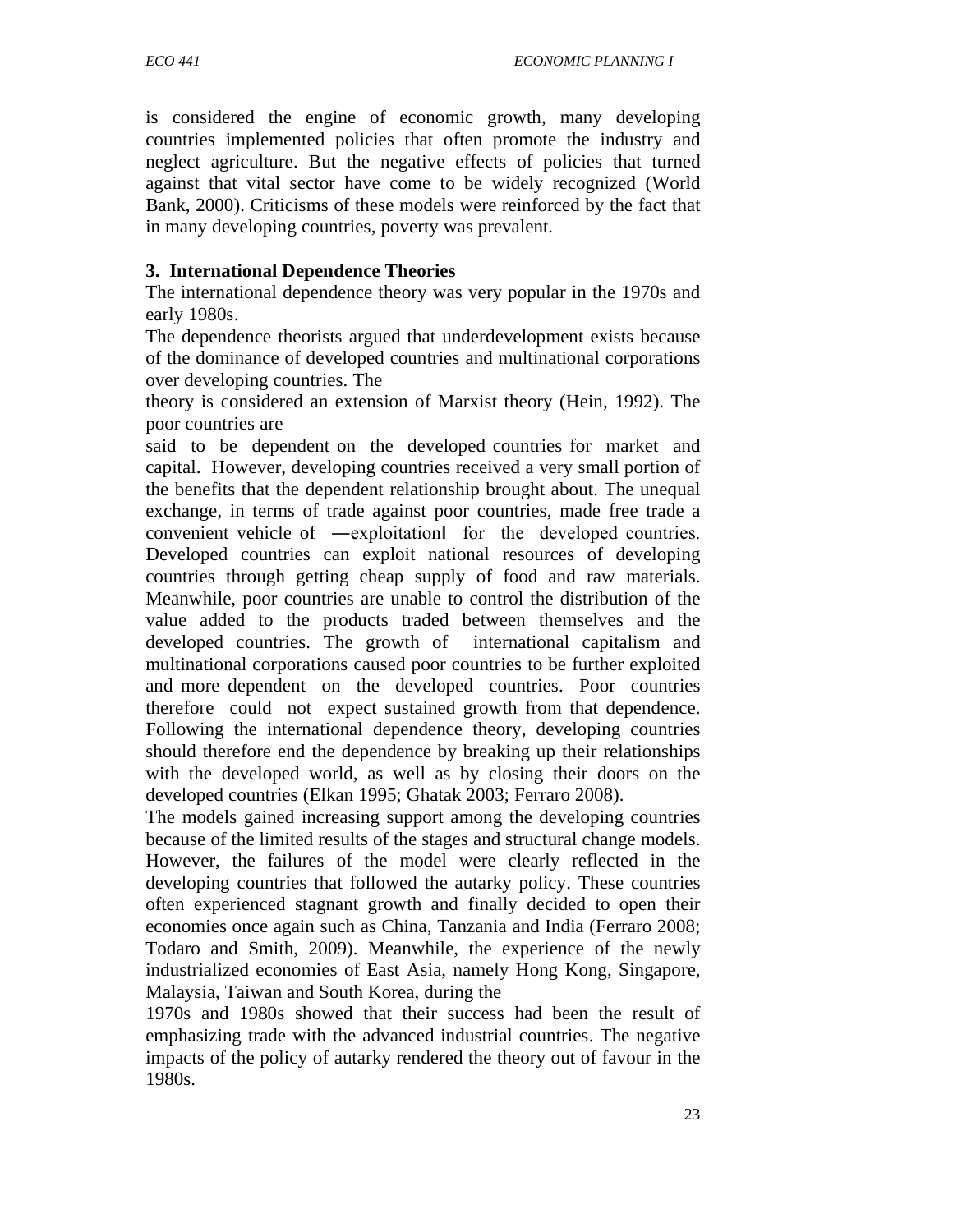#### **4. Neoclassical Counter-Revolution Theories**

In the 1980s, neoclassical counter-revolution economists used three approaches, namely

the free market approach, the new political economy approach and the market-friendly approach, to counter the international dependence model. In contrast with the

international dependence model, these approaches mainly argued that underdevelopment is not the result of the predatory activities of the developed countries and the international

agencies but was rather caused by the domestic issues arising from heavy state intervention such as poor resource allocation, governmentinduced price distortions and

corruption (Meier 2000). As a response to public sector inefficiency, economists of the counter-revolution thinking, for example Bauer (1984), Lal (1983), Johnson (1971), and

Little (1982), focused on promoting free markets, eliminating government-imposed distortions associated with protectionism, subsidies and public ownership.

Neoclassical economists focused on the market to find a way out for the developing

countries. Policies of liberalization, stabilization and privatization therefore become the central elements of the national development agenda. Foreign trade, private international investments and foreign aid flowing into the developing countries were expected to accelerate economic efficiency and economic growth of these countries. Empirically, the models, however, did not bring about the expected results. The growth rates per capita have diverged among countries (Azariadis and Drazen 1990). Several African countries focusing on these issues achieved an average growth rate of only 0.5 % per year. With weak and inadequate legal and regulatory framework, not to mention the different institutional, cultural and historical context of the developing countries, free market in these countries failed to stimulate economic development (World Bank, 2000).

## **5. The New Growth Theory**

Endogenous growth or the new growth theory emerged in the 1990s to explain the

poor performance of many less developed countries, which have implemented policies as prescribed in neoclassical theories. Unlike the Solow model that considers technological

change as an exogenous factor, the new growth model notes that technological change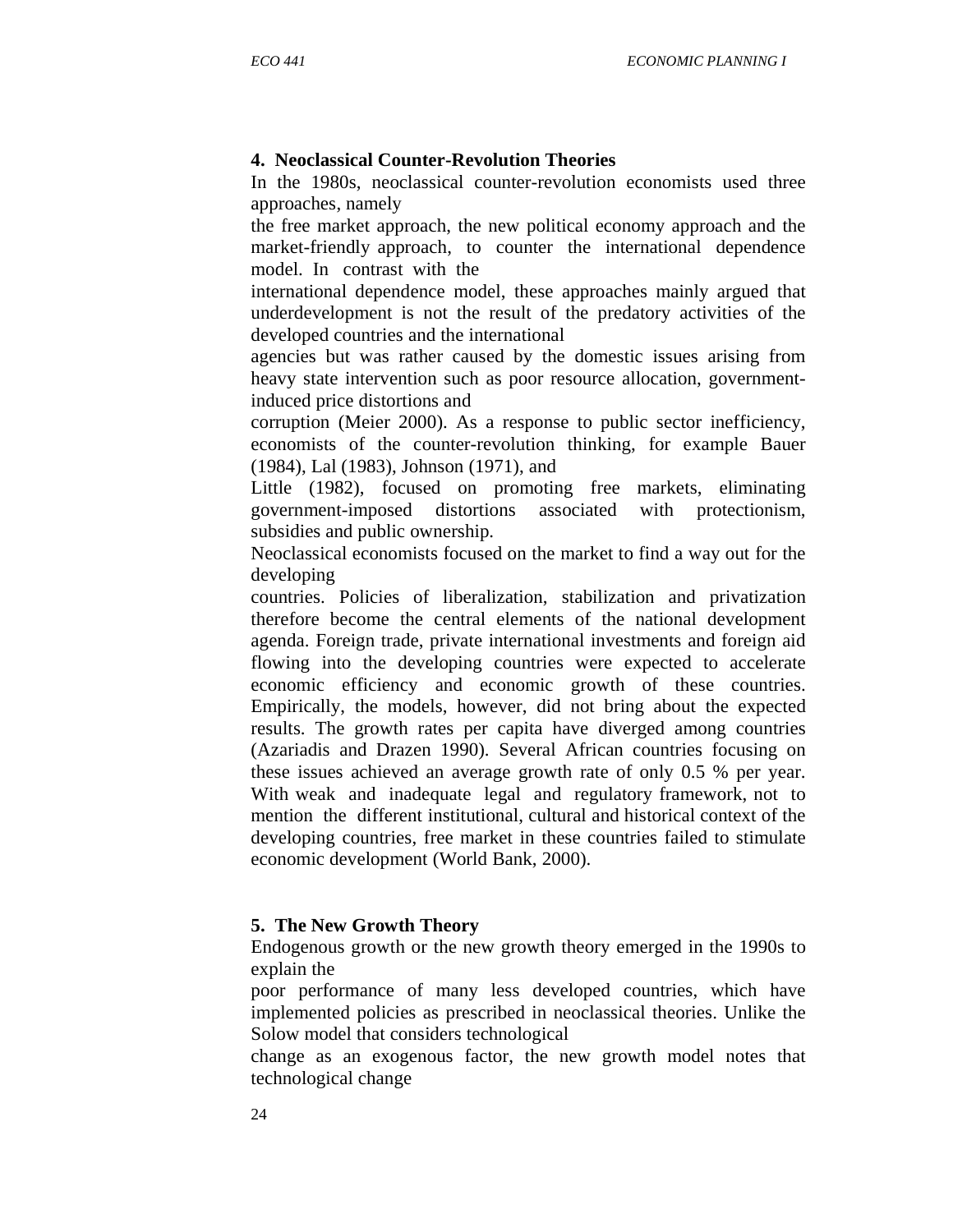has not been equal nor has it been exogenously transmitted in most developing countries

(World Bank, 2000).

New growth theorists (Romer 1986; Lucas 1988; Aghion and Howitt 1992) linked the technological change to the production of knowledge. The new growth theory emphasizes that economic growth results from increasing returns to the use of knowledge rather than labour and capital. The theory argues that the higher rate of returns as expected in the

Solow model is greatly eroded by lower levels of complementary investments in human capital (education), infrastructure, or research and development (R&D). Meanwhile, knowledge is different from other economic goods because of its possibility to grow boundlessly. Knowledge or innovation can be reused at zero additional cost. Investments in knowledge creation therefore can bring about sustained growth. Moreover, the knowledge could create the spillover benefits to other firms once they obtained the knowledge. However, markets failed to produce enough knowledge because individuals cannot capture all of the gains associated with creating new knowledge by their own investments. Policy intervention is thus considered necessary to influence growth in the long term. The new growth models therefore promote the role of government and public policies in complementary investments in human capital formation and the encouragement of foreign private investments in knowledge-intensive industries such as computer software and telecommunications (Meier, 2000).

Although the new growth theory helps to explain the divergence in growth rates across economies, it was criticized for overlooking the importance of social and institutional

structures (Skott and Auerbach, 1995). Its limited applicability lies in its assumptions. For example, it treats the economy as a single firm that does not permit the crucial

growth-generating reallocation of labour and capital within the economy during the process of structural change. Moreover, there are many other factors which provide the

incentives for economic growth that developing countries lack such as poor infrastructure, inadequate institutional structures and imperfect capital and goods markets

(Cornwall and Cornwall, 1994). Policy-makers will therefore need to pay careful attention to all of the factors that determine the changes and their impacts on the

aggregate growth rat**e.**

# **6. Theory of Coordination Failure**

The foundation of the theory of coordination failure is the idea that the market may fail to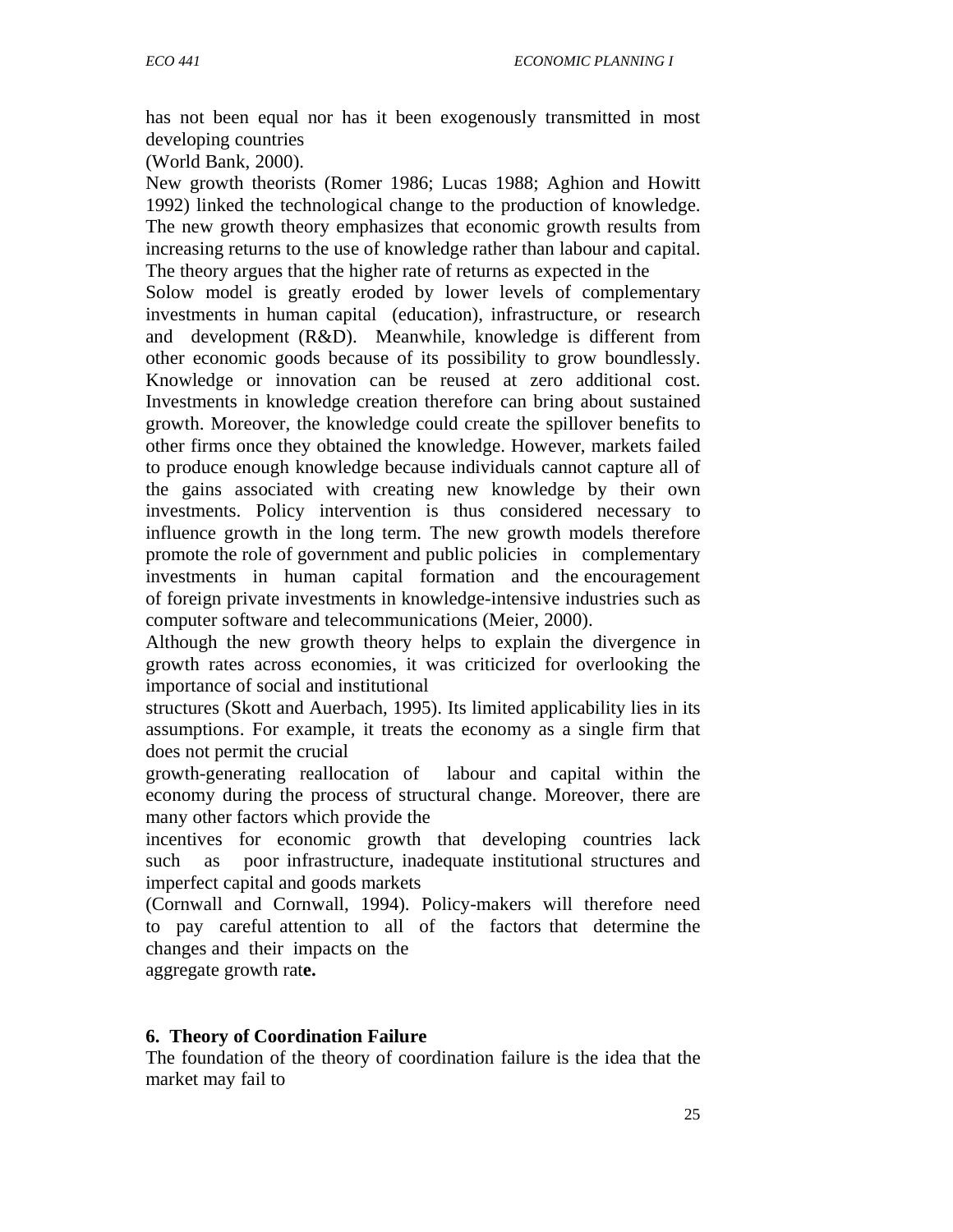achieve coordination among complementary activities. When complementaries exist, that is when returns of one investment depend on the presence or extent of other investments, there exist two scenarios. On the one hand, optimally, all investors as a whole are better

off with all investments to be achieved at the same time. On the other hand, it would not

make sense for an investor to take similar actions when he believes that others may not do the same as well. The market is said to have failed to coordinate investors' actions in this way. Coordination failure therefore leads the market to an (equilibrium) outcome inferior to a potential situation in which resources would be optimally allocated and all agents would be better off. As a result, underdevelopment equilibrium is possible (Hoff and Stiglitz, 2000). The theory of coordination failure became influential in the 1990s.

### **SELF-ASSESSMENT EXERCISE**

Briefly discuss four theories of economic development planning.

#### **4.0 CONCLUSION**

From our discussion so far on Theories and Models of Economic Planning, the following

facts were drawn:

• For effective Economic development planning of any nation, it must possess a formidable development planning model upon which the plan is built.

The three stages or types of development planning models are aggregate or macroeconomic models, multi-sector or inter industry models and the decentralized models.

• Planning authorities should adopt economic development theories which have clear objectives with definite time frame to achieve the policy objectives and targets

## **5.0 SUMMARY**

In this unit, we have attempted to show various definitions on models and techniques of

economic planning from various scholars of repute. Also, from the point of view of harmonization, you have learnt that all the definitions agreed to the fact that planning

model is a series of mathematical equations which help in the drawing up of a plan for

economic development, we have also considered types of planning models and the theories of economic development planning. It is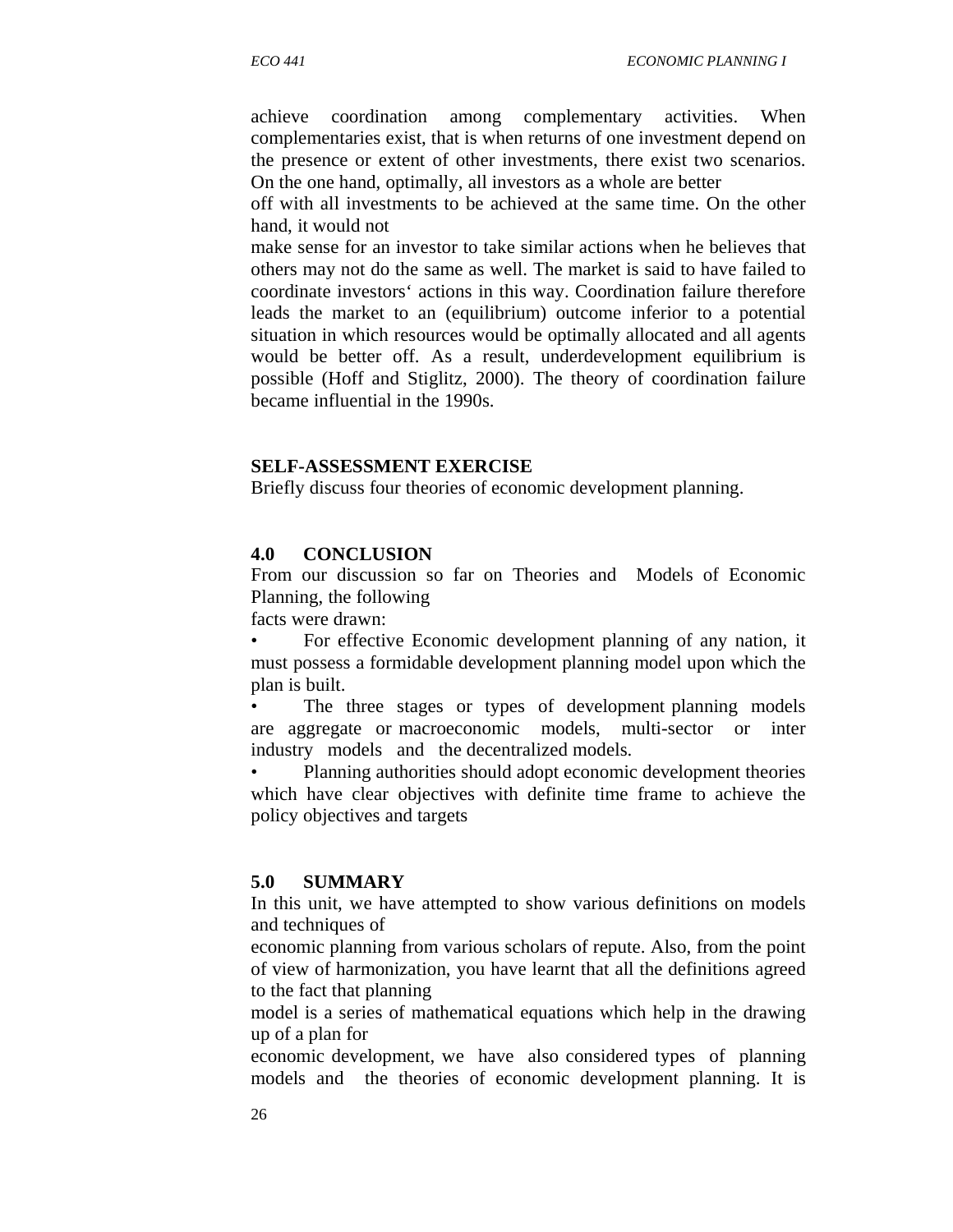believed that your understanding of this unit will prepare you well for this course. It is expected that you should be anxious of reading more about the next module.

# **6.0 TUTOR-MARKED ASSIGNMENT**

Discuss the meaning of economic planning models and the types of planning models in

less developed countries .

# **7.0 REFERENCES/FURTHER READING**

Akosile, I. O., Adesanya, A. S. & Ajani, A. O. (2012). *Management of development - A*

*Nigeria perspective* (1st ed.). Olas Ventures, Mushin, Lagos. Nigeria

Jhingan, M.L. (2007). *The Economics of development and planning*  (39th ed.). India: Vrinda Publications.

Olajide, O.T. (2004). *Theories of Economics development and planning*  (2nd ed.). Lagos: Pumark Nigeria Ltd.

Otokiti, S.O. (1999). *Issues and strategies in economic planning* (1st ed.). Ibadan: Bitico

Publishers.

Todaro, M. P. (2000). *Development planning, models and methods*, England

Todaro, M.P. & Smith, S.C. (2011). *Economic development*. Essex, England: Pearson

Education Ltd, Edinburgh Gate Harlow.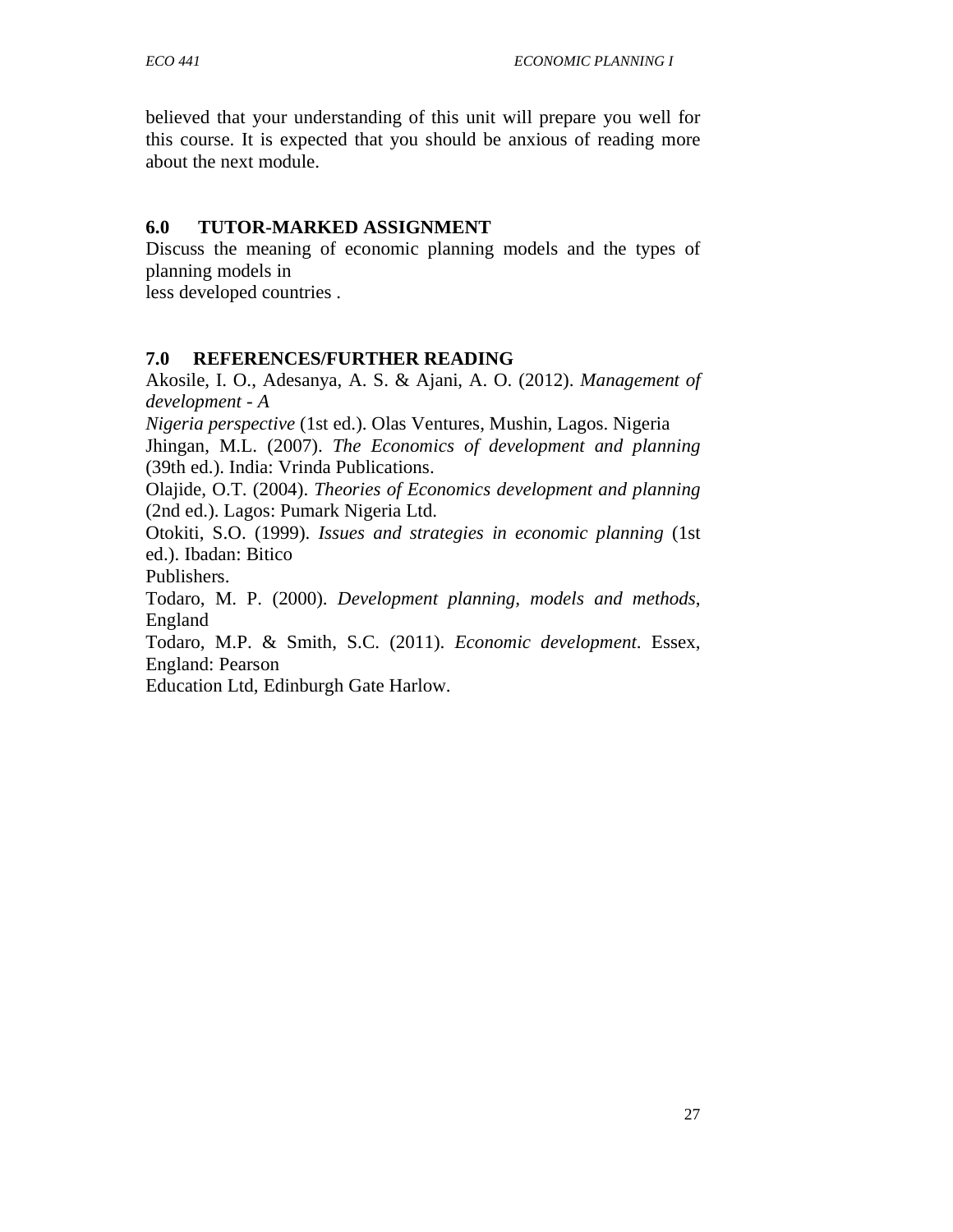#### **MODULE 2**

### **THE CONCEPT AND APPROACHES OF ECONOMIC GROWTH AND DEVELOPMENT**

- Unit 1: Economic development and economic growth
- Unit II: Sustainable development
- Unit III: Concept of underdevelopment

## **UNIT 1: ECONOMIC DEVELOPMENT AND ECONOMIC GROWTH**

#### **CONTENTS**

- 1.0 Introduction
- 2.0 Objectives
- 3.0 Main Content
- 3.1 Meaning and concept of economic development and growth
- 3.2 Measurement of economic development
- 3.3 Human Development Index
- 4.0 Conclusion
- 5.0 Summary
- 6.0 Tutor-Marked Assignment
- 7.0 References/Further Readings

#### **1.0 INTRODUTION**

Our discussion in the first module of this course was to introduce us to the general

knowledge of economic planning. We shall again continue in this knowledge by looking at the concept and approaches of economic growth and development which will be duly discussed in this second module of this course. Therefore our task in the present module is to look at economic development and economic growth, sustainable development and concept of underdevelopment. For the above reasons, we shall familiarize ourselves with the meaning of economic development and growth, measurements of economic developments and human development index which shall be duly served in this unit. It is therefore necessary for you to concentrate so that you can understand the explanations that will be given.

#### **2.0 OBJECTIVES**

At the end of this unit, you should be able to:

- Define what economic development and economic growth is.
- Show and identify the measurements of economic development.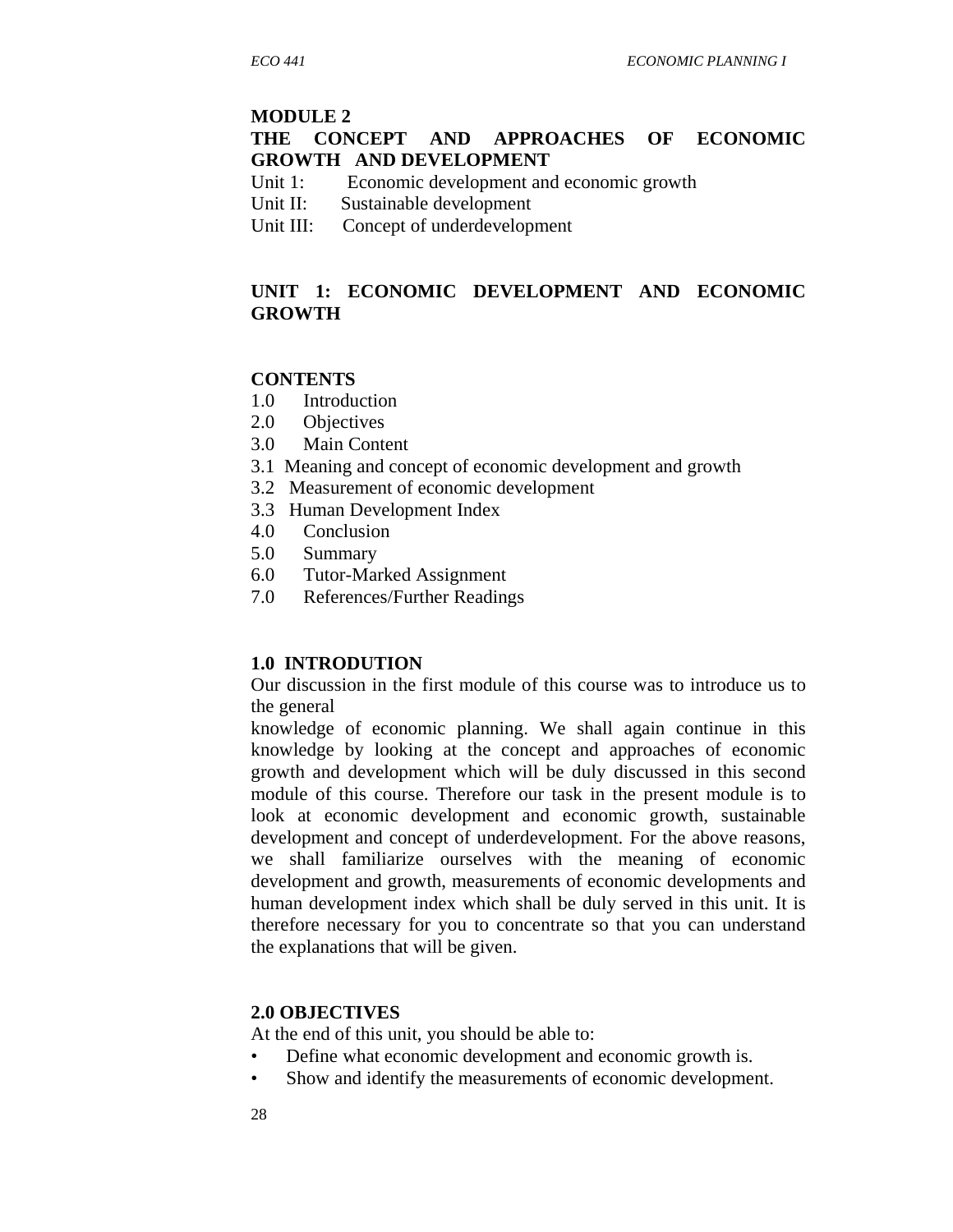• Understand what human development index is all about.

# **3.0 MAIN CONTENTS**

## **3.1 ECONOMIC DEVELOPMENT AND ECONOMIC GROWTH.**

Speaking in a broad term, economic development refers to the problems of under

developed countries and economic growth to those of developed countries. A scholar known as Maddison" makes the distinction between the two terms in this sense that; The raising of income levels is generally called economic growth in rich countries and in

poor ones it is called economic development. But this view does not specify the underlying forces which raise the income levels in the two types of countries. Professor Hicks' points out in this connection that the problems of underdeveloped countries are concerned with the development of unused resources, even though their uses are wellknown, while those of advanced countries are related to growth, most of their resources being already known and developed to a considerable extent.

In fact, the terms \_development' and \_growth' have nothing to do with the type of economy. The distinction between the two relates to the nature and causes of change. Schumpeter makes the distinction clearer when he defined development as a

discontinuous and spontaneous change in the stationary state which forever alters and

displaces the equilibrium state previously existing, while growth is a gradual and steady change in the long run which comes about by a gradual increase in the rate of savings and population. This view of Schumpeter has been widely accepted and elaborated by the majority of economists. Kindle Berger in his opinion, posit that economic growth means more output, while economic development implies both more output and changes in the technical and institutional arrangement by which it is produced and distributed. Growth may well involve not only more output derived from greater amounts of inputs but also greater efficiency, i.e. an increase in output per unit. Development goes beyond this to imply changes in the composition of output and in the allocation of inputs by sectors. Friedmann in his opinion consider growth as an expansion of the system in one or more dimensions without a change in its structure, and development as an innovative process leading to the structural transformation of social system.

Thus economic growth is related to as quantitative sustained increase in the country's per capita output or income accompanied by expansion in its labour force, consumption, capital and volume of trade. On the other hand, economic development is a wider concept than economic growth.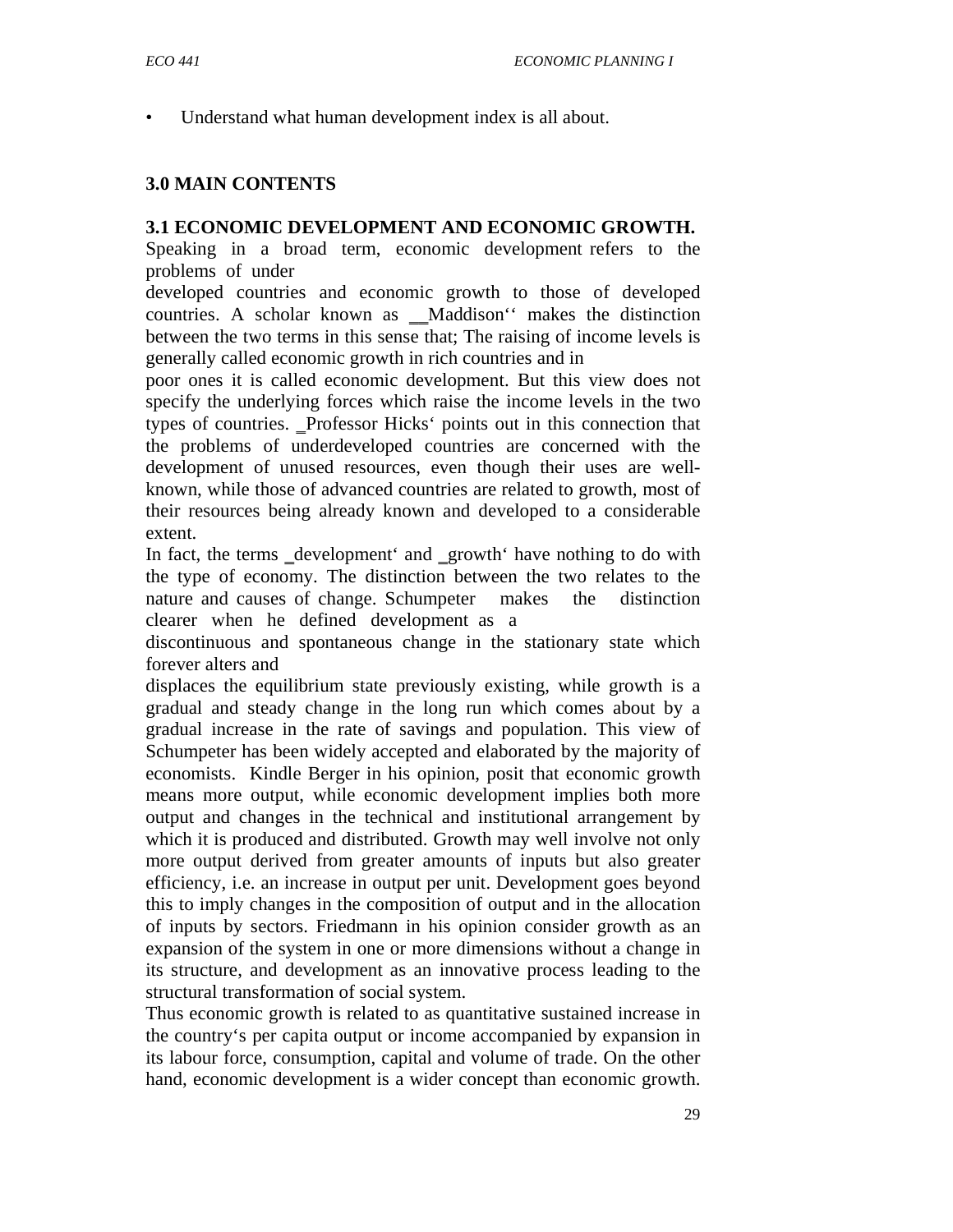It is taken to mean growth plus change. It is related to qualitative changes in economic wants, goods, incentives, institutions, productivity and knowledge or the upward movement of the entire social system. It describes the underlying determinants of growth such as technological and structural changes. In-fact, economic development embraces both growth and decline. An economy can grow and not develop but it may continue to persist due to the absence of technological and structural changes. But it is difficult to imagine development without economic growth in the absence of an increase in output per capital, particularly when population is growing rapidly.

Despite these apparent differences, some economists use these terms as synonyms. Arthur Lewis in his write up The Theory of Economic Growth' writes that most often we shall refer only to growth but occasionally for the sake of variety, to progress or to development. Therefore, for an economy to experience development, the basic social indicators of good health care system, affordable housing, constant electricity supply, available portable water supply, efficient education system, good road network, availability of infrastructural facilities etc have to be given priority in such an economy.

#### **SELF ASSESSMENT EXERCISE:-**

In your own understanding, differentiate between economic growth and economic

development.

#### **3.2 MEASUREMENT OF ECONOMIC DEVELOPMENT**

Economic development is measured in four ways; according to Jhingan, (2011)

1. GNP: This is known as Gross National Product which is the total monetary value of goods and services produced in a country in a year with net incomes from

abroad. One of the methods to measure economics development is in terms of an

increase in the economy's real national income over a long period of time. But this is not a satisfactory definition due to the following reasons.

i. Real national income' refers to the country's total output of final goods and services in real terms rather than in money terms. Thus price changes will

have to be ruled out while calculating real national income. But this is unrealistic because variations in prices are inevitable. In this measure, the phrase <u>over</u> a long period of time' implies a sustained increase in real income. A short- period rise in national income which occurs during the upswing of the business cycles does not constitute economic development.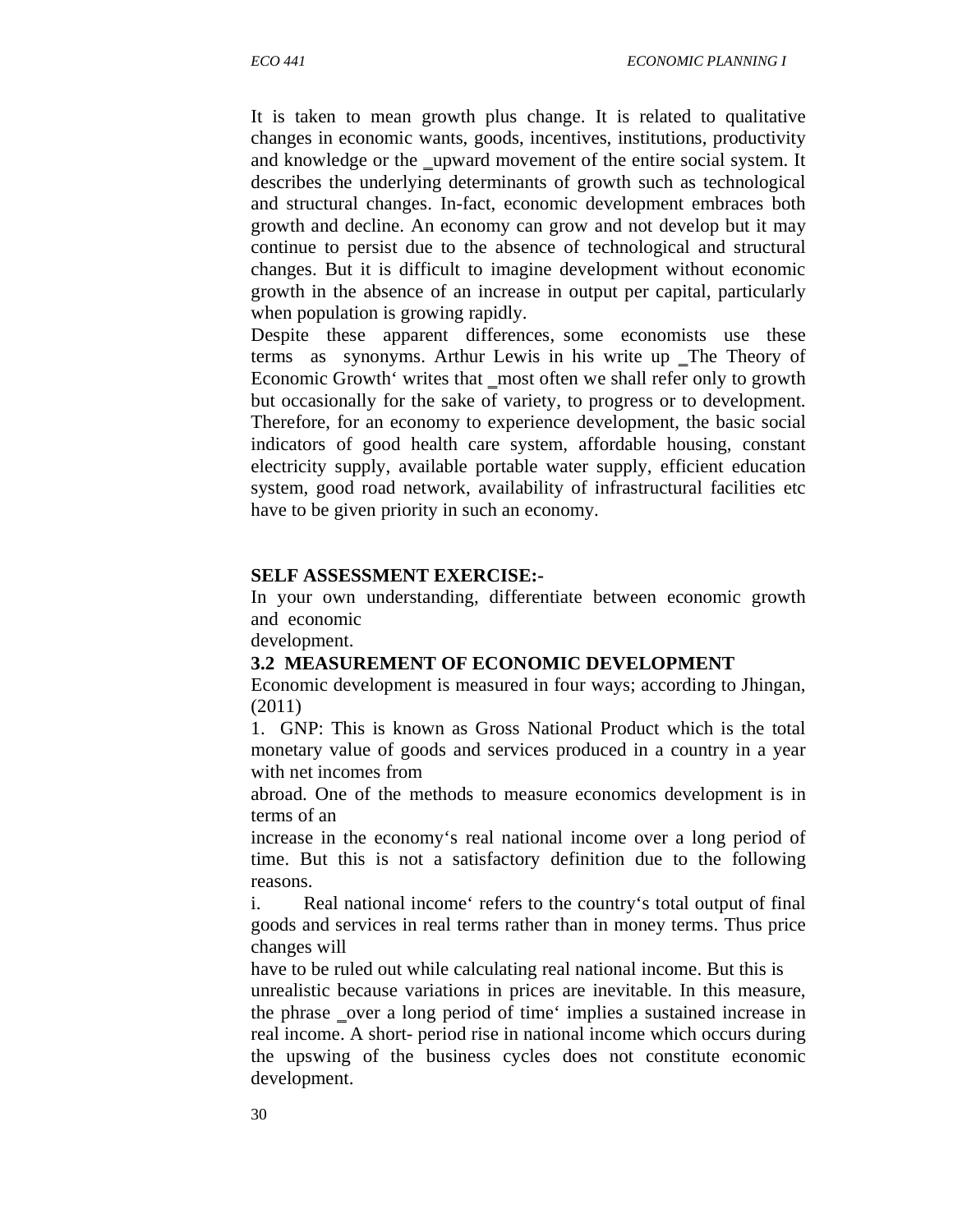ii. This measure fails to take into consideration changes in the growth of population. If a rise in real national income is accompanied by a faster growth in population, there will be no economic growth but retardation.

iii. The GNP figure also does not reveal the costs to society of environment pollution, urbanization, industrialization and population growth. It considers natural resources to be free and treats the earth' like a business in liquidation'

iv. Further, it tells us nothing about the distribution of income in the economy. v. Moreover, there are certain conceptual difficulties in the measurement of

GNP which are discussed as under.

a. GNP is always measured in money, but there are a number of goods and services which are difficult to be assessed in terms of money,e.g painting as a hobby by an individual, the bringing up of children by the mother. According to a UN report, on an average two thirds of women's work and a quarter of men's work never enter into GNP calculations. By excluding all such services from it, the GNP will work out less than what it actually is.

b. Another difficulty in calculating GNP is that of double counting which arises from the failure to distinguish properly between final and intermediate products. There always exists the fear of a good or a service being included more than once. If it so happen, the GNP would work out to be many times the actual.

c. As a corollary, it double counts both addictions and cures. Firstly, when food and wine are consumed. Secondly, when money is spent on the food industry and for curing alcoholism.

But GNP as an index of economic development has not been successful in reducing poverty, unemployment and inequalities, and raising living standards in developing

countries. Robert McNamara, the then Governor of the world Bank, admitted in February

1970 the failure of the GNP growth rate as an index of economic development in these words; In the developing world, and the end of the decade: malnutrition is common, in- fact mortality is high, life expectancy is low, illiteracy is widespread, unemployment is endemic and growing, the redistribution of income and wealth is severely skewed'.

Thus GNP cannot be regarded as a measure of economic development.

2. GNP per Capita. The second measure relates to an increase in the per capital real income of the economy over the long period. Economists are one in defining economic development in terms of an increase in per capita real income or output. In the opinion of Meier, economic development is seen as the process whereby the real per capita income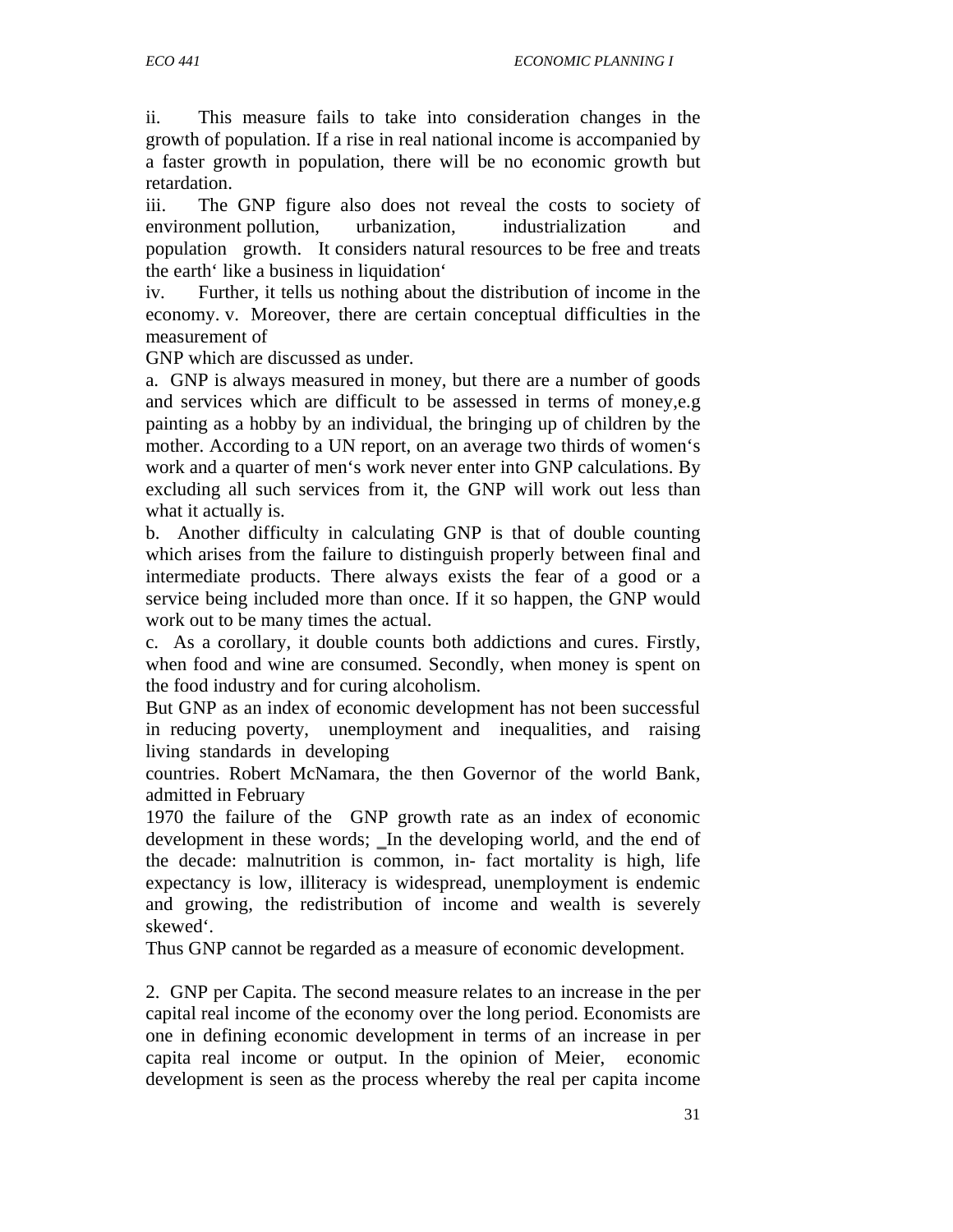of a country increase over a long period of time, subject to the stipulations that the number of people below an absolute poverty line' does not increase, and that distribution of income does not become more unequal. This indicator of economic growth purports to emphasize that for economic development the rate of increase in real per capita income should be higher than the growth rate of population. But difficulties still remains.

i. An increase in per capita income may not raise the real standard of living of the masses. It is possible that while per capita real income is increasing, per capita consumption might be failing. People might be increasing the rate of saving or the government might itself be using up the increased income for military or other purposes.

ii. There is another possibility of the masses remaining poor despite an increase in the real GNP per capita if the increased income goes to the few rich instead of going to the many poor.

iii. Such a measure subordinates other questions regarding the structure of the society, the size and composition of its population, its institutions and culture, the resource patterns and even distribution of output among the

society's members'

iv. The real per capita income estimates fail to measure adequately changes in output due to changes in the price level. Index numbers used to measure changes in the price level are simply rough approximations. Moreover, the price levels vary in different countries. Consumers' wants and preferences also differ in each country. Therefore, the national income figures of different countries are often misleading and incomparable.

v. International comparisons of the real GNP per capita are inaccurate due to exchange rate conversion of different currencies into a common currency,

i.e. US dollars, through the use of official exchange rates. These nominal

exchange rates do not reflect the relative purchasing power of different currencies. Thus the comparisons of GNP per capita of different countries are erroneous.

Despite these limitations, the real GNP per capita is the most widely used measure of economic development.

3. WELFARE: There is also a tendency to measure economic development from the point of view of economic welfare. Economic development is regarded as process

whereby there is an increase in the consumption of goods and services of individuals. According to Okun and Richardson, economic development is a

sustained, secular improvement in material well- being, which we may consider to be reflected in an increasing flow of goods and services.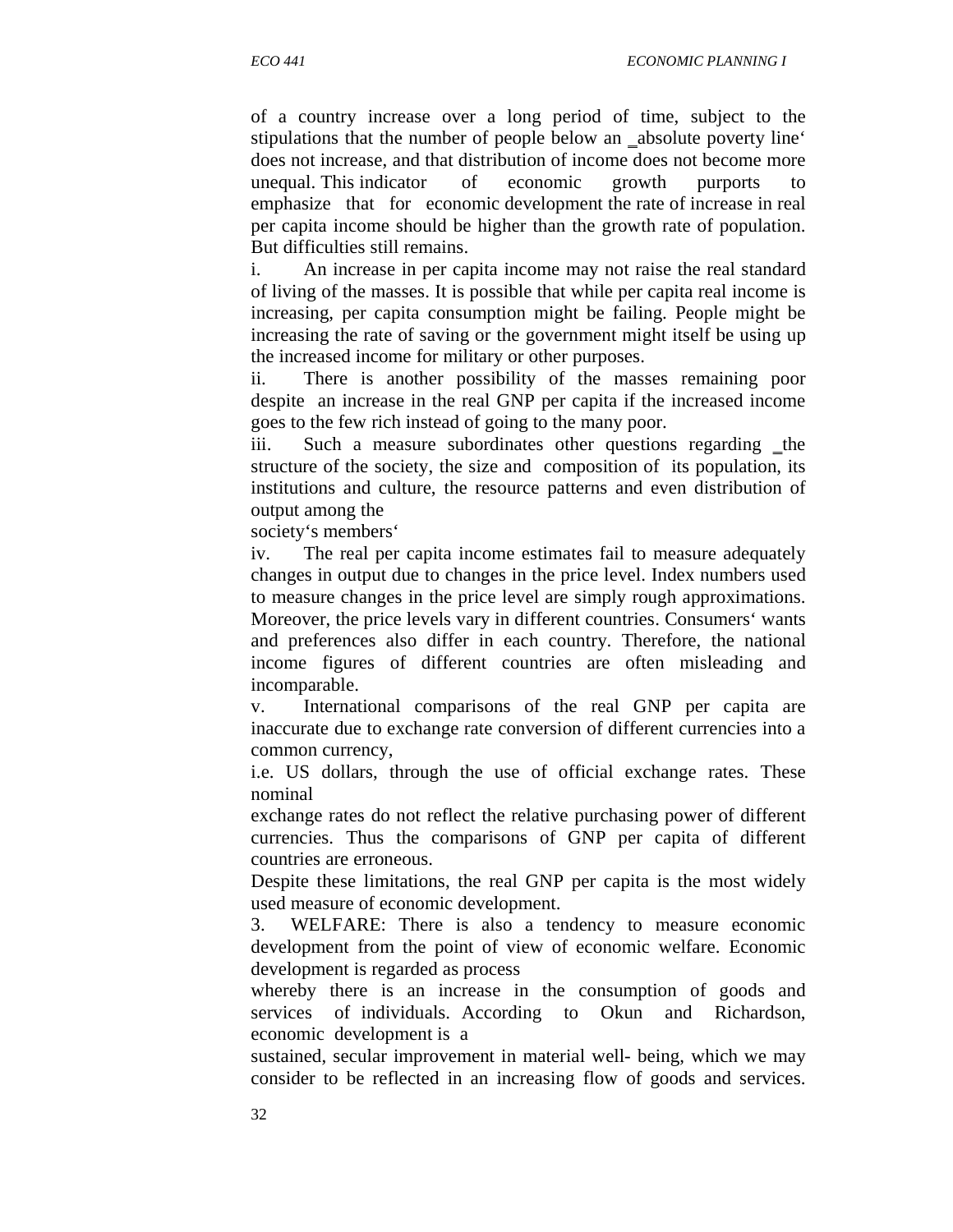This indicator is also not

free from limitations. The first limitation arises with regard to the weights to be

attached to the consumption of individuals, consumption of goods and services

depends on the tastes and preferences of individuals. It is, therefore, not correct to have the same weights in preparing the welfare index of individuals. Secondly, in measuring economic welfare caution has to be exercised with regard to the composition of the total output that is giving rise to an increase in per capita consumption, and how this output is being valued. The increased total output may be composed of capital goods. It may be at the cost of a reduced output of consumer goods. Thirdly, the real difficulty arises in the valuation of the output. The output may be valued at market prices whereas economic welfare is measured by an increase in real national output of income. In fact, with a different distribution of income, prices would be different and both the composition and value of national output would also be different. Fourthly, from the welfare point of view we must also consider not only what is produced but how it is produced. The expansion of real national output might have raised the real costs (pain and sacrifice) and social costs in the economy. For instance, the increased output might have resulted from long hours and in the deterioration of the working conditions of the labour force. Fifthly, it is not essential that with the increase in national income, the economic welfare might have improved. It is possible that with the increase in real national income/ per capita income, the rich might have become richer and the poor poorer. Thus, mere increase in economic welfare does not lead to economic development till the distribution of national income is equitable or justifiable. Lastly, we cannot equate an increase in output per head with an increase in economic welfare, let alone social welfare without additional considerations. To specify an optimum rate of development, we must make value judgments regarding income distribution, composition of output, tastes, real cost and other particular changes that are associated with the overall increase in the real income.

4. SOCIAL INDICATORS; Dissatisfied with GNP/GNP per capita as the measure of economic development, certain economists have tried to measure it in terms of social indicators. Economists include a wide variety of items in social indicators. Some are inputs such as nutritional standards or number of hospital beds or doctors per head of population, while others may be \_output' corresponding to these inputs such as improvements in health in terms of infant mortality rates, sickness rates, etc. Social indicators are often referred to as the basic needs for development. Basic needs focus on alleviation of poverty by providing basic human needs to the poor. The direct provision of such basic needs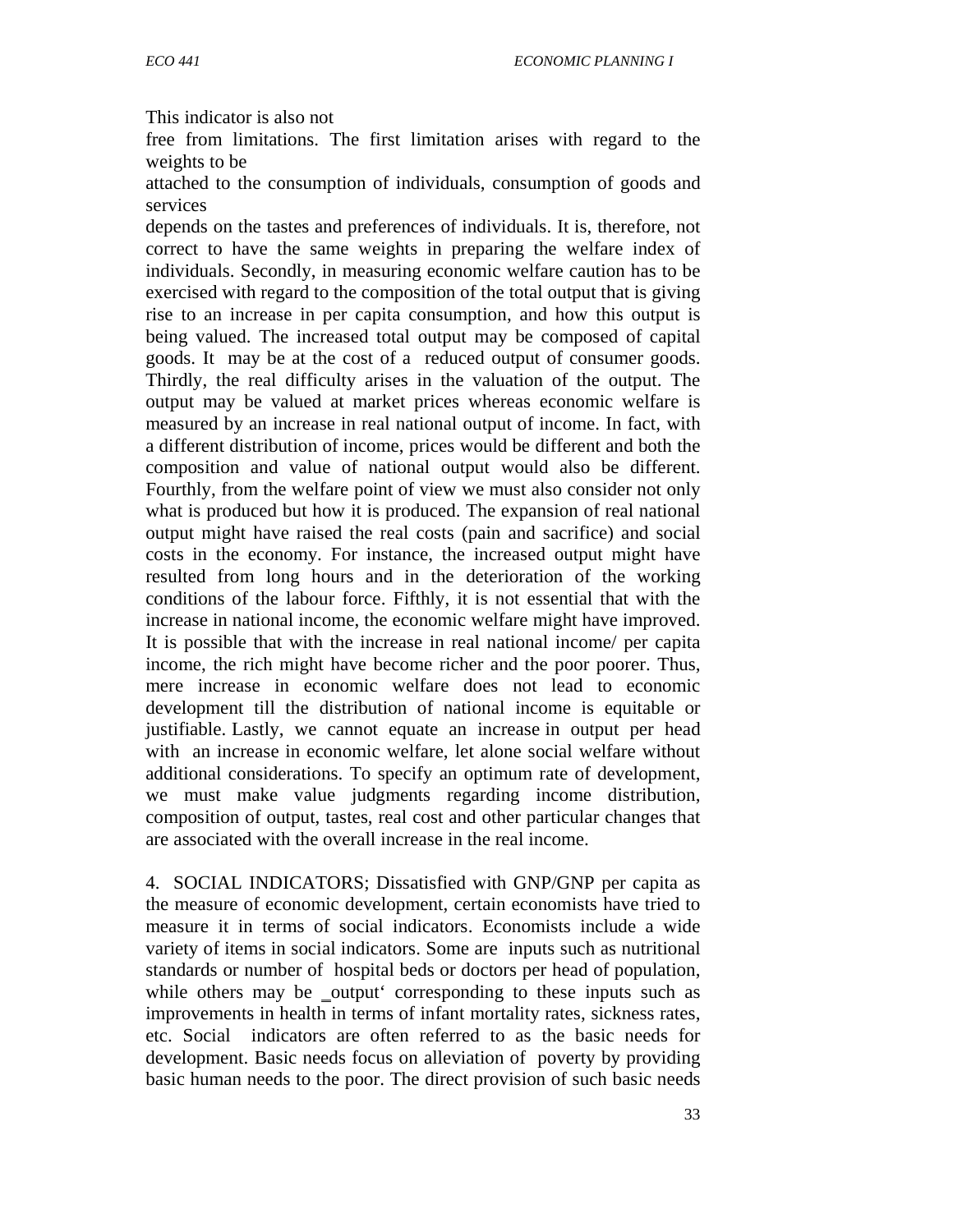such as health, education, food, water, sanitation and housing affects poverty in a shorter period and with fewer monetary resources than GNP/ GNP per capita is a strategy which aims at increasing productivity and incomes of the poor automatically over the long run. Basic needs lead to a higher level of productivity and income through human development in the form of educated and healthy people. The merit of social indicators is that they are concerned with ends, the ends being human development. Economic development is a means to these ends. Social indicators tell us how different countries prefer to allocate the GNP among alternative uses. Some may prefer to spend more on education and less on hospitals. Moreover, they give an idea about the presence, absence or deficiency of certain basic needs.

Hicks and Streeten consider six social indicators for basic needs.

| S/N | <b>Basic need</b> | <b>Indicators</b>                                                             |
|-----|-------------------|-------------------------------------------------------------------------------|
|     | Health            | Life expectancy at birth                                                      |
|     | Education         | Literacy signifying primary school enrolment as per cent of<br>population.    |
|     | Food              | Calorie supply per head                                                       |
| 4   | Water supply      | Infant mortality and percentage of population with access<br>to potable water |
|     | Sanitation        | Infant mortality and percentage of population with access<br>to sanitation.   |
|     | Housing           | None.                                                                         |

Table 2.1

Source: Jhingam M.L (2011)

#### **SELF ASSESSMENT EXERCISE:**

Discuss the four measurements of economic development with relevant examples.

#### **3.3 HUMAN DEVELOPMENT INDEX**

The Human Development Index (HDI) is a tool developed by the United Nations to

measure and rank countries' levels of social and economic development based on four criteria: Life expectancy at birth, mean years of schooling, expected years of schooling and gross national income per capita. The HDI makes it possible to track changes in development levels over time and to compare development levels in different countries.

It is also a global index utilized to rank the development of countries by examining the achievements of the inhabitants of the country. The index factors in three important

elements: standard of living, life expectancy, and literacy level. The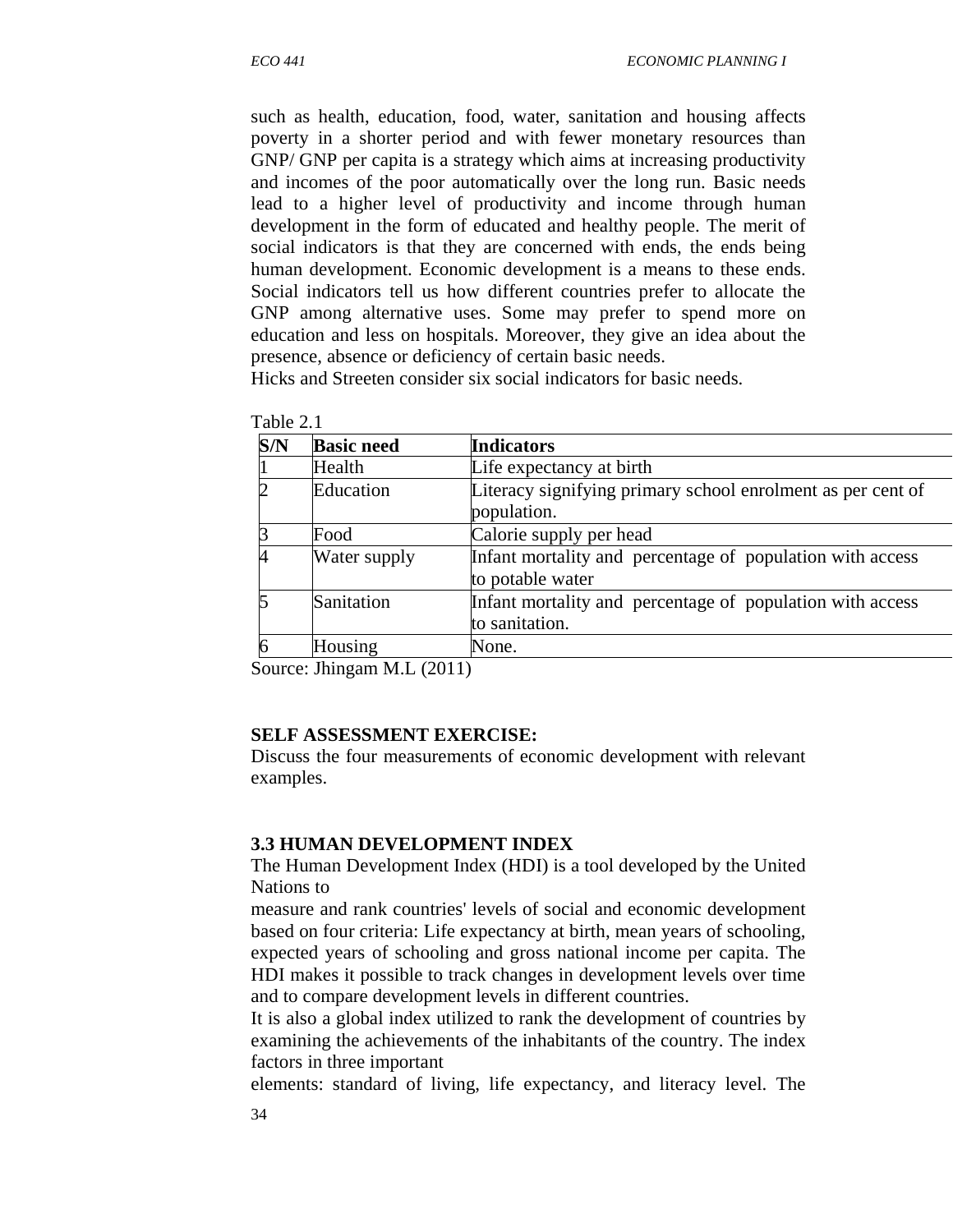index is not 100%

accurate in its determinations due to inconsistencies and lack of data in certain parts of the world. The index was established in 1990 by the United Nations.

In 2010, the index ranked Norway, Australia, New Zealand, the United States and Ireland at the top of its list for "very high human development." The countries that fell at the

bottom of its "low human development" list were Mozambique, Burundi, Niger, Congo

and Zimbabwe. The index also shows that countries with lots of income do not always spend that money in ways that create high life expectancies or education levels.

Human Development Report (HDR) combines three dimensions:

1. A long and healthy life: Life expectancy at birth

2. Education index: Mean years of schooling and Expected years of schooling

3. A decent standard of living: GNI per capita (PPP US\$)

In its 2010 Human Development Report, the UNDP began using a new method of calculating the HDI. The following three indices are used:

1. Life Expectancy Index (LEI) =  $LE - 20$ 85-20 LEI is 1 when Life expectancy at birth is 85 and 0 when Life expectancy

at birth is 20

2. Education Index  $(EI) = \{MYSI\} + \{EYSI\}$ {2}

2.1 Mean Years of Schooling Index (MYSI) =  ${MYS}$ 

{15}

Fifteen is the projected maximum of this indicator for 2025.

2.2 Expected Years of Schooling Index  $(EYSI) = \{EYS\}$ {18}

Eighteen is equivalent to achieving a master's degree in most countries.

3. Income Index (II) = In{GNIpc} - In (100)} In (75,000) - ln(100)}

II is 1 when GNI per capita is \$75,000 and 0 when GNI per capita is \$100. Finally, the HDI is the geometric mean of the previous three normalized indices:

LE: Life expectancy at birth

MYS: Mean years of schooling (Years that a person 25 years-of-age or older has spent in schools)

EYS: Expected years of schooling (Years that a 5-year-old child will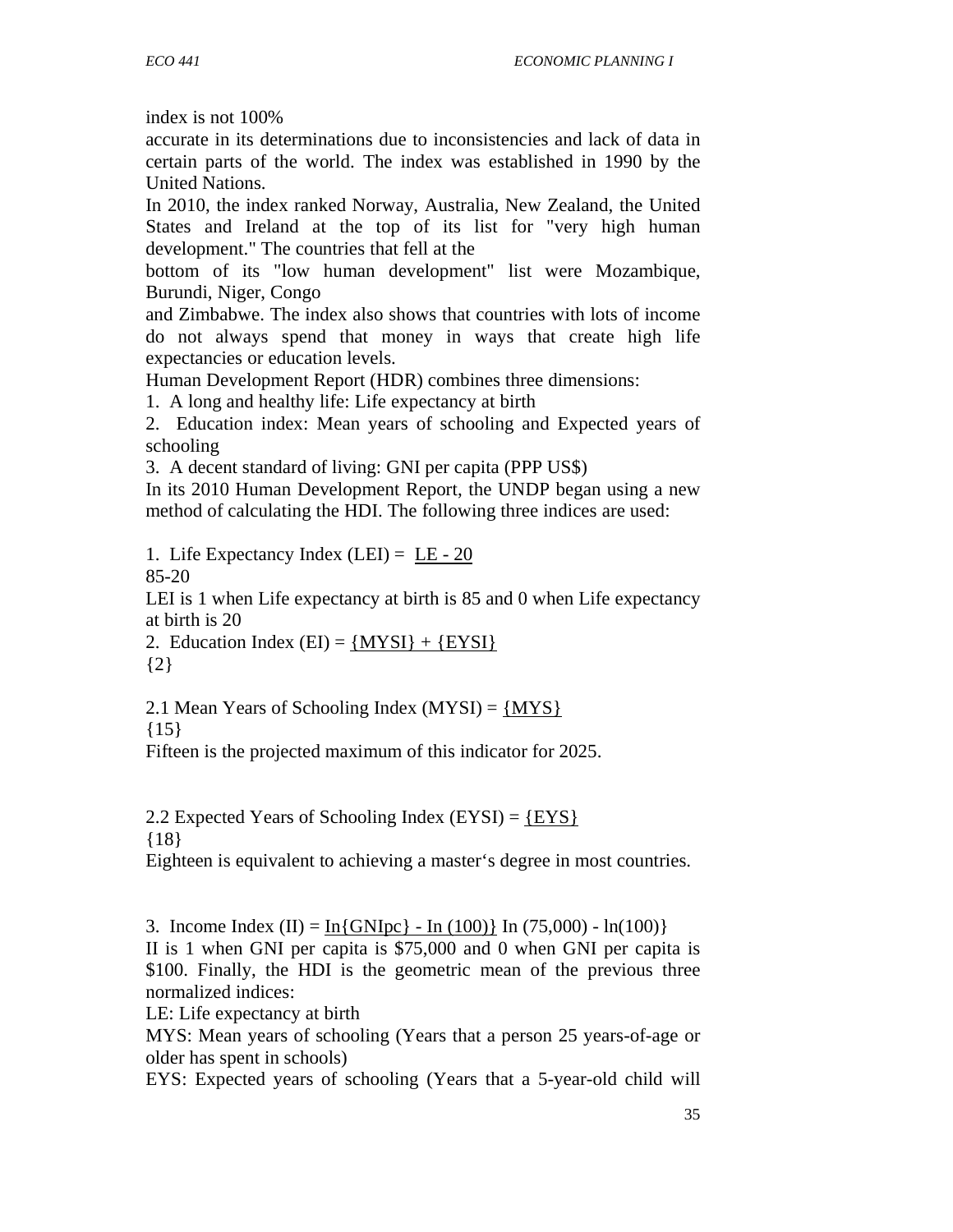spend in schools throughout his life)

GNIpc: Gross national income at purchasing power parity per capita

In the final analysis, Nigeria's HDI value and rank for 2014 was 0.514 — which put the country in the low human development category positioning it at 152 out of 188 countries and territories. Between 2005 and 2014, Nigeria's HDI value increased from 0.467 to 0.514, an increase of 10.1 percent or an average annual increase of about 1.07 percent.

## **SELF ASSESSMENT EXERCISE**:

What do you understand by Human Development Index?

## **4.0 CONCLUSION**

From our discussion so far on the economic development and economic growth**,** we can

conclude as follows:

 $\Box$  That an economy might be growing and not developing most especially when all the social indicators are missing

 That despite its limitations, the real GNP per capita is the most widely used measure of economic development.

 That HDI factors in three important elements which are standard of living, life expectancy, and literacy level.

## **5.0 SUMMARY**

In this unit, we have attempted to show the meaning of economic development and

economic growth, covering what is measurements of economic development is all about, and showing the Human development Index and its formula. You have learnt that

economy can only be said to grow and develop when its people's standard of living, life

expectancy, and literacy level are better off. Your understanding of this unit should encourage you to be familiar more with the topics in this module as you read ahead against the next unit.

# **6.0 TUTOR-MARKED ASSIGNMENT**

Discuss briefly the development of the economy with respect to peoples Human

development index.

# **7.0 REFERENCES/FURTHER READING**

Akosile, I. O., Adesanya, A. S. & Ajani, A. O. (2012). *Management of*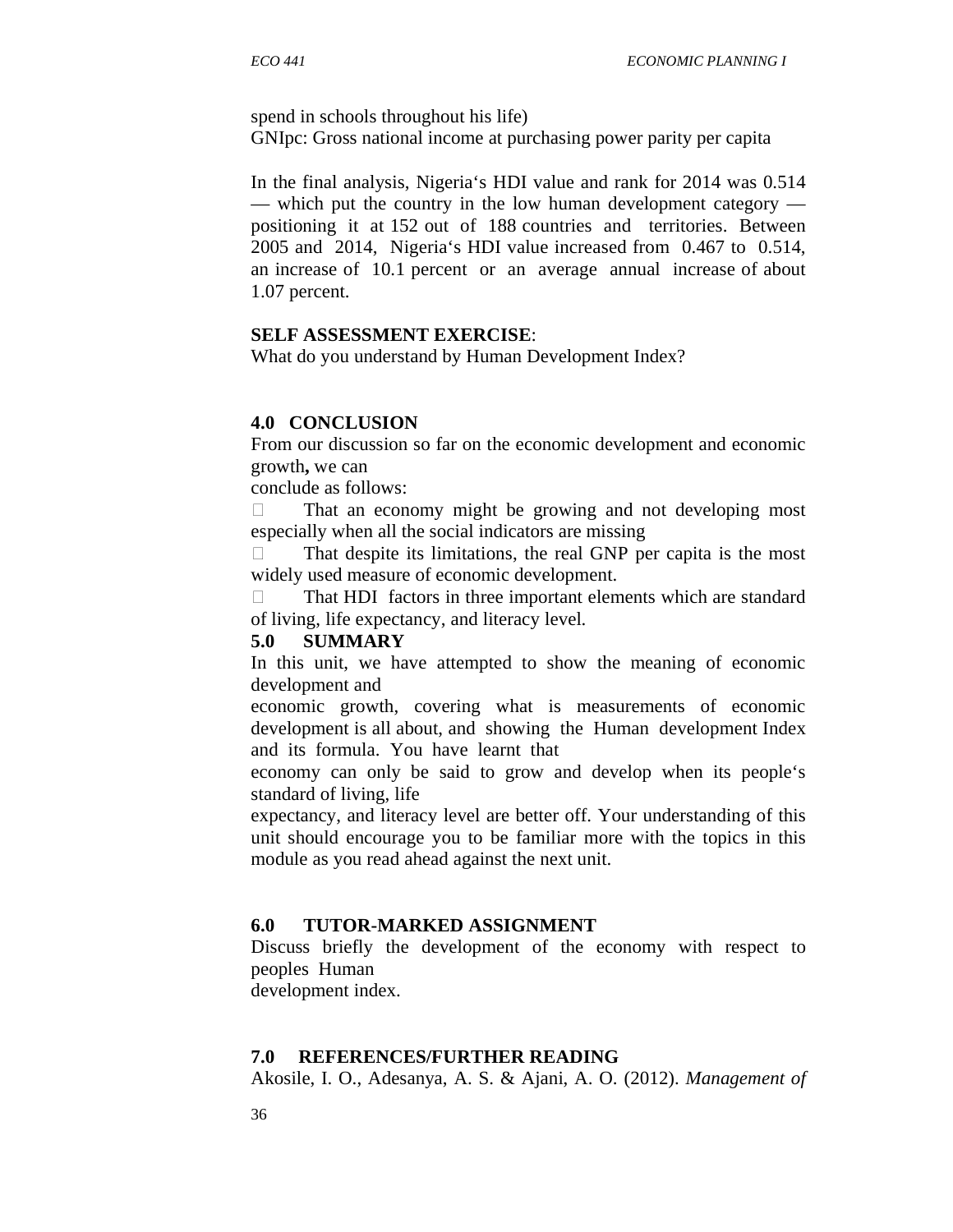*development - A*

*Nigeria perspective* (1st ed.). Olas Ventures, Mushin, Lagos. Nigeria

Jhingan, M.L. (2007). *The Economics of development and planning*  (39th ed.). India: Vrinda Publications.

Olajide, O.T. (2004). *Theories of Economics development and planning*  (2nd ed.). Lagos:

Pumark Nigeria Ltd.

Otokiti, S.O. (1999). *Issues and strategies in economic planning* (1st ed.). Ibadan: Bitico

Publishers.

Todaro, M. P. (2000). *Development planning, models and methods*, England

Todaro, M.P. & Smith, S.C. (2011). *Economic development*. Essex, England: Pearson

Education Ltd, Edinburgh Gate Harlow.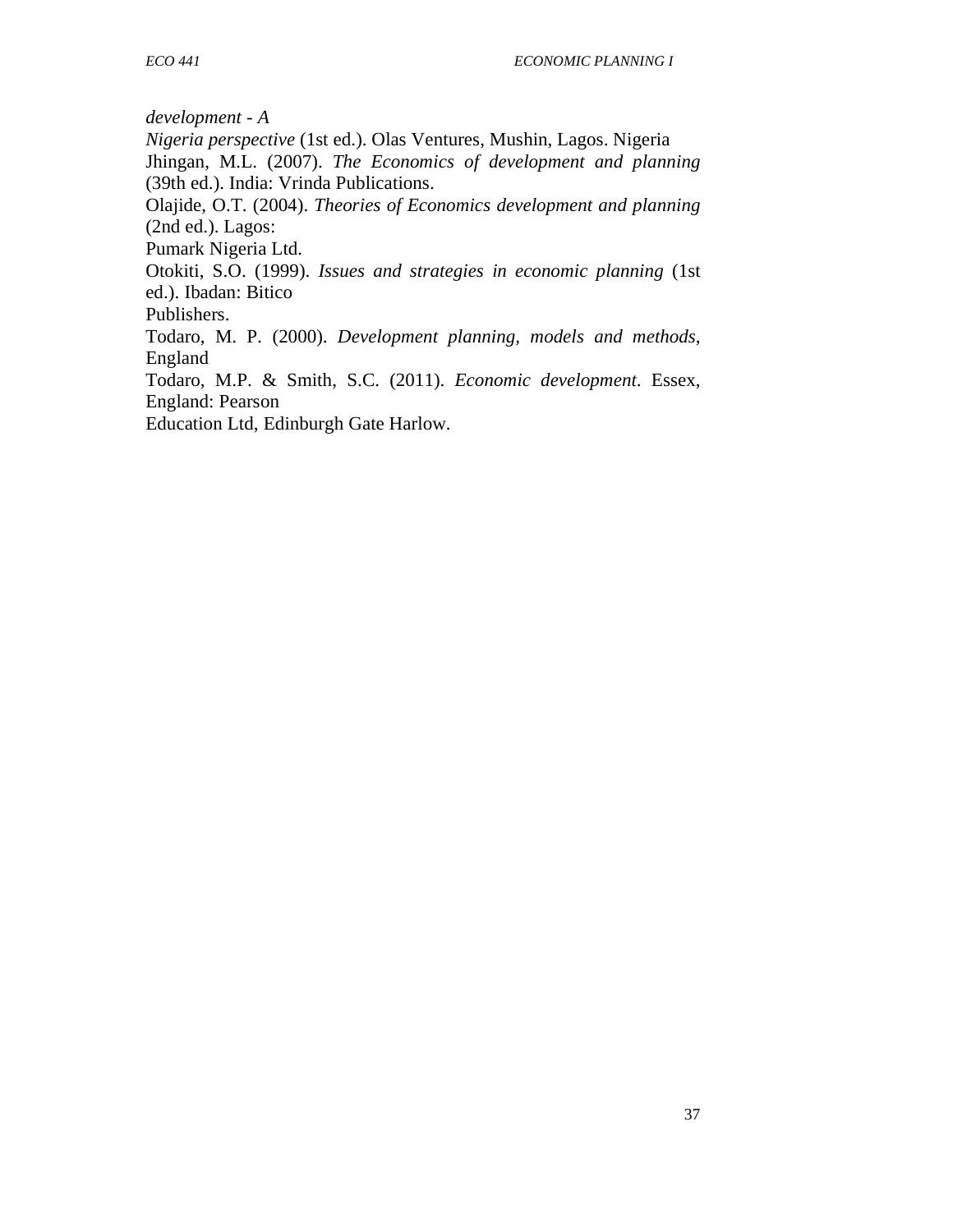#### **UNIT II: SUSTAINABLE DEVELOPMENT**.

#### **CONTENTS**

- 1.0 Introduction
- 2.0 Objectives
- 3.0 Main Content
- 3.1 Meaning and definition of sustainable development
- 3.2 Objectives of sustainable development
- 3.3 Elements of Policies for sustainable development
- 4.0 Conclusion
- 5.0 Summary
- 6.0 Tutor-Marked Assignment
- 7.0 References/Further Readings

### **1.0 INTRODUCTION**

It is good that we have familiarized ourselves with economic growth and development as

well as its measurements and human development indices. We shall again be looking at sustainable developments bearing in mind its meaning, objectives, and elements of

policies for sustainable development. An in-depth explanation of the above topics shall

be provided. It is advisable that you critically concentrate as we move along with explanations that will be given.

#### **2.0 OBJECTIVES**

At the end of this unit, you should be able to:

- Define what sustainable development is
- Understand the objectives of sustainable development.

• Highlight and explain elements of policies for sustainable development

#### **3.0 MAIN CONTENTS**

## **3.1 MEANING AND DEFINITION OF SUSTAINABL**E DEVELOPMENT

According to the report Our common future' by Ms. Harlem Brundtland, sustainable development is defined as development that satisfies the needs of the present without compromising the ability of future generations to satisfy theirs. This report, published in

1987 by the United Nations World Commission on Environment and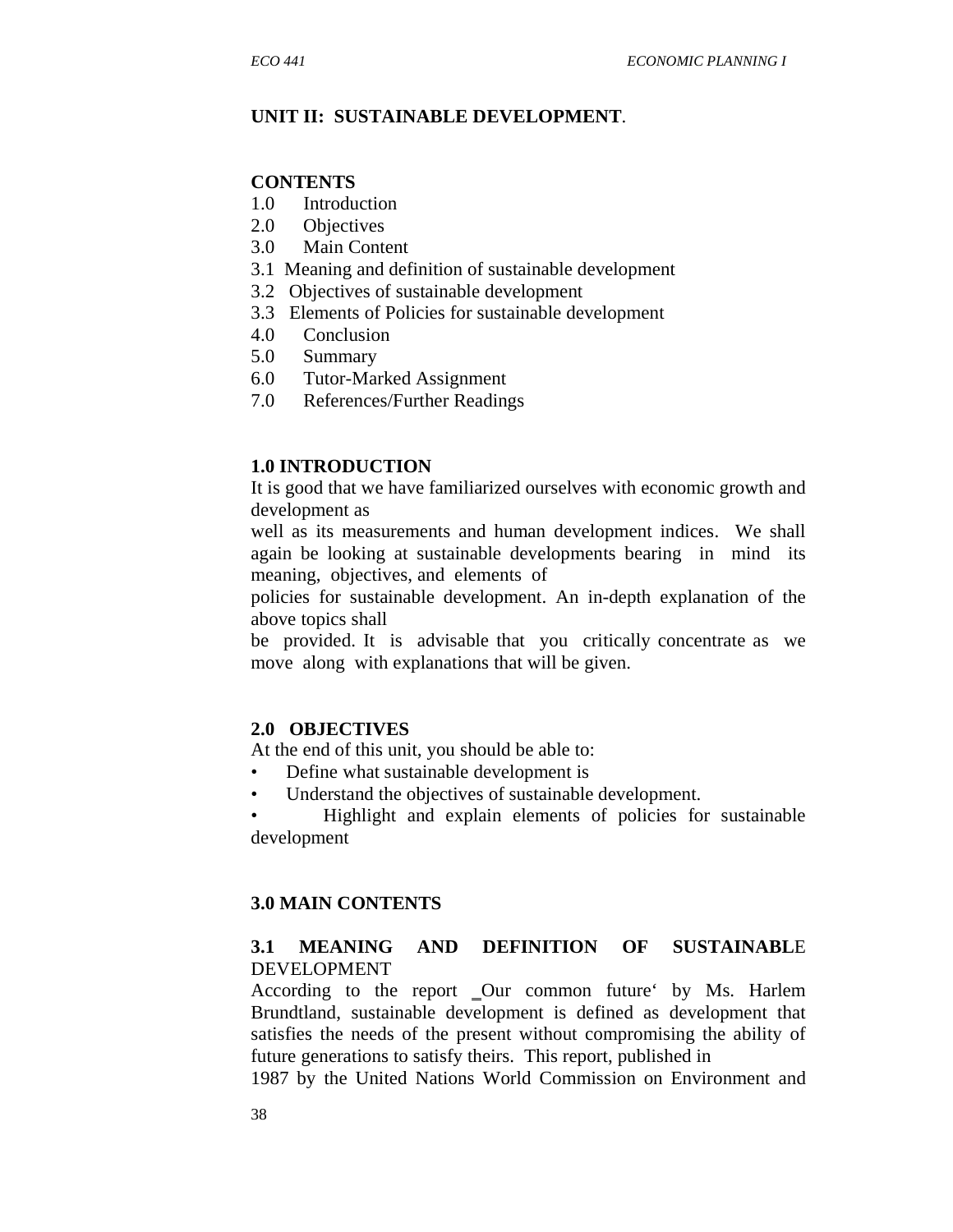Development, insists on the need to protect the diversity of genes, species, and all terrestrial and aquatic ecosystems in nature. This is possible in particular via measures to protect the quality of the environment, and by the restoration, development, and maintenance of habitats that are essential to species. This implies the sustainable management of the use of the animal and plant populations being exploited. In other words, it is the rational management of human, natural, and economic resources that aims to satisfy the essential needs of humanity in the very long term. Sustainable development implies the fulfillment of several conditions: preserving the overall balance, respect for the environment, and preventing the exhaustion of natural resources. Reduced production of waste and the rationalisation of production and energy consumption must also be implemented. Sustainable development is presented as a more or less clean break from other modes of

development, which have led and are still leading to worrying social and ecological damage on both a worldwide and a local scale. In order to be sustainable, development must combine three main elements: fairness, protection of the environment, and economic efficiency. A sustainable development project must be based on a better- developed mode of consultation between the community and the members it comprises. The success of such a policy also depends on consumers accepting certain constraints and citizens observing certain requirements with regard to transparency and participation. Securing economic development, social equity and justice, and environmental protection is the goal of sustainable development. Although these three factors can work in harmony, they are often found to conflict with one another. During the latter half of the

20th century economic development for a better standard of living has been instrumental in damaging the environment. We are now in a position whereby we are consuming more resources than ever, and polluting the Earth with waste products. More recently, society has grown to realise that we cannot live in a healthy society or economy with so much poverty and environmental degradation. Economic growth will remain the basis for human development, but it must change and become less environmentally destructive. The challenge of sustainable development is to put this understanding into practice, changing our unsustainable ways into more sustainable ones that will last us.

#### **SELF ASSESSMENT EXERCISE:**

Explain the term sustainable development in your own understanding.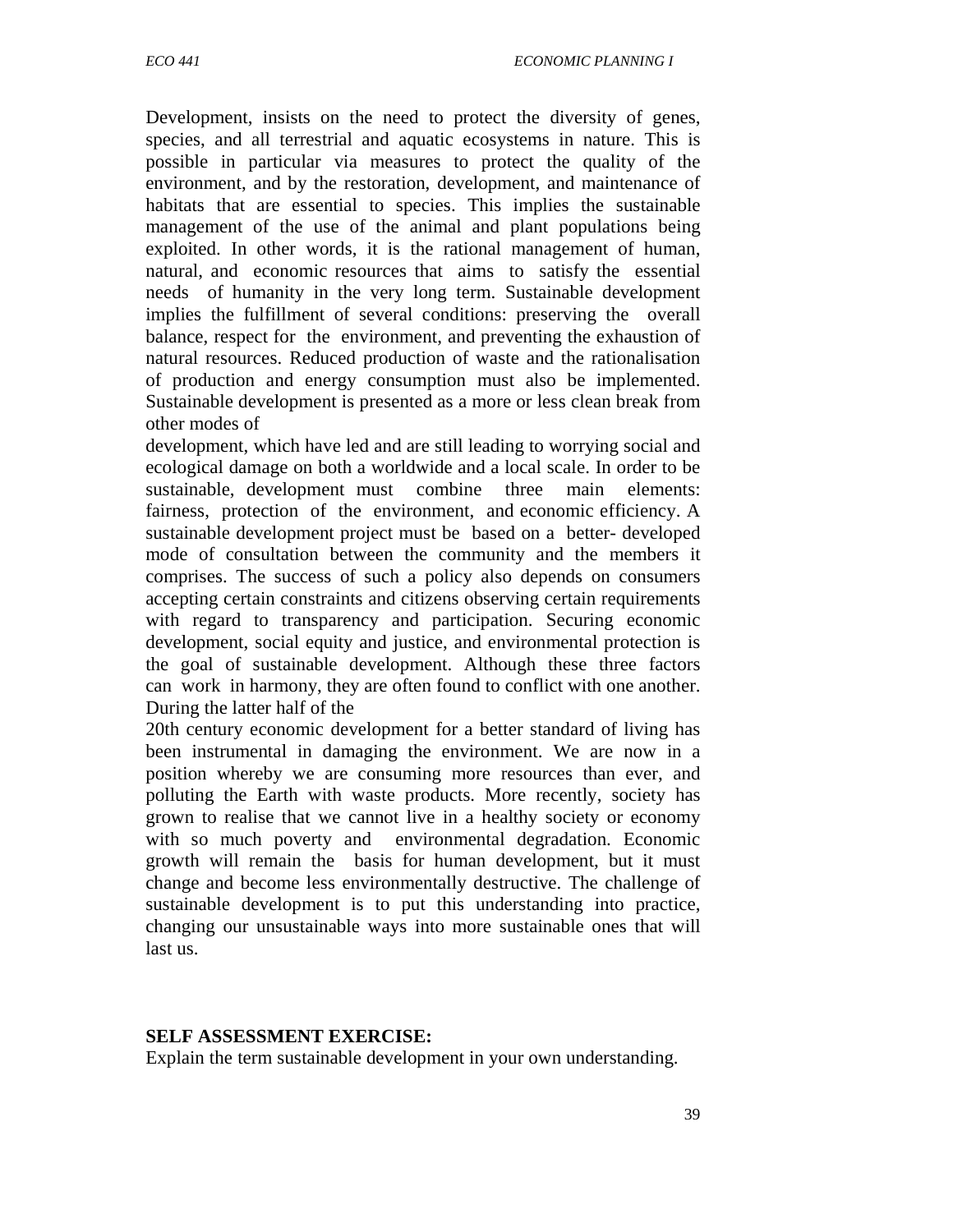### **3.2 OBJECTIVES OF SUSTAINABLE DEVELOPMENT**

The aim of sustainable development is to balance our economic, environmental and

social needs, allowing prosperity for now and future generations. Sustainable development consists of a long-term, integrated approach to developing and achieving a

healthy community by jointly addressing economic, environmental, and social issues,

whilst avoiding the over consumption of key natural resources.

Sustainable development encourages us to conserve and enhance our resource base, by gradually changing the ways in which we develop and use technologies. Countries must be allowed to meet their basic needs of employment, food, energy, water and sanitation. If this is to be done in a sustainable manner, then there is a definite need for a sustainable level of population. Economic growth should be supported and developing nations should be allowed a growth of equal quality to the developed nations.

The UK Government has recognised four objectives for Sustainable Development. These include (i) social progress and equality,(ii) environmental protection, (iii)conservation of natural resources and (iv)stable economic growth. Everybody has the right to a healthy, clean and safe environment. This can be achieved by reducing pollution, poverty, poor housing and unemployment. No one, in this age, or in the future should be treated unfairly. Global environmental threats, such as climate change and poor air quality must be reduced to protect human and environmental health. The use of non-renewable resources such as fossil fuels should not be stopped overnight, but they must be used efficiently and the development of alternatives should be encouraged to help phase them out. Everybody has the right to a good standard of living, with better job opportunities. Economic prosperity is required if our country is to prosper and our businesses must

therefore offer a high standard of products that consumers throughout the world want, at the prices they are prepared to pay. For this, we need a workforce equipped with suitable skills and education within a framework to support them.

#### **SELF ASSESSMENT EXERCISE:**

Mention and explain the objectives of sustainable development that you know.

### **3.3 IMPORTANT ELEMENTS OF SUSTAINABLE DEVELOPMENT POLICIES** Let us carefully look at some important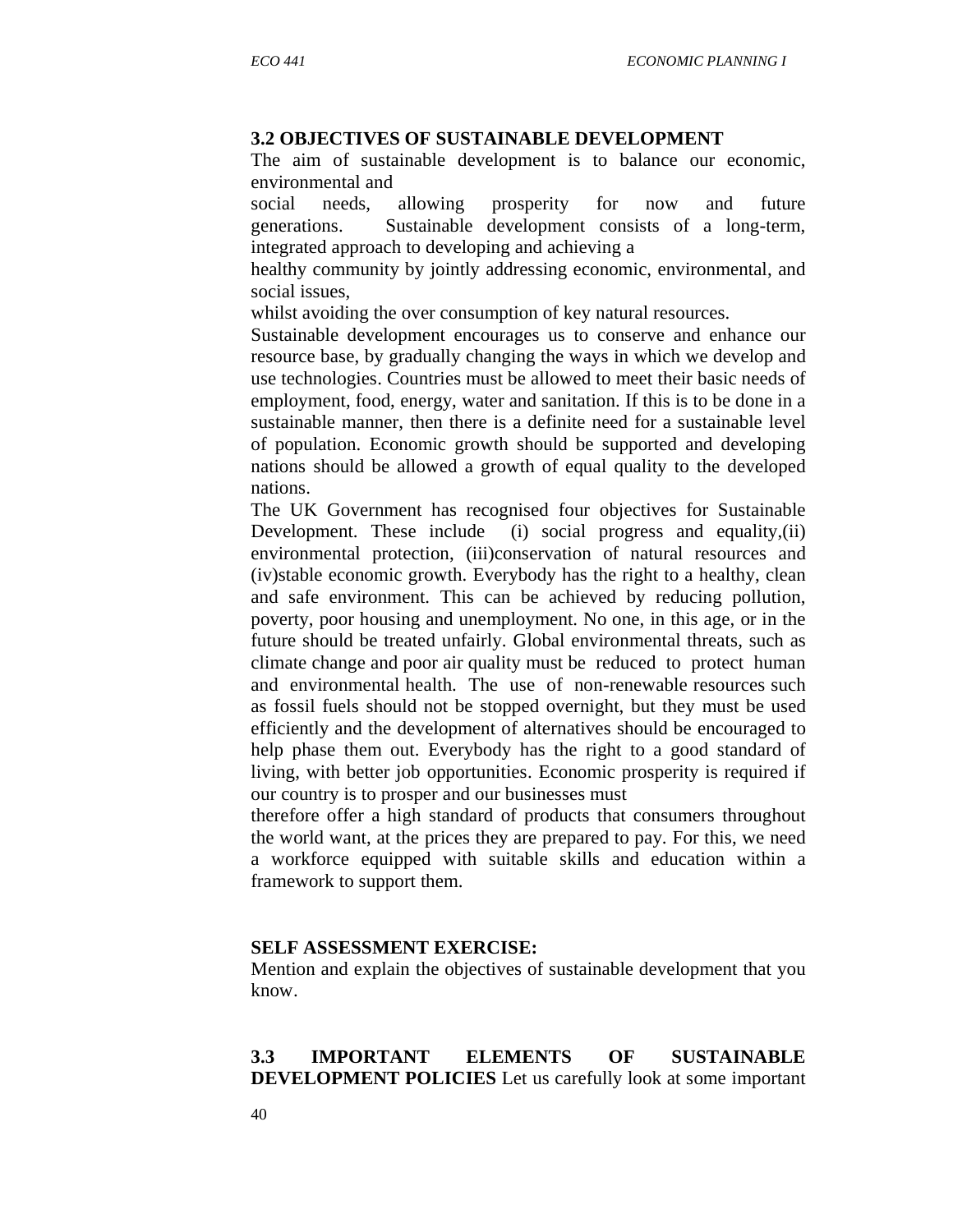elements that sustainable development policies should contain. They are discussed as follows.

1. Delivery of public goods.

Many of the benefits from government interventions needed to promote sustainable development have the characteristics of public goods (basic research, information, health

and education). Also, many of these public goods are global, as they will benefit several

countries (e.g. information on the state of global ecosystems). Effective delivery of these public goods requires overcoming obstacles to coordination, through burden-sharing rules that recognise the different responsibilities and response capacities of individual countries.

2. Cost-effectiveness.

Policies should aim at minimising their economic cost. This will require ensuring that the costs of each extra resource spent are equal across the range of possible interventions. Cost-effectiveness allows the minimisation of aggregate costs and the setting of more ambitious targets in the future.

3. Environmental effectiveness.

Policies should also secure the following under this:

i. regeneration–i.e.renewable resources should be used efficiently and their use should not be permitted to exceed their long term rates of natural

regeneration;

ii. substitutability– i.e non- renewable resources should be used efficiently, and their use limited to levels that can be offset by renewable resources or other forms of capital;

iii. assimilation – i.e. releases of hazardous or polluting substances to the environment should not exceed its assimilative capacity, and concentrations should be kept below established critical levels necessary for the protection of human health and the environment. When assimilative capacity is effectively zero, zero release of such substances is required to avoid their accumulation in the environment:

iv. avoiding irreversibility– i.e. irreversible adverse effects of human activities on ecosystems and on bio-geochemical and hydrological cycles should be

avoided. The natural processes capable of maintaining or restoring the integrity of ecosystems should be safeguarded from adverse impacts of human activities. The differing levels of resilience and carrying capacity of ecosystems should be considered, in order to conserve their populations of threatened, endangered and critical species.

4. Policy integration.

Unsustainable practices may result from incoherent policies in different domains. Sectoral policies, in particular, are often introduced without due regard for the externalities being targeted by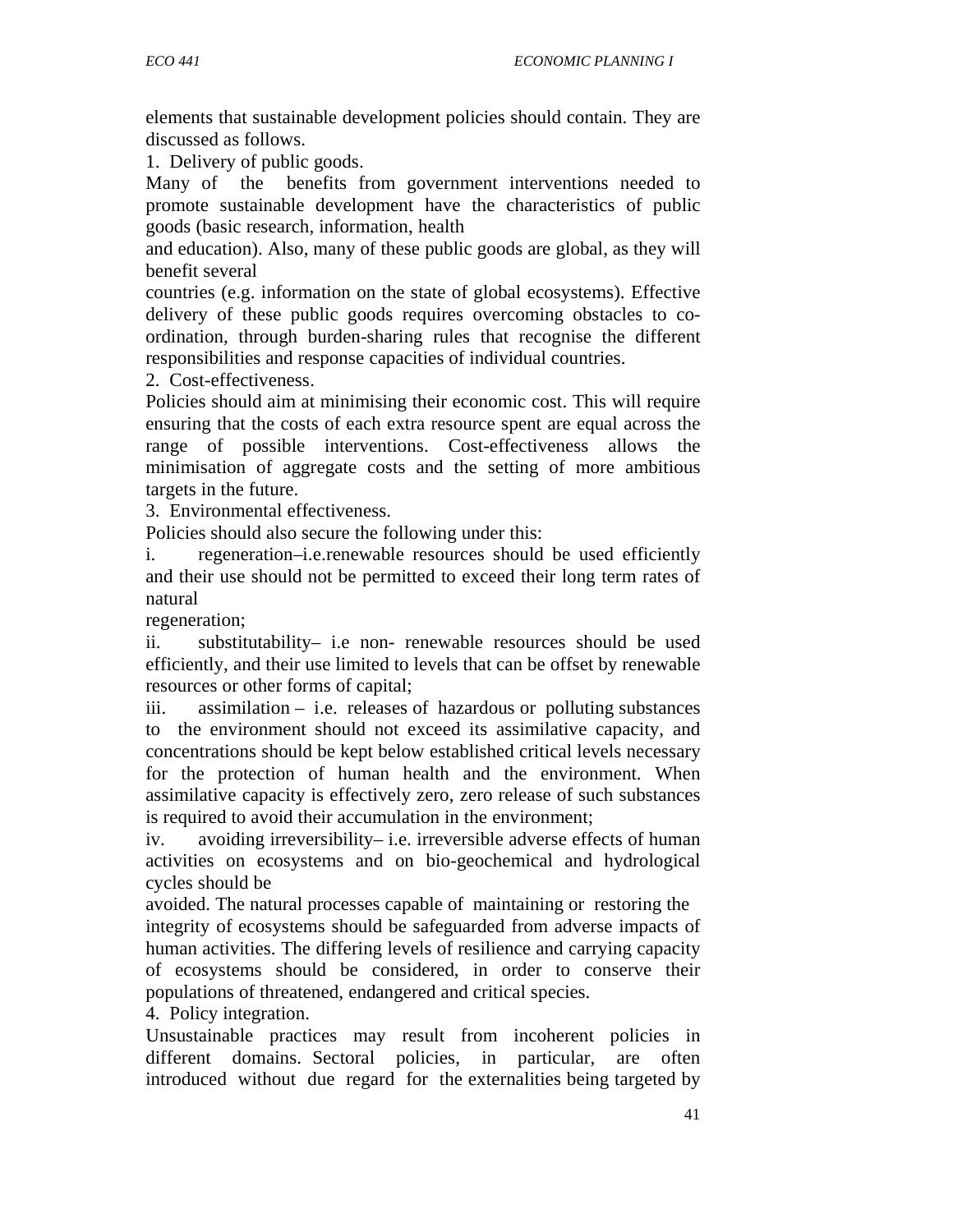environmental policies, leading to inconsistencies and spill-over effects. Improving policy coherence requires better integration of economic, environmental, and social goals in different policies.

5. Policy Precaution.

Threats of exceeding critical thresholds in the regenerative capacity of the environment are subject to uncertainty. Accordingly, when designing policies for sustainable development, countries should apply precaution as appropriate in situations where there is lack of scientific certainty.

6. International co-operation.

With deepening international interdependency, spill overs become more pervasive. A narrow focus on national self-interest is not viable when countries are confronted with a range of environmental and social threats that have global implications.

7. Transparency and accountability.

A participatory approach is important to successfully meet the challenge of sustainable development, as the criteria for sustainability cannot be defined in purely technical terms.

This requires that the process through which decisions are reached is informed by the full

range of possible consequences, and is accountable to the public.

Invariably, sustainable development policies should be all encompassing to achieve economic development goals

## **SELF ASSESSMENT EXERCISE:**

Mention and explain five elements that a sustainable development should contain.

#### **4.0 CONCLUSION**

From our discussion so far on sustainable development, we can conclude as follows:

The aim of sustainable development is to balance our economic, environmental and social needs, allowing prosperity for now and future generations. Sustainable development consists of a long-term, integrated approach to developing and achieving a healthy community by jointly addressing economic, environmental, and social issues, whilst avoiding the over consumption of key natural resources.

## **5.0 SUMMARY**

In this unit, we have attempted to discuss the meaning and definition of sustainable

development, objectives of sustainable development and elements of policies for sustainable development. You have learnt that sustainable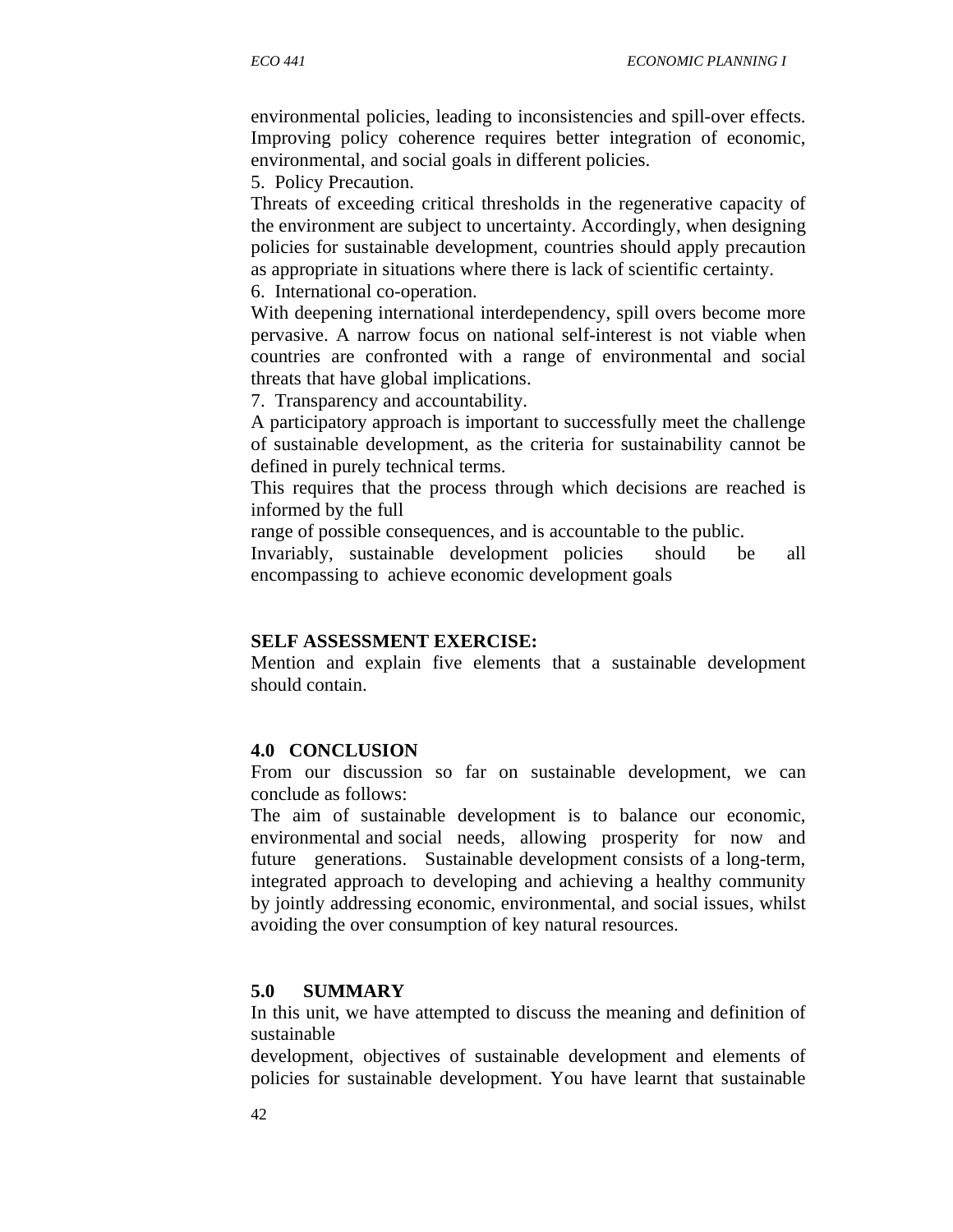development encourages us to conserve and enhance our resource base, by gradually changing the ways in which we develop and use technologies. Countries must be allowed to meet their basic needs of employment, food, energy, water and sanitation. If this is to be done in a sustainable manner, then there is a definite need for a sustainable level of population. Economic growth should be supported and developing nations should be allowed a growth of equal quality to the developed nations. You expected to read ahead against the next unit.

## **6.0 TUTOR-MARKED ASSIGNMENT**

Discuss your understanding of sustainable development and its objectives.

# **7.0 REFERENCES/FURTHER READING**

Akosile, I. O., Adesanya, A. S. & Ajani, A. O. (2012). *Management of development - A*

*Nigeria perspective* (1st ed.). Olas Ventures, Mushin, Lagos. Nigeria

Jhingan, M.L. (2007). *The Economics of development and planning*  (39th ed.). India: Vrinda Publications.

Olajide, O.T. (2004). *Theories of Economics development and planning*  (2nd ed.). Lagos: Pumark Nigeria Ltd.

Otokiti, S.O. (1999). *Issues and strategies in economic planning* (1st ed.). Ibadan: Bitico

Publishers.

Todaro, M. P. (2000). *Development planning, models and methods*, England

Todaro, M.P. & Smith, S.C. (2011). *Economic development*. Essex, England: Pearson

Education Ltd, Edinburgh Gate Harlow.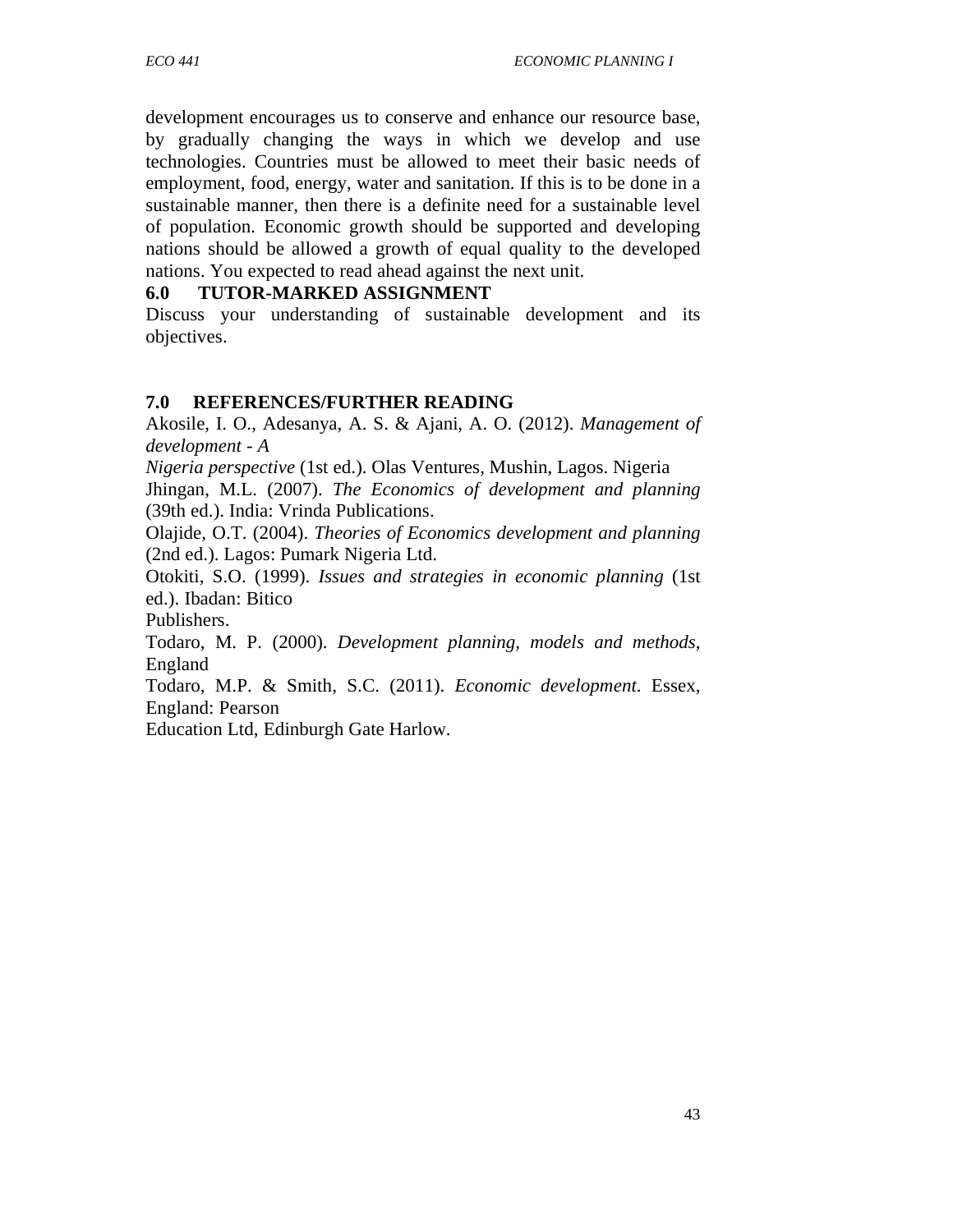## **UNIT III CONCEPT OF UNDERDEVELOPMENT CONTENTS**

- 1.0 Introduction
- 2.0 Objectives
- 3.0 Main Content
- 3.1 Meaning of underdevelopment
- 3.2 Visible criteria or indicators of an underdeveloped countries
- 3.3 Obstacles to economic development
- 4.0 Conclusion
- 5.0 Summary
- 6.0 Tutor-Marked Assignment
- 7.0 References/Further Readings

### **1.0 INTRODUCTION**

In this unit, attention will be given to the concept of underdevelopment, focusing on the

meaning of underdevelopment, visible criteria or indicators of underdeveloped countries and obstacles to economic development. It is advised that you follow an in-depth explanation of the above topics that will be provided as it will assist in the assimilation and proper understanding of this unit.

## **2.0 OBJECTIVES**

At the end of this unit, you should be able to:

 $\Box$  Know the Meaning of underdevelopment.

 $\Box$  Highlight the visible criteria or indicators of underdeveloped countries .

 $\Box$  Understand the obstacles to economic development.

## **3.0 MAIN CONTENTS**

#### **3.1 MEANING OF UNDERDEVELOPMENT**

As a student of economics, you should know that in economics, underdevelopment is

when resources are not used to their full socio-economic potential, with the result that local or regional development is slower in most cases than it should be. Furthermore, it results from the complex interplay of internal and external factors that allow less developed countries only a lop-sided development progression. According to the United Nations experts, ―an underdeveloped country is one in which per capita real income is low when compared with the per capita real income of the United States of America, Canada, Australia and Western Europe. In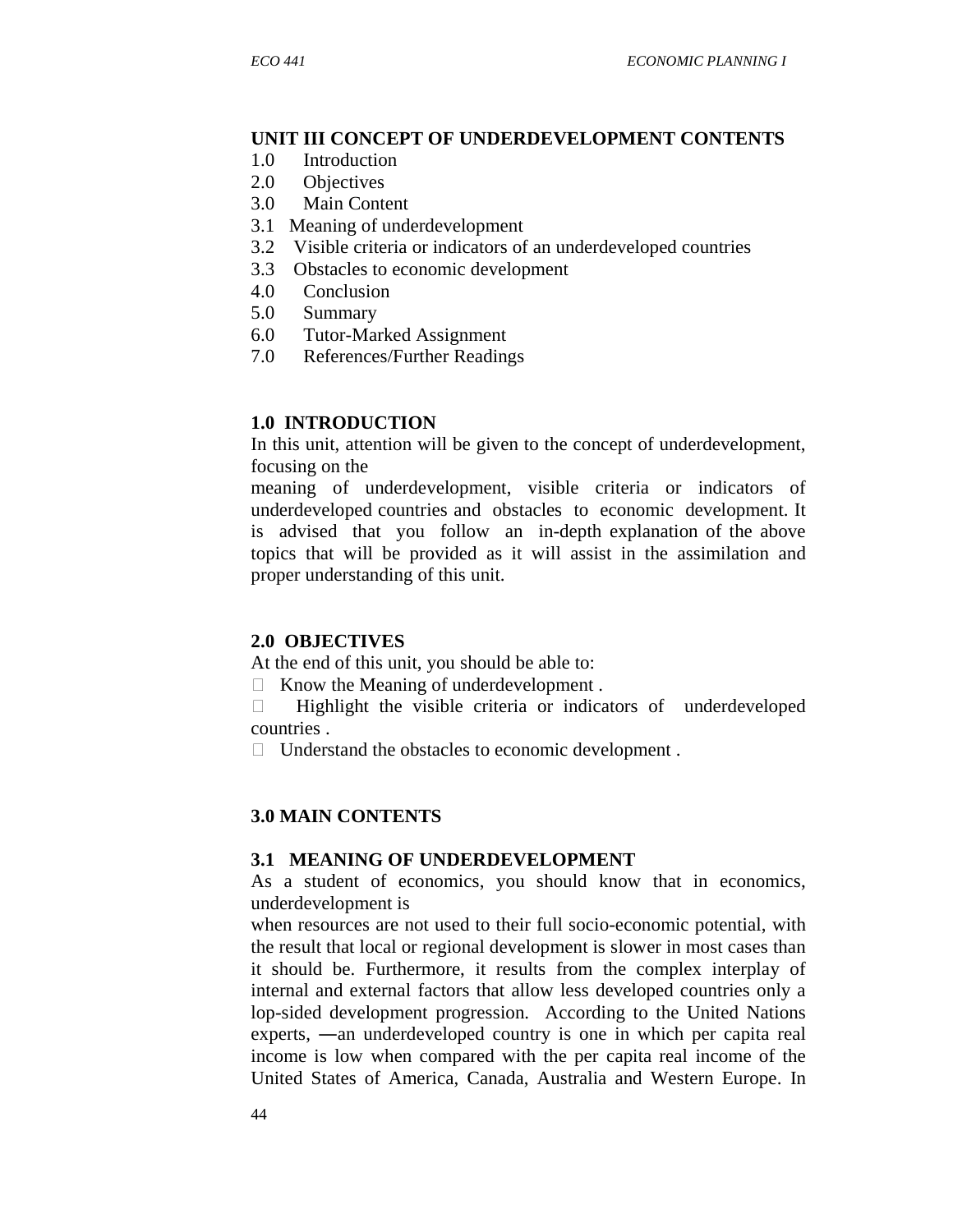this sense, an adequate synonym would be poor countries.‖ This definition brings out an important feature of underdevelopment, namely, poverty. But poverty is not always an adequate criterion to judge whether a country is developed or under-developed. For a country to be called under-developed there must be un-utilised or under-utilised natural resources which may be used for production to raise per capita income and standards of living of the people. If the resources of a country are meagre and scanty, then even after having fully developed them, it will remain poor.

Underdeveloped nations are characterized by a wide disparity between their rich and poor populations, and an unhealthy balance of trade. Symptoms of underdevelopment include

lack of access to job opportunities, health care, drinkable water, food, education and housing. The world consists of a group of rich nations and a large number of poor nations. It is usually held that economic development takes place in a series of capitalist stages and that today's underdeveloped countries are still in a stage of history through which the now developed countries passed long ago. The countries that are now fully developed have never been underdeveloped in the first place, though they might have been undeveloped. All economies of the world are not equally developed. Some are more developed and advanced than others. Therefore, the economics of the world have been classified into developed economies and under-developed economies.

Previously, the undeveloped economies were called backward economies and the developed economies were known as advanced economies. But the terms backward and

advanced are now considered unsatisfactory and misleading. Therefore, the terms

developed and under-developed began to be used in place of advanced and backward. But it is not easy to give a precise definition of an underdeveloped economy.

Professor Jacob Viner has provided a more satisfactory and adequate definition of an under•developed economy. According to Professor Viner, an under-developed country is

one, ―which has good potential prospect for using more capital or more labour or more

available natural resources, or all of these to support its present population on a higher level of living or if its per capita income level is already fairly high to support a larger population on a lower level of living.‖ Thus, Professor Viner has emphasized that for a country to be called under-developed there must be possibilities and potentialities for its development. In other words, in an underdeveloped country resources must be lying un- utilised which can be used for increasing the rate of production and thereby raising the level of living of the people.

Thus, according to him, the basic criterion of under-development is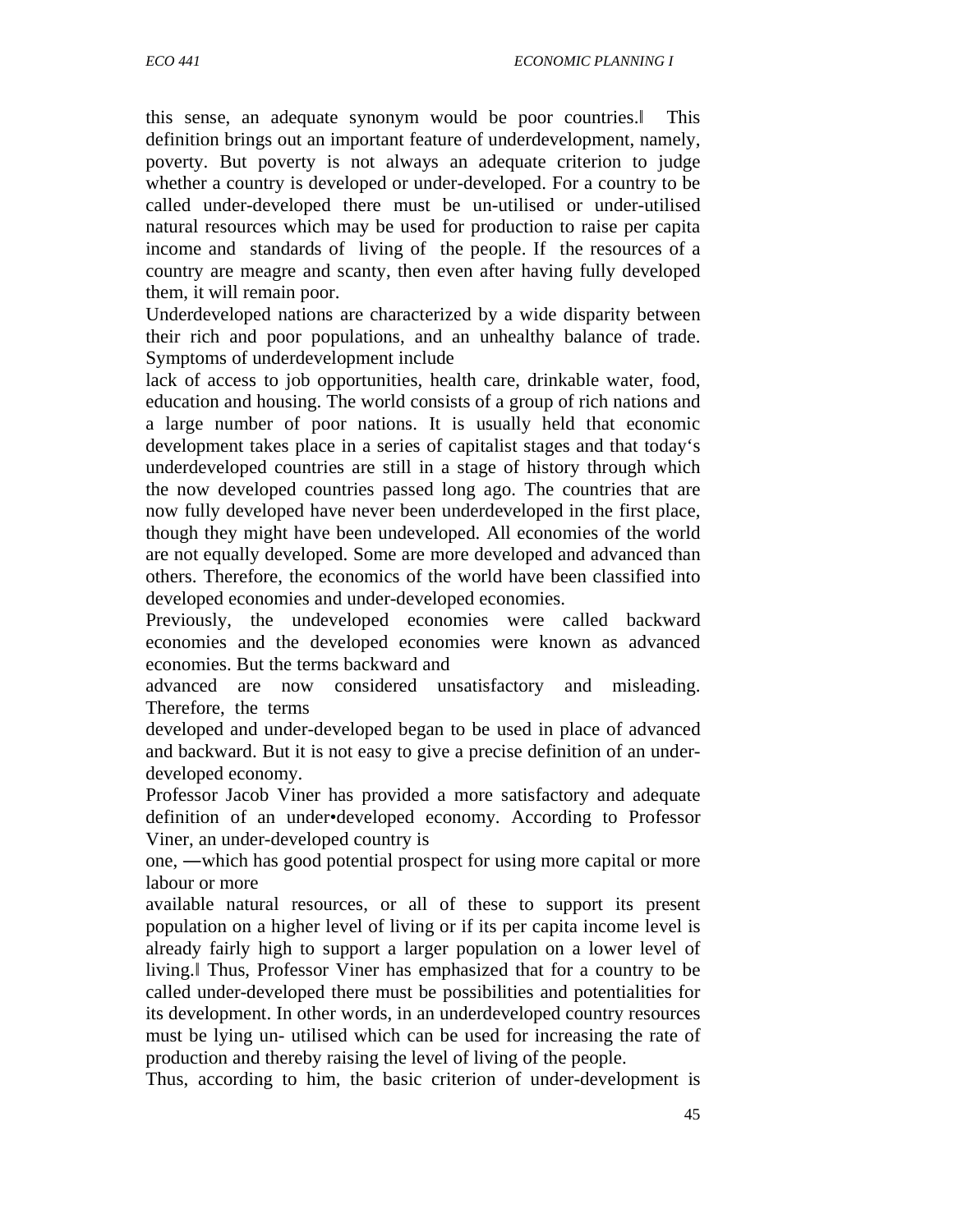whether there exists potential prospects for development and raising standards of living of the people.

Similar to Professor Viner, Eugene Staley has also provided a definition. According to him, an underdeveloped country is one which is characterized:

i. By mass poverty which is chronic and not the result of some temporary misfortune and

ii. By obsolete methods of production and social organization which means that

poverty is not entirely due to poor natural resources and hence could presumably

be lessened by methods already proved in other countries.‖

Thus Eugene Staley lays emphasis on the existence of poverty as well as the potentialities for development and raising standards of living. We conclude that under-developed country is one which is poor but which has the future possibility and prospect of removing poverty and raising the levels of living of its people by utilising the idle and under-utilised resources for production. Since there exists potential prospects for development in almost all poor countries, therefore all poor countries are generally described as underdeveloped. These days the under-developed countries are usually called developing or less developed countries (LDCs). The developing countries are also called the Third World countries of which Nigeria and India were part of. The First World consists of the Western developed countries like UK, USA, Canada, France, Germany etc, whereas the erstwhile Communist Countries led by Soviet Russia like Croatia, Slovenia, Serbia, Serbia, Georgia, Hungary etc were referred to as the Second World countries.

#### **SELF ASSESSMENT EXERCISE**:

Explain the term under-development in your own words with relevant examples.

## **3.2 VISIBLE CRITERIA OR INDICATORS OF UNDERDEVELOPED COUNTRIES.**

According to Jhingan (2011), An underdeveloped country is one which has no

potentialities of development. The Antarctic, the Arctic and parts of the Sahara may be termed as undeveloped, while India, Nigeria, Pakistan, Uganda, Peru, Panama, etc. may be called underdeveloped countries. A poor country does not mean a young country. Poverty simply refers to the low level of per capita income of a country. This claim seemed to have changed as some of these countries are faqst developing.

1. The first criterion of underdeveloped is the ratio of population to land area. But it is very difficult to ascertain whether a high or a low ratio of population to area is an indicator of underdevelopment. There are many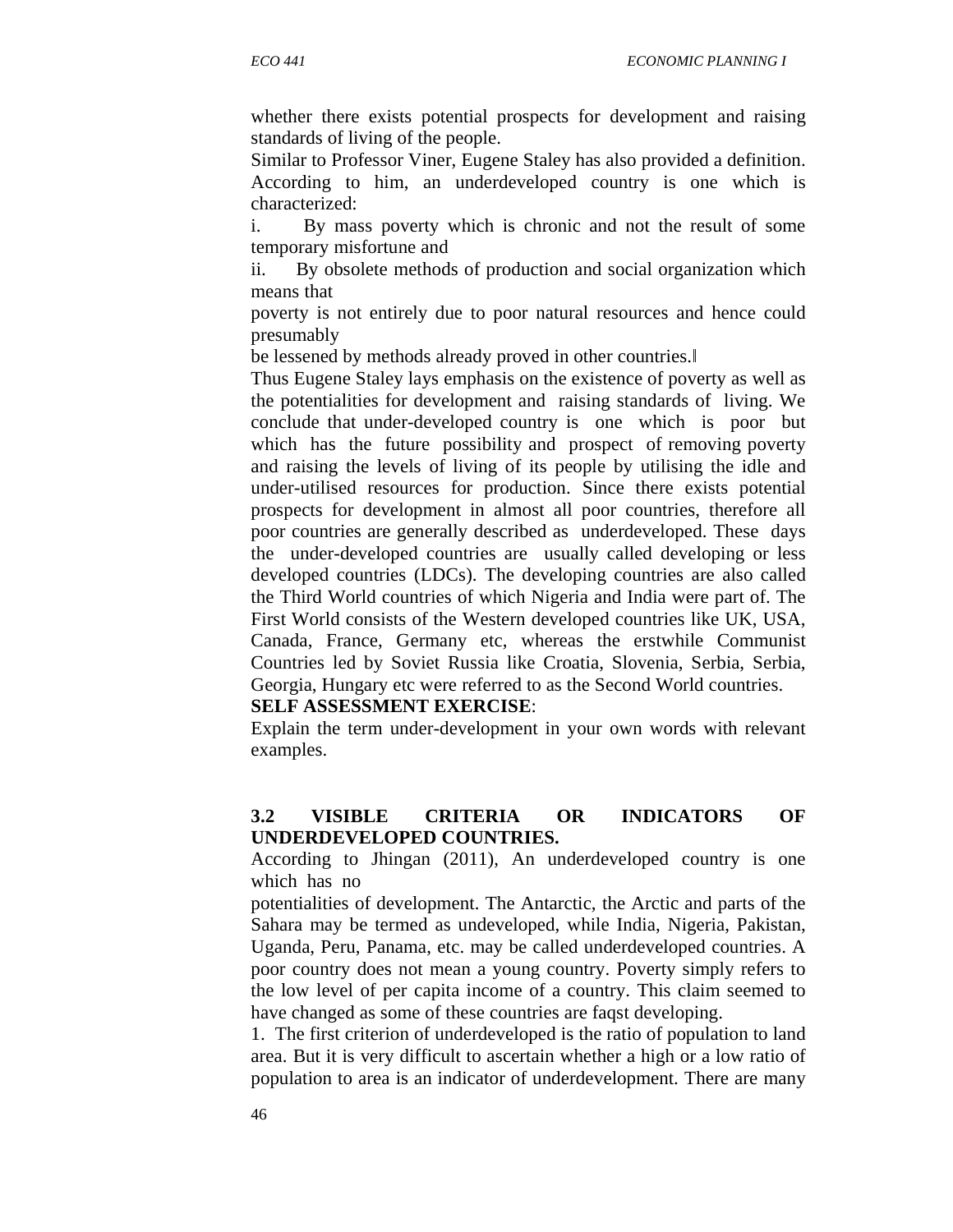underdeveloped countries in Africa and Latin America where there are empty spaces' signifying a low ratio. While there are a number of other underdeveloped countries like India, Burma, Pakistan, Myamar and many other South Asian countries which have a high ratio of population to area. This criterion is, therefore, vague and superfluous.

2. Another indicator of underdevelopment is the ratio of industrial output to total output. It may also be explained as the ratio of industrial population to total population. According to this criterion, countries with a low ratio of industrial output to total are considered underdeveloped. But this ratio tends to increase with the increase in the per capita income. Therefore, the degree of industrialization is often a consequence rather than a cause of economic prosperity in a country. In countries where agriculture is developed, tertiary or service industries tend to grow spontaneously because increasing disposable agricultural surplus creates demand for the products of the industrial sector. Thus, this criterion is not a valid indicator of underdevelopment.

3. The third criterion of underdevelopment is the low ratio of capital to per head of population. Nurkse defines underdeveloped countries as those which compared with the advanced countries are underequipped with capital in relation to their population and natural resources' But dearth of capital is not a satisfactory criterion of underdevelopment for the following reasons: (a) Capital deficiency is not related to the absolute size of a country's stock of capital but to the ratio of capital to population or to some other factor.(b) The principle of Marginal Productivity explains that where the ratio of capital to other factor is low, the marginal productivity of capital is high. But it is difficult to infer from this that in underdeveloped countries marginal productivity of capital is high since capital is scarce, or that a high marginal productivity of capital suggests a scarcity of capital. It is possible that poor organization, low skills, unfavourable weather, etc. may tend to keep the marginal productivity of capital low in underdeveloped countries.

4. Another criterion indicates poverty as the main cause of underdevelopment. Staley defines an underdeveloped country as one ‗characterised by mass poverty which is chronic and not the result of some temporary misfortune and by obsolete methods of production and social organization, which means that poverty is not entirely due

to poor natural resources and hence could presumably be lessened by methods already proved in other countries. This definition points towards some of the important characteristics of underdeveloped countries. It cannot be denied that underdeveloped countries have unexploited natural resources, scarcity of capital goods and equipment, obsolete techniques of production and defects in socio- economic organization, cannot be. But it does not lay emphasis on the basic criterion of underdevelopment, viz, low per capita income.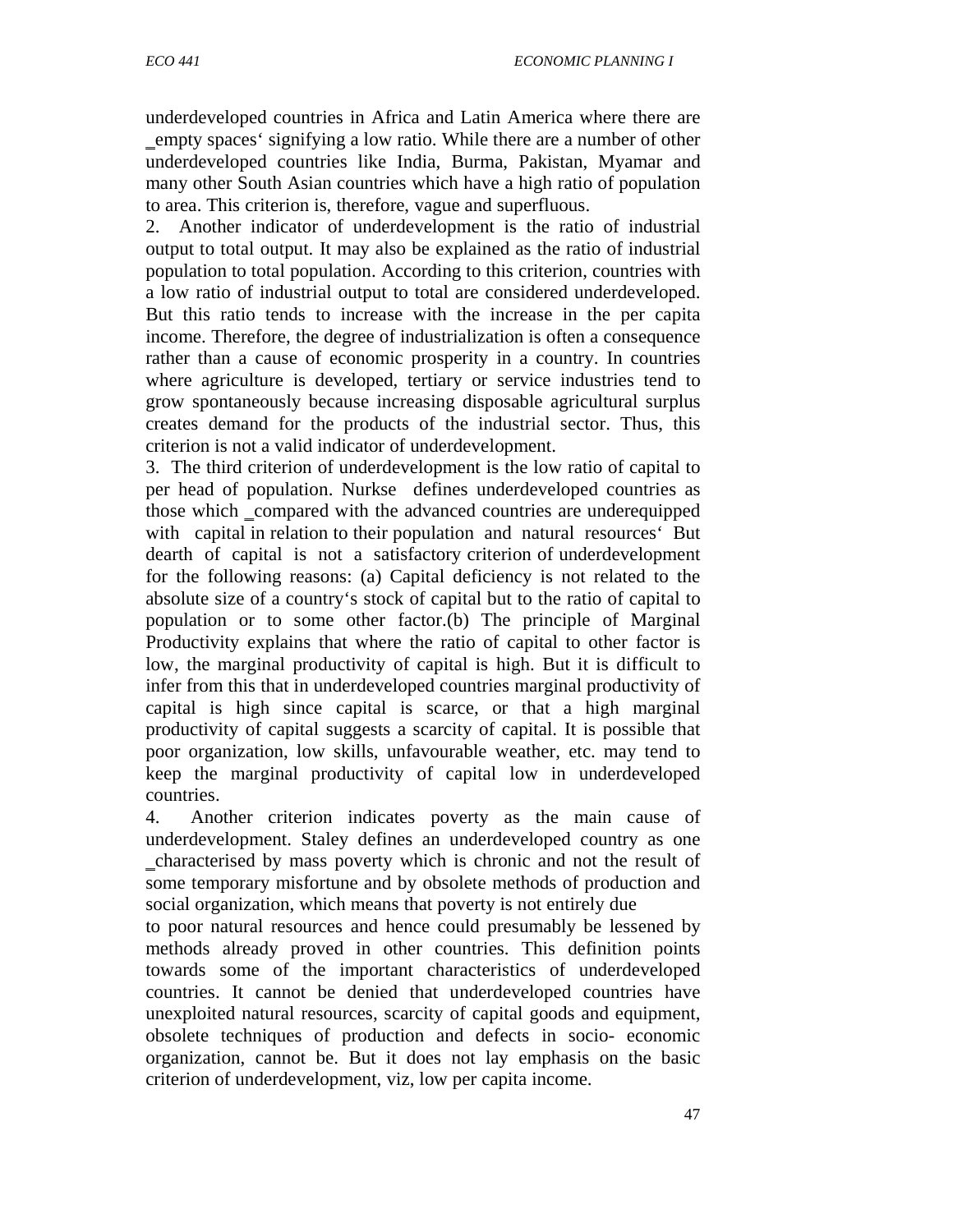5. Thus one of the most commonly acceptable criteria of underdevelopment is the low per capita real income of underdeveloped countries as compared with the advanced countries. According to the United Nations experts, ―We use it (the term underdeveloped country) to mean countries in which per capita real income is low when compared with the per capita real incomes of the United States of America, Canada, Australia and Western Europe.<sup>|</sup> But such definitions which explain an underdeveloped country in terms of low per capita level of income can by no means be considered adequate and satisfactory. For they focus attention only on one aspect of underdevelopment, viz, poverty. They do not analyse the causes of low consumption levels, of inhibited growth and of the underdevelopment potential of an underdeveloped economy.

### **SELF ASSESSMENT EXERCISE:**

Enumerate and discuss the criteria features of underdeveloped countries known to you.

#### **3.3 Obstacles to economic development**

There are many obstacles to economic growth and development in developing countries.

Let us look at a few of them.

1. Governance challenges:

Related to leadership problem is bad governance. Governance among others is defined as a system of values, policies, and institutions by which a society manages its economic, social, and political affairs through interactions within the state, civil society and private

sector. Thus governance comprises the mechanisms and processes for citizens and groups

to articulate their interests, to work together and mediate their differences, and exercise their legal rights and obligations with rules, institutions, and practices that set limits and provide incentives for individuals, organizations and firms. Good governance refers to the question of how a society can organize itself to ensure equality of opportunity and equity (social and economic justice) for all citizens. It also promotes people –centered development.

2. Corruption Challenges:

Although corruption is a global scourge, Nigeria appears to suffer the most from it because the leaders are pathologically corrupt. Everyone appears to believe that the

nation has a — culture of corruption. Over the years, Nigeria has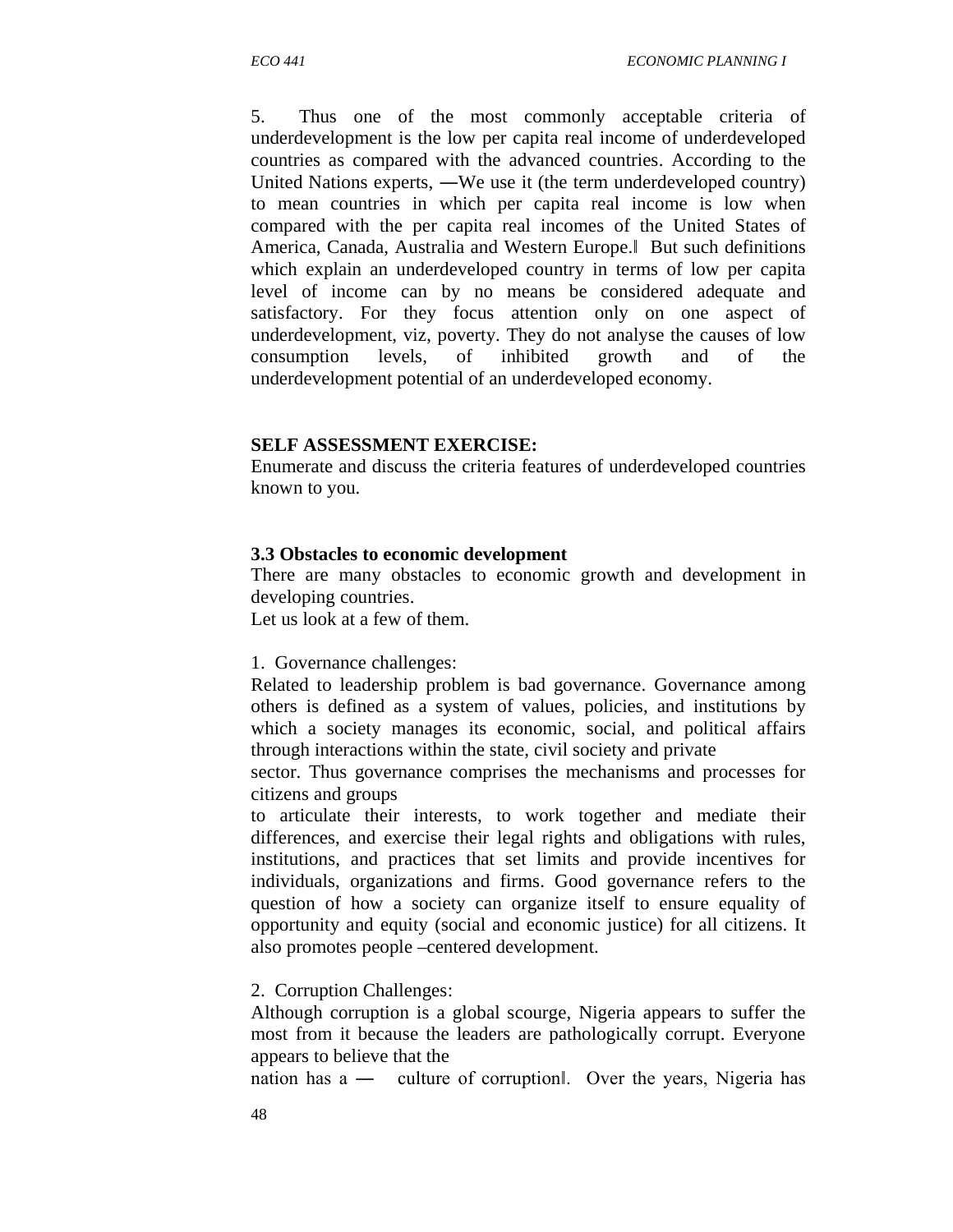## earned huge sum of

money from crude oil, which has gone down the sinkhole created by corruption. In an article, oil giant that runs on grease of politics', Nigeria was described as a rich nation floating on oil wealth but almost none of it flows to the people. Top public servants are very rich because they harbour the mentality that public money belongs to no one.

National dailies are awash with news of how public officials are acquiring million dollar homes (within and outside Nigeria) and stock piling stolen public money in financial institutions abroad.

## 3. Infrastructural and Institutional challenges:

Any person familiar with Nigeria would agree that some of the main challenges facing the economy are poor social infrastructure and institutions; bad roads, erratic power supply, limited access to potable water and basic healthcare, ineffective regulatory agencies, and much more. And the plethora of policies in the society is ineffective due to broken institutions and dilapidated infrastructure (Hoff, 2003).

## 4. Market challenges:

Lack of genuine competition in the system is among the challenges facing the economy. Real capitalistic economies are controlled by market forces or what Adam Smith brands the invisible hand' of the market. The self-regulating nature of the market determines where one lives and works, how much one earns, and what one can buy. Although every economy (developed, developing or underdeveloped) needs some form of government intervention.

## 5. Cultural issues:

Some scholars argue that some countries lack the right culture for economic development. Their people might not want to take risks in order to start new businesses. Their people might feel that traditional cultural duties are more important than showing

up to work every day. These sorts of cultural issues can slow down a country's growth.

# 6. Foreign debt:

Sometimes, countries have to take actions that they do not want to take because they need to pay off their creditors. They might have to do things that bring money in the short term even if that hurts their ability to invest for the long term.

## 7. Lack of adequate human resources:

This may be a type of governmental problem. Many developing countries lack the educational infrastructure needed to develop a workforce that could support a more modern economy.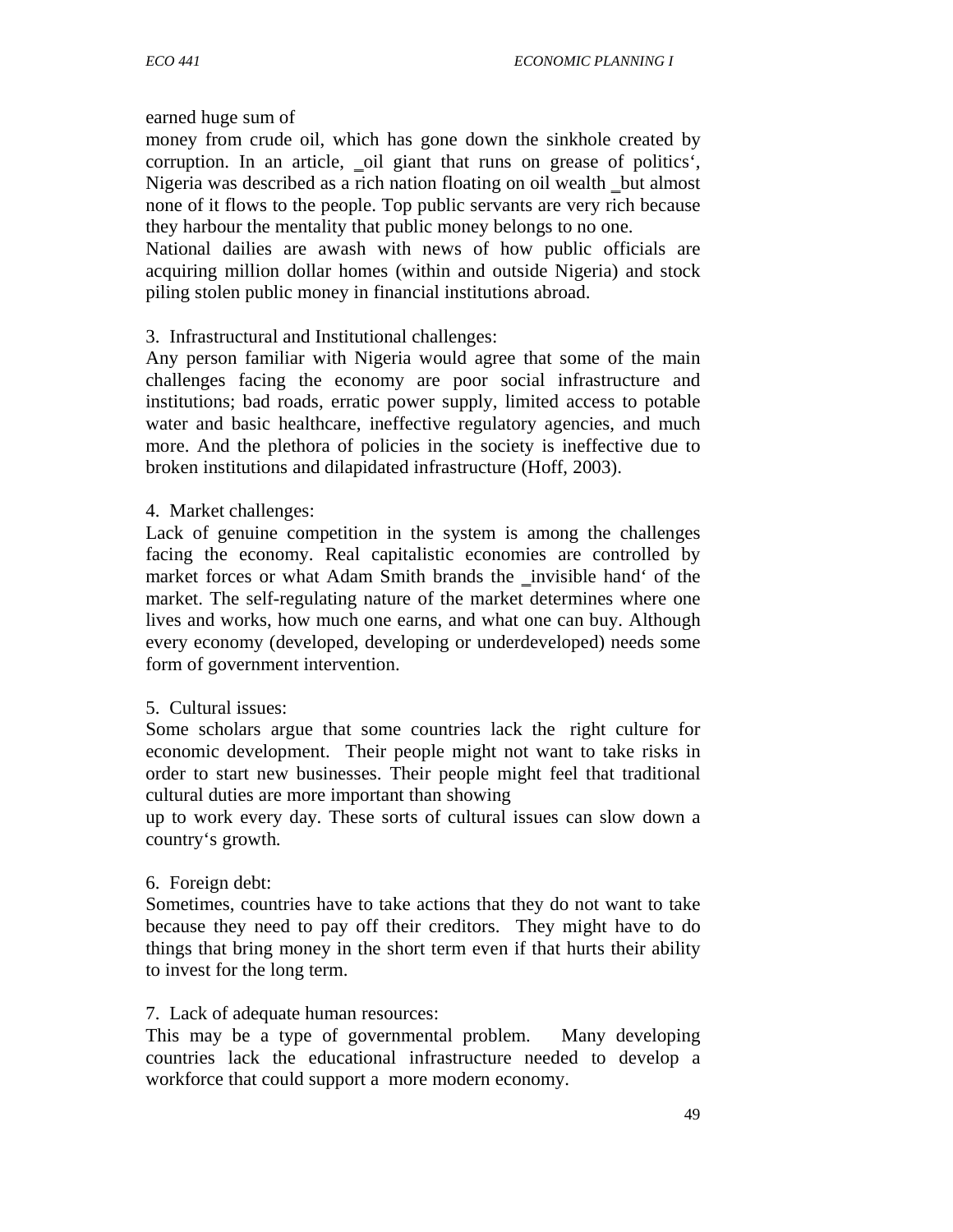#### 8. Foreign competition:

Developing countries have to compete against companies from the developed world. This can be very difficult. It can force developing countries to stay with making low value-added products using cheap labor instead of becoming more modernized

### 9. Leadership challenges:

The leadership problem that has confronted Nigeria since independence appears to be worsening because the state of the polity is rapidly deteriorating. Very few of the leaders, if any, work for, ―common good'. Over the years a wave of reform programmes have

been undertaken but the society lacks committed political leadership to implement them

to address the problems facing the economy. Thus leadership is a responsibility.

10. Public officer's insincerity:

This greatly hampers development in the sense that certain policies which are supposed

to be executed by public officer's, if not sincerely overseen will lead to backwardness and jeopardy on the part of the country's economic development. A good example is the recent budget padding by some Nigeria's public officer's which delayed the process of passing the 2016 budget.

#### **SELF ASSESSMENT EXERCISE**

Highlight and discuss six obstacles to development in Nigeria

#### **4.0 CONCLUSION**

From our discussion so far on the concept of underdevelopment, we can conclude that:

underdeveloped nations are characterized by a wide disparity between their rich and poor populations, and an unhealthy balance of trade. Symptoms of underdevelopment include

lack of access to job opportunities, health care, drinkable water, food, education and housing. The world consists of a group of rich nations and a large number of poor

nations.

#### **5.0 SUMMARY**

In this unit, we have examined the meaning of underdevelopment, highlighted the visible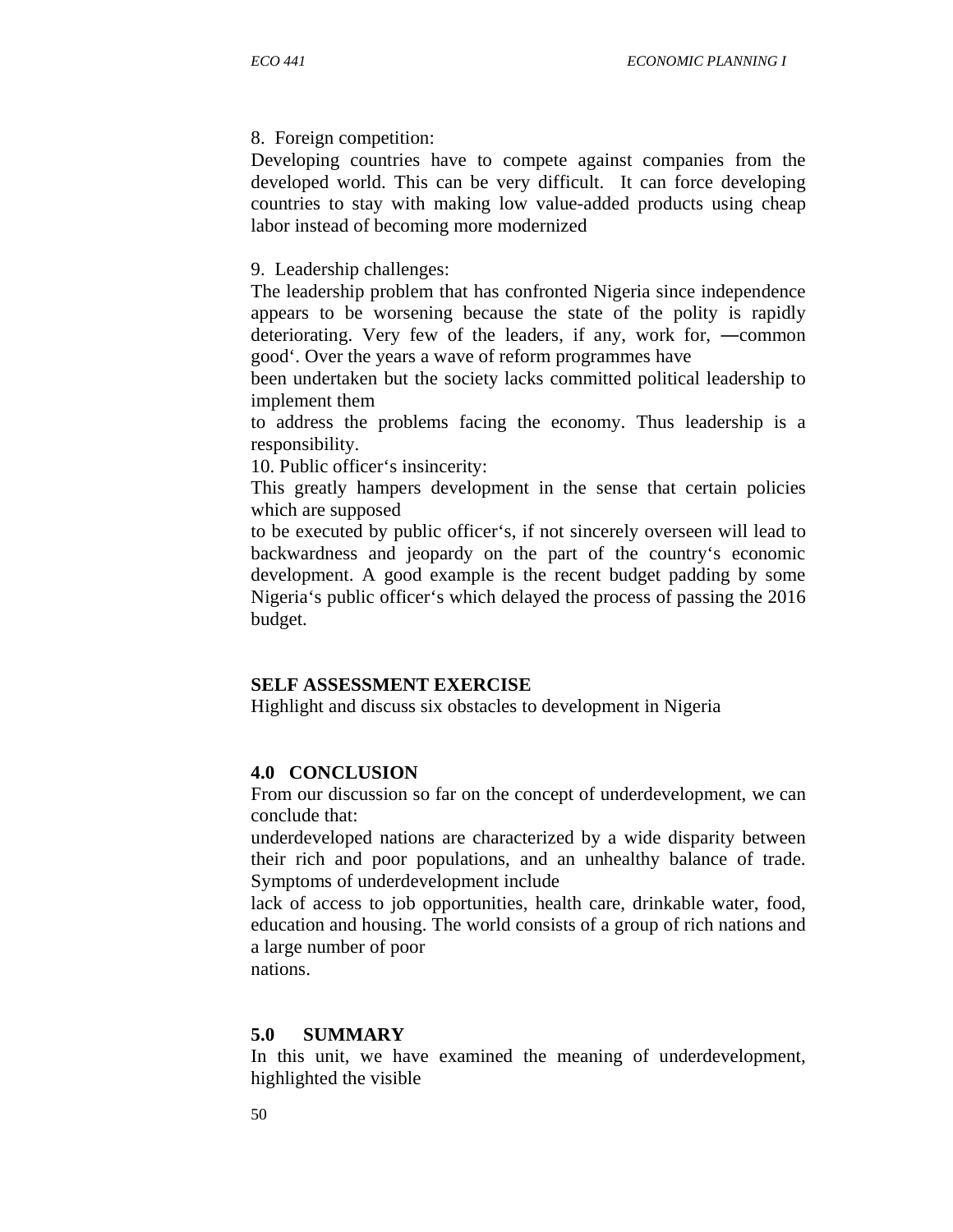criteria or indicators of under-developed countries, and understand the obstacles to economic development. For a country to be called under-developed there must be un- utilised or under-utilised natural resources which may be used for production to raise per capita income and standards of living of the people. If the resources of a country are meagre and scanty, then even after having fully developed them, it will remain poor. It is strongly believed that your understanding of this unit and module will usher us into the next module. It is expected that you should read ahead to prepare for the next module.

# **6.0 TUTOR-MARKED ASSIGNMENT**

Enumerate and discuss the problems of third world countries known to you .

## **7.0 REFERENCES/FURTHER READING**

Akosile, I. O., Adesanya, A. S. & Ajani, A. O. (2012). *Management of development - A*

*Nigeria perspective* (1st ed.). Olas Ventures, Mushin, Lagos. Nigeria Jhingan, M.L. (2007). *The Economics of development and planning*  (39th ed.). India: Vrinda Publications.

Olajide, O.T. (2004). *Theories of Economics development and planning*  (2nd ed.). Lagos: Pumark Nigeria Ltd.

Otokiti, S.O. (1999). *Issues and strategies in economic planning* (1st ed.). Ibadan: Bitico

Publishers.

Todaro, M. P. (2000). *Development planning, models and methods*, England

Todaro, M.P. & Smith, S.C. (2011). *Economic development*. Essex, England: Pearson

Education Ltd, Edinburgh Gate Harlow.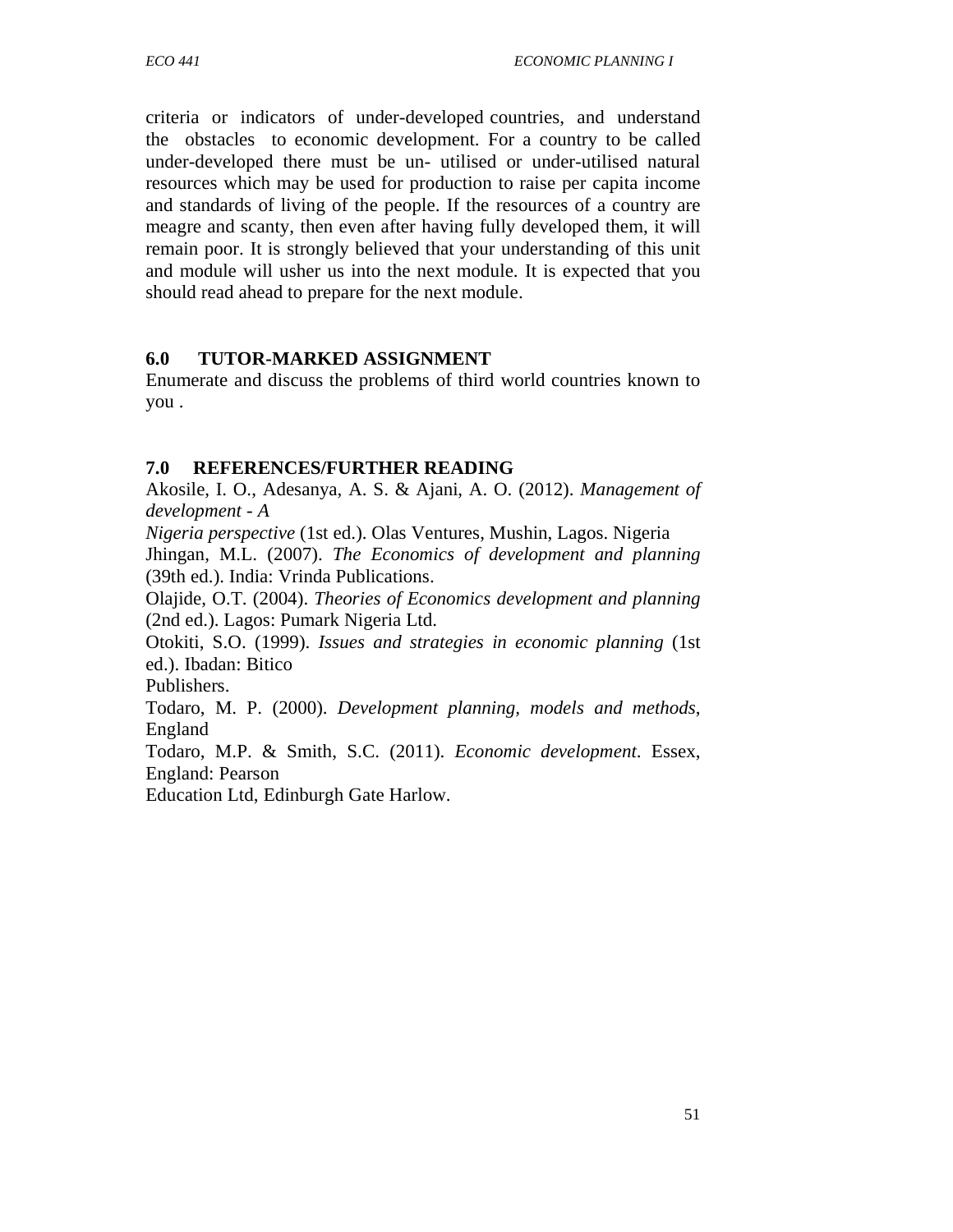#### **MODULE 3**

**ECONOMIC DEVELOPMENT PLANNING EXPERIENCE IN NIGERIA. U**nit 1 The concept of national planning in Nigeria; Preindependence to SAP era Unit II National economic plans during and after sap era

Unit III Visions and policy statements of economic plans in Nigeria

**UNIT 1: National planning in Nigeria; Pre- independence to SAP era**

#### **CONTENTS**

1.0 Introduction

- 2.0 Objectives
- 3.0 Main Contents
- 3.1 Nigeria Pre-Independence Development Plan: (1945-56)
- 3.2 Nigeria Post-Independence Development Plan: (1962-74) 1st and 2nd Plan

3.3 Nigeria Post-Independence Development Plan: (1975-85) 3rd and 4th Plan:

- 4.0 Conclusion
- 5.0 Summary
- 6.0 Tutor-Marked Assignment
- 7.0 References/Further Readings

#### **1.0 Introduction**:

Our discussions from preceding modules had introduced to us what we need to know about things used in proper economic planning of nations. There is no country, whether

developed or less developed that will not embark on economic development plan to

achieve its desired economic goals and targets. Planning entails determination of control, direction and methods of accomplishing the overall organization or national objective. Plans must be directed and controlled towards achieving desired objectives. Development planning involves processes which ensure that national policies and strategies are realized and development concerns at all levels are fully integrated into the overall national development thrust. Therefore in this module development planning experience of Nigeria from independence to date shall be discussed.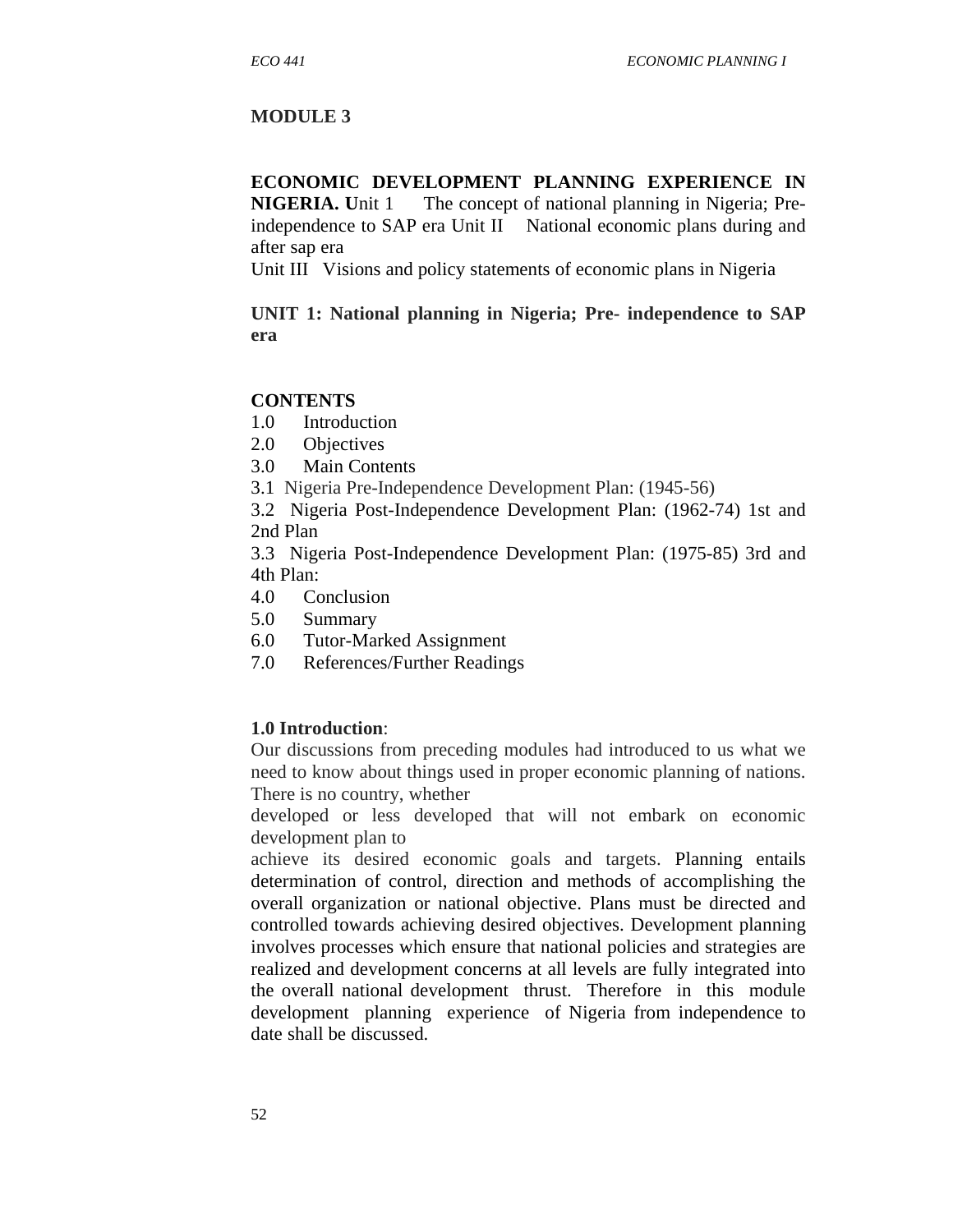## **2.0 OBJECTIVES**

At the end of this unit, you should be able to;

 Discuss the Nigeria's Pre-Independence development Plan: (1945- 56) Explain the Nigeria's Post-Independence Development Plan: (1962-68)(70-74) 1st and 2nd Plan Understand Nigeria's Post-Independence Development Plan: (1975-80)(81-85) 3rd and 4th Plan: **3.0 MAIN CONTENTS**

### **3.1 Nigeria's Pre-Independence development Plan: (1945-56)**

Development plans have been accepted as a suitable strategy to address development challenges in Nigeria. Therefore, the analysis of various development plans in Nigeria since independence becomes necessary. Nigeria's planning experience began with the Ten-Year Plan of Development and Welfare for Nigeria which was introduced in 1946 by the colonial government (1945-1956) sequel to a circular from the Secretary of State for Colonies to all British colonies, directing the setting up of a Central Development Board (Onah, 2010). The Ten Year Plan of Development and Welfare for Nigeria could not be actually be termed as plan in real sense because it contained mainly a list of uncoordinated projects in various regions. The objective of the plan, though not stated was to meet the perceived needs of the colonial government rather than any conscious attempt to influence the overall performance of the Nigerian economy then (Egonmwan and Ibodje, 2001). The primary interest of the colonial government was to produce agricultural products such as groundnuts, palm oil, and cocoa that were required by the British factories. No attempt was made to articulate and incorporate the needs and interest of Nigerian people into the objectives and priorities of the development plans (Onah

2010). Ayo (1988) observes that the programme ―suffered from nonspecialized colonial administrators approach to development planning, the inadequacy of planning machinery and absence of clearly defined national objectives.‖

Irrespective of the weaknesses of the plan, it served as a launch pad to subsequent development plans in Nigeria. We shall see this in subsequent units in this module.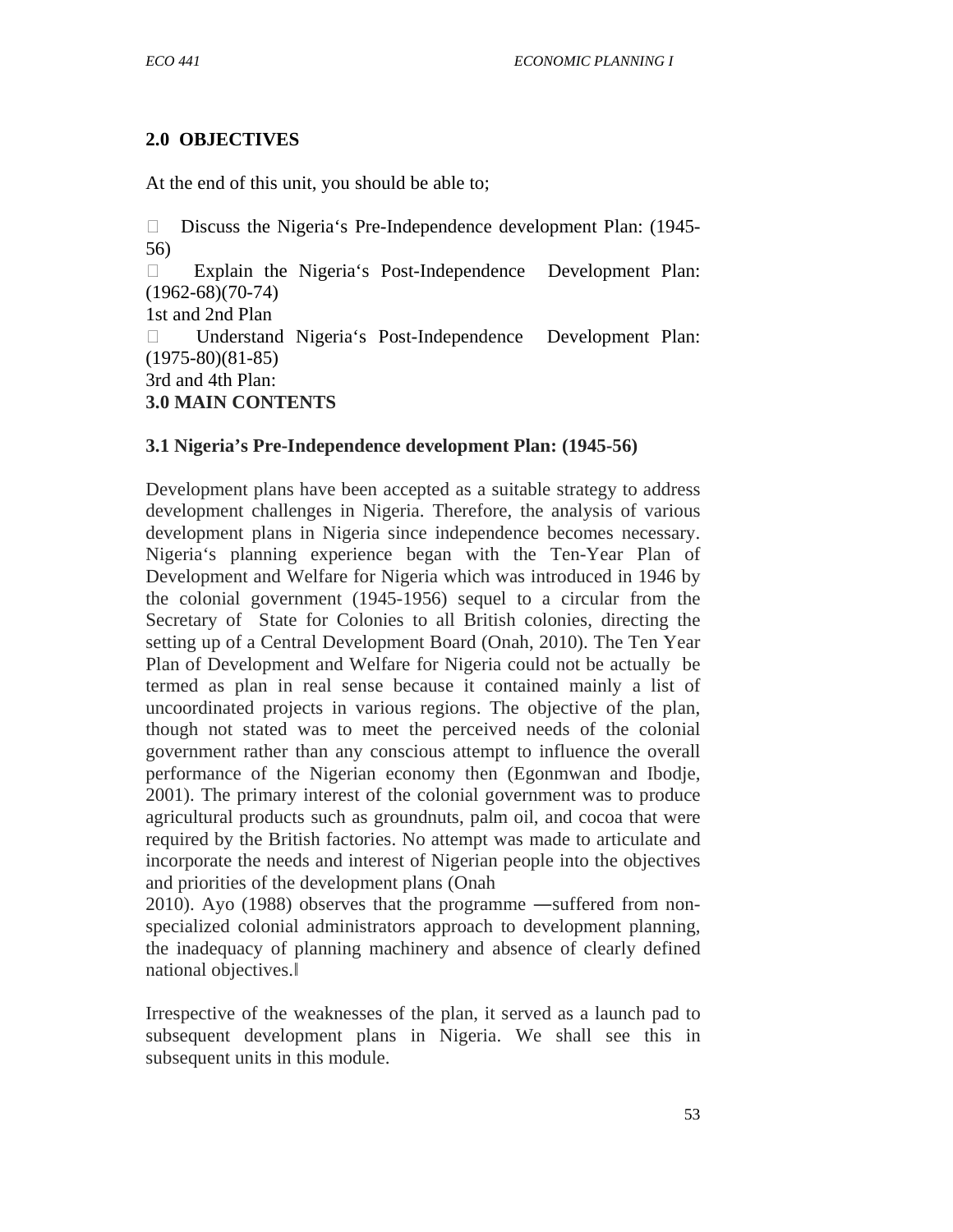# **SELF ASSESSMENT EXERCISE:**

Briefly discuss Nigeria's pre-independence economic plan as presented by the then colonial administration

## **3.2 Nigeria's Post-Independence Development Plan:1st (1962- 68)&2nd(70-74)Plan**

### **3.2.1 First National Development Plan 1962-1968):**

Immediately after attainment of independence in 1960, the first National Development

Plan (1962-1968) was launched. The objectives of the plan were:

1. To bring about equal distributions of national income.

2. To speed up the rate of economic growth.

3. To generate savings for investments so as to reduce its dependence on external capital for the development of the nation.

4. To get enough capital for the development of manpower.

5. To increase the standard of living of the masses particularly in respect of food, housing, health and clothing.

6. To develop the infrastructure of the nation (Onyenwigwe 2009).

It had a proposed total investment expenditure of about N2,132million. The public sector was expected to invest about N1,352.3million while the remaining investment expenditure of N780 million was expected to be made by the private sector (Obi, 2006).

Though, the plan appeared impressive, but due to political upheaval in the country which resulted in 30 month civil war, the plan almost became redundant. According to Nnadozie (2004), the objectives and targets of the 1962-68 plan were too large and over- ambitious and therefore out of tune with financial technical and managerial capabilities of the country. This made the plan to lack clarity and precision in the formulation of objectives and targets (Onah, 2010). Despite the weaknesses of the plan, some major projects were executed during that period. These included the Nigerian Security and Minting Plant, the Jebba Paper Mill, the Sugar Mill, Niger Dam, the Niger Bridge, Onitsha, Kanji Dam and Port Harcourt Refinery.

### **3.2.2 The Second National Plan (1970-1974):**

After the civil war, national reconstruction and rehabilitation were the focus of attention of the Federal Government. In order to hasten the growth of the national economy and ensure equitable distribution of national income, it became imperative to launch the Second National Development Plan. Initially, the plan, was meant to cover the four year period, 1970-1974, it was later extended to cover the fiscal year of 1974- 1975. The plan put forward five national objectives: a United, strong and self-reliant nation; a just and egalitarian society; a land of bright and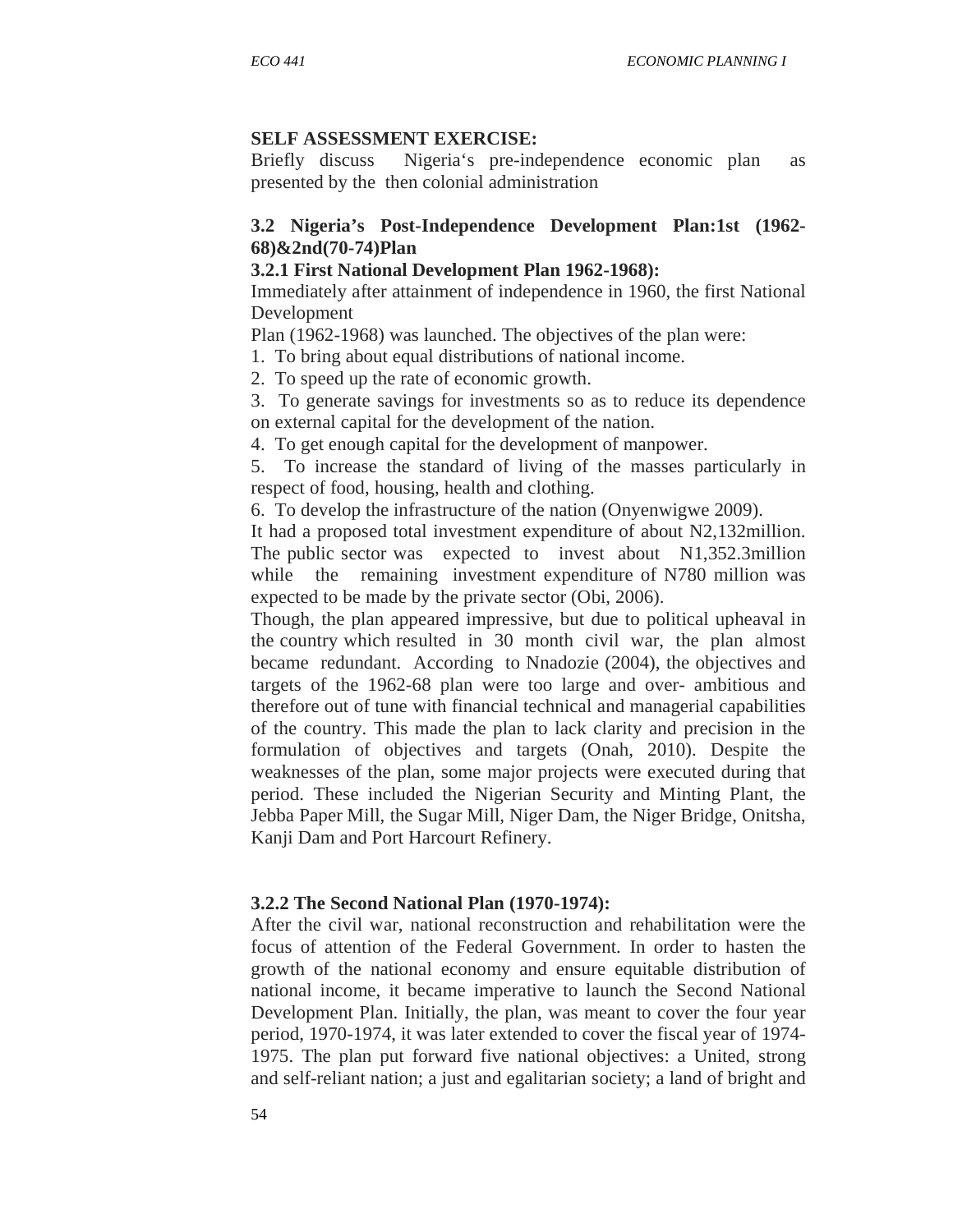*ECO 441 ECONOMIC PLANNING I* 

full opportunities for all citizens; and a free and democratic society (Onyenwigwe, 2009). Ayo (1988) outlines the differences between this plan and others as:

Besides being much bigger in size and more diversified in its project composition, it was in fact the first truly national and fully integrated plan which viewed the economy as an organic unit: the twelve states were fully integrated into the national development plan. Also, unlike the first plan, the second plan was formulated wholly by Nigerians.‖

The total capital projected expenditure of about 4.9 billion was contained in the plan. Out of this figure, the proposed public sector investment was 3.3 billion while the private sector was expected to invest 1.6 billion (Obi, 2006). The highest order of priorities in public sector projected expenditures were accorded to transport and communication, manufacturing, housing and education (Onah 2010). Second National Development Plan laid much emphasis on indigenization. In the opinion of Okowa (1991) ―indigenization was seen by this plan as an instrument towards the long term objective of economic independence‖. Although the Second National Development Plan also attached importance on agriculture, industry and the development of high level and intermediate level manpower, the plan was beset with problems as in the first National Development Plan. Onah  $(2010)$  alludes to this fact that —the high priority given to agriculture and industry was not matched with action during the implementation of the plan‖. One of the basic tenets of Second National Development Plan is indigenization policy. Indigenization policy was carefully designed to encourage Nigerians to participate fully in the commercial, industrial and financial activities of the Nigerian economy. Several indigenization decrees were made to realize the objectives of this policy. It is a sad commentary that close to two years after enactment of the first indigenization Decree (1972), out of about 950 affected enterprises, only 314 or 33 percent were confirmed as having fully complied with the provisions of the decree (Onah, 2010). It should also be emphasized that despite indigenization policy, there were over 16 multinational oil companies representing the United States, Dutch, Japanese, British, Italian, German and

French interest that had firm and massive grip on Nigeria's Petroleum. (Koha, 1994). An interesting feature of the Second National Development Plan was the objective of creating ―a free and democratic society‖ that was being challenged by the military government. This objective was put in place without considering any discussion on political development in the plan document and any means of returning to civilian rule. Despite the inadequacies of the plan, it witnessed achievements in the areas of industry and agriculture. The industrial sector recorded more improvements. Many industries in the war affected areas were rehabilitated, coupled with establishment of two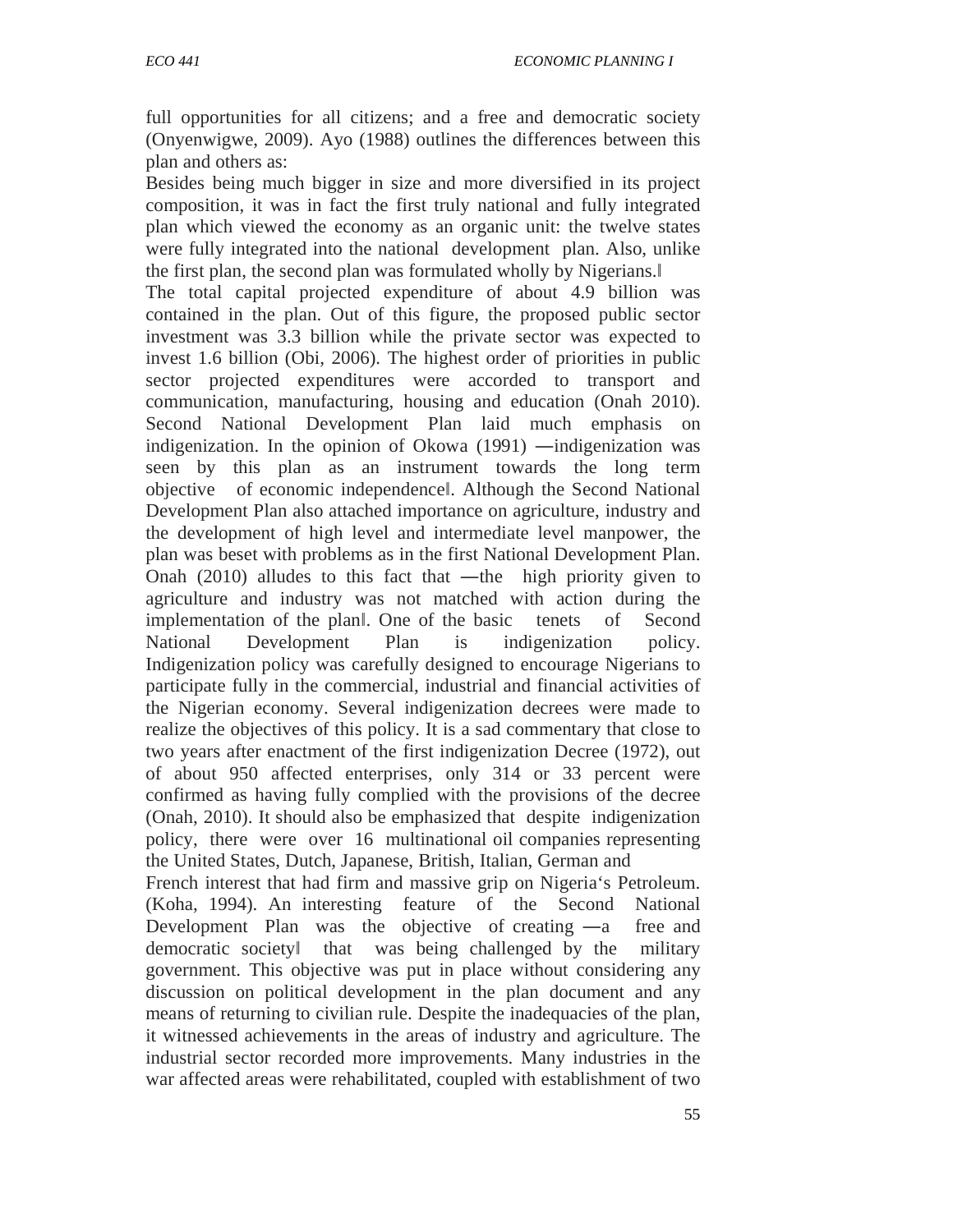salt factories in Kaduna. Super phosphates project and two vehicle assembly plants were also established. Other achievements included the establishment of Colleges of Technology and Trade Centers by state governments and reconstruction of about 3,000 kilometres of roads.

## **SELF ASSESSMENT EXERCISE:**

Briefly discuss the premise on which the objectives of the first and second Nigeria economic plans as proposed by government was anchored bearing in mind their successes and failures.

# **3.3 Nigeria's Post-Independence Development Plan:(1975-80(81-85) 3rd and 4th Plan**

## **3.3.1 The Third National Development Plan (1975-1980):**

The Third National Development Plan had a projected jumbo investment of N30 billion which was later increased to N43.3 billion. This represented ten times that of the Second Plan and about 15 times that of the First Plan (Obi, 2006). The objectives of the plan were:

- 1. Increase in per capita income.
- 2. More even distribution of income.
- 3. Reduction in the level of unemployment.
- 4. Increase in the supply of higher level manpower.
- 5. Diversification of the economy.
- 6. Balanced development and indigenization of economic activities.

The approach of the plan was to utilize resources from oil to develop the productive capacity of the economy and thereby permanently improve the standard of living of the people. Therefore, the plan was premised on the need for the public sector to provide facilities for the poorer sections of the population including electrification, water supplies, health services, urban housing and education.

The assessment of the plan showed it focused to give priority to projects and programmes that would directly impact positively on the rural dwellers, but the meager allocations to agriculture and social development schemes did not indicate sincere intention of the government to achieve the objective. According to Okigbo (1989) agriculture and social development indices (education, housing, health, welfare etc) that have direct bearing on the living conditions of the rural population received only 5 per cent and 11.5 per cent respectively of the financial allocations contained in the plan. It is appropriate to state here that the meagre allocation to agriculture and social development schemes, which were priority areas, indicated the ―lack of focus of the planners to careful sifting of the criteria for allotting principles‖ (Onah, 2010). In this context, nobody should expect the

plan to achieve the desired objectives like other plans before it, the third plan did not really achieve its set targets. Irrespective of the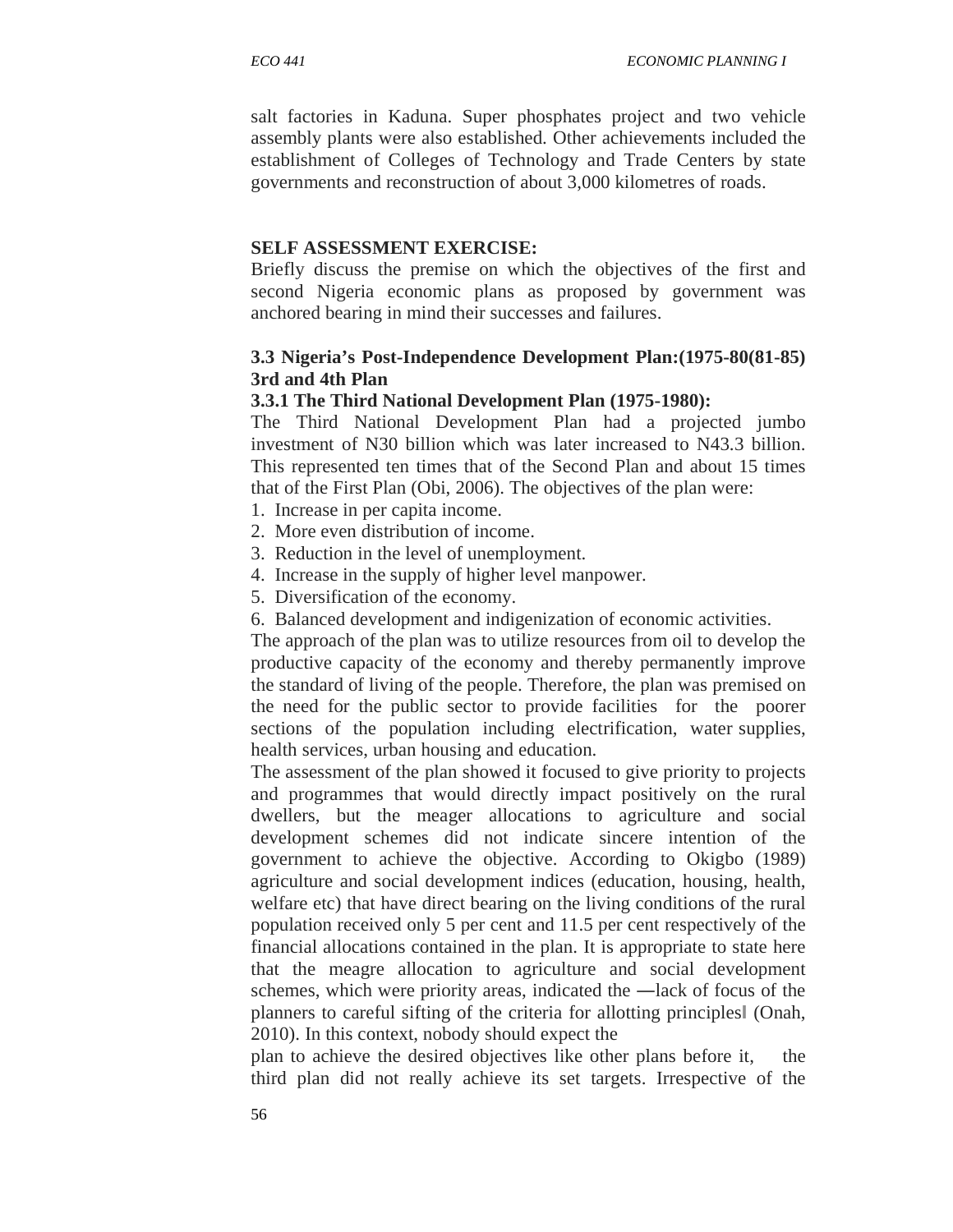inadequacies of this plan, it witnessed achievements in some areas. In the opinion of Okowa (1991), ―in terms of achievement, the manufacturing sector recorded the fastest growth rate with an average of 18.1 per cent per annum. Some other sectors that witnessed growth were building and construction and government services.

## **3.3.2 Fourth National Development Plan (1981-1985):**

The Fourth National Development Plan (1981-85) came on board in 1981. It was the first that the civilian government prepared since the intervention of the military in Nigerian politics in 1966. The objectives of the plan according to Obi (2006) were:

i. Increase in the real income of the average citizen;

ii. More even distribution of income among individuals and socioeconomic groups iii. Reduction in the level of unemployment and under employment;

iv. Increase in the supply of skilled manpower;

v. Reduction of the dependence of the economy on the narrow range of activities;

vi. Increased participation by the citizens in the ownership and management of productive enterprises;

vii. Greater self-reliance that is, increased dependence on local resources in seeking to achieve the various objectives of society;

viii. Development of technology;

ix. Increased productivity and

x. The promotion of a new national orientation conducive to greater discipline, better attitude to work and cleaner environment.

The projected capital investment of the plan was put at N82billion. Out of this figure, the public sector investment was to invest N70.5 billion while the private sector was expected to invest N11.7 billion (Obi, 2006).

According to Adedeji (1989) the plan was ―the largest and most ambitious programme of investment over launched in Nigeria‖. The plan also adopted as its main strategy the use of resources generated from oil to ensure all-round expansion in production capacity of the economy and to lay a foundation for self-sustaining growth (Egonmwam and Ibodje,

2001). It was anticipated in the Fourth Plan that exports led by petroleum products would generate enough funds to actualize the plan that had been formulated.

Eventually, the revenue realized from exports were far below anticipated projections. It is a sad commentary that only 54 per cent of the export proceeds projected for the period were realized in 1984. For instance, it was projected that N79.449 million would be earned from petroleum exports between 1980 and 1984, but only N52.78 million, ( 66.4 per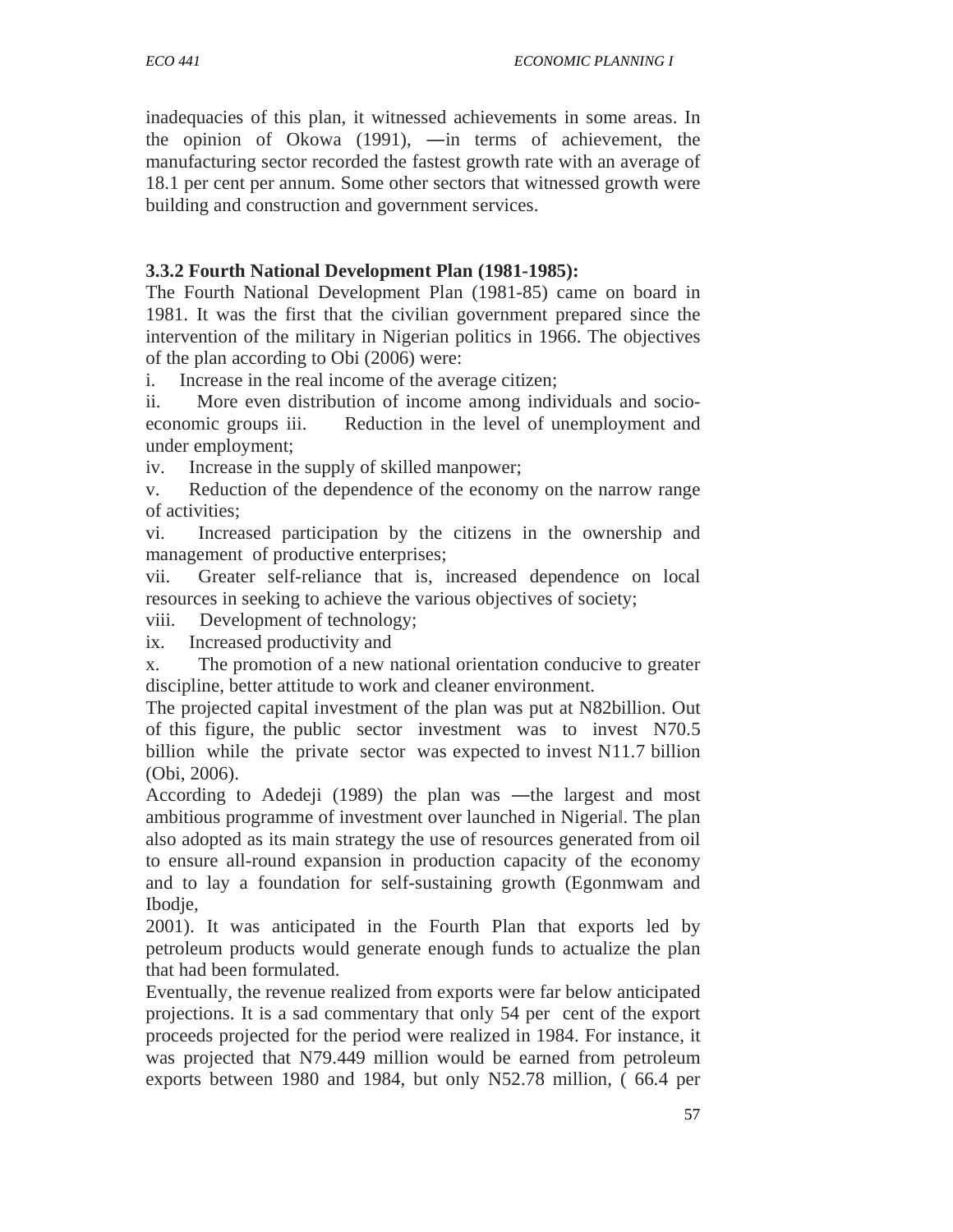cent) of the projected figure was earned (Okigbo, 1989).

With the dwindling resources to finance the Fourth Plan, the Nigerian economy witnessed debt service and balance of payment problem coupled with high level of inflation. Most of the projects that were started at the beginning of the plan period could not be completed and these together with several spillover projects from previous plan had to be abandoned (Jaja, 2000). The growth rate of Gross Domestic Product (GDP) per annum was only 1.25 percent compared to 5.5, 13.2 and 4.6 percent under the previous

National Development plans (Onah, 2010). Another problem of this plan was a rise in the cost of living that led to a reduction in the standard of living of the common man. There was also phenomenal increase in unemployment among school leavers in the country. The external reserves kept on declining. Commenting on the plan, Alapiki (2009) observed that ―the plan period 1981-85 proved to be the most dismal in the economic history of Nigeria at that time‖. The Fourth National Development Plan recorded some achievements in some areas in spite of its drawbacks. The implementation of Agricultural Development Programme (ADP) in most states was successfully completed, the commissioning of Egbin Power Station, Dry Dock Project at snake Island, Lagos and the

87 telephone exchanges located all over the federation which increased the number subscribers to telephone lines from 188,000 in 1981 to 297,000 in 1985 were some of the

achievements. (Egonmwan and Ibodje, 2001).

### **SELF ASSESSMENT EXERCISE:**

Briefly discuss the premise on which the objectives of the third and fourth Nigeria economic plans as proposed by government was anchored bearing in mind its success and failure.

#### **4.0 CONCLUSION**

From our discussion so far on economic development planning experience in nigeria , we

can deduce the following facts:

That the assessment of the plan showed that it was focused to give priority to projects and programmes that would directly impact positively on the rural dwellers, but the meager allocations to agriculture and social development schemes did not indicate sincere intention of the government to achieve the objectives.

#### **5.0 SUMMARY**

In this unit, we have attempted to discuss the Nigeria's Pre-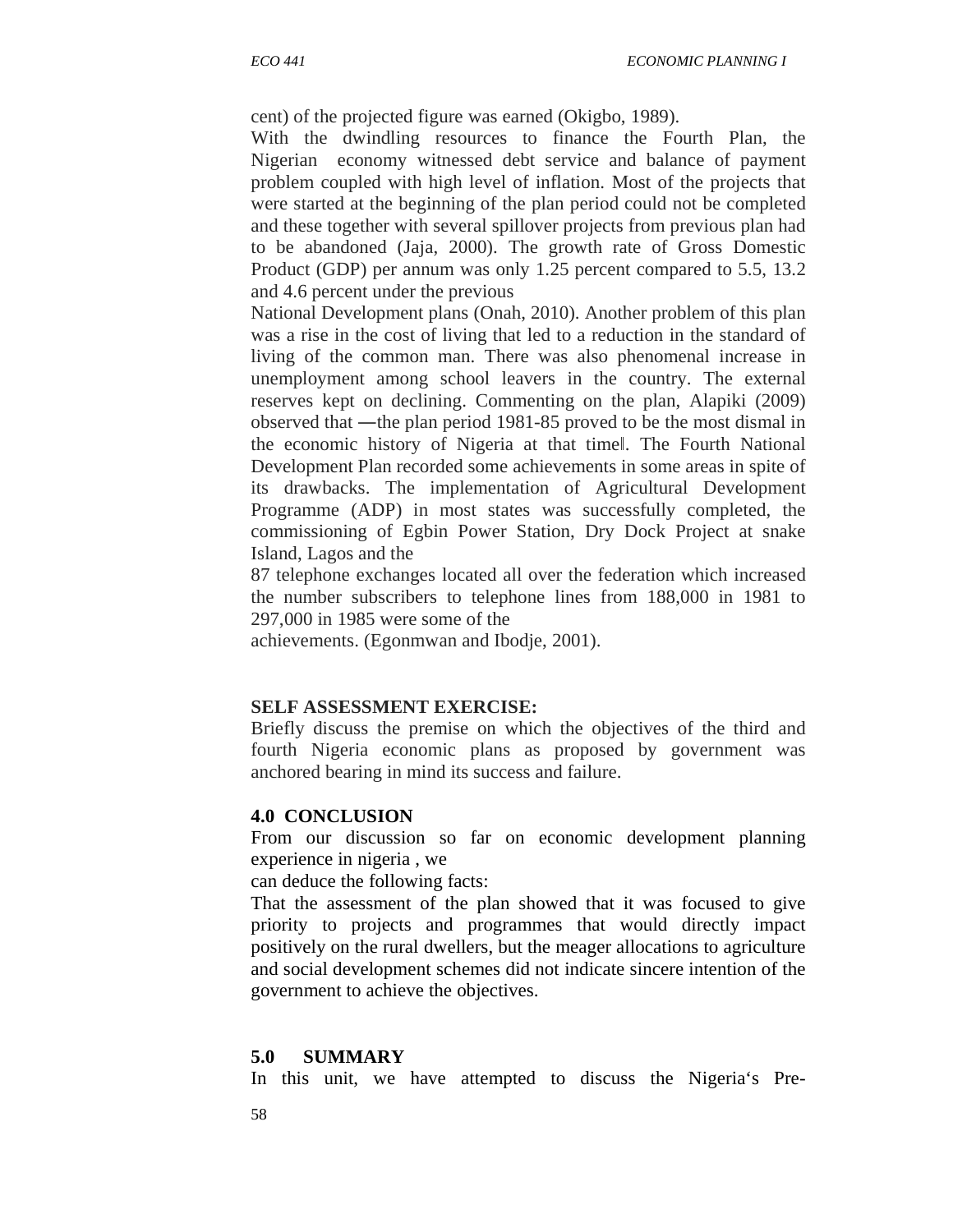## Independence development

Plan: (1945-56), explain the Nigeria's Post-Independence Development Plan: (1962-74)

1st and 2nd Plan and understand Nigeria's Post-Independence Development Plan: (1975-

85) 3rd and 4th Plan. It is a pity that in spite of these entire laudable plans, it fails to achieve its objectives as expected. It is believed that your understanding of this unit has given you a basis to understand the next unit. You are advised to prepare for the next unit as you read along.

## **6.0 TUTOR-MARKED ASSIGNMENT**

Discuss your understanding of the objectives of Nigeria's fourth economic plan.

## **7.0 REFERENCES/FURTHER READING**

Adedeji, A. (1989). *Towards a dynamic African economy: Selected speeches and*

*lectures*. Great Britain: Frank Cass and Company Limited.

Ayo, E. J. (1988). *Development planning in Nigeria*. Ibadan: University Press.

Central Bank of Nigeria (2005). *CBN briefs* (2004 - 2005 ed.). Abuja: Research and Statistics Department of Central Bank of Nigeria.

Cole, G. A. (1993). *Management: Theory and practice* (4th ed.). London: DP Publications.

Eneh, C. O. (2011). Nigeria's vision 20:2020 - issues, challenges and implication for development management. *Asian Journal of Rural Development, 1*(1), 1-6.

Ejimudo, V. B. O. (2013). The problematic development planning in Nigeria: Critical discourse journal of developing country studies, 3-4. *International Journal of Economic Development Research and Investment*, 5(2).

Iheanacho, E. N. (2012). Bureaucracy and development in Nigeria. In Obi E.A., Obikeze, S.O. Onyekwelu, R.U. (eds) *Introduction to public administration*. Onitsha: Bookpoint Educational Ltd.

Ikeanyibe, O. M. (2009). Development planning in Nigeria: Reflections on the National Economic Empowerment and Development Strategy (NEEDS) 2003. 2007. *Journal of Social Sciences, 20*(3).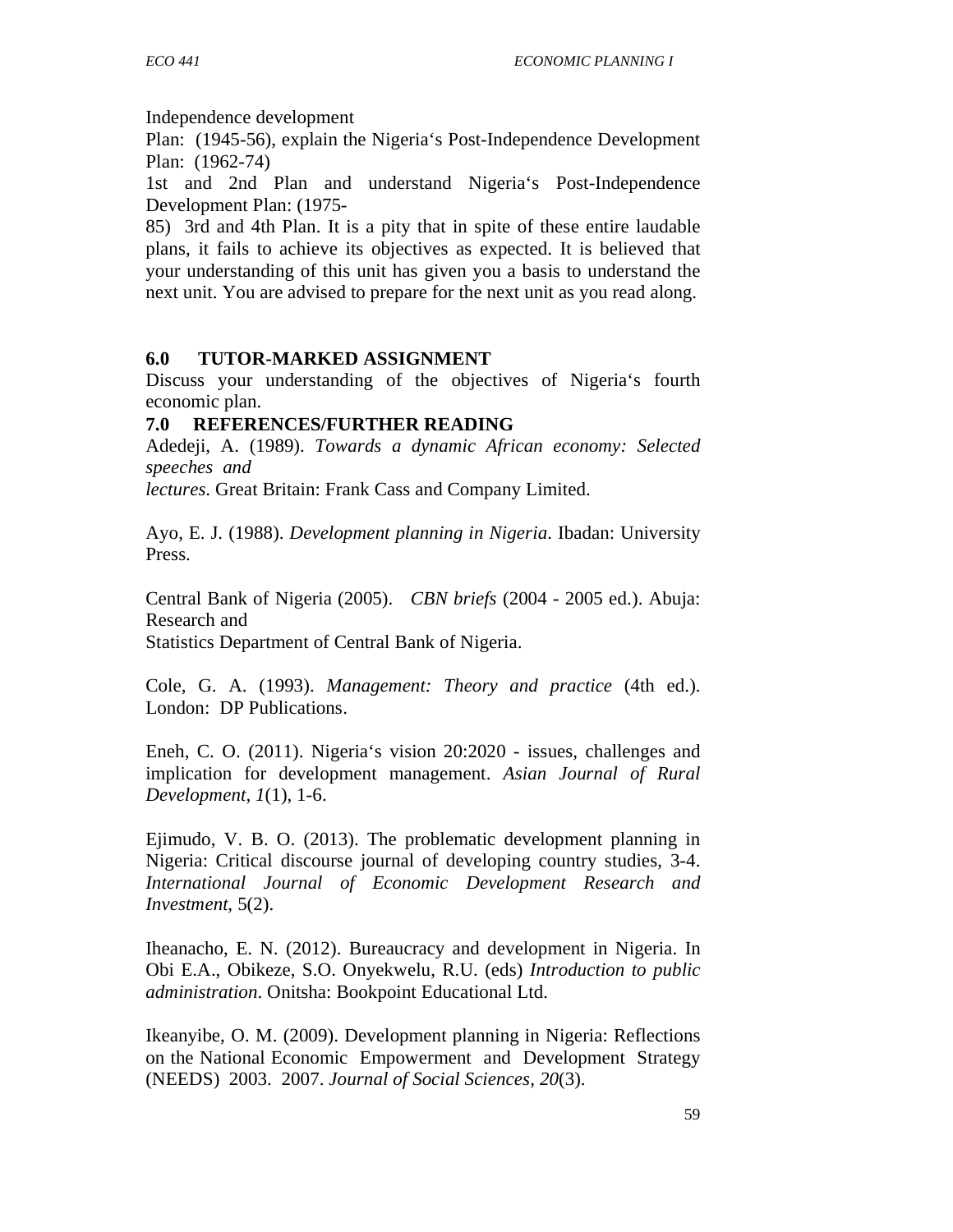Jaja, S. (2000). History of budgeting and planning in Nigeria: Lessons for the fourth Republic. In Akpuru-Aja, A. and Emeribe, E (eds) *Policy and contending issues in Migeria Mational Development Strategy*. Enugu: John Jacobs Publishers.

Nnadozie, U. (2004). The State Civil Service and Underdevelopment in Nigeria: An Analysis of Public Policy Making Process in a Neocolonial Society. Enugu: Johnkens J and Willy Publishing Co. Nig. Ltd.

Obi, E. A. (2006). *Development administration*. Onitsha: Bookpoint Ltd.

Okigbo, P. (1989) National Development Plan in Nigeria 1900-1907. Enugu: Fourth Dimension Publishers Ltd.

Okojie, C. E. (2002). Development planning since independence. In Iyoha, M. A. and Itsede, C. O. (eds) *Nigerian economy: Structure, growth and development*. Benin City: Mindex Publishers.

Onyenwigwe, P. I. (2009). *Principles of development administration: Third World perspectives*. Owerri: Ambix Printers Nigeria.

Todaro, M. P. (1992). *Economics for developing world: An introduction to principles, problems and policies for development*. London: Longman Group Limited.

UNDP (2013). *Human Development Report*. New York: UNDP.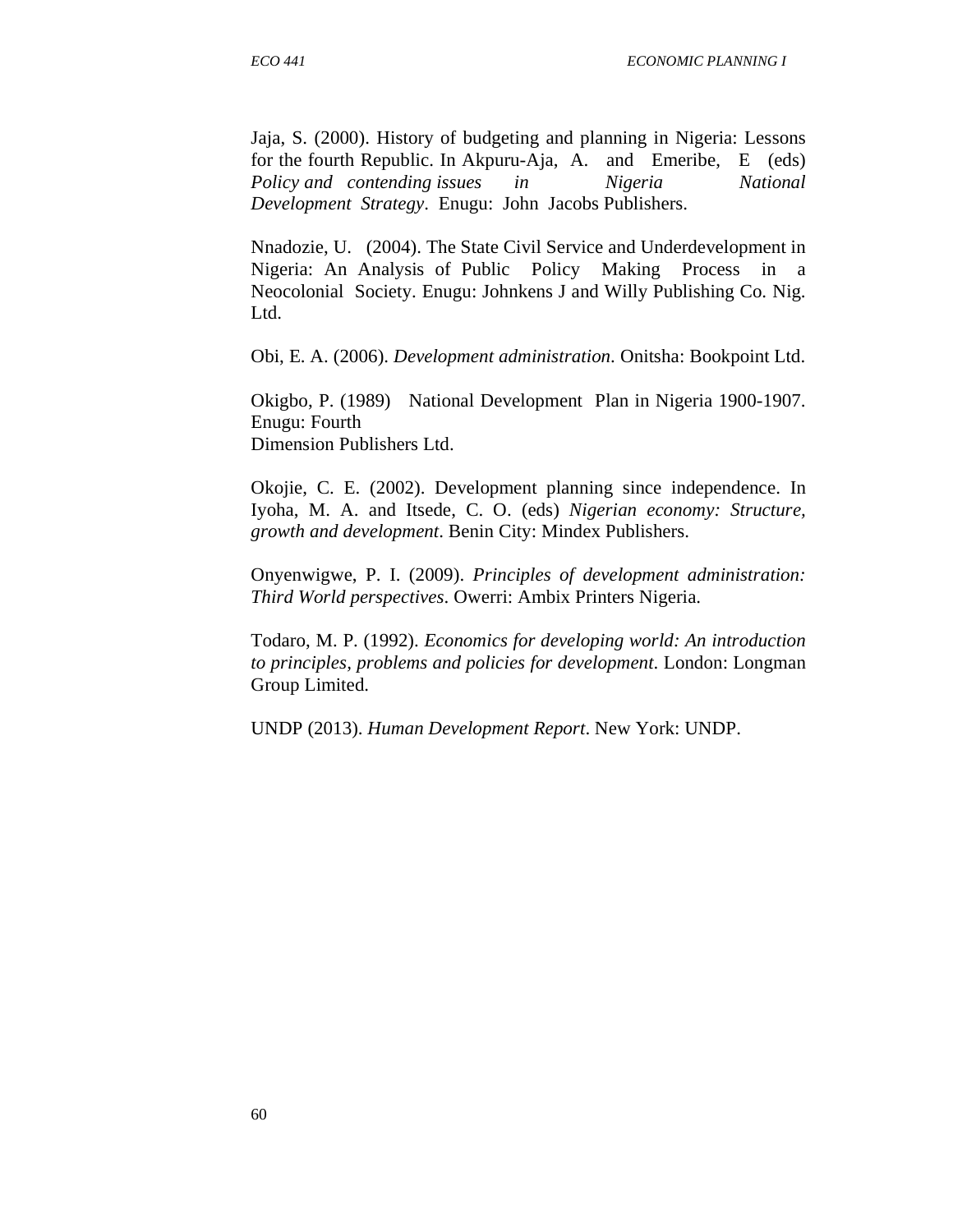# **UNIT II NATIONAL ECONOMIC PLANS DURING AND AFTER SAP ERA**

## **CONTENTS**

- 1.0 Introduction
- 2.0 Objectives
- 3.0 Main Content
- 3.1 The Fifth National Development Plan and SAP (1986-89)
- 3.2 The Perspective Plan and Rolling Plans (1990-1998):
- 3.3 Macro objectives of rolling plans in Nigeria
- 4.0 Conclusion
- 5.0 Summary
- 6.0 Tutor-Marked Assignment
- 7.0 References/Further Readings

## **I.0 INTRODUCTION**

Having studied the national development plans in Nigeria before independence to pre

SAP era critically, it is imperative to familiarise you with the topic to be discussed in this unit. The SAP era was a period where adjustments were expected to be made by all and

sundry bearing in mind the economic situation at that time. SAP, which is Structural

Adjustment Programme, was aimed at belt tightening to salvage Nigeria economy which was on the verge of collapse on account of rising inflation, high exchange rate, high unemployment rate, increase poverty, low per-capita income, poor infrastructural facility, high level of corruption, low value of the naira etc to mention but few. Therefore, our discussion in this unit will describe the national economic plans during and after the SAP era. It is important for you to pay attention as we move on.

# **2.0 OBJECTIVES**

At the end of this unit, you should be able to;

 Understand the Fifth National Development Plan and SAP (1986- 89)

- Ascertain the Perspective Plan and Rolling Plans (1990-1998):
- $\square$  Discuss the macro objectives of rolling plans in Nigeria

# **3.0 MAIN CONTENTS**

## **3.1 The Fifth National Development Plan and SAP (1986-89)**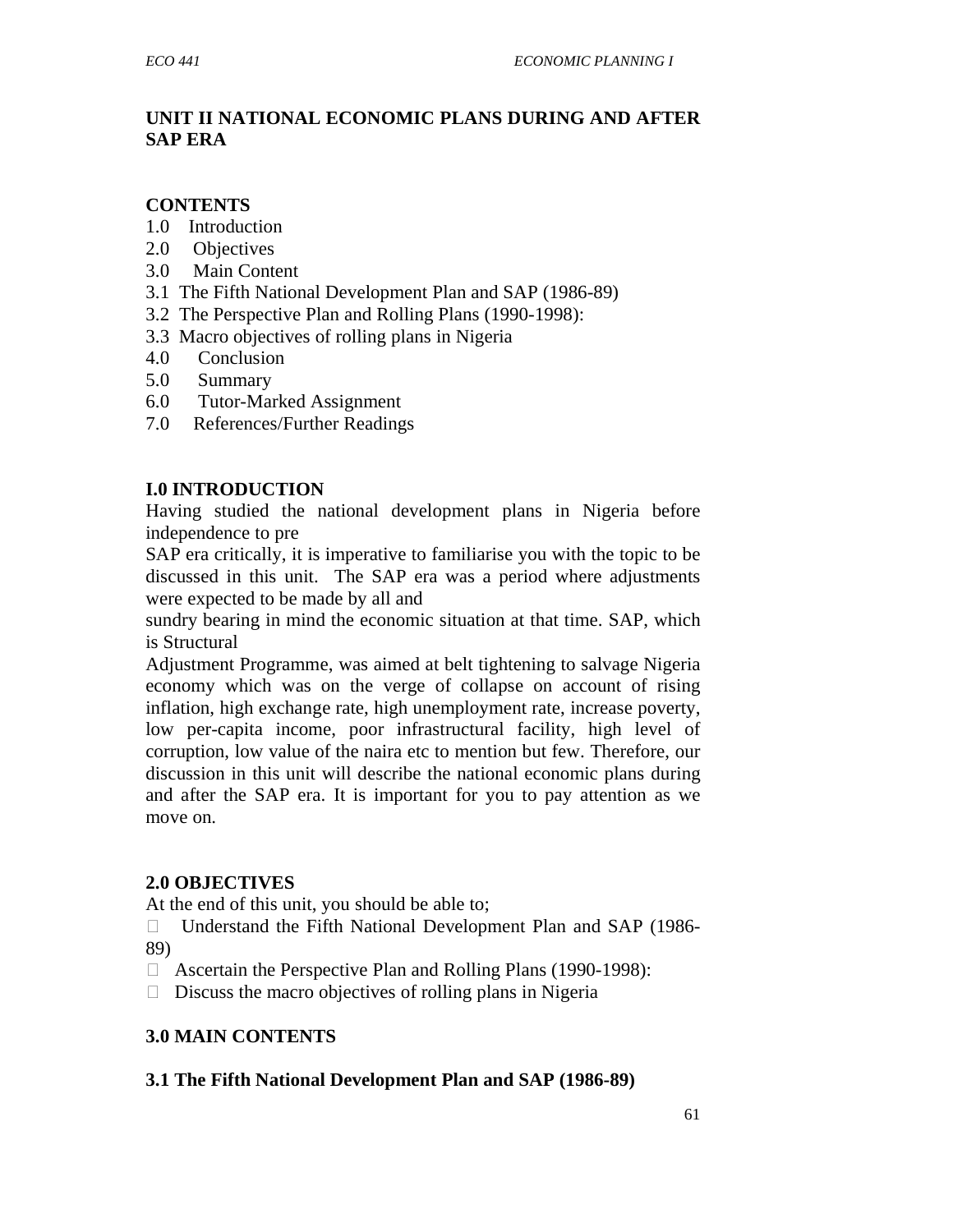Due to poor implementation of the Fourth National Development Plan, a machinery was

put in place for preparation of the Fifth National Development Plan. In order to facilitate the exercise, a conference was held at the University of Ibadan in November 1984 to

deliberate on the appropriate mechanisms for the Fifth National Development Plan. The conference suggested some measures which formed the corner stone of the policies and

strategies incorporated in the Fifth National Development Plan. The objectives of the

Fifth National Development Plan were:

i. Diversification of the nation's economy away from the monocultural one to which it had been pushed by the fortunes of the oil sector;

ii. revitalization of the agricultural sector with a view to achieving thorough integrated rural development programmes;

iii. domestic production of raw materials for local industries in order to reduce the importation of locally manufactured goods and

iv. promotion of employment opportunities in order to arrest the deteriorating mass unemployment (Onyenwigwe, 2009).

The primary focus of the plan was to correct the structural defects in the economy and

create a more self-reliant economy that would largely be regulated by market forces. The economy was therefore expected to be restructured in favour of the production sector especially those of agriculture and manufacturing (Onyenwigwe, 2009). More than ever; the linkage between the agricultural and manufacturing sectors of the economy were to be emphasized during the plan (Ayo, 1988). The Fifth National Development Plan did not materialize. It was later incorporated in the Structural Adjustment Programme (SAP). The two year SAP brought to an end the five year planning model in Nigeria. One major objective of SAP was the adoption of a realistic exchange rate policy to reduce inflationary rate and promote economic self –reliance. The Federal government changed the two year model to three year rolling plans. SAP failed because it was not faithfully and well implemented.

#### **SELF ASSESSMENT EXERCISE**

Highlight and briefly discuss the objectives of the fifth Nigeria development plan.

#### **3.2 The Perspective Plan and Rolling Plans (1990-1998):**

The Babangida administration had abandoned the previous fixed five year development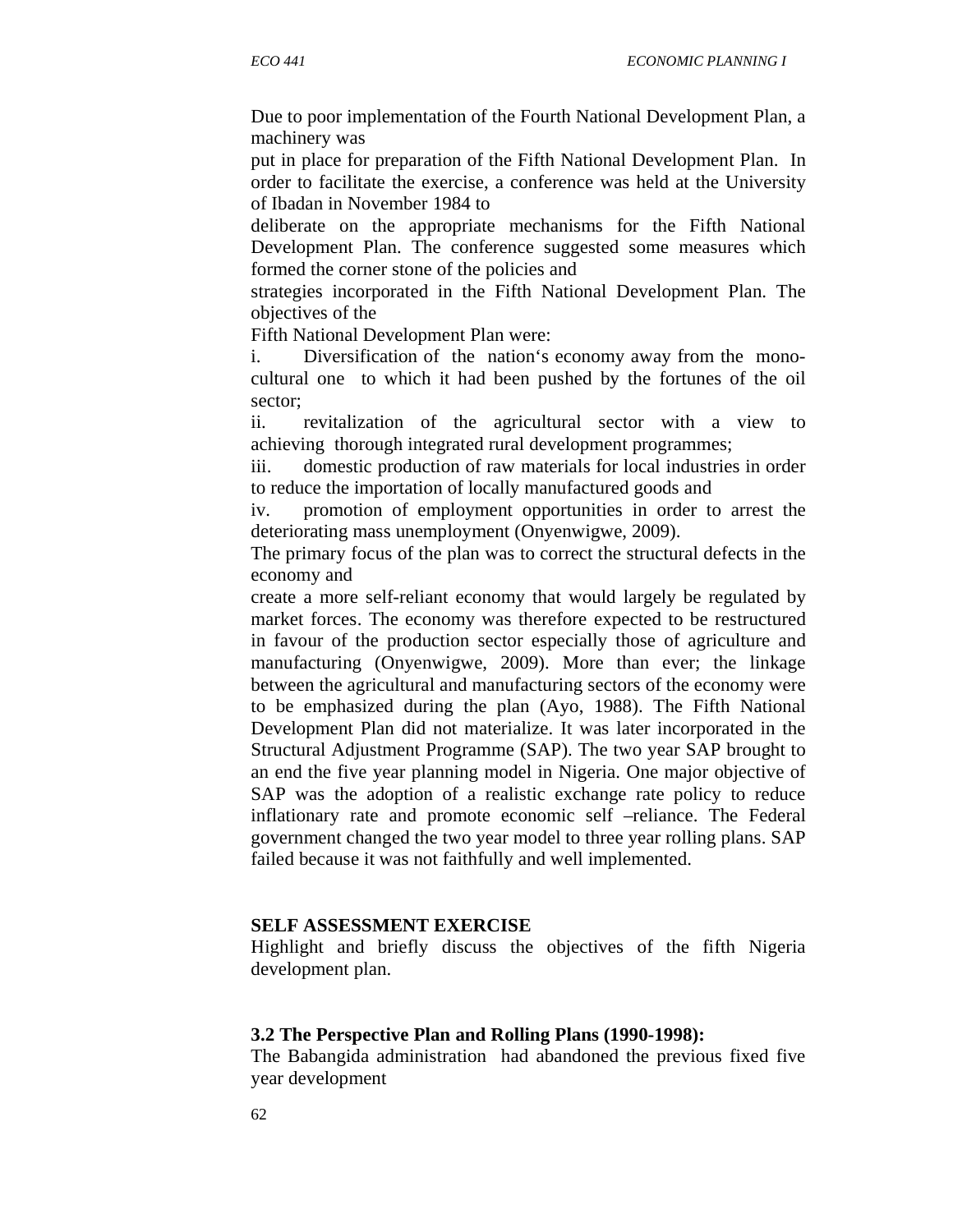plans and replaced it with two types of national plans viz: perspective plan which was to cover a period of 15-20 years in order to provide opportunity for a realistic long-term view of the problem of the country and the rolling plan which was to cover three years subject to review every year to ascertain whether the economy is progressing or not. You should know that perspective plan is a long-term plan or future plan (11- 20years) while rolling plan is a medium term plan otherwise called a short term plan (2-5years). On the other hand an annual plan is regarded as a yearly plan otherwise called a budget. The perspective plan which was to start from 1990 together with the rolling plans did not take off until 1996 when Abacha set-up the Vision 2010 Committee. The main report of Vision 2010 submitted to Abacha government in September 1997 among other things recommended that the vision should provide the focus of all plans including long (perspective), medium (rolling) and annual plans (budgets) (Adubi, 2002). Therefore, the Vision became the first perspective plan for the country even though it failed to proceed beyond Abacha's death in 1998. The three year rolling plan became operational from

1990 with the introduction of the First National Rolling Plan (1990- 1992). The primary objective of the rolling plan was to afford the country the opportunity of revision in the

―midst of increasing socio-political and economic uncertainties‖ (Ikeanyibe (2009). But

the preparation of medium term plans turned out to be a yearly event and became almost indistinguishable from annual budgets. Rolling plans are being prepared annually at all

levels of government. At the end of about ten rolling plans from 1990 to 1999, Nigerians

are not better off than they were during the years of fixed medium term planning (Okojie,

2002).

# **SELF ASSESSMENT EXERCISE**

What do you understand by perspective plan, rolling plan and annual plan in your own

words?

# **3.3 Macro objectives of rolling plans in Nigeria**

The following are the macro objectives of rolling plans in Nigeria as highlighted by

Akosile, Adesanya and Ajani (2012) in their textbook as follows.

i. Consolidation of the gains of the Structural Adjustment Programme (SAP) and pursuance of policies and programmes designed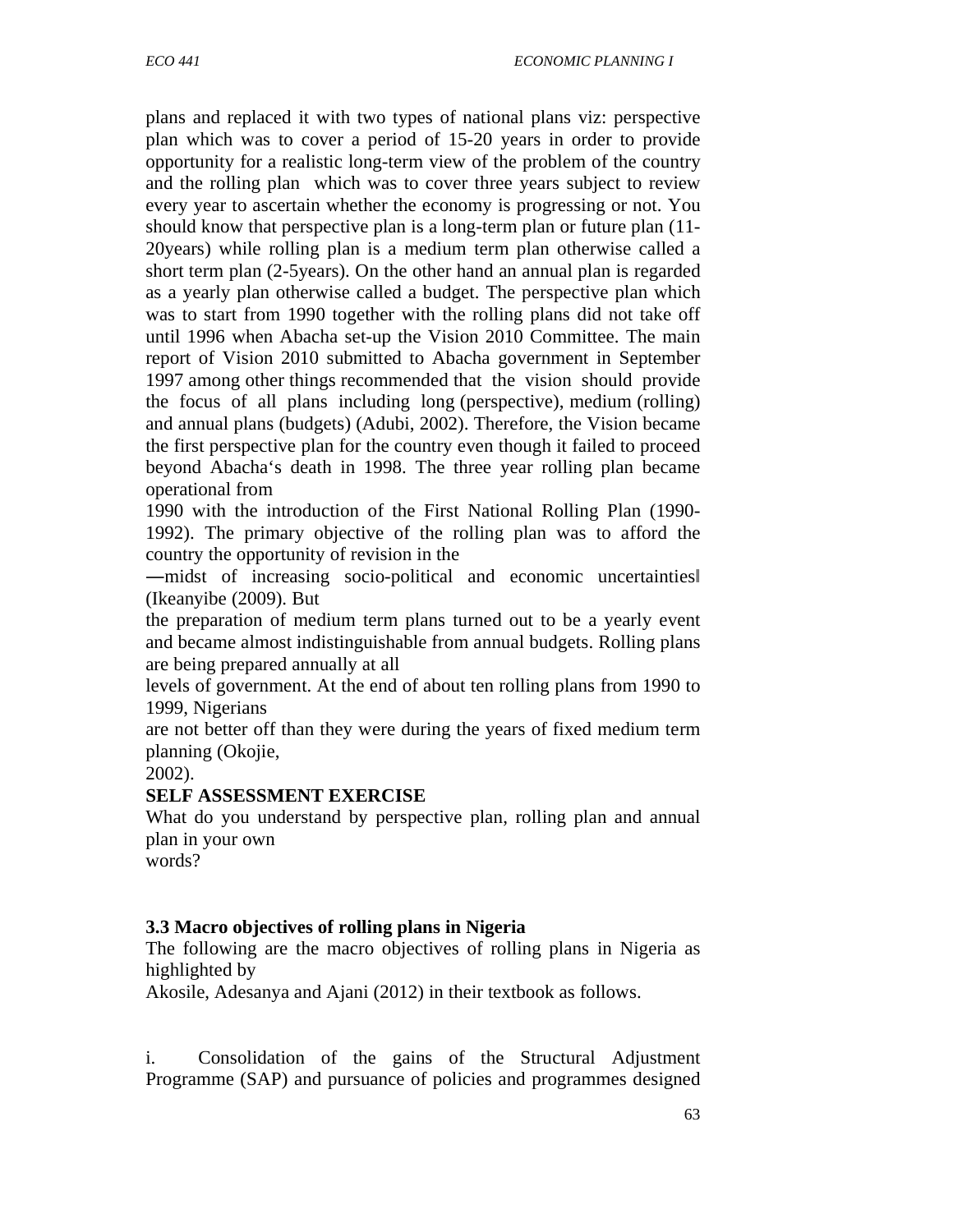to sustain the adjustment process and strengthening the base for a market economy.

ii. Enhancing the level of socio political awareness of Nigerians.

iii. Creating and Enhancing employment opportunities for Nigerians

iv. Consolidating the achievement in the area of food production and industrial raw materials.

v. Continued effort to reduce the adverse effect of economic downturn and the adjustment process on the most affected groups.

vi. Laying solid foundation for self-reliant industrial development as a key to self- sustaining dynamic and non-inflationary growth.

## **SELF ASSESSMENT EXERCISE**

Highlight five macro-economic objectives of Nigeria's rolling plan and expansiate futher

on it.

## **4.0 CONCLUSION**

From our discussion so far on national economic plans during and after SAP era,we can

deduce the following facts:

That perspective plan which was cover a period of 15-20 years in order to provide opportunity for a realistic long-term view of the problem of the country and the rolling plan which was to cover three years subject to review every year to ascertain whether

economy is progressing or no**t.**

## **5.0 SUMMARY**

In this unit, we have attempted to discuss the Fifth National Development Plan and SAP

(1986-89), ascertain the Perspective Plan and Rolling Plans (1990- 1998) as well as discussing the macro objectives of rolling plans in Nigeria. The primary objective of the rolling plan was to afford the country the opportunity of revising the plan in the ―midst of

increasing socio-political and economic uncertainties‖ and perspective plan a long term

project pursuit. You are expected to read ahead of the next unit for easy assimilation.

## **6.0 TUTOR-MARKED ASSIGNMENT**

Discuss your understanding of Nigeria's rolling plan during the SAP era and its failure.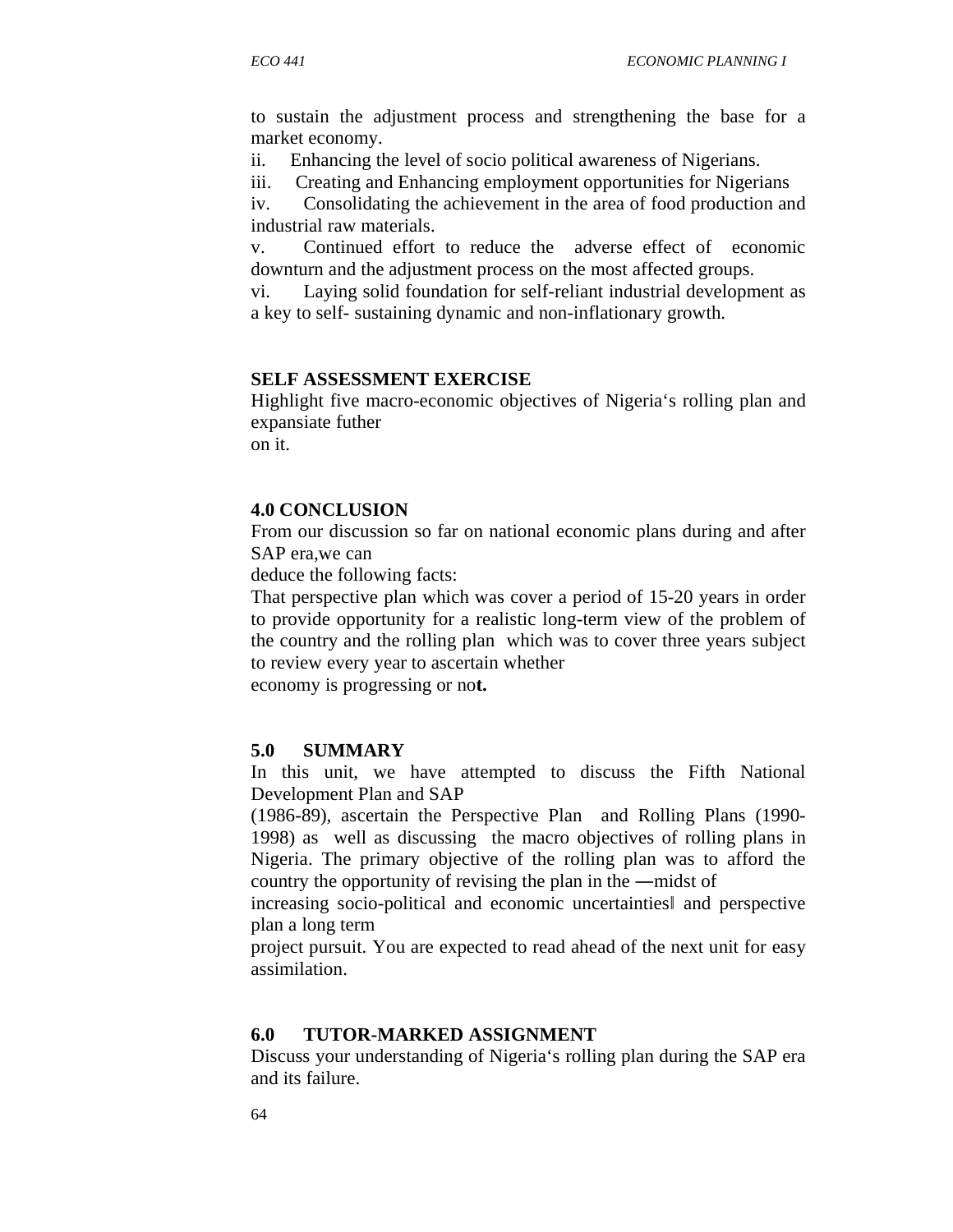### **7.0 REFERENCES/FURTHER READING**

Adedeji, A. (1989). *Towards a dynamic African economy: Selected speeches and*

*lectures*. Great Britain: Frank Cass and Company Limited.

Ayo, E. J. (1988). *Development planning in Nigeria*. Ibadan: University Press.

Central Bank of Nigeria (2005). *CBN briefs* (2004 - 2005 ed.). Abuja: Research and Statistics Department of Central Bank of Nigeria.

Cole, G. A. (1993). *Management: Theory and practice* (4th ed.). London: DP Publications.

Eneh, C. O. (2011). Nigeria's vision 20:2020 - issues, challenges and implication for development management. *Asian Journal of Rural Development, 1*(1), 1-6.

Ejimudo, V. B. O. (2013). The problematic development planning in Nigeria: Critical discourse journal of developing country studies, 3-4. *International Journal of Economic Development Research and Investment*, 5(2).

Iheanacho, E. N. (2012). Bureaucracy and development in Nigeria. In Obi E.A., Obikeze, S.O. Onyekwelu, R.U. (eds) *Introduction to public administration*. Onitsha: Bookpoint Educational Ltd.

Ikeanyibe, O. M. (2009). Development planning in Nigeria: Reflections on the National Economic Empowerment and Development Strategy (NEEDS) 2003. 2007. *Journal of Social Sciences, 20*(3).

Jaja, S. (2000). History of budgeting and planning in Nigeria: Lessons for the fourth Republic. In Akpuru-Aja, A. and Emeribe, E (eds) *Policy and contending issues in Migeria Mational Development Strategy*. Enugu: John Jacobs Publishers.

Nnadozie, U. (2004). The State Civil Service and Underdevelopment in Nigeria: An Analysis of Public Policy Making Process in a Neocolonial Society. Enugu: Johnkens J and Willy Publishing Co. Nig. Ltd.

Obi, E. A. (2006). *Development administration*. Onitsha: Bookpoint Ltd.

Okigbo, P. (1989) National Development Plan in Nigeria 1900-1907.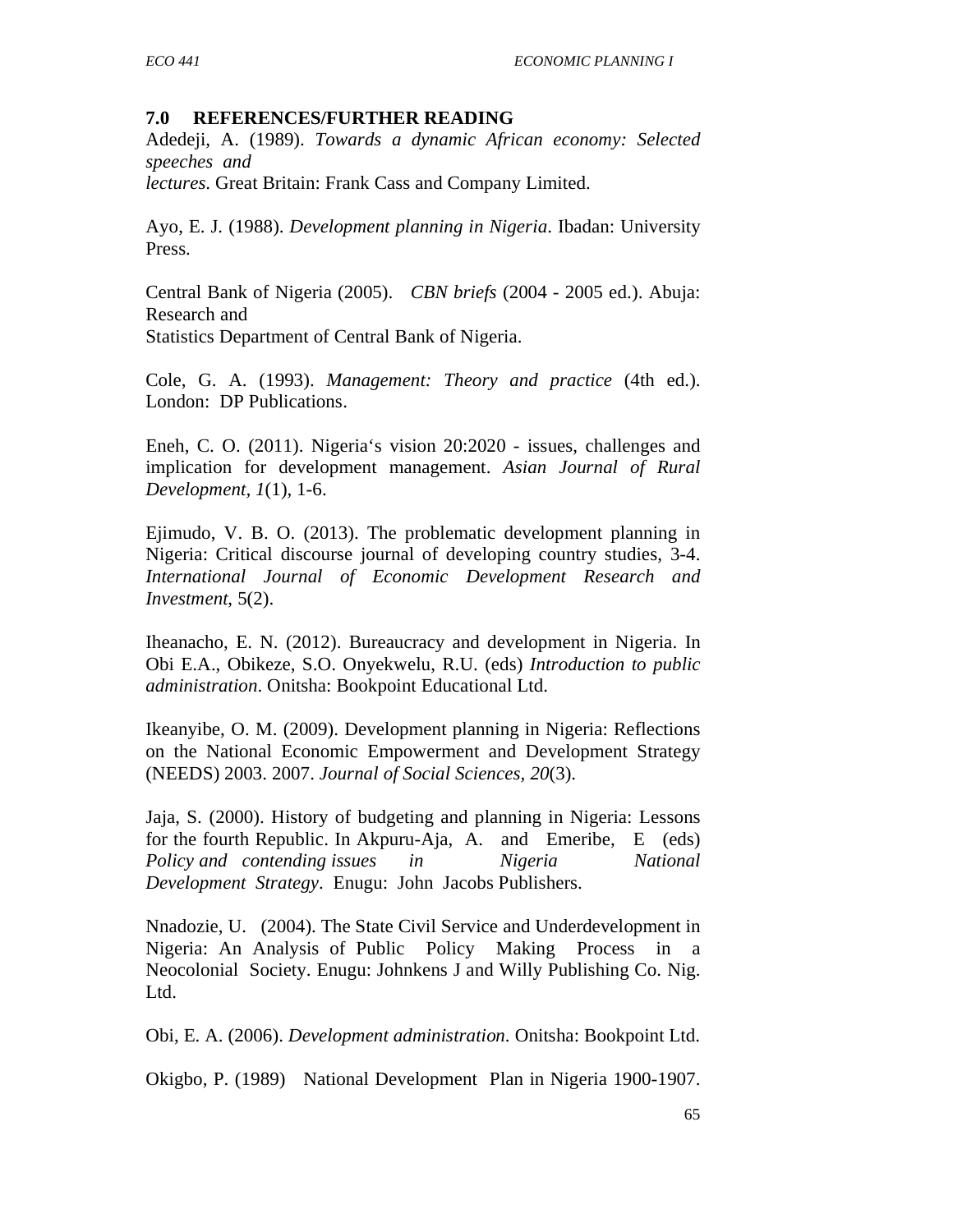Enugu: Fourth Dimension Publishers Ltd.

Okojie, C. E. (2002). Development planning since independence. In Iyoha, M. A. and Itsede, C. O. (eds) *Nigerian economy: Structure, growth and development*. Benin City: Mindex Publishers.

Onyenwigwe, P. I. (2009). *Principles of development administration: Third World perspectives*. Owerri: Ambix Printers Nigeria.

Todaro, M. P. (1992). *Economics for developing world: An introduction to principles, problems and policies for development*. London: Longman Group Limited.

UNDP (2013). *Human Development Report*. New York: UNDP.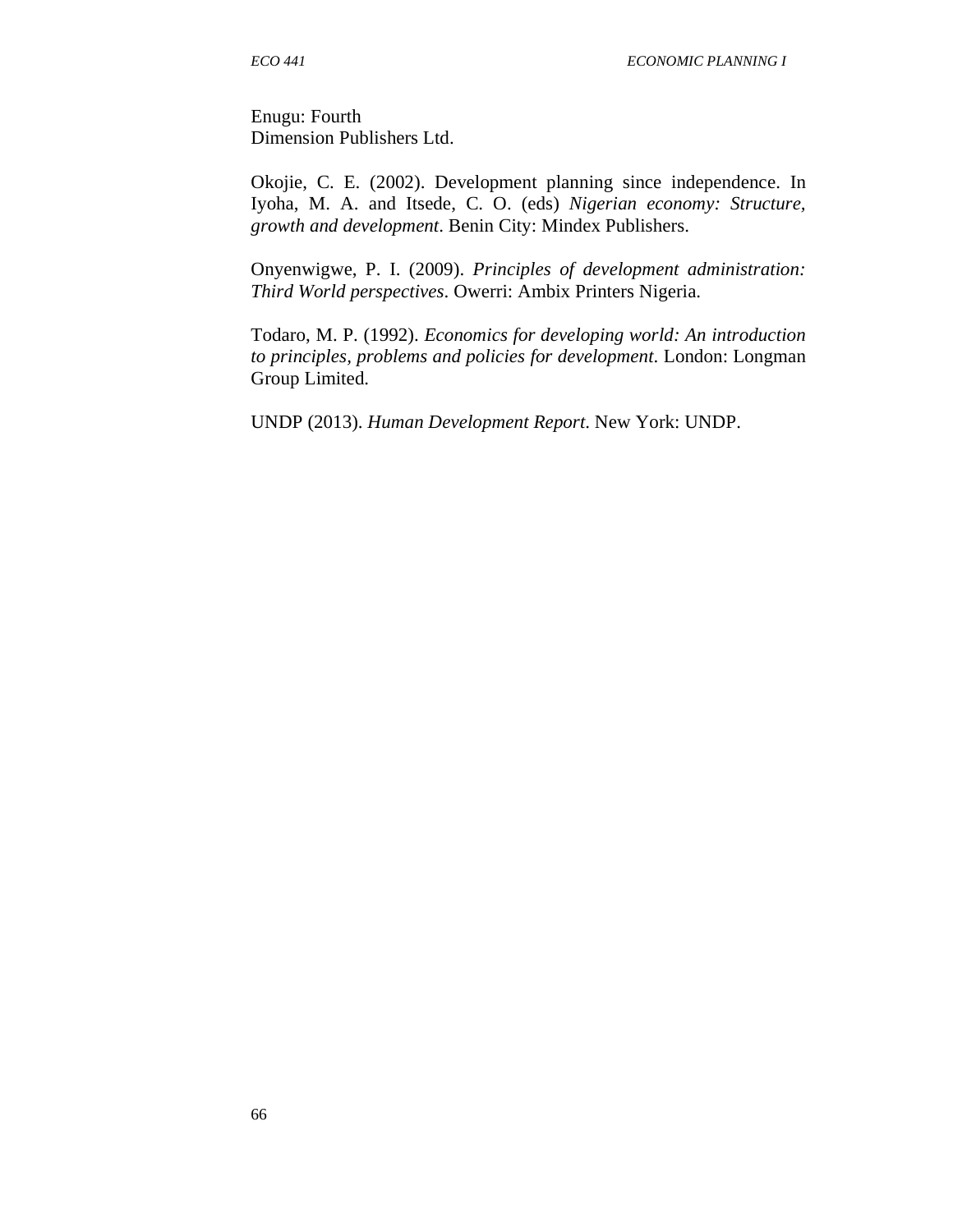## **UNIT III: VISIONS AND POLICY STATEMENTS OF ECONOMIC PLANS IN NIGERIA**

### **CONTENTS**

- 1.0 Introduction
- 2.0 Objectives
- 3.0 Main Content
- 3.1 Overview of Nigeria vision 2010 economic plan.
- 3.2 NEEDS, Vision 2020, and other policy statements
- 3.3 Challenges of economic developments plans in Nigeria
- 4.0 Conclusion
- 5.0 Summary
- 6.0 Tutor-Marked Assignment
- 7.0 References/Further Readings

# **1.0 INTRODUCTION**

The need to have a long term development plan was informed by the success stories of

long term planning from the fast and miracle developed countries of the world most especially the east Asian Tigers of South Korea, Malaysia, Hong Kong, Singapore and Taiwan. Their own successful implementation of their long term economic and social goals have become what other less developed countries of which Nigeria is one now copy. We shall therefore discuss the various vision statement, like vision 2010, Vision

2020, seven point agenda, Transformation agenda and the latest change agenda. An in- depth explanation of the above topics shall be provided. It is advisable that you critically concentrate as we move along with explanations that will be given.

## **2.0 OBJECTIVES**

At the end of this unit, you should be able to:

 $\Box$  Show the overview of Nigeria vision 2010 economic plan.

 $\Box$  Discuss the NEEDS, Vision 2020, and other policy statements

 $\Box$  Understand the challenges of economic developments plans in Nigeria

# **3.0 MAIN CONTENTS**

# **3.1 OVERVIEW OF NIGERIA VISION 2010 ECONOMIC PLAN**

Vision 2010 was a projected economic plan for Nigeria to improve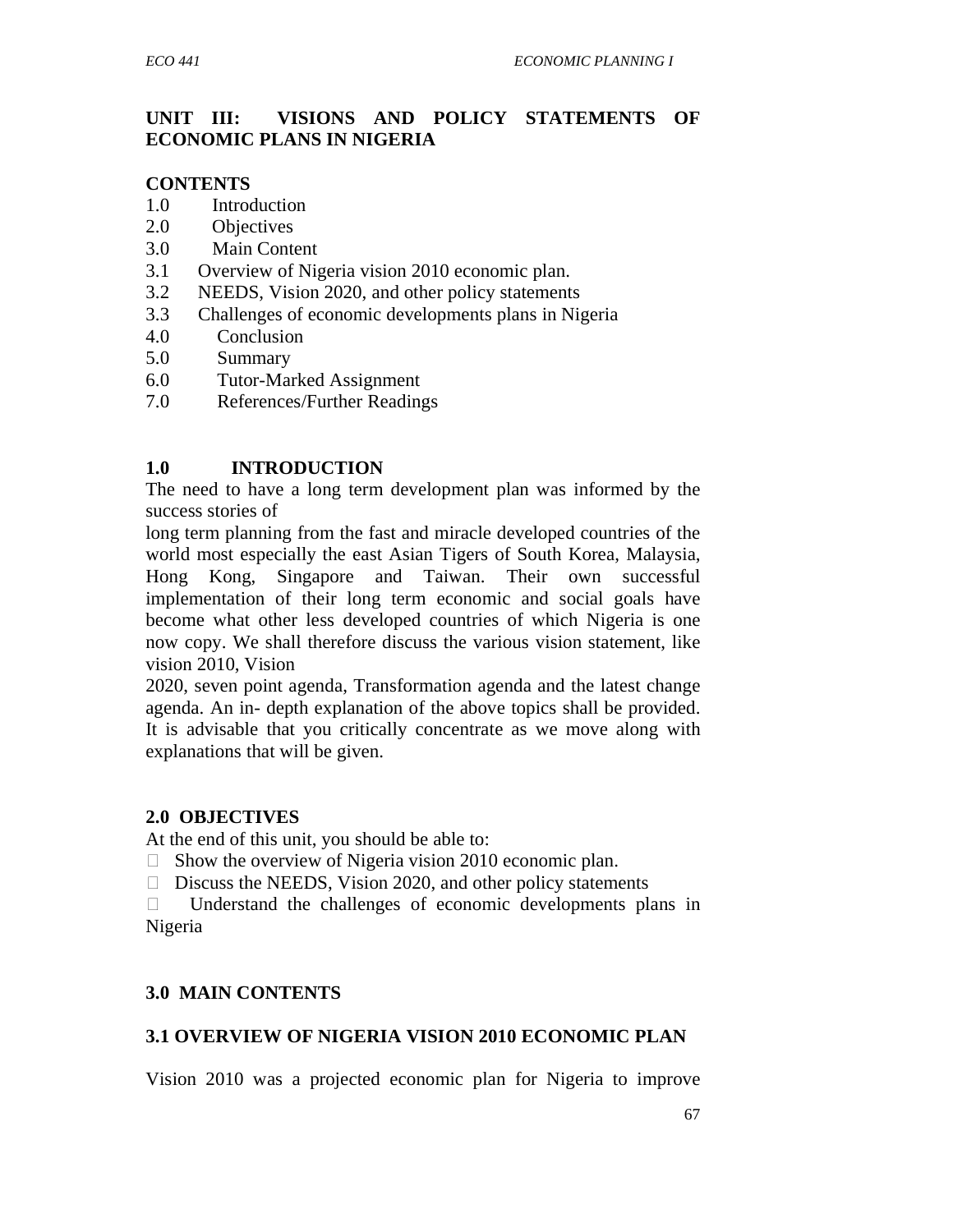economically. Nigeria is a less-developed country, whose politics have been shaped by chronic military dictatorships, dependence on oil, ethnic and social cleavages, and a population too large to feed. In the creation of Vision 2010, 248 members developed plans that would hopefully guide the country out of poverty and other national crises. Sub-committees worked on solving key issues needed to be resolved.

The main objectives expressed in Vision 2010 are increased political stability, economic prosperity and social harmony. However, the Vision includes several more specific

environmental/climate related objectives. One of such goal is to increase the national

forest reserves (from 10% in 2003) to 25% by 2010. Other objectives also include

obtaining full compliance with existing regulations, decreasing the emission of dangerous gases into the atmosphere to zero and eliminating gas flaring by 2008. Other areas of concern includes the following:

Politics - Stable democracy with a federal system, rule of law, political accountability. Economy - Decrease on oil dependence (now over 90% of country's export earnings) and increase in GDP.

Education - Better educated population (as at then, only 50% of children between 5 and

24 enrolled in primary, secondary, and higher education).

Urbanization - Nigeria has a high urban increase rate (5-7%) and growth needs to be managed. Rural development should be stressed.

Unemployment - very high in Nigeria; even bankers and doctors had become unemployed.

Infrastructure (internal framework) - poor electricity, telecommunications, fresh water supply, poor road networks, lack of affordable housing.

Corruption - a history of military leaders have resulted in corruption for personal gain at the expense of the people.

Women inferiority - women generally have greater health problems and less education

facilities than men. The literacy rate of adult women is significantly low. In order to meet up with the above challenges through the vision, the following solutions were recommended as ways out.

1. Institute and maintain democratic elections in the Fourth Republic. Nigeria has a history of military dictatorships and coup d'états which short-lived the republics.

2. Increase in private sector to enhance competition.

3. Money created should allow for infrastructure to be rebuilt.

4. Increased female access to education and job opportunity should raise literacy and equal gender rights.

5. Devote over one-quarter of the government's budget to education.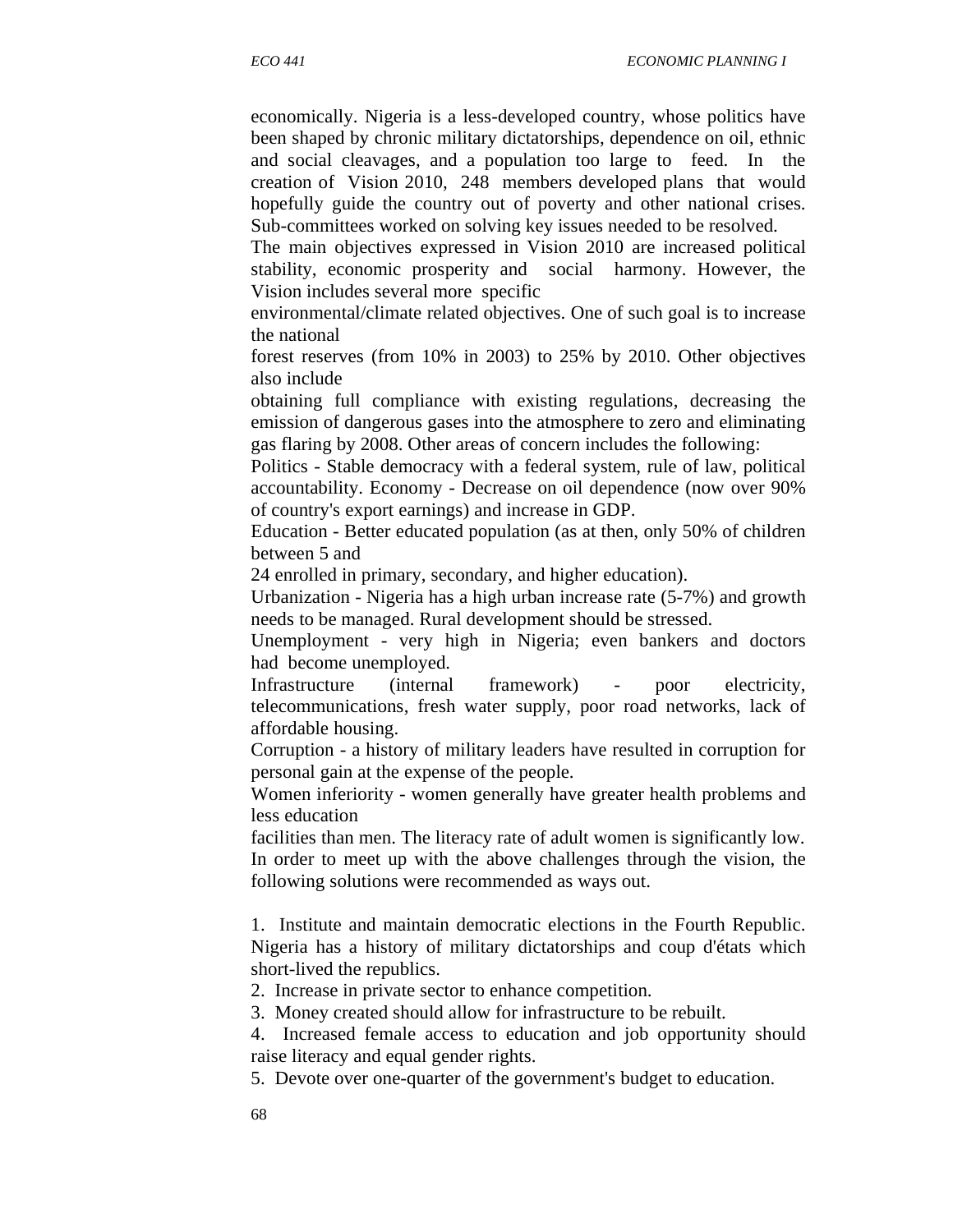If better education is promoted, work force can provide for more labor. Criminal activity and violence have resulted from a lack of youth education. New scientific and medicinal advancements can be made with better education systems

After the blueprints were drawn, implementing these strategies can be difficult. Following Abacha's death in 1998, Abdusalami Abubakar took control as Head of State. General Abubakar endorsed Vision 2010, as he had worked in the formation of the plan. Since 1946, economic plans were introduced but not very successful. There was a lack of discipline in Nigeria to carry out the needs of these plans, so they did poorly. If Vision

2010 hopes to be successful, it will require the nation as a whole to cooperate and take the initiative to look past each other's ethnic differences. Invariably, the vision was not achieved and the policy failed as usual due to poor implementation, corruption and bureaucracy.

## **SELF ASSESSMENT EXERCISE**

Vision 2010 policy fails because of poor implementation, corruption and bureaucracy;

Discuss

# **3.2 NEEDS, VISION 2020, AND OTHER POLICY STATEMENTS**

From our earlier discussions, we know that successive governments have attempted one form of economic policy or the other. We shall again look at some of it as discussed below. You are admonished to concentrate on the explanation given below.

National Economic Empowerment and Development Strategy.(NEEDS) (2003-2007): When the Obasanjo's government was re-elected in 2003, it realized the necessity for a comprehensive socio-political and economic reform of the country since the previous plans did not put the Nigerian economy on sound footings. It was in this context that the

National Economic Empowerment and Development Strategy (NEEDS) that appeared to be a road map to address the development challenges in Nigeria was launched. The basic thrust of NEEDS focused on: empowerment, wealth creation, employment generation and poverty reduction as well as value re-orientation. The document was also to cover states and Local governments. At States level, it was called (SEEDS) State Economic Empowerment and Development Strategy, while at the Local government level it is called (LEEDS) Local Economic Empowerment and Development Strategy. It is worrisome that the government has not realized most of the professed objectives of NEEDS. Within the period of NEEDS 2003-2007, Nigeria's annual budget crossed the threshold of billions into trillions of naira, but the per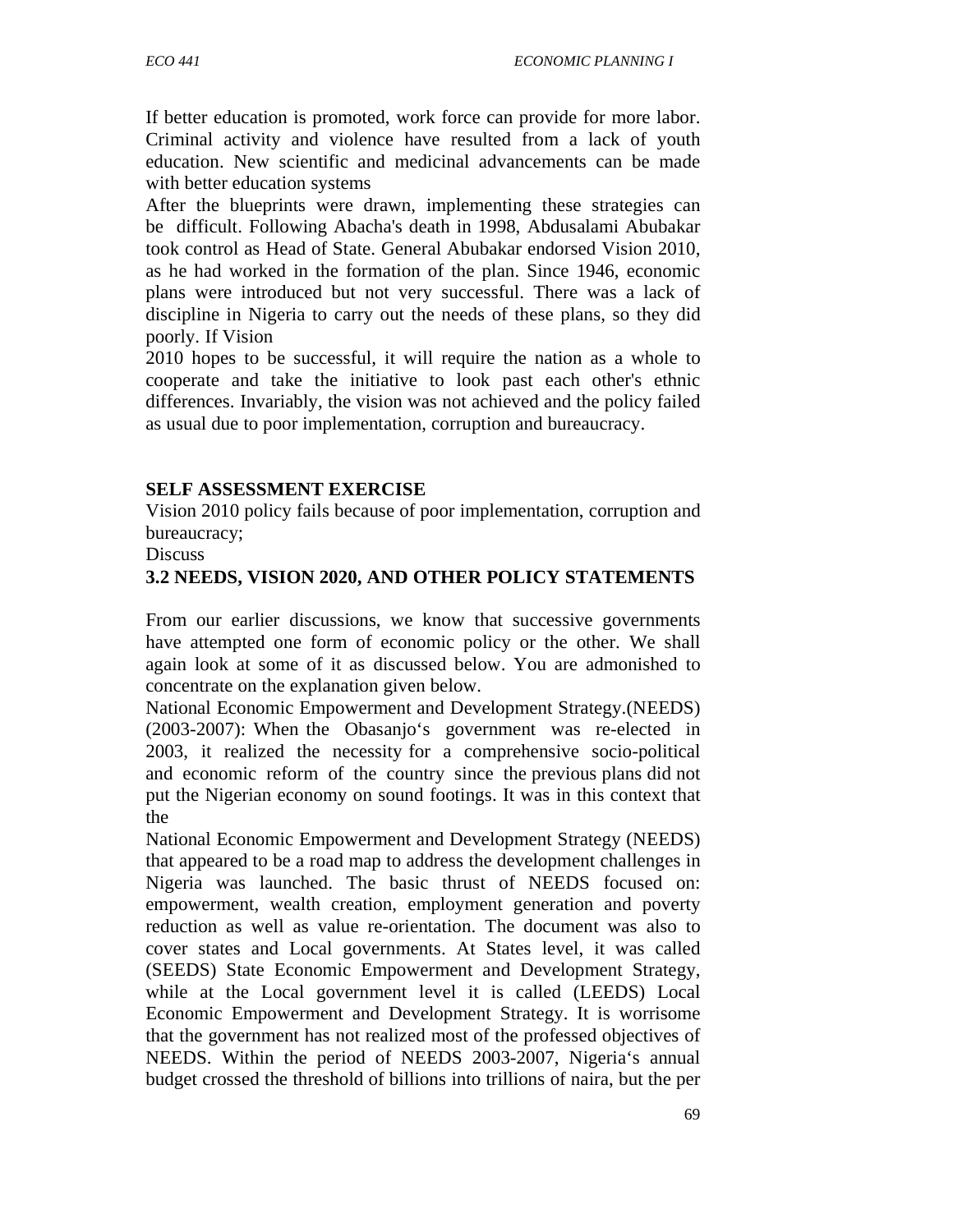capita income of Nigeria fell into the one dollar per head level of the poorest countries. Education, which is expected to empower citizens, witnessed increase in the number of educational institutions from primary to tertiary institutions. The universities increased from about forty in 1999 and mainly belonging to federal and state governments to about eighty nine in April 2007, with greater private sector participation. It is regrettable that despite the increase in the number of educational institutions, the cost of education is very exorbitant. For example an average private university charges fees as high as N600,000 per session. This has led to the reduction of number of citizens that can have access to higher education. Therefore, empowerment of such citizens is grievously hampered. NEEDS had planned to create about seven million jobs by 2007, but the reality is that most policies adopted by the government to realize this objective were inimical to employment generation. In her efforts to reform government institutions, many employees have actually lost their jobs. The Central Bank of Nigeria alone severed 804 employees through mandatory retirement in 2005 (CBN, 2005). In the area of infrastructural development, NEEDS also failed to achieve the expected objectives. Electricity, which coincidently was a major policy choice area of the government, rather than show improvement, seemed to have declined tremendously (Ikeanyibe, 2009). The poor supply of electricity in the country reached a dangerous proportion by 2007 and still persist in 2016. Adegboyega (2006), observed that

―we have to look beyond Obasanjo's reform package if we must get out of the power quagmire‖. As a medium term plan, most of the objectives of NEEDS should have been achieved before the expiration of Obasanjo's administration in May 2007. The truth is that NEEDS as a economic development planning policy did not achieve the expected results like previous development plans in Nigeria. The four main objectives viz: employment generation, poverty reduction, wealth creation and value re-orientation remained only on paper.

President Olusegun Obasanjo also added Vision 20:2020 to one of its endless search for appropriate development strategy for Nigeria. The objective of the Vision 20:2020 is to make Nigeria one of the first leading 20 economies in the world by the year 2020. As observed by Eneh (2011), to actualize this lofty dream, Nigeria's GDP per capita would have to grow at an incalculable rate (different from the then 0.7%) from US\$ 752 to

\$30,000 at least and the GDP of those countries (over US \$29,000) Nigeria wishes to displace and/or join must stop growing (they grew then at 2%). The rural areas in Nigeria must be transformed from agelong poverty and misery centres to urban status of world standard. Nigeria's education, health, power, agriculture, manufacturing and other sectors must receive such miraculous boosts that in 10years time, the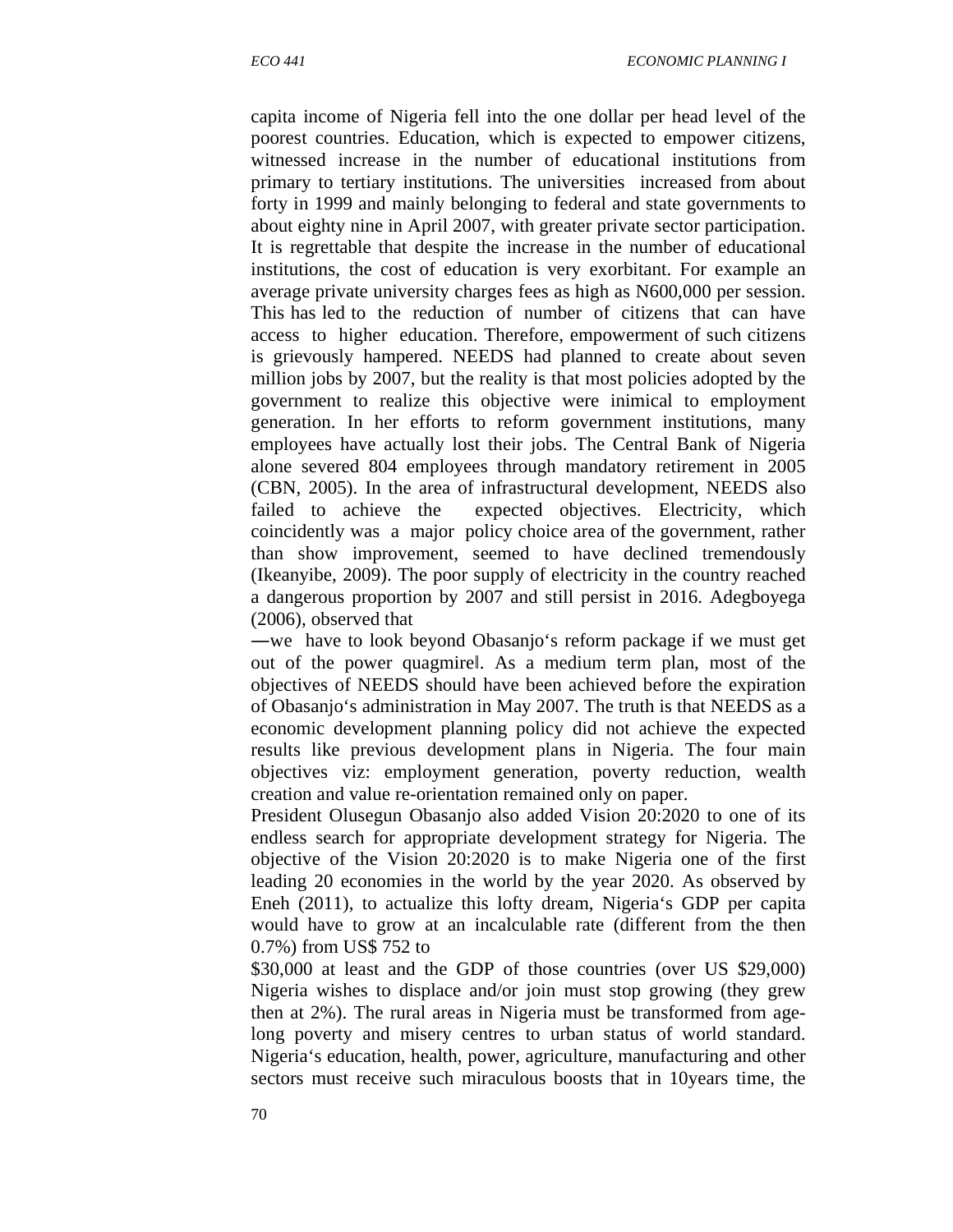country will compare with high income OECD nations in all development respect (Eneh, 2011). Nigeria must move from its 152nd (2014) position in the UNDP human development ranking to the first 20 position in the world. Nigeria's Vision 20:2020 like other development plans and initiative is nothing but a mere vision until it is realized. At present, Nigerians are beset with hunger and starvation, dilapidated road network, poor power supply, underdeveloped rail system and insecurity of lives and property, high unemployment rate, low level of exportation, high inflationary rate and flying exchange rate etc. Is Vision

20:2020 attainable under the present state of affairs? Based on the previous experience of the failures in Nigeria's development plans and initiatives the Vision 20:2020 is bound to fail if not well monitored, articulated and implemented.

There are other economic blue print plans by successive government. Seven point agenda was the policy of President Umar Yar-adua which was a short term plan aimed at turning the economy around for Nigerian citizen. It was aimed at employment generation,

diversification of the economy, solving power problem etc to mention just few, but today

none was ever achieved. President Goodluck Jonathan also introduced Transformation Agenda plan in 2011, aimed at transforming the economy, boosting agricultural production and encouraging the diversification of the economy through agriculture and employment generation through (GIS) graduate internship scheme, Subsidy re- investment empowerment programme (Sure-P) etc. But all did not achieved its planned aim. Today, in 2016, there is a Change Agenda in vogue which is being championed by the government of President Muhammadu Buhari, where possible change is expected in all spheres of Nigeria economy.

## **SELF ASSESSMENT EXERCISE**

Highlight and discuss the meaning of NEEDS policy at federal, state and local

government.

# **3.3 CHALLENGES OF ECONOMIC DEVELOPMENTS PLANS IN NIGERIA**

We have seen the series of economic development plans and policy visions introduced by

successive Nigerian governments since independence, the country has failed to produce much needed sustainable development. Development plans in Nigeria have failed to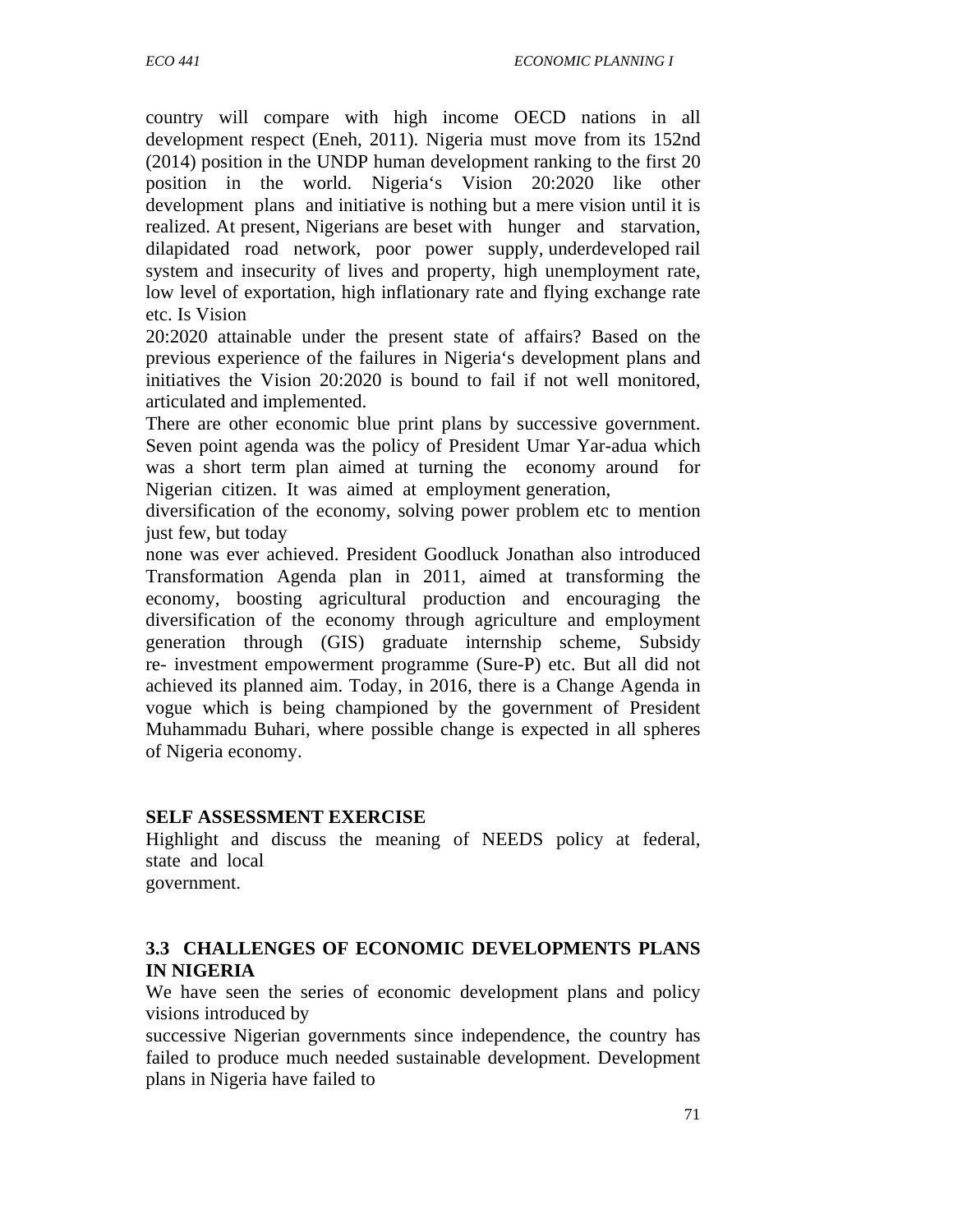achieve their desired objectives due to many challenges that bedeviled the plans. Let us

consider these challenges as follows:

1. Corruption:

Corruption in Nigerian political system has hampered development plans and programmes. Corruption has been a pervasive social phenomenon. The disheartening

thing about the whole scenario is that the purported development plans are to a large extent corruption avenues to some greedy Nigerian leaders. Illicit misappropriation of privileges and opportunities in public and private sectors for personal aggrandizement particularly those in positions of authority in Nigeria (Ologbenla, 2007).

The involvement of our political leaders in massive corruption both in military and civilian governments has been a stumbling block to national development plans. Onah

(2006) observes that all development visions and programmes fail in Nigeria because of

poor handling by corrupt and poor/hungry politicians and bureaucrats.

## 2. Lack of Plan Discipline:

The failure of Nigerian political leaders and bureaucrats to abide by the plan objectives has frustrated development plans in Nigeria. Many previous plans in Nigeria were distorted during the implementation stages which eventually killed the overall objectives of the plans. Indiscipline in the process implementation of development plans has resulted in many abandoned projects in all parts of the country. Many projects like Ajaokuta Steel Complex which could have hasten Nigeria's industrialization are not yet completed after over two decades of their projected completion dates.

### 3. Lack of Commitment:

Development plans are often prepared without consulting the people, hence public apathy towards its implementation. Since the plan is meant for the people, but they are not even aware of its existence or objectives, they do not feel duty bound to contribute to its success. This has made many development plans to fail in Nigeria. It was an attempt to address this problem that made the defunct Vision 2010 Committee to embark on series of publicity programmes, like seminars, conferences and public enlightenment campaigns (Obi, 2006).

### 4. Absence of Relevant Data:

Development planning depends basically on availability of data. This is due to inadequacies of National Bureau of Statistics, the unwillingness of Nigerians to reveal information and outright manipulation of data for pecuniary or other gains. A striking example of the problem in Nigeria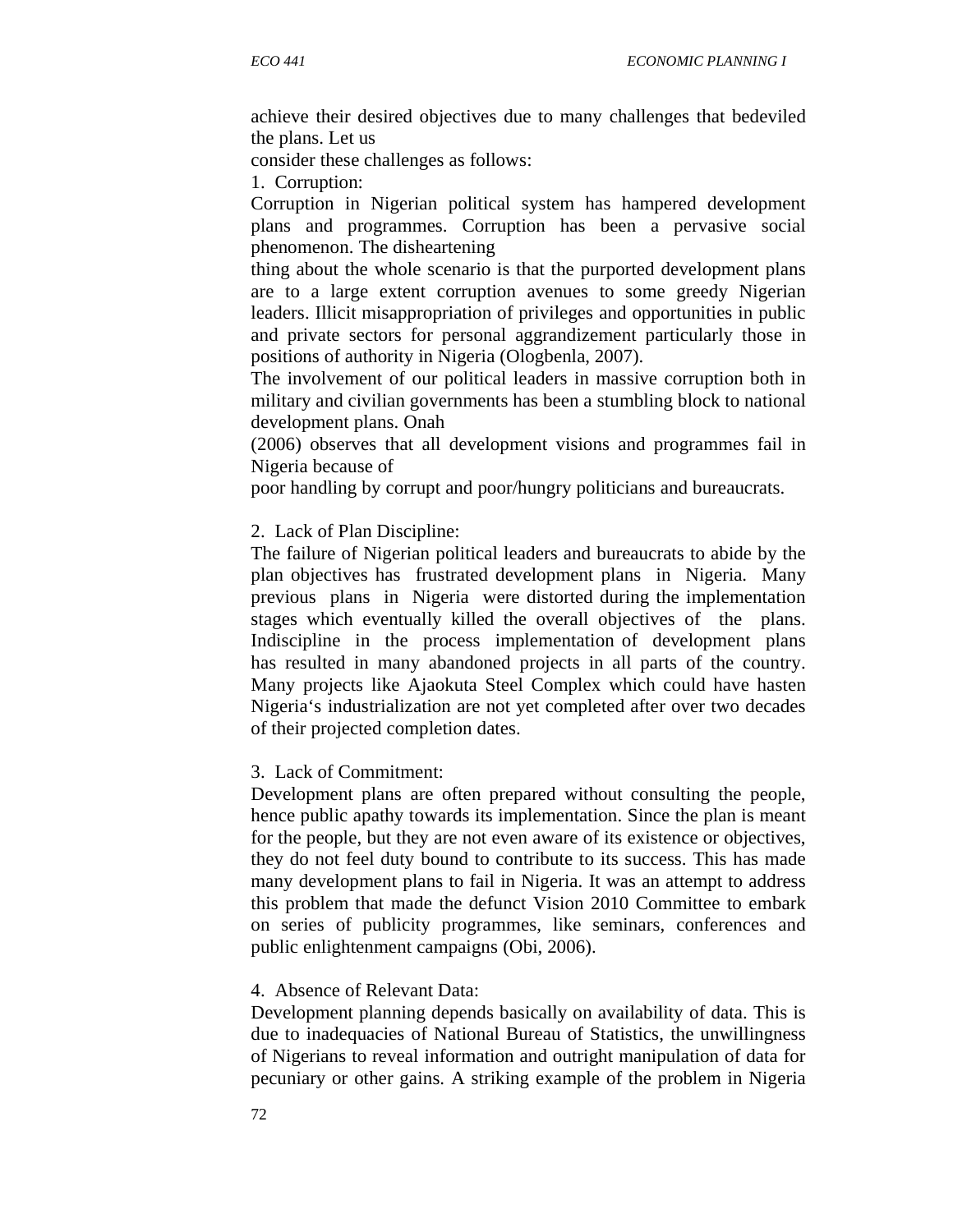is that until today, nobody is sure about the exact population of Nigeria. A country that does not know its population would definitely not be in a position to determine the other vital statistics necessary for planning, via life, birth rate, death rate, number of those of school age and demographic changes in the population which are essential for planning. The absence of reliable background data has made the use of social indicators difficult and inadequate for plan preparation, implementation and monitoring of national development.

## 5. Over-Ambitious Development Plans:

National Development Plans are over ambitious, trying to achieve many objectives at the same time without considering the conflicting and competing priorities. Again, they are often grandiose in design but vague on specific policies needed to achieve stated objectives (Onah, 2010). In most cases, policy objectives are contradictory.

6. Lack of Continuity of Government Programmes and policies:

Lack of continuity of government programmes has retarded development plans in Nigeria. Most of the development programmes are usually abandoned once the government that introduced them is out of power. Government officials do not feel committed to the national plans of their predecessors and subsequently seek to change then by introducing major projects not incorporated in the original plan. (Oladapo, 2004). This is the reason for uncompleted projects in different parts of the country today. The situation is worsened because of political instability to which the country has been subjected since independence. Arguably, the frequent and unpredictable changes in the government especially during the military regimes, created room for uncertainty and for the retardation of development process articulated in various plans.

7. Public Service Inefficiency:

Public service is an institution that is responsible for execution of development plans. It is worrisome that Nigerian public service is beset with many problems which militate

against its efforts in the implementation of development plans. Some of these problems are: corruption, inadequate working materials, poor communication system, bureaucracy

and political instability. It is imperative to address these problems to enhance the capacity of Nigerian public service to serve as appropriate organ for implementing economic

development plans in Nigeria.

8. Poor Public and Private Sector Partnership:

There is poor collaboration between the public and private sectors in development planning process in Nigeria. In fact, development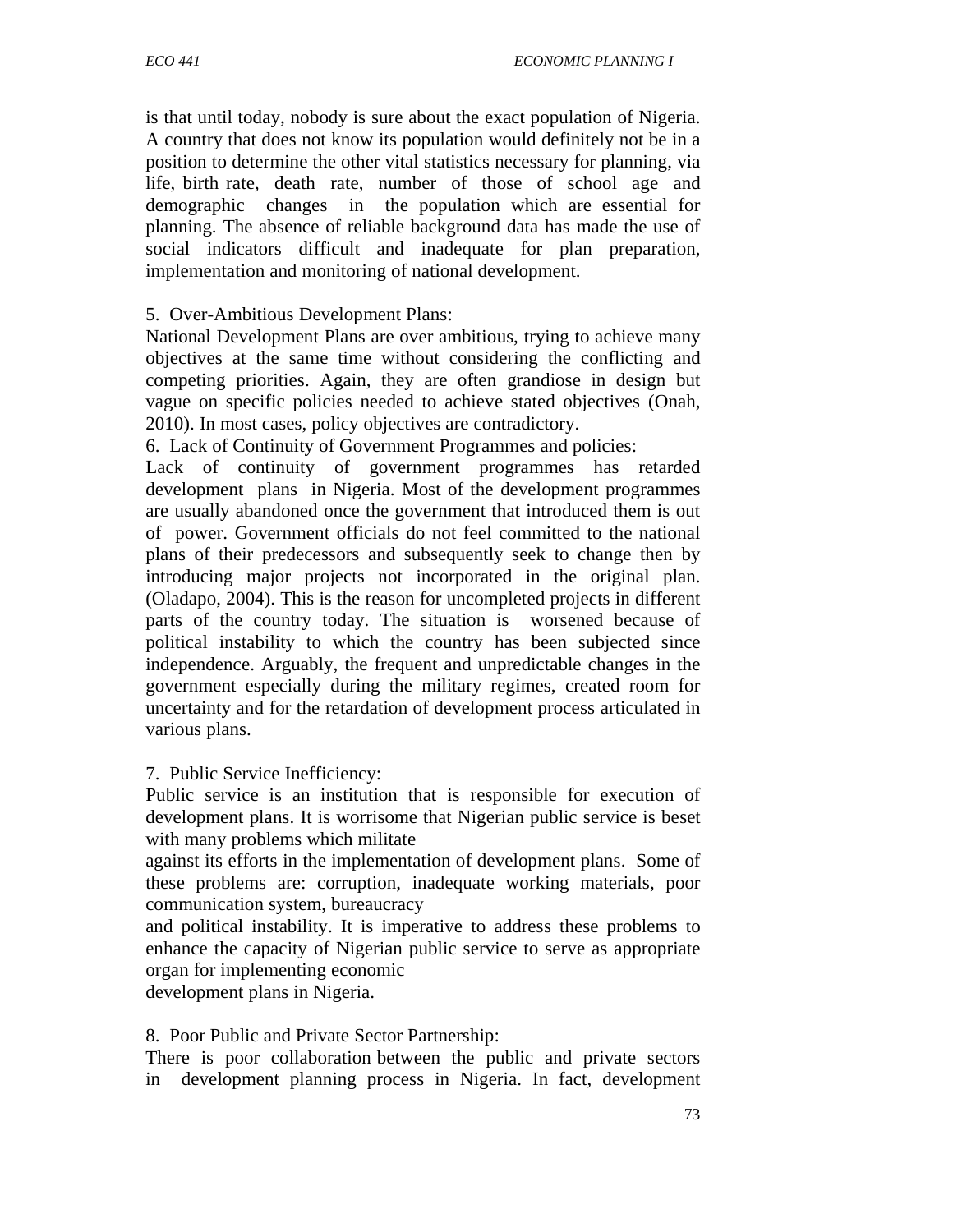planning has largely followed bureaucratic process with little private sector participation so much so that such efforts can be appropriately described as lacking in synergy between public and private sectors.

## **SELF ASSESSMENT EXERCISE**

Highlight and explain the challenges of economic developments plans in nigeria

## **4.0 CONCLUSION**

From our discussion so far on visions and policy statements of economic plans in

Nigeria, we can deduce the following facts:

That Nigeria must move from its 152nd (2014) position in the UNDP human development ranking to the first 20 position in the world. Nigeria's Vision 20:2020 like other development plans and initiative is nothing but a mere vision until it is realized. At present, Nigerians are beset with hunger and starvation, dilapidated road network, poor power supply, underdeveloped rail system and insecurity of lives and property, high unemployment rate, low level of exportation, high inflationary rate and flying exchange rate etc.

# **5.0 SUMMARY**

In this unit, we have attempted to show the overview of Nigeria's vision 2010 economic

plan, we have discussed the NEEDS, Vision 2020, and other policy statements, we also examined the challenges of economic developments plans in Nigeria. The question is,

can Vision 20:2020 be attained under the present state of affairs? Based on the previous

experience of the failures in Nigeria's development plans and initiatives, the Vision

20:2020 is bound to fail if not well monitored, articulated and implemented like the previous plans. You are therefore encouraged to be anxious of reading more about the next topic which will be duly served in the next unit.

## **6.0 TUTOR-MARKED ASSIGNMENT**

List and explain the various vision statements and policy that you know in Nigeria.

## **7.0 REFERENCES/FURTHER READING**

Adedeji, A. (1989). *Towards a dynamic African economy: Selected speeches and lectures*. Great Britain: Frank Cass and Company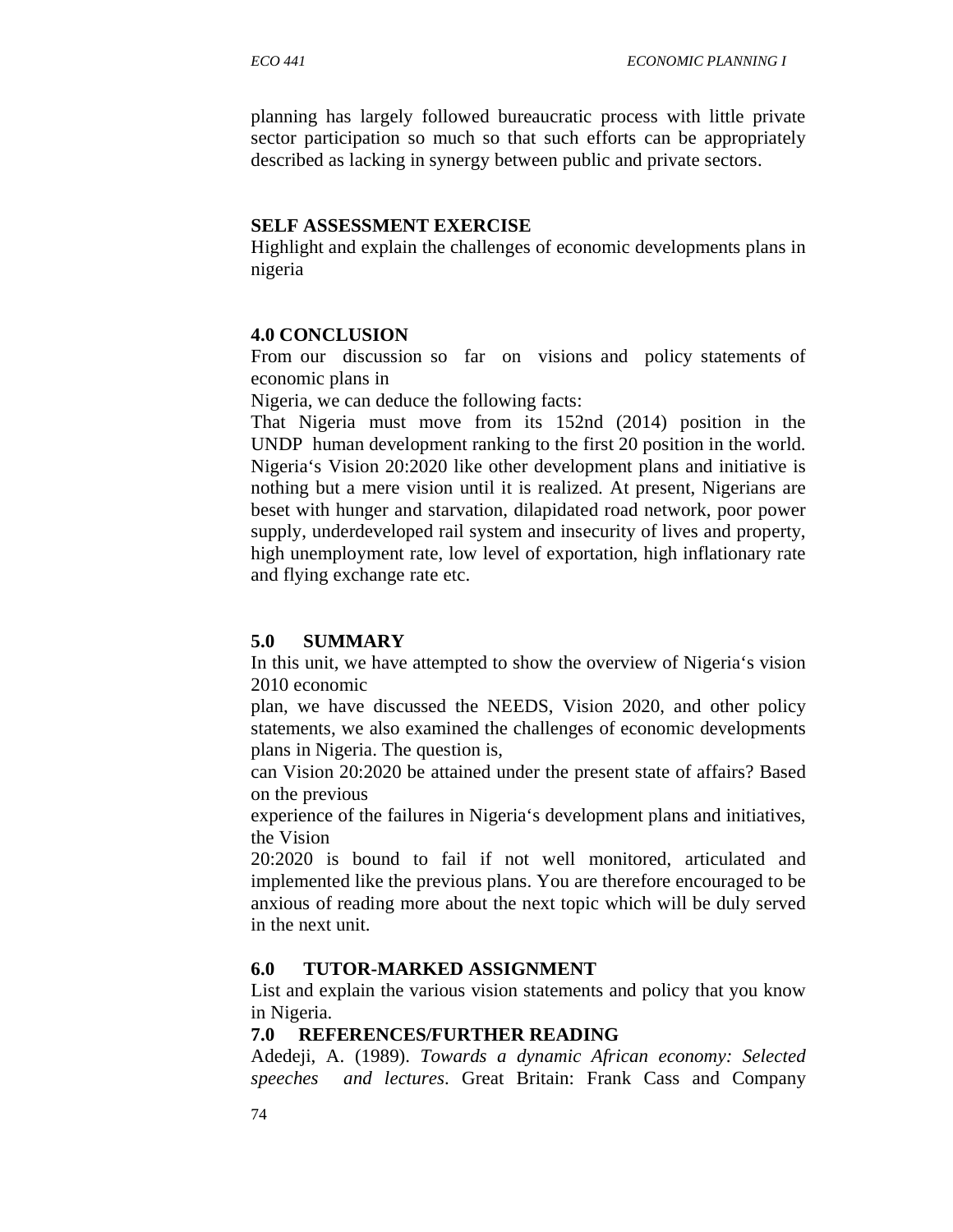Limited.

Ayo, E. J. (1988). *Development planning in Nigeria*. Ibadan: University Press.

Central Bank of Nigeria (2005). *CBN briefs* (2004 - 2005 ed.). Abuja: Research and Statistics Department of Central Bank of Nigeria.

Cole, G. A. (1993). *Management: Theory and practice* (4th ed.). London: DP Publications.

Eneh, C. O. (2011). Nigeria's vision 20:2020 - issues, challenges and implication for development management. *Asian Journal of Rural Development, 1*(1), 1-6.

Ejimudo, V. B. O. (2013). The problematic development planning in Nigeria: Critical discourse journal of developing country studies, 3-4. *International Journal of Economic Development Research and Investment*, 5(2).

Iheanacho, E. N. (2012). Bureaucracy and development in Nigeria. In Obi E.A., Obikeze, S.O. Onyekwelu, R.U. (eds) *Introduction to public administration*. Onitsha: Bookpoint Educational Ltd.

Ikeanyibe, O. M. (2009). Development planning in Nigeria: Reflections on the National Economic Empowerment and Development Strategy (NEEDS) 2003. 2007. *Journal of Social Sciences, 20*(3).

Jaja, S. (2000). History of budgeting and planning in Nigeria: Lessons for the fourth Republic. In Akpuru-Aja, A. and Emeribe, E (eds) *Policy and contending issues in Migeria Mational Development Strategy*. Enugu: John Jacobs Publishers.

Nnadozie, U. (2004). The State Civil Service and Underdevelopment in Nigeria: An Analysis of Public Policy Making Process in a Neocolonial Society. Enugu: Johnkens J and Willy Publishing Co. Nig. Ltd.

Obi, E. A. (2006). *Development administration*. Onitsha: Bookpoint Ltd.

Okigbo, P. (1989) National Development Plan in Nigeria 1900-1907. Enugu: Fourth Dimension Publishers Ltd.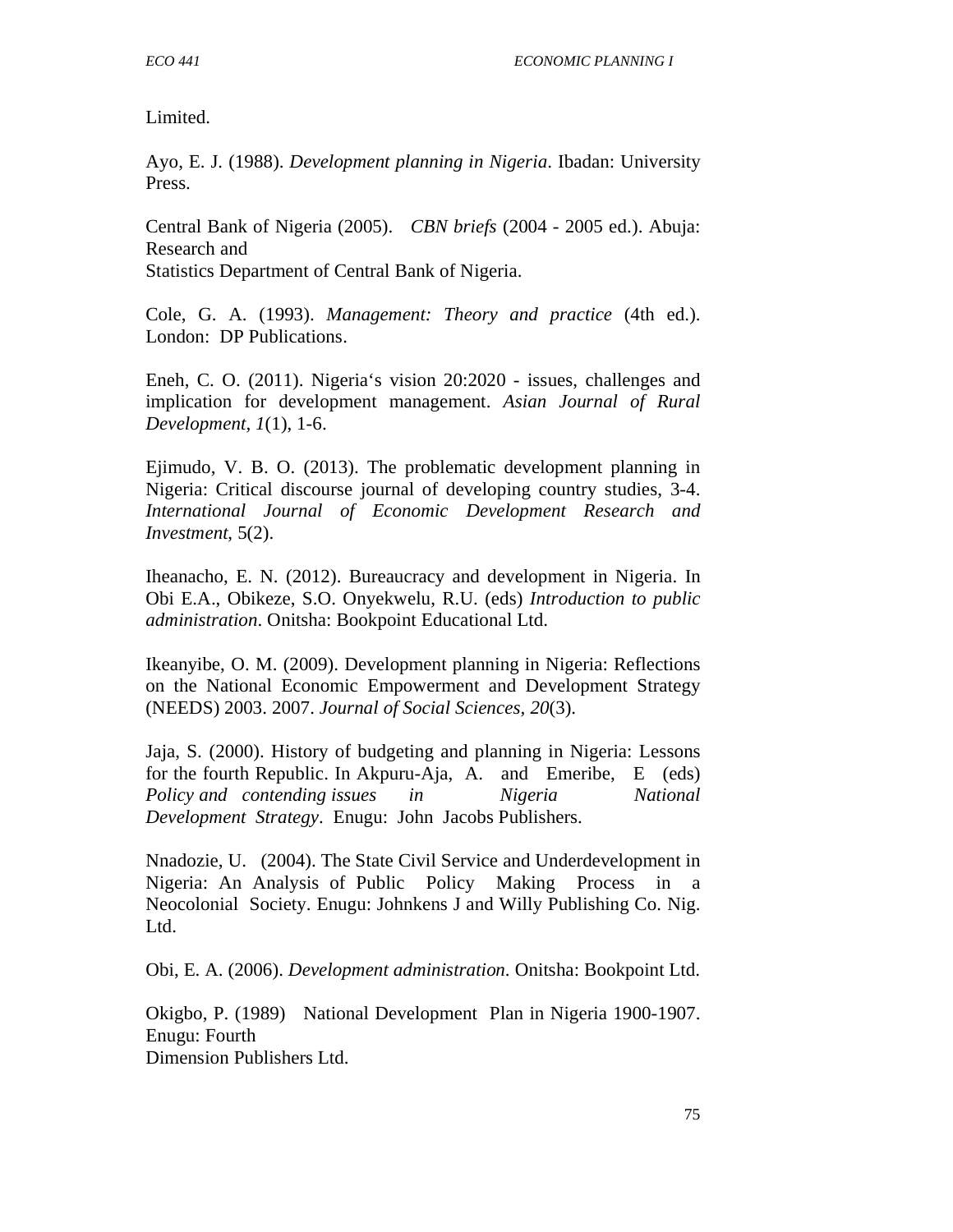Okojie, C. E. (2002). Development planning since independence. In Iyoha, M. A. and Itsede, C. O. (eds) *Nigerian economy: Structure, growth and development*. Benin City: Mindex Publishers.

Onyenwigwe, P. I. (2009). *Principles of development administration: Third World perspectives*. Owerri: Ambix Printers Nigeria.

Todaro, M. P. (1992). *Economics for developing world: An introduction to principles, problems and policies for development*. London: Longman Group Limited.

UNDP (2013). *Human Development Report*. New York: UNDP.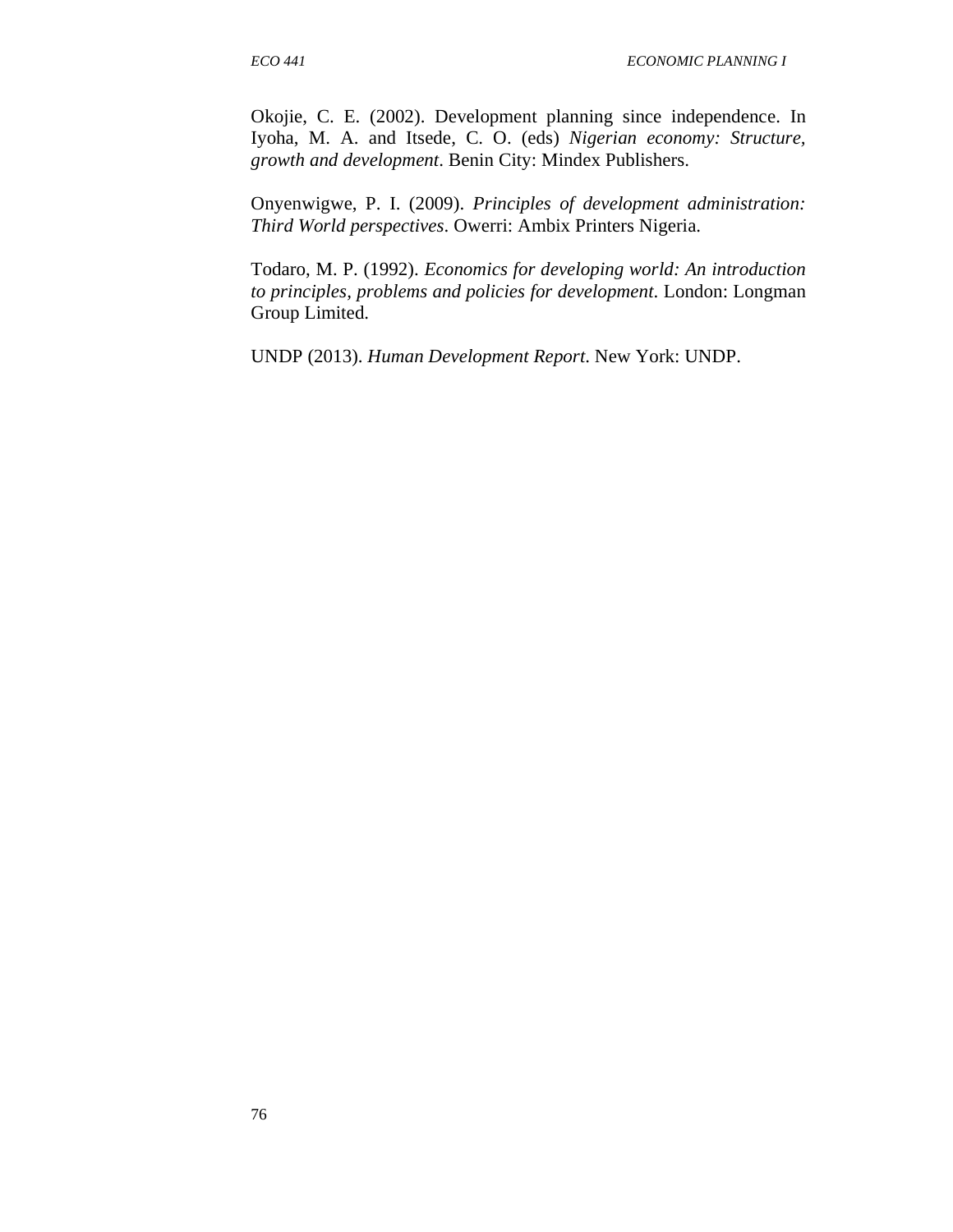# **MODULE 4 PLANNING EXPERIENCES IN OTHER COUNTRIES OF THE WORLD**

Unit 1: Planning experiences of selected developed countries

Unit 2: Planning experience of India and Asian Tigers

Unit 3: Comparisons of economic plans of less developed and developed nations

# **UNIT I: Planning experience of selected developed countries**

# **CONTENTS**

- 1.0 Introduction
- 2.0 Objectives
- 3.0 Main Content
- 3.1 Planning experience of France and the Soviet States
- 3.2 Planning experience of the USA
- 3.3 Planning experience of China.
- 4.0 Conclusion
- 5.0 Summary
- 6.0 Tutor-Marked Assignment
- 7.0 References/Further Readings

# **1.0 INTRODUCTION**

In this module, we shall be looking at Planning experiences of selected developed

countries and the lessons to be learnt from their experience. Planning involves anticipating the future and formulating systematic programs of action to attain desired

goals. Our discussion therefore will be limited to countries like France, Soviet state,

USA, China, India, and the Asian Tigers of Singapore and Malaysia. Therefore our task in this last module would be to look at certain types of planning adopted by these countries. Let us therefore concentrate and move along with the explanations that will be given in this module and subsequent units.

# **2.0 OBJECTIVES**

At the end of this unit, you should be able to:

- $\Box$  Identify Planning experience of France and the Soviet States
- $\Box$  Show Planning experience of the USA
- $\Box$  Explain Planning experience of China.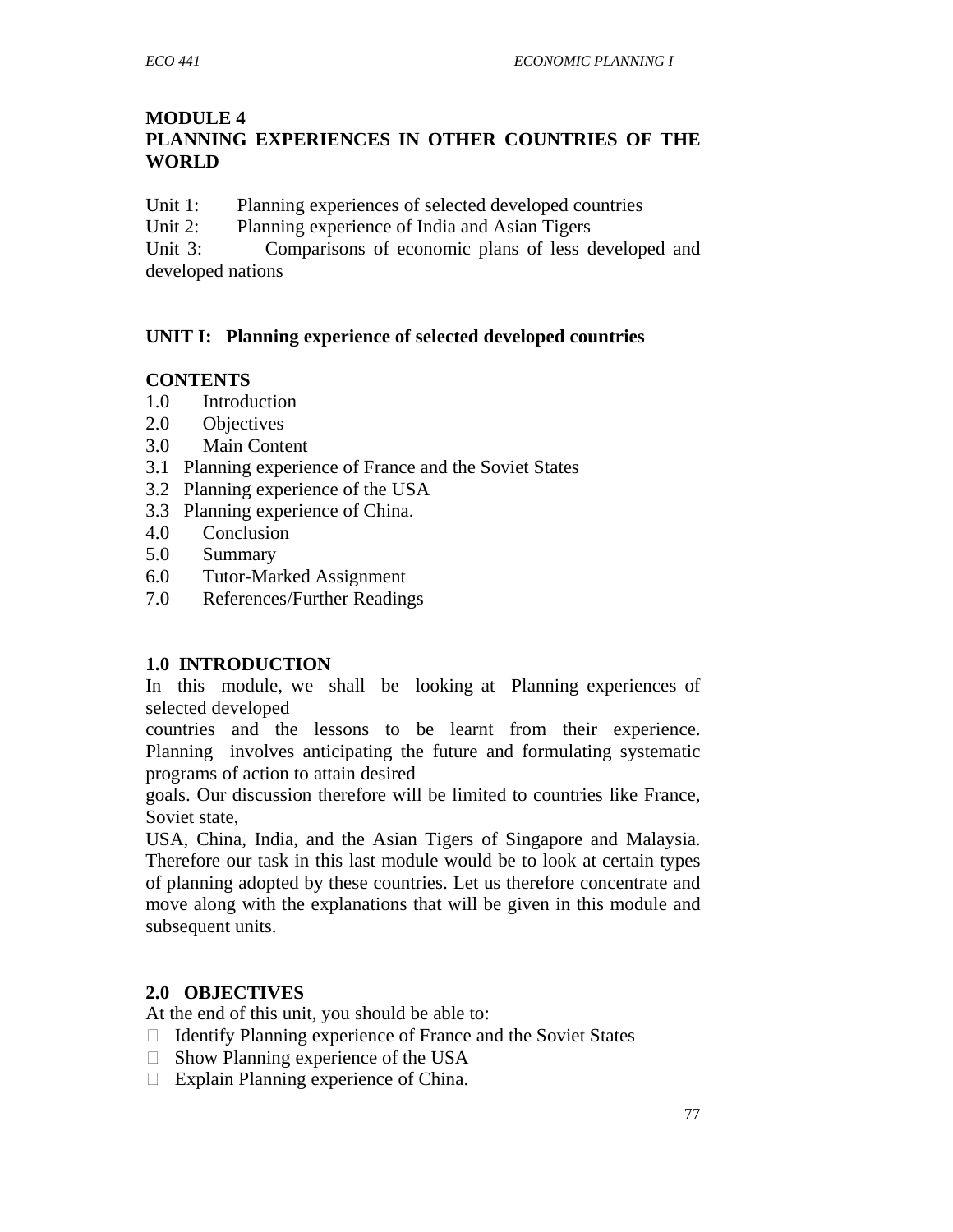### **3.0 MAIN CONTENTS**

### **3.1 Planning experience of France and the Soviet States**

We shall briefly consider the planning experiences in France and the soviet states as

follows:

### **A. France**

France utilized indicative planning and established a number of stateowned **enterprises**

in strategic sectors of the economy. The concept behind indicative planning is the early

identification of oversupply, bottlenecks and shortages so that state investment behavior can be modified in a timely fashion to reduce the incidence of market disequilibrium, with the goal of sustaining stable economic development and growth. Under this system France experienced its "Trente Glorieuses" period of economic prosperity. France also anchored its economic blue print by successive government on economic indicators of growth and development, indices of food security, water supply, adequate housing, efficient education, affordable health care system, employment opportunities and provision of infrastructures through which sustainable economic development can be achieved. However, according to the Economist Intelligence Unit, (2015), the global food security index of France is 83.8%, which placed the country as one of the most secured in terms of food security. France is also among the most developed nations in the world that other less developed countries are now patronising.

#### **B. Soviet Union (Dissolved in 1991) Now Russia.**

The Soviet model of economic planning is an economic system where decisions

regarding production and investment are embodied in a plan formulated by Gosplan (State planning agency) through the process of material balances. Economic information, including consumer demand and enterprise resource requirements, are aggregated and used to balance supply (from available resource inventories) with demand (based on requirements for individual economic units and enterprises) through a system of iterations. The Soviet economy operated in a centralized and hierarchical manner where directives were issued to lower-level organizations. As a result, the Soviet economic model was often referred to as a command economy or an administered economy because plan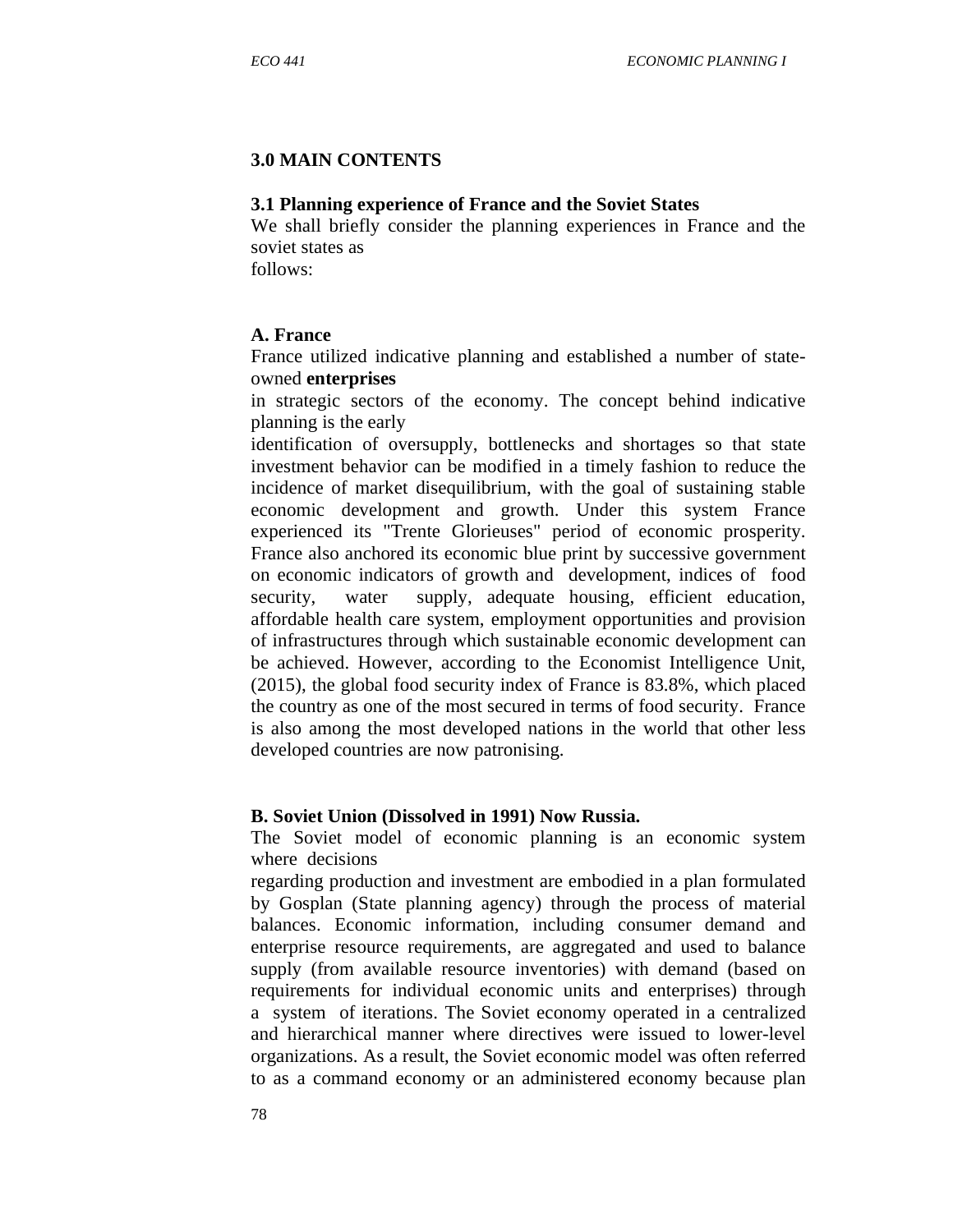directives were enforced through inducements in a vertical powerstructure, where planning played little functional role in the allocation of resources. The Soviet anchored their economic plan on socialist ideology bearing in mind all economic indicators of growth and development, indices of food security, water supply, adequate housing, efficient education, affordable health care system, employment opportunities and provision of infrastructures which were shouldered by the planning authority, that is the government. Although, Soviet Union have broken up but the economic planning system of countries like Russia, Croatia, Slovenia, Serbia, Georgia, Hungary etc, still have major traces of this system and that is why they are referred to as socialist states.

However, according to the Economist Intelligence Unit, (2015), the global food security index of Russia is 63.8%, which placed the country as one of the most secured in terms of food security.

## **SELF ASSESSMENT EXERCISE**

Discuss your understanding of planning as experience by France and the Russia.

## **3.2 Planning experience of the USA**

The United States utilized economic planning during the First World War. The Federal

Government supplemented the price system with centralized resource allocation and created a number of new agencies to direct important economic sectors; notably the Food Administration, Fuel Administration, Railroad Administration and War Industries Board.

During the Second World War, the economy experienced staggering growth under a

similar system of planning. In the postwar period, US governments utilized such

measures as the Economic Stabilization Program to directly intervene in the economy to control prices, wages, etc. in different economic sectors.

From the start of the Cold War and up until the present day, the United States Federal

Government directs a significant amount of investment and funding into research and development (R&D), often initially through the Department of Defense. The government performs 50% of all R&D in the United States, with a dynamic state-directed public- sector developing most of the technology that later becomes the basis of the private sector economy. As a result, Noam Chomsky has referred to the United States economic model as a form of State capitalism. Examples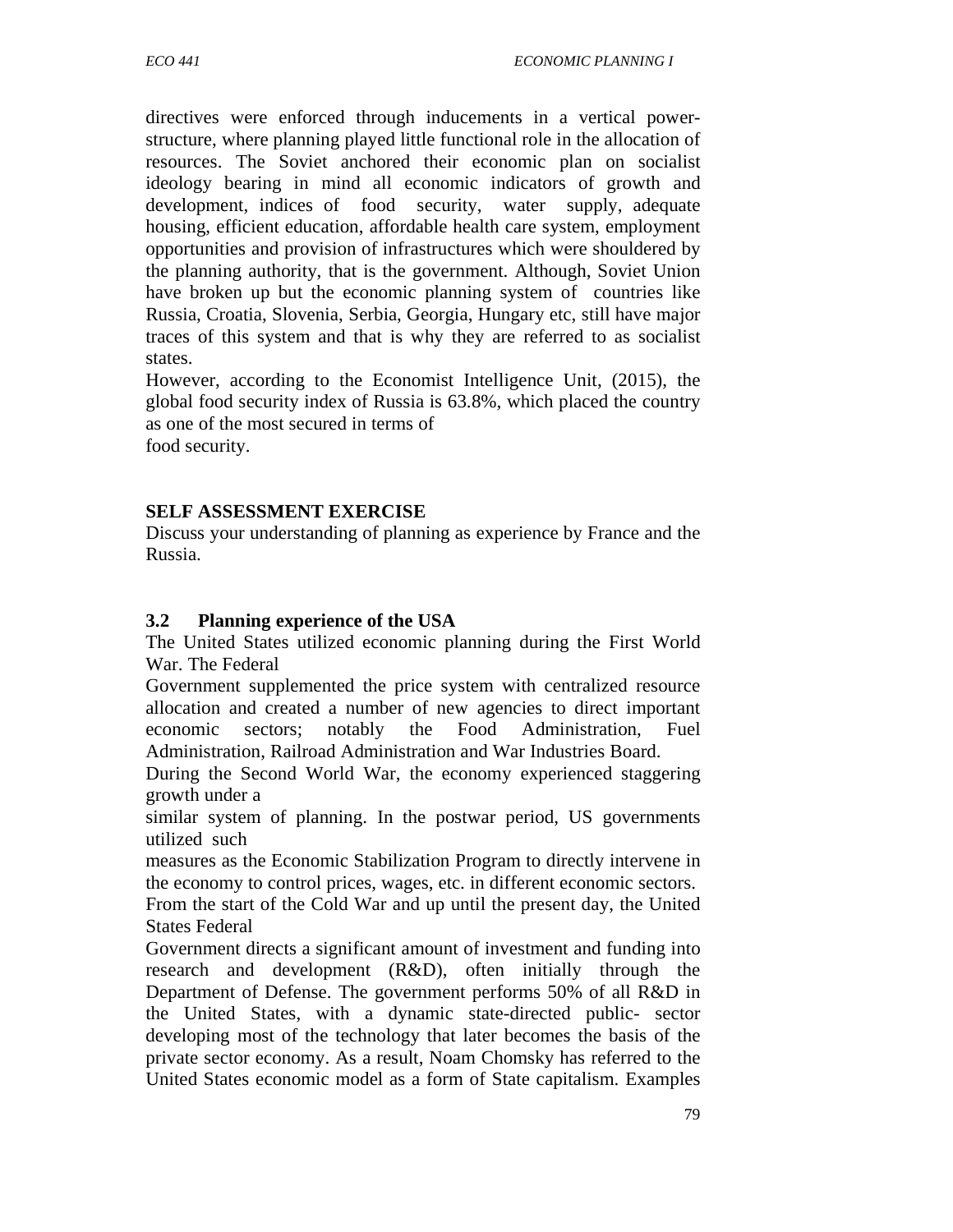include laser technology, the internet, nanotechnology, telecommunications and computers, with most basic research and downstream commercialization financed by the public sector. This includes research in other fields including healthcare and energy, with 75% of most innovative drugs financed through the National Institutes of Health. The economic plan of US was also anchored on economic indicators of growth and development indices of food security, water supply, adequate housing, efficient education, affordable health care system, employment opportunities and provision of infrastructures through which sustainable economic development can be achieved. The US economy has been the cynosure of all eyes thereby attracting migrants from all parts of the world. However, according to the Economist Intelligence Unit, (2015), the global food security index of USA is 89.0%, which placed the country as one of the most secured in terms of food security.

#### **SELF ASSESSMENT EXERCISE**

Discuss your understanding of planning as experience by the USA.

### **3.3 Planning experience of China**

In China planning experience took so many dimensions most especially coming from the

angle of the communist cum socialist ideology and economic system canvassed for by the then Soviet Union of which China was an ally. China witnessed a gradual economic development transformation with emphasis on indicative and perspective planning strategy using available manpower resources and investment on ICT information and communication technology. Today, China can be seen as a market based economy with socialistic ideology and a competitive economy which other developed economies are afraid of. In 1953, China launched its first five-year plan, modeled on the Soviet materials balance planning system. China adopted the -Big Pushl strategy. Investment spending was promoted greatly while consumption was restricted. Large industrial projects were favored despite China's large number of workers and shortage of capital goods. Between 1952 and 1978, the share of Chinese GDP accounted for by industry rose from 18% to 44%. In the planning system, prices were artificially set by the government i.e, prices did not reflect demand and supply. Prices were artificially high for industrial goods and artificially low for agricultural goods, wages were also set by the government and they were low and were rarely changed. This continued until 1993 after the cold war and the fall of Soviet Union, when central planning was phased out and decision making decentralized thereby opening up China's economy to the global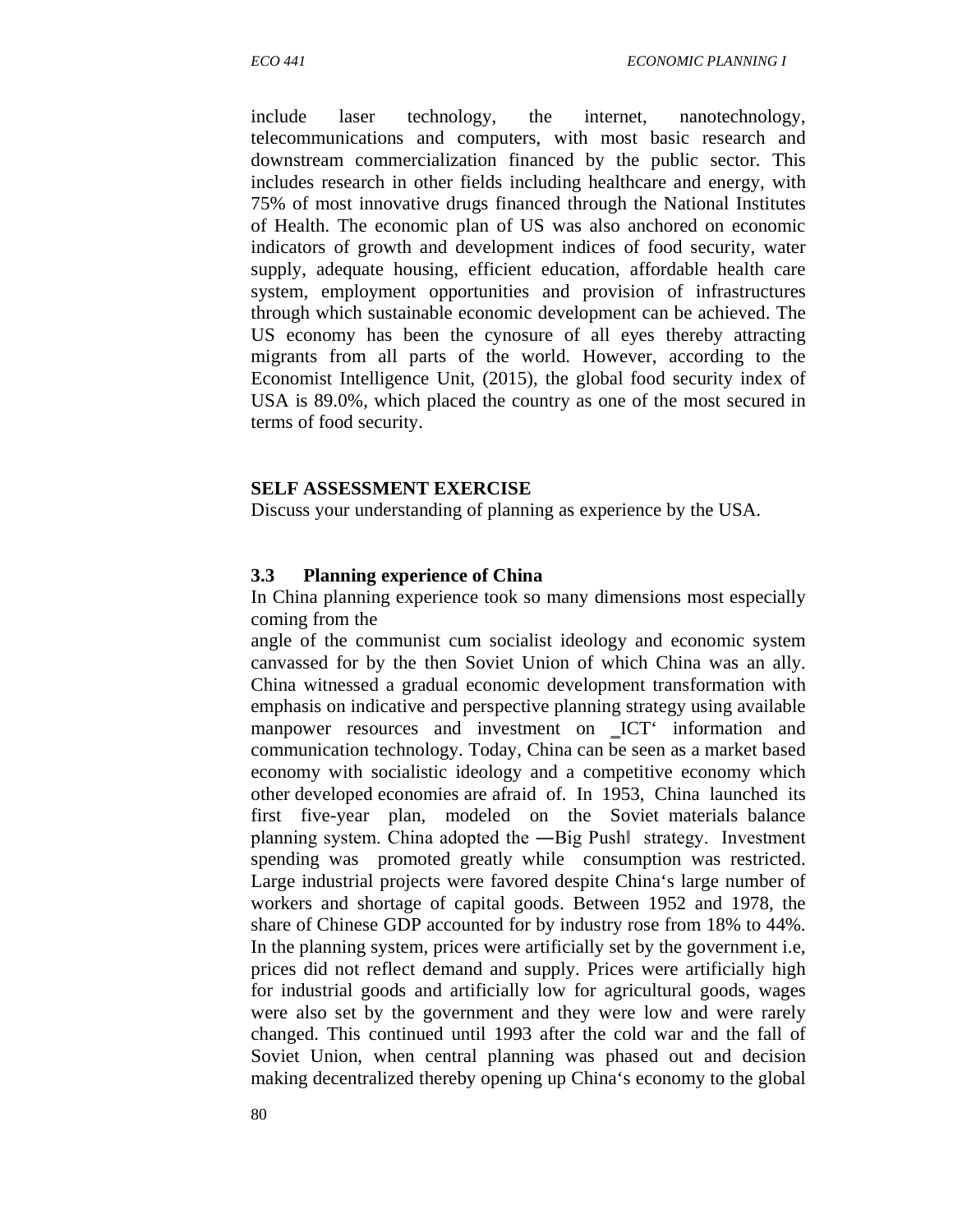world market. With a

population of about 1.3 billion people which is the largest in the world, China's economy is one of the largest in the world.

Let us now discuss the recent economic plan of China. The Twelfth Five-Year Plan (2011–2015) Guideline was debated in mid-October 2010. A full proposal for the plan was released following the plenum and approved by the National People's Congress on March 14, 2011, with the goals of addressing rising inequality and creating an environment for more sustainable growth by prioritizing more equitable wealth distribution, increased domestic consumption, and improved social infrastructure and social safety nets. The plan was representative of China's efforts to rebalance its economy, shifting emphasis from investment towards consumption and development from urban and coastal areas toward rural and inland areas - initially by developing small cities and Greenfield districts to absorb coastal migration. The plan also continues to advocate objectives set out in the Eleventh Five-Year Plan to enhance environmental protection, accelerate the process of opening and reform, and emphasize Hong Kong's role as a center of international finance. The targets for the Twelfth Five-Year Guideline in 2011 were to grow the GDP by around 8%, 7% annual growth of per capita income, spend 2.2% of GDP on research and development by 2015, bring the population below

1.39 billion by 2015, readjust income distribution to stop the yawning gap, firmly curb excessive rise of housing prices, implement prudent monetary policy, intensify anti- corruption efforts, accelerate economic restructuring, and deal with the complex situations in development in 2011. Other set targets were as follows:

1. Urbanization rate reaching 51.5%

2. Value-added output of emerging strategic industries accounting for 8% of GDP

3. Inviting of foreign investment in modern agriculture, high-tech, and environment protection industries

4. Moving coastal regions from being the "world's factory" to hubs of research and development, high-end manufacturing, and the service sector

5. More efficient development of nuclear power under the precondition of ensured safety.

6. Increased momentum for large-scale hydropower plants in southwest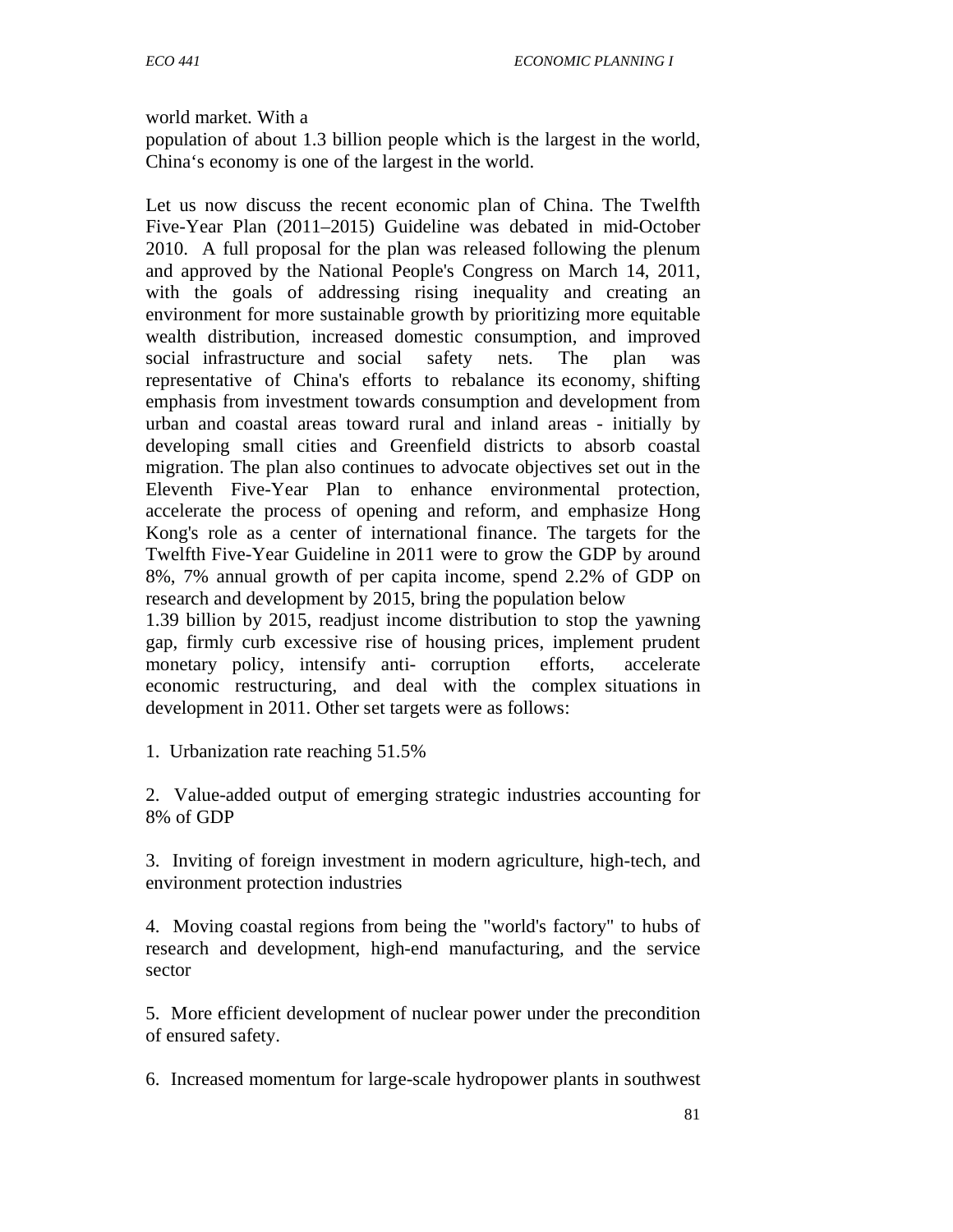China

7. Length of high-speed railways reaching 45,000 km

8. Length of highway networks reaching 83,000 km

9. A new airport being built in Beijing

10. 36 million new affordable apartments for low-income people In a bid to remain focused, China has also adopted the Thirteenth Plan (2016–2020) of which the focus areas are:

1. Innovation: Move up in the value chain by abandoning old heavy industry and building up bases of modern information-intensive infrastructure

2. Balancing: Bridge the welfare gaps between countryside and cities by distributing and managing resources more efficiently

3. Greening: Develop environmental technology industry, as well as ecological living and ecological culture

4. Opening up: Deeper participation in supranational power structures, more

international co-operation

5. Sharing: Encourage people of China to share the fruits of economic growth, so to bridge the existing welfare gaps

The Policies also aimed at the following:

a. Everyone is an entrepreneur, creativity of the masses by 2025 b. Made in China 2025

c. Aims to address four worrying trends in current situation and have them changed:

i. Nationally vital technologies lack a domestic core platform

ii. Chinese industrial products are perceived internationally as inferior quality iii. Domestic industrial competition is fierce due to overly homogeneous

structure

iv. Poor conversion of academic research results to practical application d. Economy needs a Rule of Law

e. National defense reform

Organisational reform of the army, slashing number of highest generals, as well as concentrating branches' functions, moving some under Defence Ministry

f. Urbanization with Chinese characteristics

g. Reform one-child policy; Soon it could be called "two-child policy However, according to the Economist Intelligence Unit, (2015), the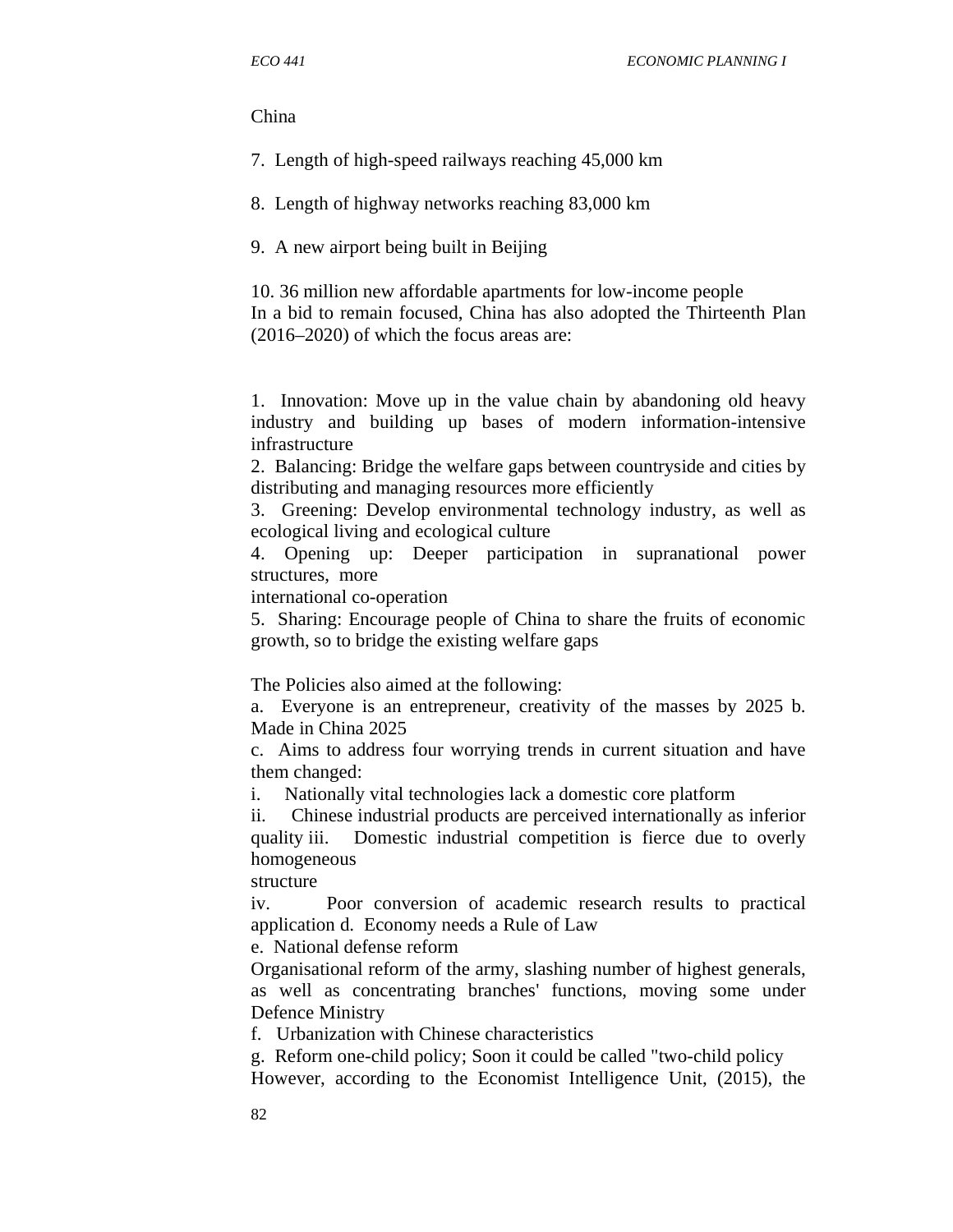global food security index of China is 64.2%, which placed the country as one of the most secured in terms of food security. There is no doubt that China is a rich nation that will be ready to partner with any country for development of their infrastructure even with giving out of loans to such nations. President Muhammadu Buhari of Nigeria is seeking China's assistance in the area of infrastructural development and seeking financial loan, borrowing of \$2 billion dollars to finance its infrastructural development.

## **SELF ASSESSMENT EXERCISE**

Discuss your understanding of planning as experience by China.

### **4.0 CONCLUSION**

From our discussion so far on planning experiences in other countries of the world; we

can deduce the following fact ;

The economic plan of these countries was anchored on economic indicators of growth and development, indices of food security, portable water supply, adequate housing, efficient education, affordable health care system, employment opportunities and

provision of infrastructures through which sustainable economic development is achieved.

### **5.0 SUMMARY**

In this unit, we have attempted to discuss Planning experience of France and the Soviet

States, show Planning experience of the USA and explain Planning experience of China. Also, from the point of view of our discussion, you have learnt that all these countries at one point or the other had embarked on indicative, fixed, rolling and perspective planning strategies which they implemented faithfully to achieve their economic goals and which positioned them as developed nations and made them a reference point in the world till today. It is believed that your understanding of this unit has given you a basis to understand the next unit. It is expected of you to be anxious of reading about what will be duly served in the next unit.

## **6.0 TUTOR-MARKED ASSIGNMENT**

Discuss the various economic development indicators that the developed nations built

their economic plan around.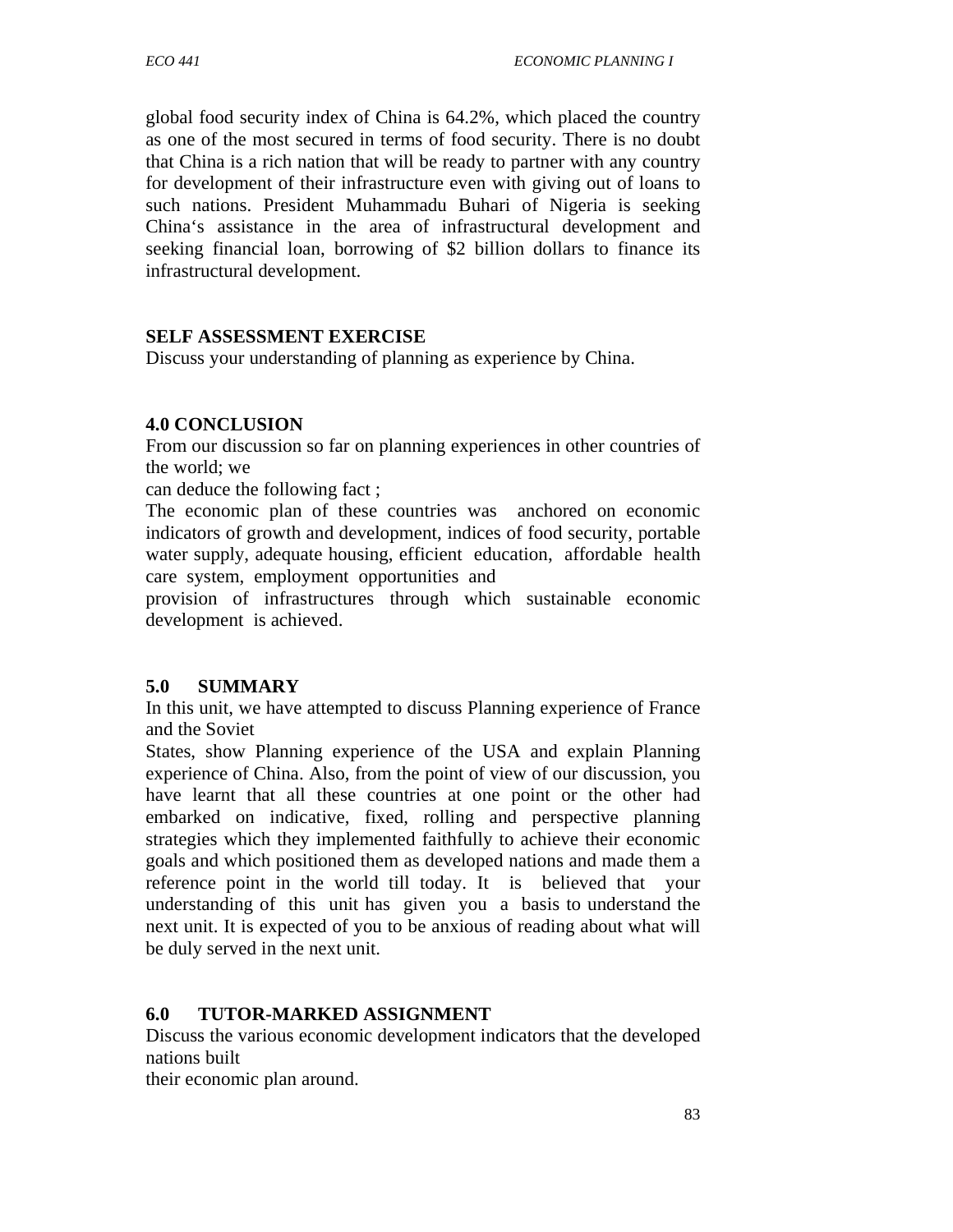#### **7.0 REFERENCES/FURTHER READING**

Adedeji, A. (1989). *Towards a dynamic African economy: Selected speeches and*

*lectures*. Great Britain: Frank Cass and Company Limited.

Ayo, E. J. (1988). *Development planning in Nigeria*. Ibadan: University Press.

Central Bank of Nigeria (2005). *CBN briefs* (2004 - 2005 ed.). Abuja: Research and Statistics Department of Central Bank of Nigeria.

Cole, G. A. (1993). *Management: Theory and practice* (4th ed.). London: DP Publications.

Eneh, C. O. (2011). Nigeria's vision 20:2020 - issues, challenges and implication for development management. *Asian Journal of Rural Development, 1*(1), 1-6.

Ejimudo, V. B. O. (2013). The problematic development planning in Nigeria: Critical discourse journal of developing country studies, 3-4. *International Journal of Economic Development Research and Investment*, 5(2).

Iheanacho, E. N. (2012). Bureaucracy and development in Nigeria. In Obi E.A., Obikeze, S.O. Onyekwelu, R.U. (eds) *Introduction to public administration*. Onitsha: Bookpoint Educational Ltd.

Ikeanyibe, O. M. (2009). Development planning in Nigeria: Reflections on the National Economic Empowerment and Development Strategy (NEEDS) 2003. 2007. *Journal of Social Sciences, 20*(3).

Jaja, S. (2000). History of budgeting and planning in Nigeria: Lessons for the fourth Republic. In Akpuru-Aja, A. and Emeribe, E (eds) *Policy and contending issues in Migeria Mational Development Strategy*. Enugu: John Jacobs Publishers.

Nnadozie, U. (2004). The State Civil Service and Underdevelopment in Nigeria: An Analysis of Public Policy Making Process in a Neocolonial Society. Enugu: Johnkens J and Willy Publishing Co. Nig. Ltd.

Obi, E. A. (2006). *Development administration*. Onitsha: Bookpoint Ltd.

Okigbo, P. (1989) National Development Plan in Nigeria 1900-1907.

84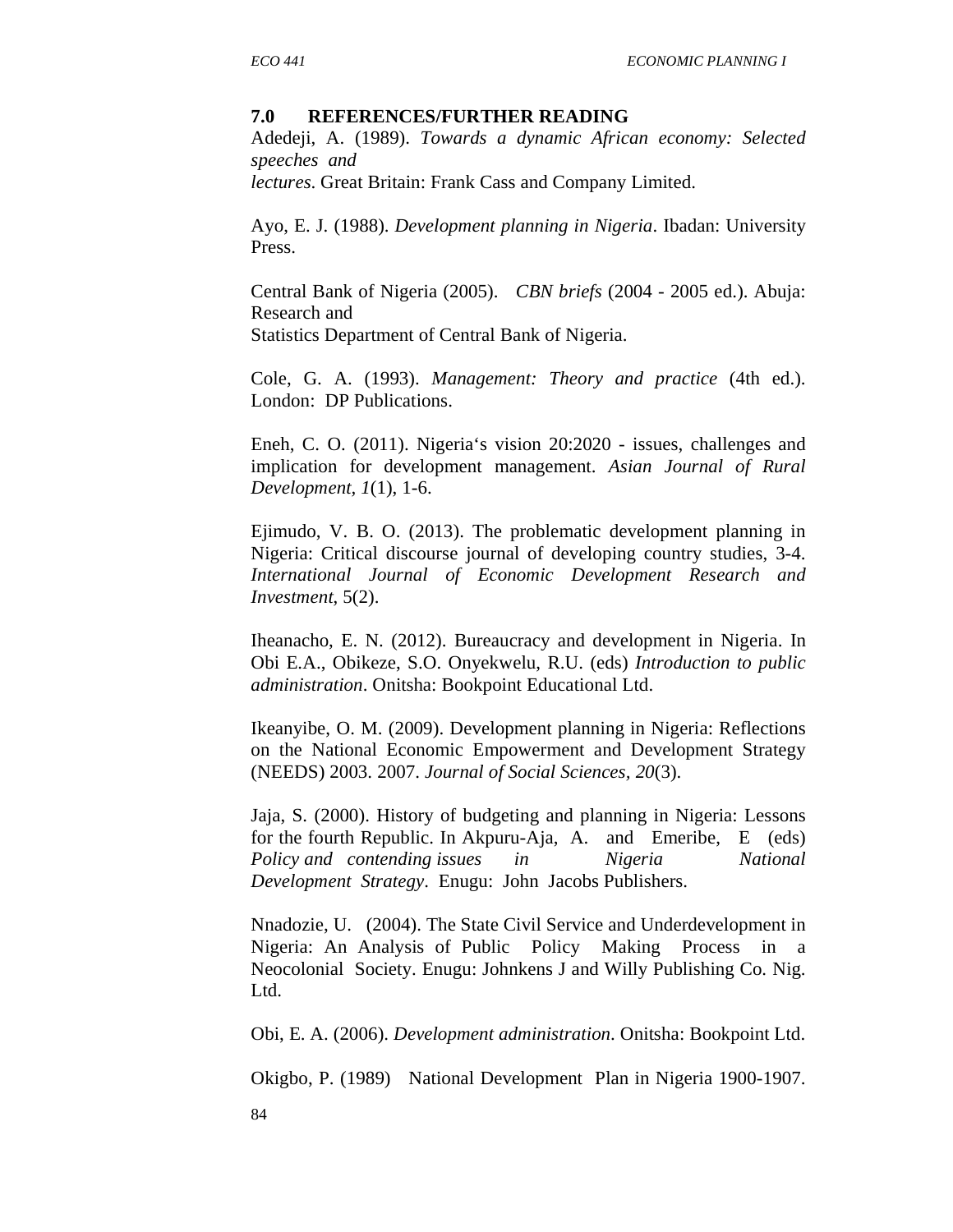Enugu: Fourth Dimension Publishers Ltd.

Okojie, C. E. (2002). Development planning since independence. In Iyoha, M. A. and Itsede, C. O. (eds) *Nigerian economy: Structure, growth and development*. Benin City: Mindex Publishers.

Onyenwigwe, P. I. (2009). *Principles of development administration: Third World perspectives*. Owerri: Ambix Printers Nigeria.

Todaro, M. P. (1992). *Economics for developing world: An introduction to principles, problems and policies for development*. London: Longman Group Limited.

UNDP (2013). *Human Development Report*. New York: UNDP.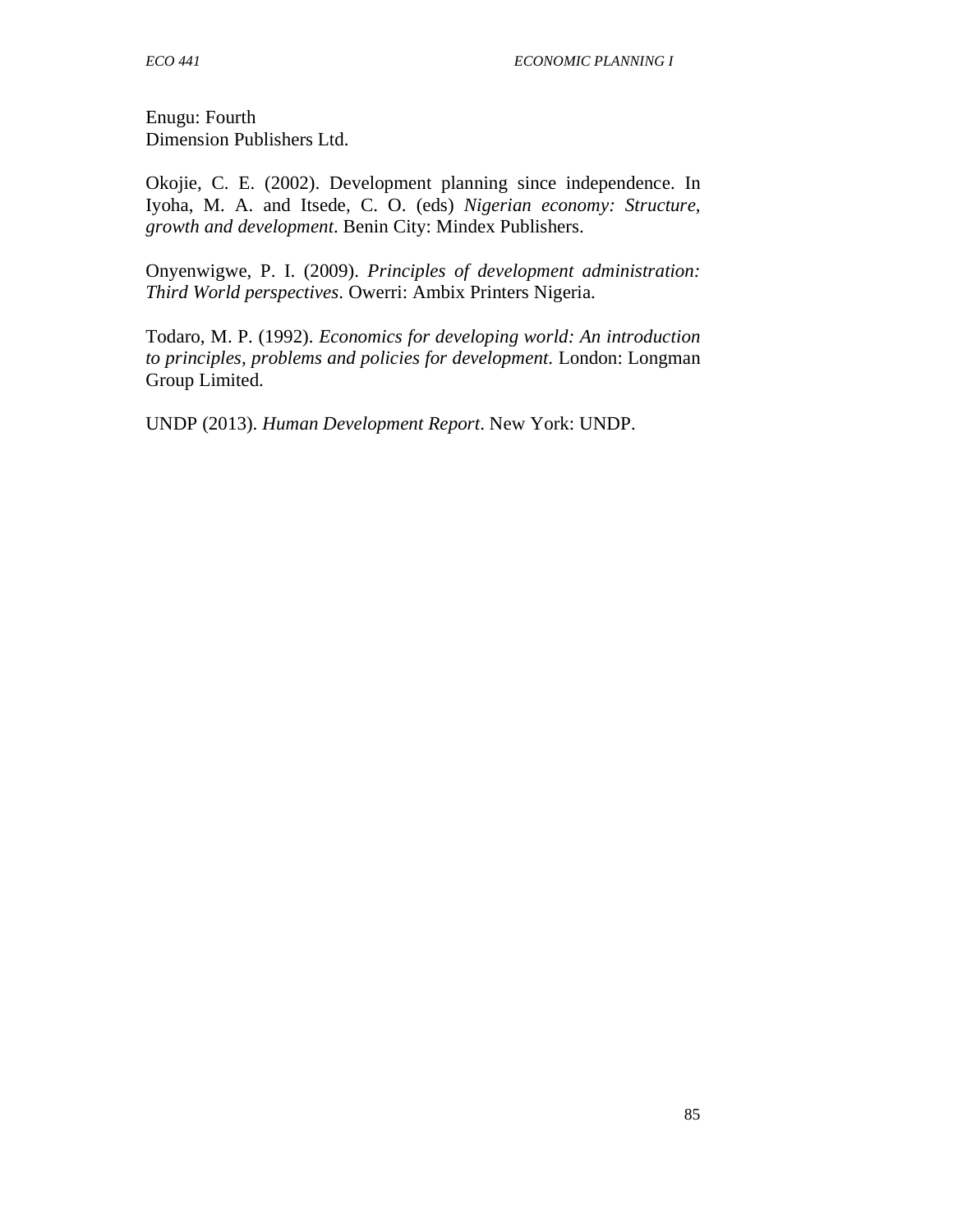### **UNIT II: Planning experiences of India and Asian Tigers**

#### **CONTENTS**

- 1.0 Introduction
- 2.0 Objectives
- 3.0 Main Content
- 3.1 Planning experience of India
- 3.2 Planning experience of Asian Tigers
- 3.3 The vision of Singapore to become developed country
- 4.0 Conclusion
- 5.0 Summary
- 6.0 Tutor-Marked Assignment
- 7.0 References/Further Readings

#### **1.0 INTRODUCTION**

Our discussion in the last unit has introduced to us how economic development plan is

executed in some developed countries. Therefore, our discussion in this unit will describe the planning experience of India, planning experience of Asian Tigers and the

vision of Singapore to become a developed country. It is important to take closer

attention to the explanations given in this unit for easy assimilation.

#### **2.0 OBJECTIVES**

At the end of this unit, you should be able to;

- Understand planning experience of India
- Discuss the planning experience of Asian Tigers
- Explain the vision of Singapore to become a developed country

### **3.0 MAIN CONTENTS**

#### **3.1 Planning experience of India**

India was known to be a developing nation because of the strategic economic plan

embarked upon to salvage the economy which was in shamble in the past. It is a country with about a billion people in terms of population second after China. India has been seen to be a growing economy adopting indicative, rolling and perspective type of planning with emphasis on manufacturing, industrialization and medicine. Since 1947, the Indian economy has been premised on the concept of planning. This has been carried out through the Five-Year Plans, developed, executed,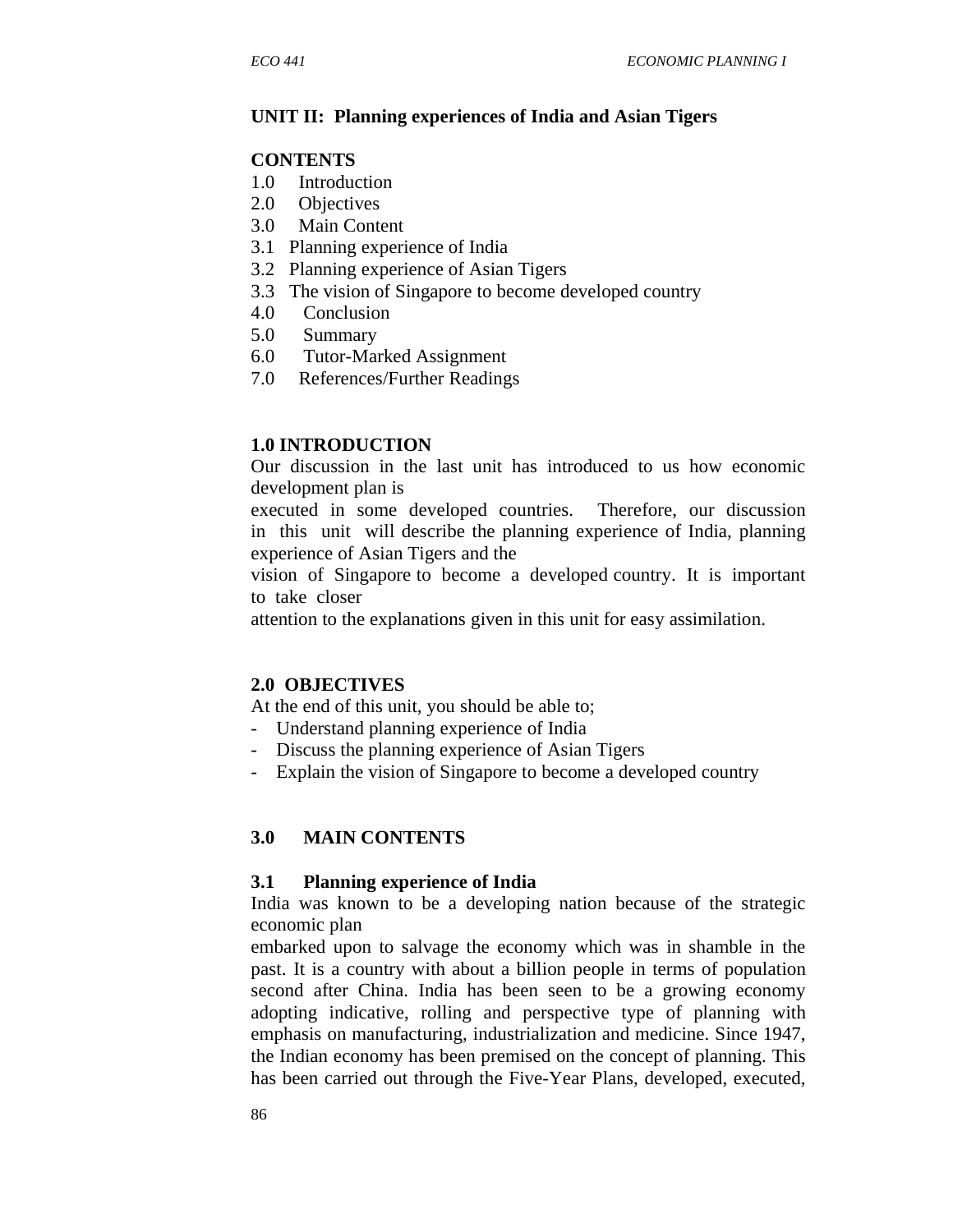and monitored by the Planning Commission known now as NITI Aayog after 2014''. For easy understanding, we shall only discuss the current Indian plan, although India has a series of economic development plans which are in this progression. First Plan (1951– 1956), Second Plan (1956–1961), Third Plan (1961–1966), Fourth Plan (1969–1974), Fifth Plan (1974–1979), Rolling Plan (1978–1980), Sixth Plan (1980–1985), Seventh Plan (1985–1990), Annual Plans (1990–

1992), Eighth Plan (1992–1997), Ninth Plan (1997–2002), Tenth Plan (2002–2007), Eleventh Plan (2007–2012) and Twelfth Plan (2012– 2017) The Eleventh Plan completed

its term in March 2012 and the Twelfth Plan is currently underway. Prior to the Fourth

Plan, the allocation of state resources was based on schematic patterns rather than a

transparent and objective mechanism, which led to the adoption of the Gadgil formula in

1969. Five-Year Plans (FYPs) are centralized and integrated national economic programs.

India launched its First FYP in 1951, immediately after independence under socialist influence of first Prime Minister Jawaharlal Nehru. The First Five-Year Plan was one of

the most important because it had a great role in the launching of Indian development after Independence. Thus, it strongly supported agriculture production and it also

launched the industrialization of the country (but less than the Second Plan, which focused on heavy industries). It built a particular system of mixed economy, with a great

role for the public sector (with an emerging welfare state), as well as a growing private

sector. There are series of FYP's embarked upon by India till the Twelfth Plan (2012-

2017) which is also tagged as 12th Five-Year Plan (India). Let us briefly look at it.

The Twelfth Five-Year Plan of the Government of India had been designed for growth rate at 8.2% but the National Development Council (NDC) on 27 Dec 2012 revised it to

8% growth rate. The plan was further anchored on the following aims.

1. Rapid and inclusive growth. (Poverty reduction by 10%)

2. Emphasis on social sector and delivery of service therein.

3. Empowerment through education and skill development.

- 4. Reduction of gender inequality.
- 5. Environmental sustainability.

6. To increase the growth rate in agriculture, industry and services to 4%,10% and

9% respectively.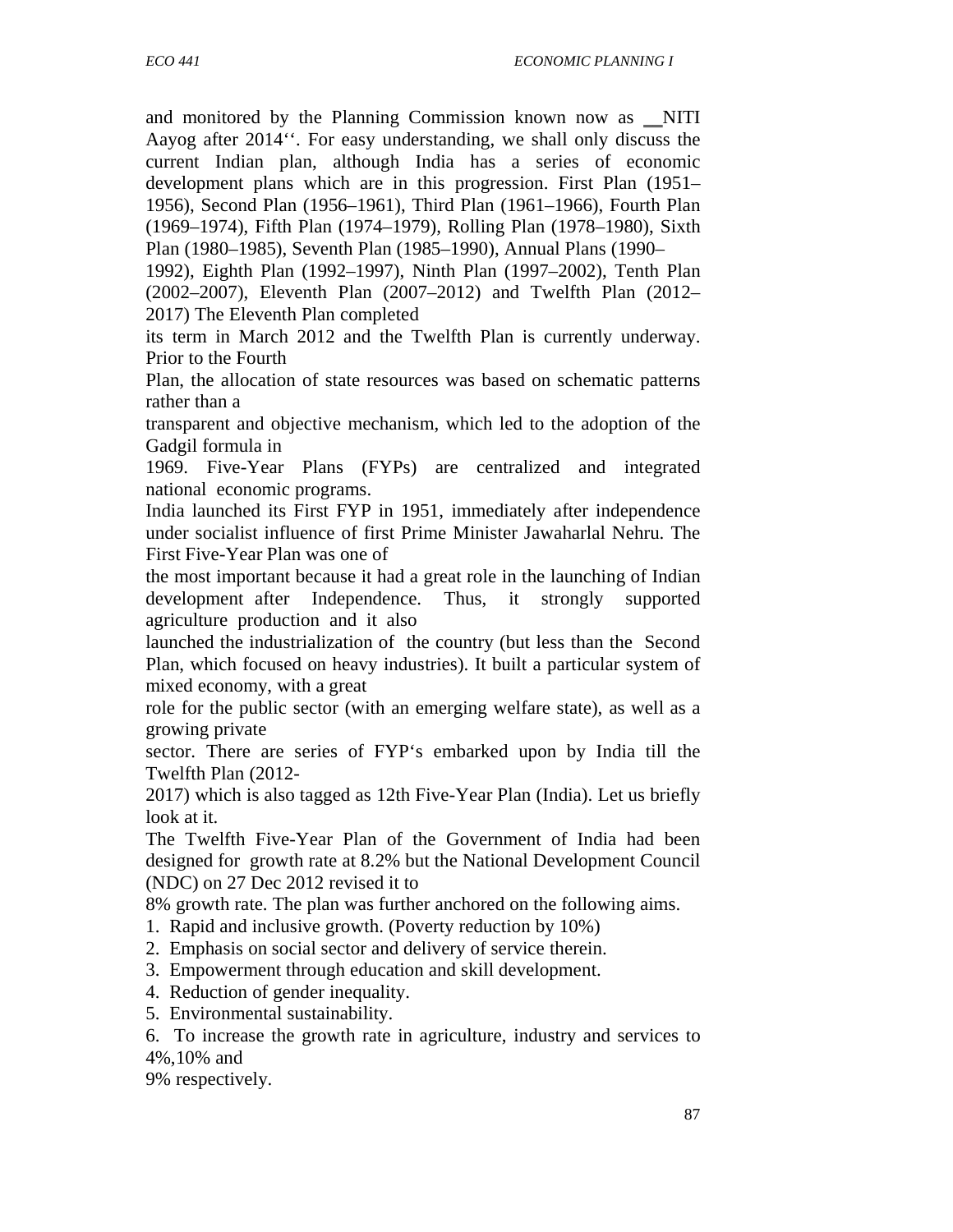- 7. Reduce Total Fertility Rate to 2.1
- 8. Provide clean drinking water for all by 2014.

The document presented by the Planning Commission was aimed to attract private investments of up to US\$1 trillion for infrastructural growth, which was also ensure a reduction in subsidy burden of the government to 1.5 percent from 2 percent of the GDP. However, according to the Economist Intelligence Unit, (2015), the global food security index of India is 50.9%, which placed the country as one of the secured in terms of food security.

### **SELF ASSESSMENT EXERCISE**

Discuss your understanding of planning as experienced by India

#### **3.2 Planning experience of Asian Tigers**

The economic development models of the East Asian Tiger economies involved varying

degrees of economic planning and state-directed investment in a model sometimes described as "state development capitalism" or the "East Asian Model". The Asian Tigers have been seen to be growing economies adopting indicative, rolling and perspective type of planning with emphasis on education, manufacturing, industrialization and medicine The governments of Malaysia and South Korea instituted a series of macroeconomic plans (First Malaysia Plan and Five-Year Plans of South Korea) to rapidly develop and industrialize their mixed economies. The economy of Singapore was partially based on economic planning involving an active government industrial policy and high levels of state-owned industry in a free-market economy. They also based their economic plan to be anchored on economic indicators of growth and development, indices of food security,

water supply, adequate housing, efficient education, affordable health care system, employment opportunities and provision of infrastructures through which sustainable economic development could be achieved. There was a significant growth and development in these economies as a result of disciplined execution of their economic plans, set goals and objectives which made them to be referred to as Asian Tigers.

#### **SELF ASSESSMENT EXERCISE**

Discuss your understanding of planning as experienced by the Asian Tigers.

#### **3.3 The vision of Singapore to become developed country in the first**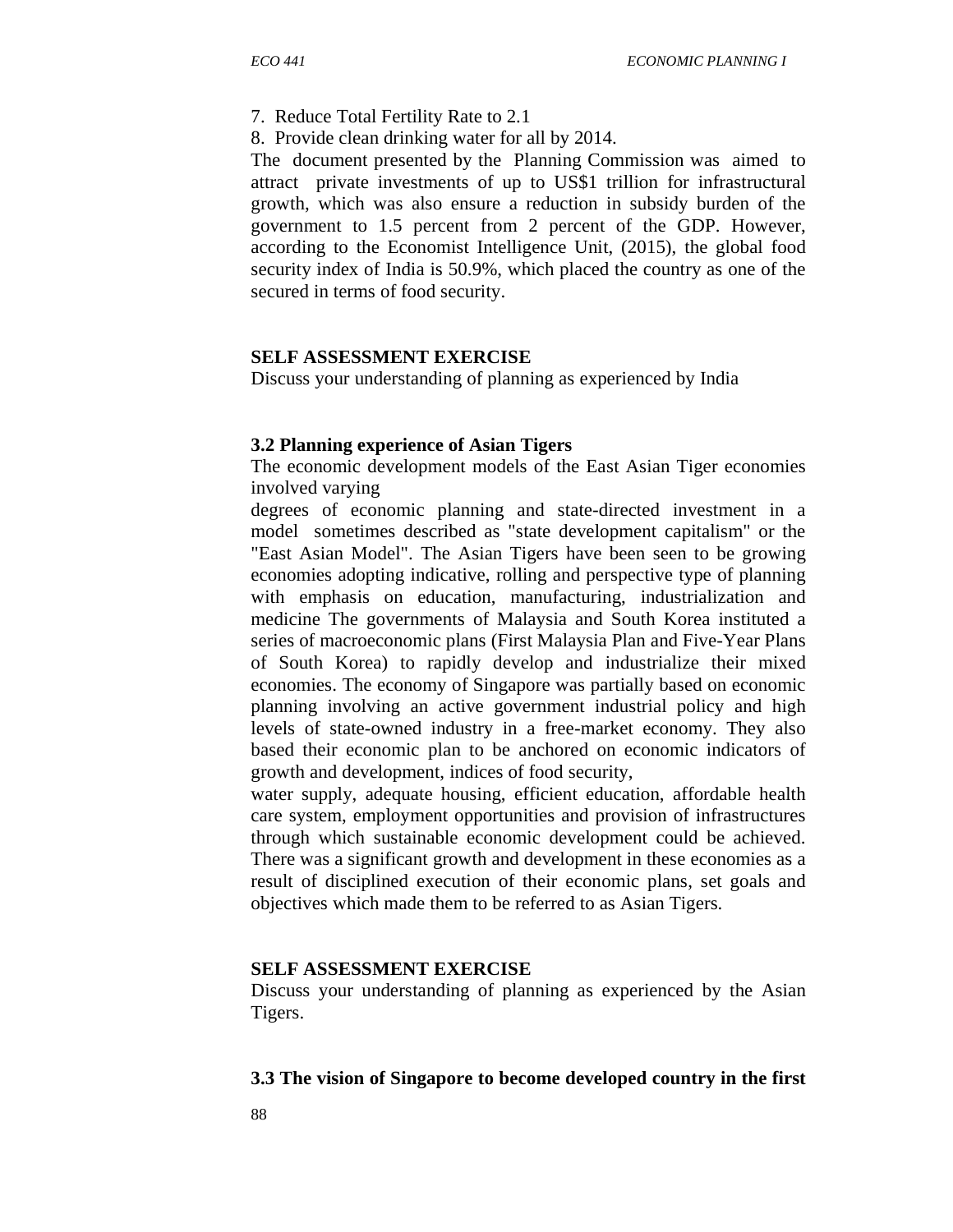**league** Singapore is one of the major Asian Tigers, it is therefore important to discuss its vision strategies that moved the country to a developed nation. The strategic economic plan sets the strategies and programmes for Singapore to realise a vision to attain the status and characteristics of a first league developed country within the next 30 to 40 years. Key facets of the Vision are economic dynamism, a high quality of life, a strong national identity and the configuration of a global city.

Strategies for the long term, which will also produce some benefits for Singapore in the short to medium term, are directed at maintaining and extending the nation's inter-

national competitiveness. Eight strategic thrusts have been identified to help propel

Singapore's economic and social progress to that of a developed country. They are:

- 1. Enhancing Human Resources
- 2. Promoting National Teamwork
- 3. Becoming Internationally Oriented
- 4. Creating a Conducive Climate for Innovation
- 5. Developing Manufacturing and Service Clusters
- 6. Spearheading Economic RedeveIopment
- 7. Maintaining International Competitiveness
- 8. Reducing Vulnerability

When change is as rapid and dynamic as in the international economic environment, the planning process is fraught with risks. Looking at it in this course, world shattering events in the Gulf and the Soviet Union occurred. No one could have predicted these events or the degree of impact they would have on the world economy now and in the future. But it is evident and shows as reference points in the World. Singapore cannot hope to predict such dramatic events at home or abroad. But through scenarios and contingency plans it would take into account various contributory factors, and weigh up other more gradual shifts and trends in international politics, trade and economics.

With clear lessons from the recent past of the World economy and Singapore's experience, the writing on the wall currently is that economic strategies for Singapore

need to evolve from the past single dimensional type to a multidimensional one in order

to remain viable in an increasingly complex environment.

In this context, the Economic Planning Committee was charged with the task of preparing a Strategic Economic Plan for Singapore to provide for the medium to long term. This plan aims to:

1. Provide an overview of the economic landscape over the next 20 to 30 years

2. Define a clear vision for the economy and analyse its implications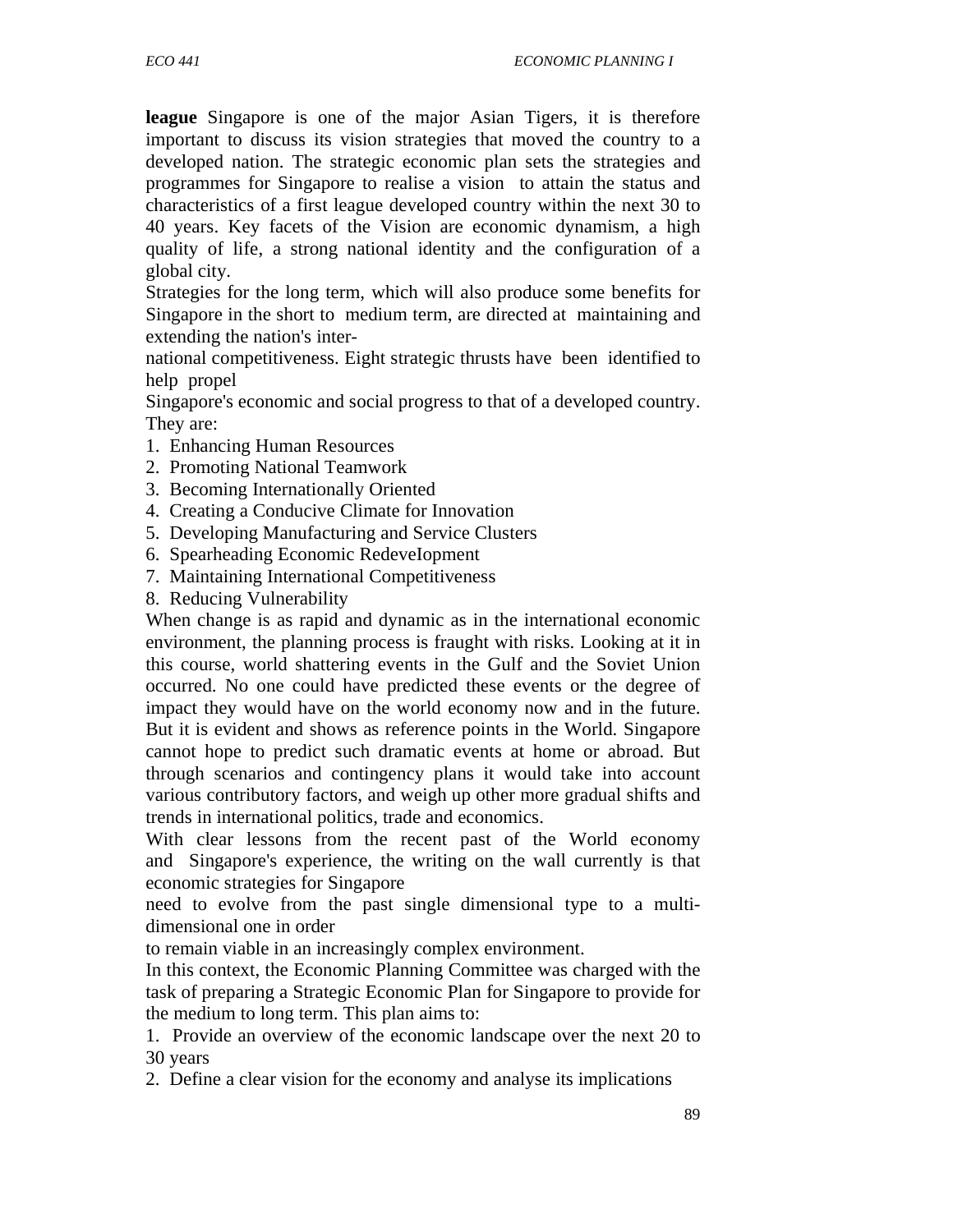3. Initiate a national planning process, which is consultative and evolutionary in character 4. Help build a shared vision among labour, business and government on national economic aspirations

However, according to the Economist Intelligence Unit, (2015), the global food security index of Singapore is 82.2%, which placed the country as one of the most secured in terms of food security

### **ACHIEVEMENT OF QUANTITATIVE GROWTH**

The principal objective for any economic development is to achieve a high level of

sustained growth. Based on certain assumptions, Singapore's projected growth rates under the two scenarios are given in Table I and 2.

| <b>Projected GNP Growth – Optimistic Scenario Population at Year 1990-2030</b> |      |                  |      |  |
|--------------------------------------------------------------------------------|------|------------------|------|--|
|                                                                                | 3.4m | 4.0 <sub>m</sub> | 4.4m |  |
| 1990-1995                                                                      | 6.7% | 7.1%             | 7.3% |  |
| 1995-2000                                                                      | 5.6% | 6.0%             | 6.2% |  |
| 2000-2010                                                                      | 4.4% | 4.8%             | 5.0% |  |
| 2010-2020                                                                      | 3.9% | 4.3%             | 4.5% |  |
| 2020-2030                                                                      | 3.7% | 4.0%             | 4.3% |  |

### **Table 4.1**

SOURCE: Information on Singapore, (2015)

|                                                                                 | Table 4.2 |                  |      |  |
|---------------------------------------------------------------------------------|-----------|------------------|------|--|
| <b>Projected GNP Growth – Pessimistic Scenario Population at Year 1990-2030</b> |           |                  |      |  |
|                                                                                 | 3.4m      | 4.0 <sub>m</sub> | 4.4m |  |
| 1990-1995                                                                       | 5.7%      | 6.1%             | 6.3% |  |
| 1995-2000                                                                       | 4.6%      | 5.0%             | 5.2% |  |
| 2000-2010                                                                       | 3.5%      | 3.9%             | 4.1% |  |
| 2010-2020                                                                       | 3.0%      | 3.4%             | 3.6% |  |
| 2020-2030                                                                       | 2.7%      | 3.1%             | 3.3% |  |

SOURCE: Information on Singapore, (2015)

#### **ACHIEVEMENT OF QUALITATIVE DEVELOPMENT**

Singapore's Vision was to become a first league developed country in terms of the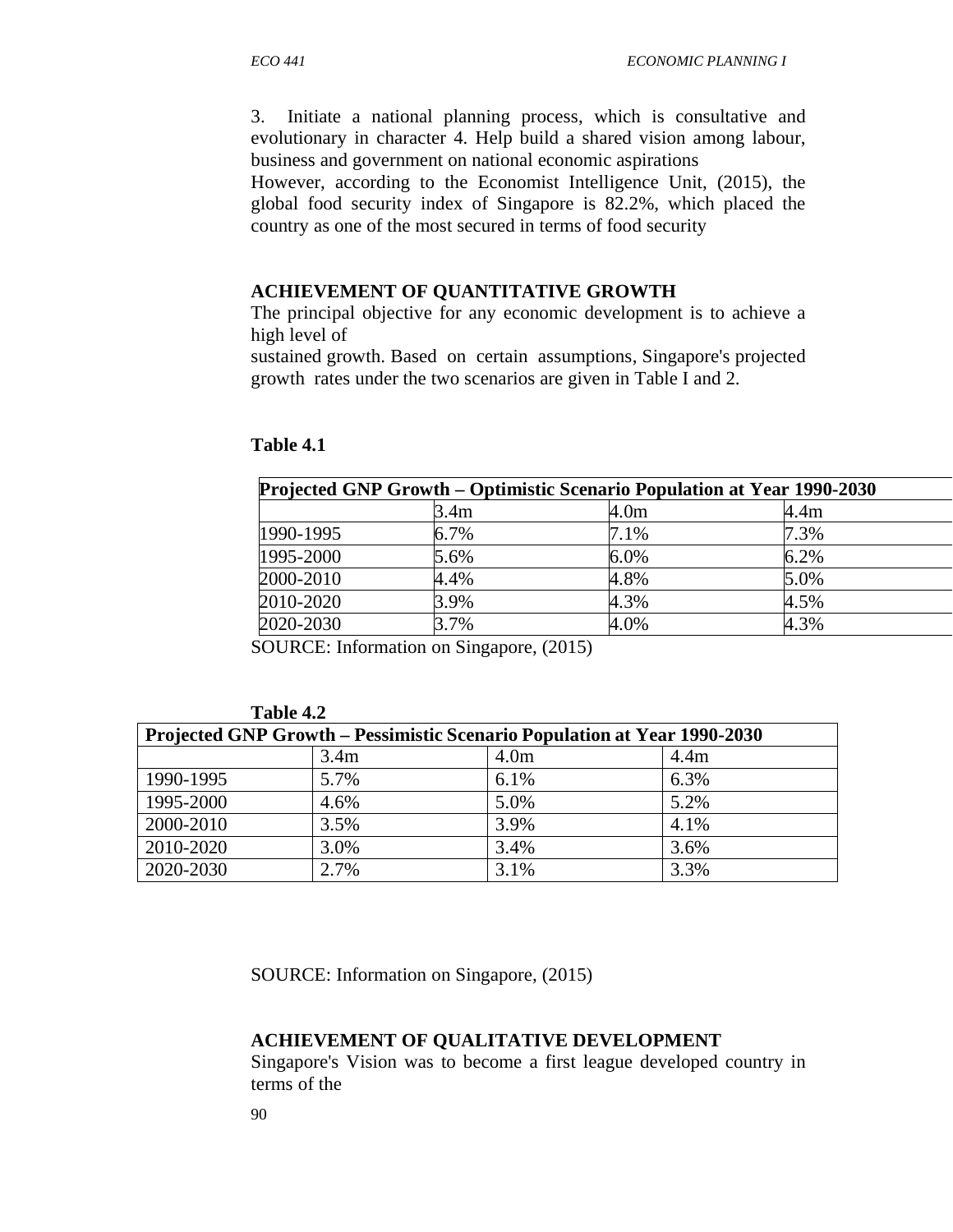following characteristics:

1. Economic Dynamism with a per capita income of one of the major industrialised countries. This means catching up with a moving target and goes further than the

target set in 1984 that Singapore should achieve by 1999 the Swiss per capita GNP

of 1984.

- 2. Quality of Life
- 3. National Identity
- 4. Global City

Despite the long horizon, Singapore took steps to seriously and vigorously pursue the goal of becoming a first league developed country for two reasons. Firstly, some of the

strategies, like enhancing manpower, requires a long lead time of one generation or more. Secondly, it provides the best possible assurance against being overtaken by other emerging countries which, if it happened, could lead to economic stagnation or decline. The major restraining factors towards achieving the high average growth rates experienced in the 1980s of 7.1 per cent are the employment rate and present limits set on the foreign worker population. Singapore has also practically reached the limits of sea- front land and sea space. In order to continue to grow at relatively high rates, it is necessary to reorganise the way human and physical resources are managed. Singapore adopted key strategies of growth and development like the which promote the distribution of activities between Singapore, the Riau Islands and Johor, in accordance with the comparative advantages of the three regions, Singapore has effectively networked with a sub-region of ASIAN which has a much larger resource base and also achieved economic development through international competitiveness.

## **SELF ASSESSMENT EXERCISE**

Mention and explain the success behind the transformation of Singapore economy..

## **4.0 CONCLUSION**

From our discussion so far on the planning experience of India and the Asian tigers, we

can deduce the following facts:

That India and Asian Tigers have been seen to be growing economies adopting indicative, rolling and perspective type of planning with emphasis on education, manufacturing, industrialization and medicine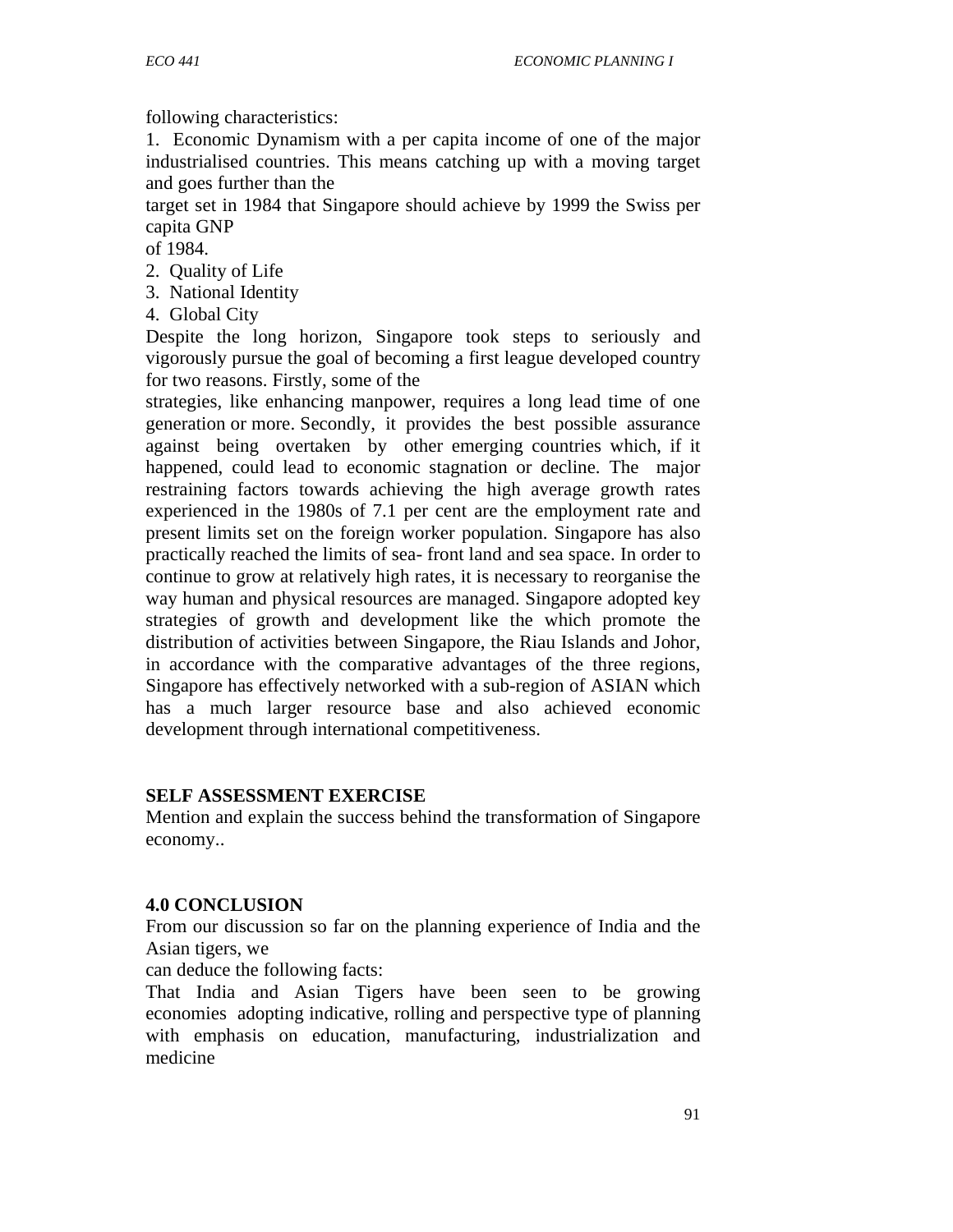# **5.0 SUMMARY**

In this unit, we have attempted to describe the planning experience of India, planning

experience of Asian Tigers and the vision of Singapore to become developed countries. Also, from the point of view of our discussion, you have learnt that Singapore adopted key strategies of growth and development like the growth triangle which promote the distribution of activities between Singapore, the Riau Islands and Johor, in accordance with the comparative advantages of the three regions, Singapore has effectively networked with a sub-region of ASIAN which has a much larger resource base and also achieved economic development through international competitiveness. India also adopted targeted series of five year plan aimed at achieving desirable growth. It is believed that your understanding of this unit will prepare you for the last unit of this last module. Therefore, read ahead and concentrate.

# **6.0 TUTOR-MARKED ASSIGNMENT**

Discuss briefly the magic of transformation of India and Asian Tigers economIES.

## **7.0 REFERENCES/FURTHER READING**

Adedeji, A. (1989). *Towards a dynamic African economy: Selected speeches and lectures*. Great Britain: Frank Cass and Company Limited.

Ayo, E. J. (1988). *Development planning in Nigeria*. Ibadan: University Press.

Central Bank of Nigeria (2005). *CBN briefs* (2004 - 2005 ed.). Abuja: Research and Statistics Department of Central Bank of Nigeria.

Cole, G. A. (1993). *Management: Theory and practice* (4th ed.). London: DP Publications.

Eneh, C. O. (2011). Nigeria's vision 20:2020 - issues, challenges and implication for development management. *Asian Journal of Rural Development, 1*(1), 1-6.

Ejimudo, V. B. O. (2013). The problematic development planning in Nigeria: Critical discourse journal of developing country studies, 3-4. *International Journal of Economic Development Research and Investment*, 5(2).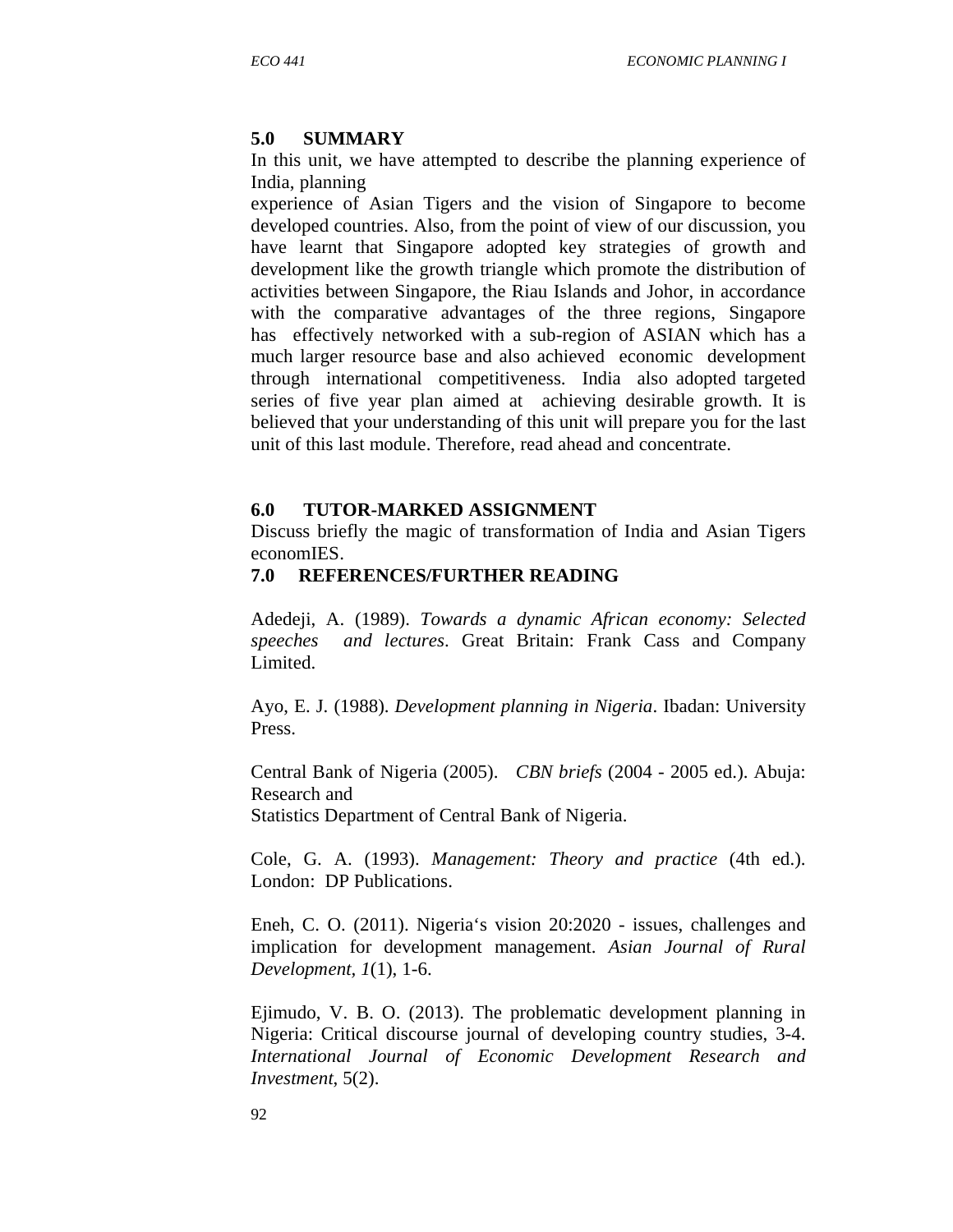*ECO 441 ECONOMIC PLANNING I* 

Iheanacho, E. N. (2012). Bureaucracy and development in Nigeria. In Obi E.A., Obikeze, S.O. Onyekwelu, R.U. (eds) *Introduction to public administration*. Onitsha: Bookpoint Educational Ltd.

Ikeanyibe, O. M. (2009). Development planning in Nigeria: Reflections on the National Economic Empowerment and Development Strategy (NEEDS) 2003. 2007. *Journal of Social Sciences, 20*(3).

Jaja, S. (2000). History of budgeting and planning in Nigeria: Lessons for the fourth Republic. In Akpuru-Aja, A. and Emeribe, E (eds) *Policy and contending issues in Migeria Mational Development Strategy*. Enugu: John Jacobs Publishers.

Nnadozie, U. (2004). The State Civil Service and Underdevelopment in Nigeria: An Analysis of Public Policy Making Process in a Neocolonial Society. Enugu: Johnkens J and Willy Publishing Co. Nig. Ltd.

Obi, E. A. (2006). *Development administration*. Onitsha: Bookpoint Ltd.

Okigbo, P. (1989) National Development Plan in Nigeria 1900-1907. Enugu: Fourth Dimension Publishers Ltd.

Okojie, C. E. (2002). Development planning since independence. In Iyoha, M. A. and Itsede, C. O. (eds) *Nigerian economy: Structure, growth and development*. Benin City: Mindex Publishers.

Onyenwigwe, P. I. (2009). *Principles of development administration: Third World perspectives*. Owerri: Ambix Printers Nigeria.

Todaro, M. P. (1992). *Economics for developing world: An introduction to principles, problems and policies for development*. London: Longman Group Limited.

UNDP (2013). *Human Development Report*. New York: UNDP.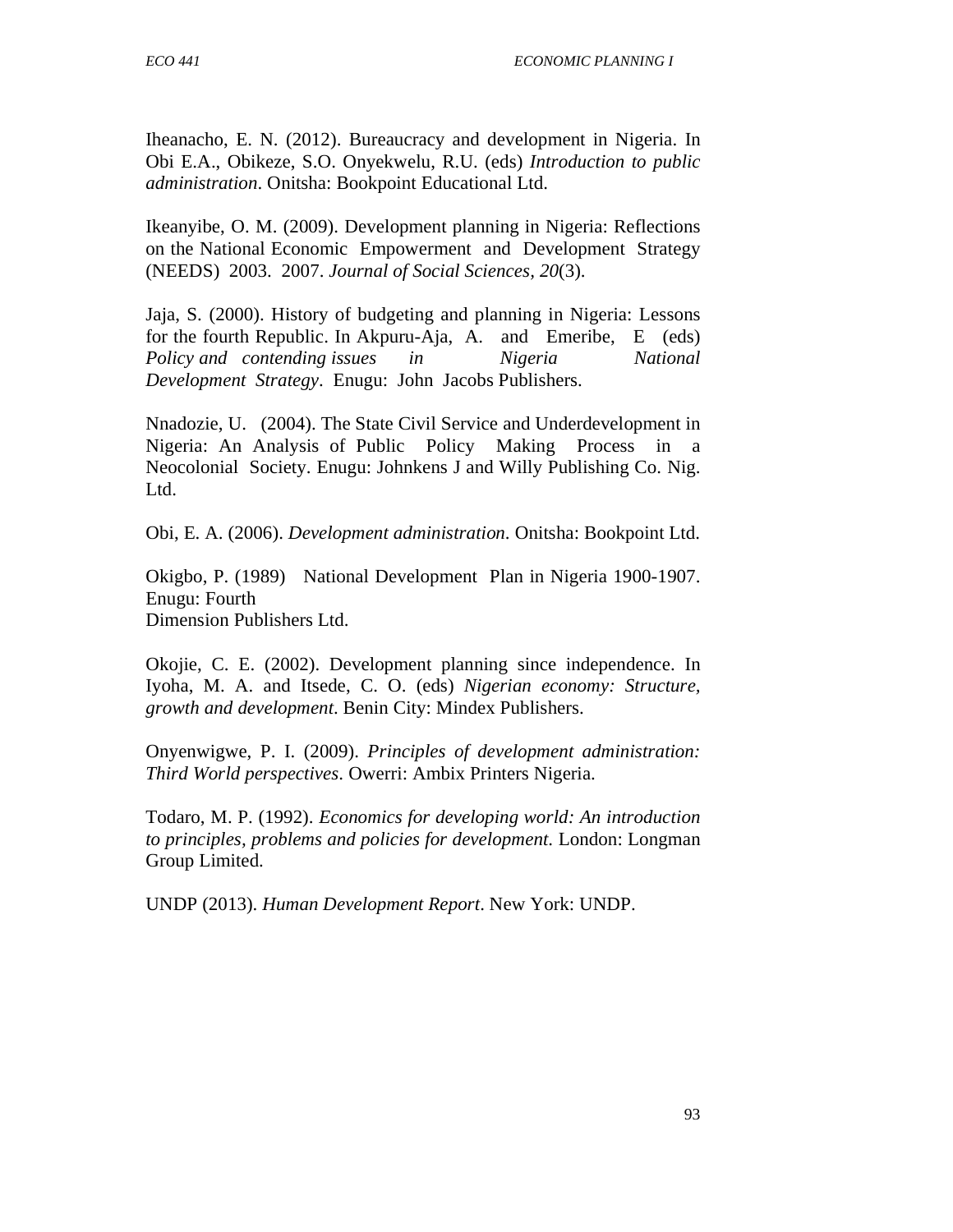### **UNIT III Comparisons of economic plan of less developed and developed nations**

#### **CONTENTS**

- 1.0 Introduction
- 2.0 Objectives
- 3.0 Main Contents
- 3.1 China and Nigeria
- 3.2 Malaysia and Nigeria
- 3.3 Singapore and Nigeria
- 4.0 Conclusion
- 5.0 Summary
- 6.0 Tutor-Marked Assignment
- 7.0 References/Further Readings

### **1.0 Introduction**:

This is the last unit of the last module of this course. Our discussion in the last unit will be short and precise comparing Nigeria economic plan with China, Malaysia and

Singapore. Therefore, our discussion in this unit will describe China and Nigeria,

Malaysia and Nigeria, likewise Singapore and Nigeria. It is important for us to take closer attention to the brief explanations given in this unit for easy assimilation and understanding.

#### **2.0 OBJECTIVES**

At the end of this unit, you should be able to;

- -Compare China and Nigeria in terms of economic performance
- -Compare Malaysia and Nigeria in terms of economic performance
- -Compare Singapore and Nigeria in terms of economic performance

### **3.0 MAIN CONTENTS**

#### **3.1 CHINA AND NIGERIA**

By the year 1970, China had a GDP per capita of \$112 and was ranked 114th in the world

while Nigeria had a GDP of \$219 and was ranked 88th. Since then China has recorded and sustained a very rapid growth rate of over 9.5%, perhaps, the highest in the world and

has been transformed to the second largest economy in the world behind the USA. The

reason adduced for this phenomenal growth is visionary leadership and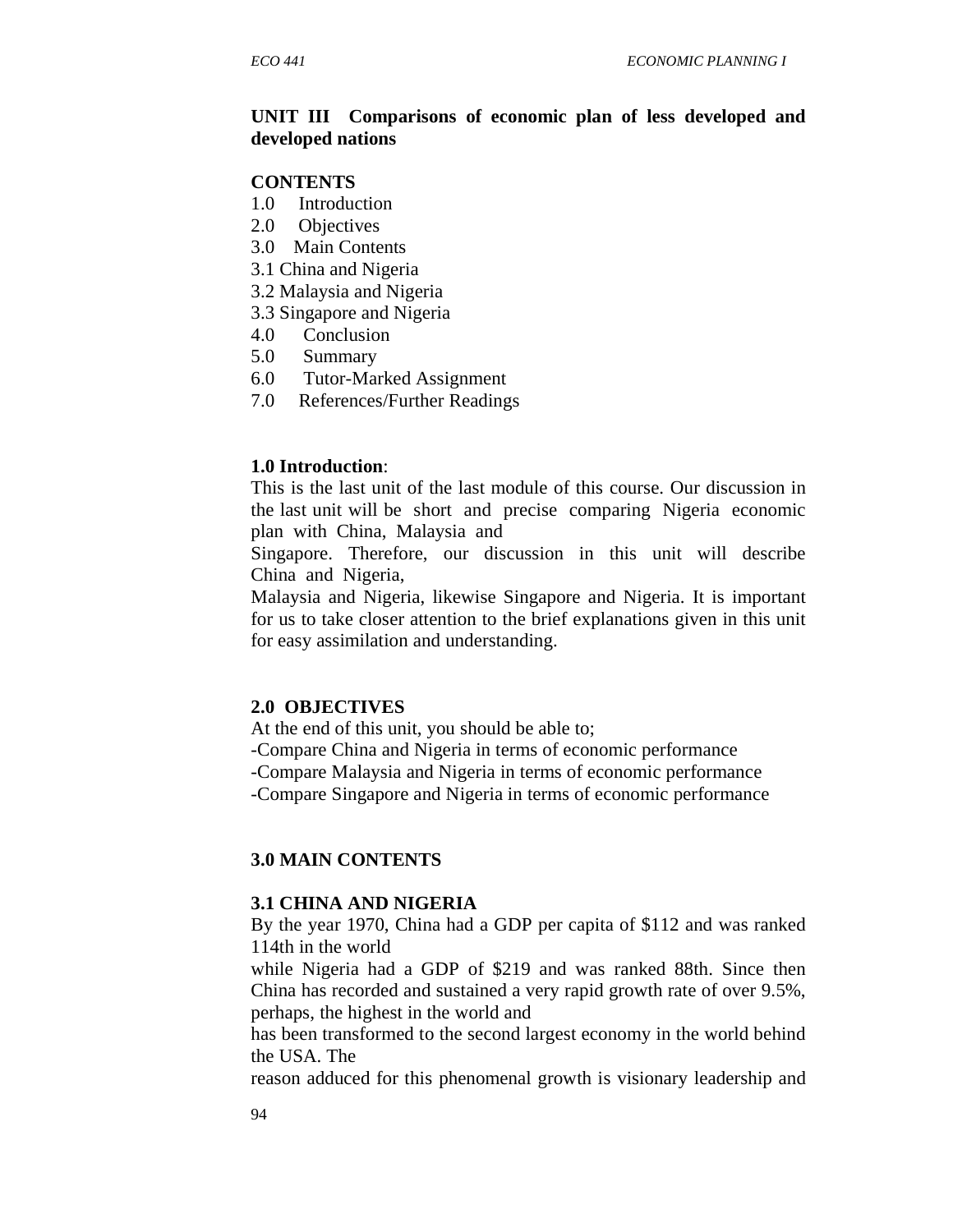collective resolve of the citizens. In China planning experience took so many dimensions most especially coming from the angle of the communist cum socialist ideology and economic system canvassed for by the then Soviet Union of which China was an ally. China witnessed a gradual economic transformation with emphasis on indicative and perspective planning strategy using available manpower resources and investment on ICT<sup>'</sup> information and communication technology. Today, China can be seen as a market based economy with socialistic ideology and a competitive economy which other developed economies are afraid of. For Nigeria to have an economic turnaround like China, plans have to be well executed faithfully and implemented successfully.

# **SELF ASSESSMENT EXERCISE**

Compare and make comments on the economic planning experience in China and Nigeria

### **3.2 MALAYSIA AND NIGERIA**

By 1960, Malaysia had a GDP per capita of \$299. Since then the country has recorded

and sustained an outstanding economic success. By 2010, Malaysia had a GDP of \$8,634

compared to Nigeria's per capita income of \$1,465. History has it that Malaysia in the

1960s procured improved oil palm and rubber seeds from Nigeria and later became the world largest palm oil producer/exporter and a major exporter of rubber, while Nigeria has now become a major importer of these commodities. The reason adduced for the Malaysian success has been linked to a variety of pull factors; good political leadership that created political stability, business friendly policies, prudency and influx of foreign investors, productive workforce and developed infrastructure (Sanusi, 2012).For Nigeria to be like Malaysia, the economy of Nigeria has to be diversified most especially into agriculture and other key sectors that are lying unproductive. However, according to the Economist Intelligence Unit, (2015), the global food security index of Malaysia is 69.0%, which placed the country as one of the most secured in terms of food security while that of Nigeria is 37.1% which indicate a low indices.

#### **SELF ASSESSMENT EXERCISE**

Compare and comments on the economic planning experience in Malaysia and Nigeria

#### **3.3 SINGAPORE AND NIGERIA**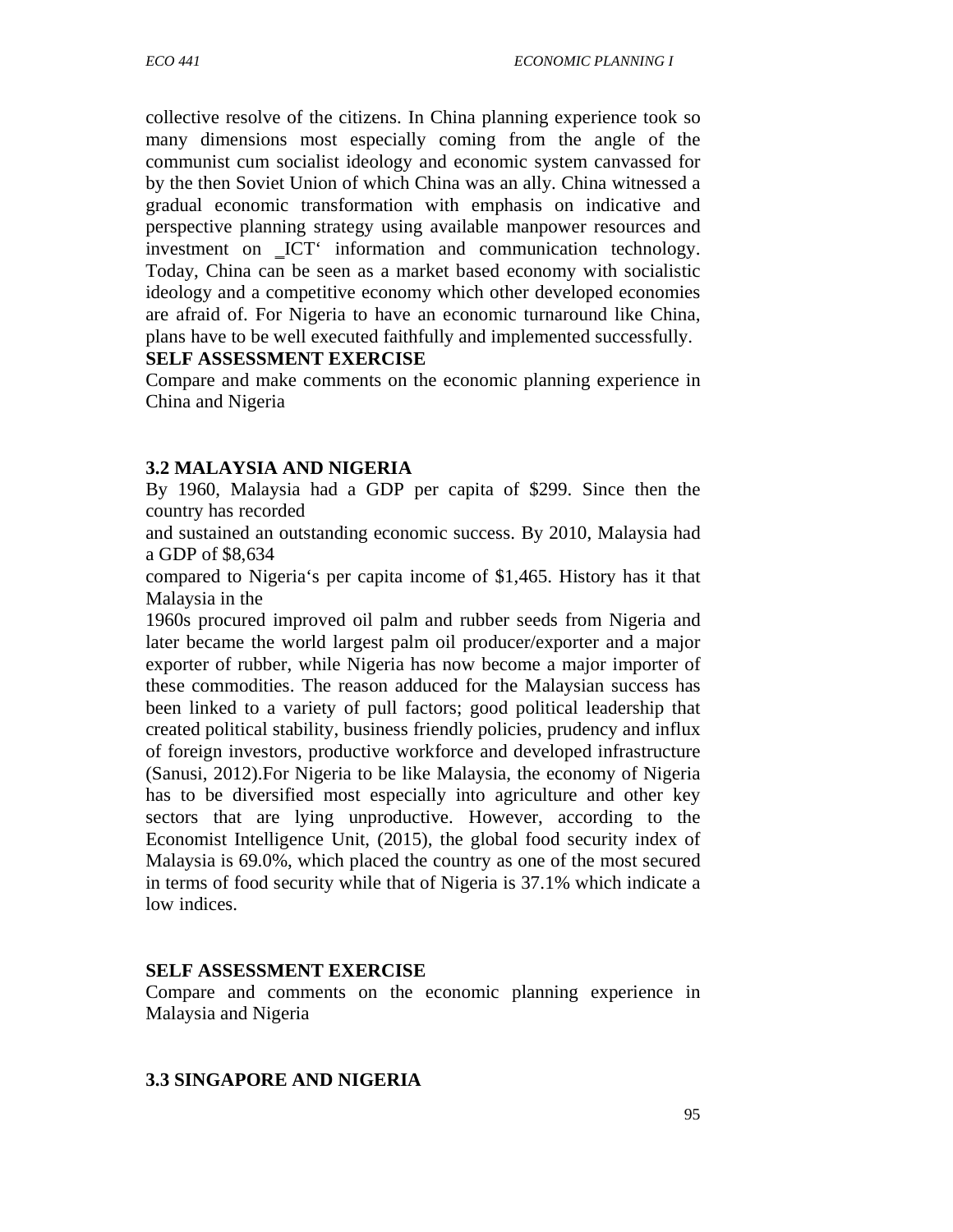By 1960, the GDP per capita of Singapore was \$395 and it grew to \$925 in 1970 while

Nigeria's GDP per capita rose from \$91 to \$219. By 2010, a miracle had taken place.

Singapore's GDP per capita had become \$44,697 while Nigeria was far trailing behind with \$1,465. Today, Singapore was said to be the world's 2nd most open economy in the Asian Pacific Region, a highly developed and successful free market economy devoid of corruption. The reason adduced for the miracle is the many years of successive visionary leadership that were able to transform the economy through consistent policies and good governance. Nigeria must invest heavily on education just like Singapore to be able to develop effectively in the World.

## **SELF ASSESSMENT EXERCISE**

Compare and make comments on the economic planning experience in Singapore and

Nigeria

# **4.0 CONCLUSION**

From our discussion so far on comparisons of economic plans of less developed and

developed nations , we can deduce the following facts:

That the reason adduced for the miracle of China and Asian Tigers is the many years of successive visionary leadership that were able to transform the economy through consistent policies and good governance. Nigeria must invest heavily on education just like these countries to be able to develop effectively in the World.

## **5.0 SUMMARY**

In this unit, we have attempted to briefly discuss the Comparison of China and Nigeria in

terms of economic performance, Malaysia and Nigeria in terms of economic performance and Singapore and Nigeria in terms of economic performance. Also, from the point of view of our discussion, you have learnt that today, China and Asian Tigers can be seen

as a market based economy with socialistic ideology and a competitive economy which other developed economies are looking forward to. For Nigeria to have an economic turnaround like these countries, plans have to be well executed faithfully and implemented successfully. We believe you have intimate yourself with your course material and have been able to acquire the needed knowledge that is expected of you.

You are therefore encouraged to read more for proper impartation and assimilation of this course.

# **6.0 TUTOR-MARKED ASSIGNMENT**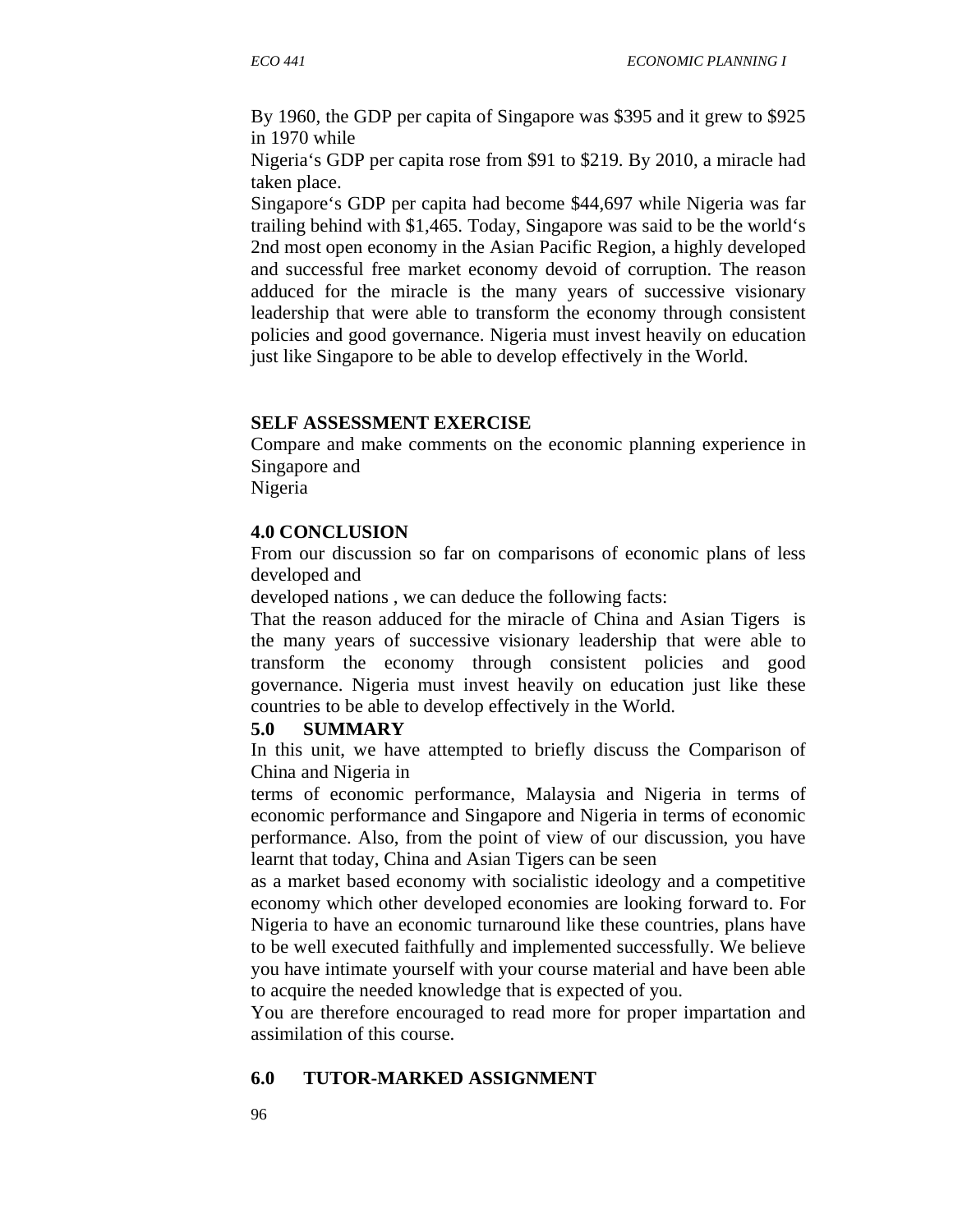Describe in your own words the reasons why Nigeria's economic plan has not achieved

much compared to the Asian Tigers.

# **7.0 REFERENCES/FURTHER READING**

Adedeji, A. (1989). *Towards a dynamic African economy: Selected speeches and*

*lectures*. Great Britain: Frank Cass and Company Limited.

Ayo, E. J. (1988). *Development planning in Nigeria*. Ibadan: University Press.

Central Bank of Nigeria (2005). *CBN briefs* (2004 - 2005 ed.). Abuja: Research and Statistics Department of Central Bank of Nigeria.

Cole, G. A. (1993). *Management: Theory and practice* (4th ed.). London: DP Publications.

Eneh, C. O. (2011). Nigeria's vision 20:2020 - issues, challenges and implication for development management. *Asian Journal of Rural Development, 1*(1), 1-6.

Ejimudo, V. B. O. (2013). The problematic development planning in Nigeria: Critical discourse journal of developing country studies, 3-4. *International Journal of Economic Development Research and Investment*, 5(2).

Iheanacho, E. N. (2012). Bureaucracy and development in Nigeria. In Obi E.A., Obikeze, S.O. Onyekwelu, R.U. (eds) *Introduction to public administration*. Onitsha: Bookpoint Educational Ltd.

Ikeanyibe, O. M. (2009). Development planning in Nigeria: Reflections on the National Economic Empowerment and Development Strategy (NEEDS) 2003. 2007. *Journal of Social Sciences, 20*(3).

Jaja, S. (2000). History of budgeting and planning in Nigeria: Lessons for the fourth Republic. In Akpuru-Aja, A. and Emeribe, E (eds) *Policy and contending issues in Migeria Mational Development Strategy*. Enugu: John Jacobs Publishers.

Nnadozie, U. (2004). The State Civil Service and Underdevelopment in Nigeria: An Analysis of Public Policy Making Process in a Neocolonial Society. Enugu: Johnkens J and Willy Publishing Co. Nig. Ltd.